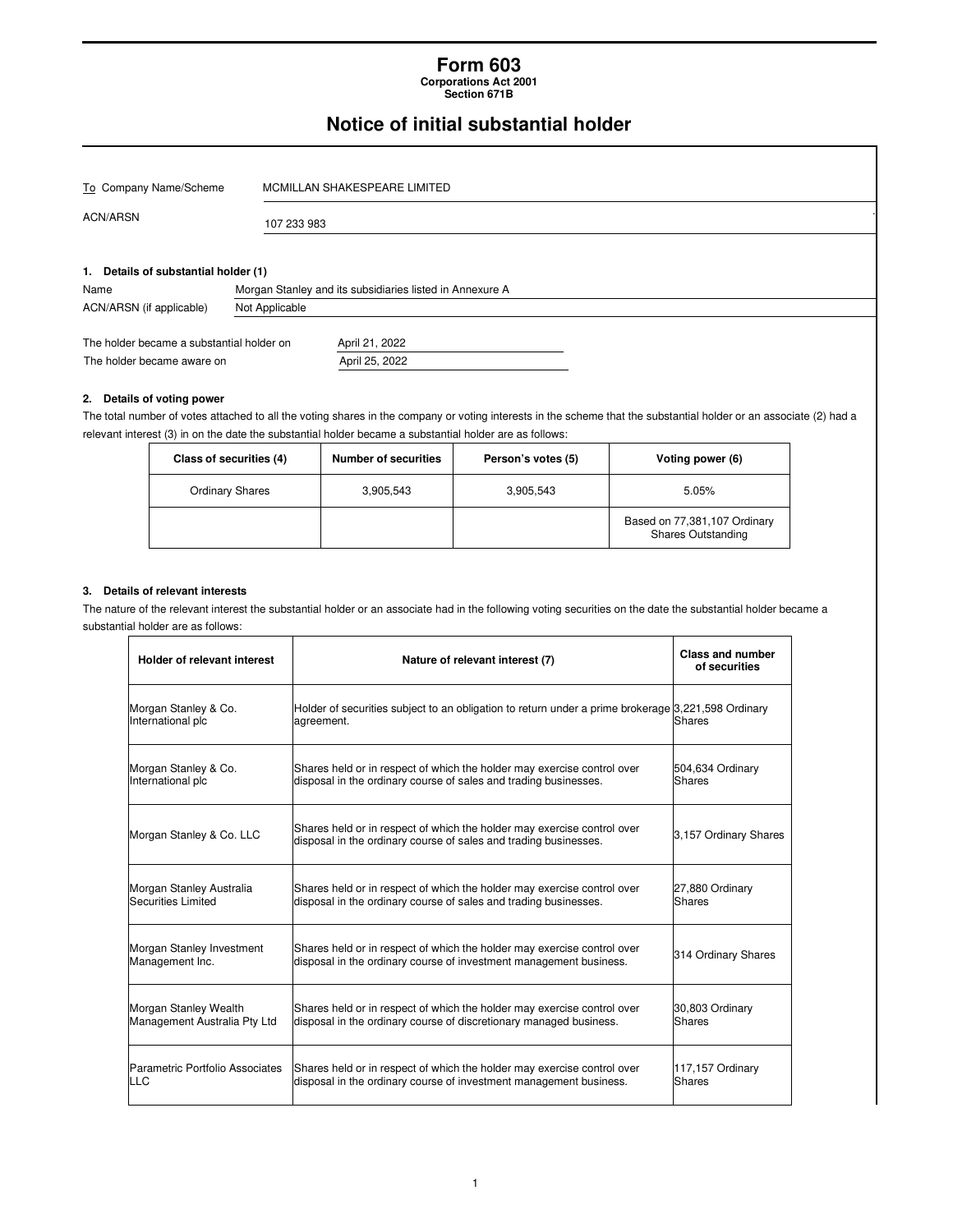Each of the above entities is a body corporate that each upstream entity controls and therefore has the relevant interests that the above entities collectively have.

### **4. Details of present registered holders**

The persons registered as holders of the securities referred to in paragraph 3 above are as follows:

| Holder of relevant interest                           | Registered holder of securities                                                | Person entitled to be<br>registered as holder (8) | <b>Class and number of</b><br>securities |
|-------------------------------------------------------|--------------------------------------------------------------------------------|---------------------------------------------------|------------------------------------------|
| Parametric Portfolio Associates LLC                   | <b>IUnknown</b>                                                                | Not Applicable                                    | 117,157 Ordinary<br>Shares               |
| Morgan Stanley Investment<br>Management Inc.          | <b>HSBC Custody Nominees (Australia)</b><br>Limited                            | Not Applicable                                    | 314 Ordinary Shares                      |
| Morgan Stanley & Co. International plc                | <b>HSBC Custody Nominees (Australia)</b><br>Limited                            | Not Applicable                                    | 3,726,232 Ordinary<br>Shares             |
| Morgan Stanley & Co. LLC                              | <b>HSBC Custody Nominees (Australia)</b><br>Limited                            | Not Applicable                                    | 3,157 Ordinary Shares                    |
| Morgan Stanley Australia Securities<br>Limited        | Morgan Stanley Australia Securities<br>(Nominee) Pty Limited                   | Not Applicable                                    | 27,880 Ordinary<br>Shares                |
| Morgan Stanley Wealth Management<br>Australia Pty Ltd | Morgan Stanley Wealth Management<br>Australia Pty discretionary client account | Not Applicable                                    | 30,803 Ordinary<br>Shares                |

#### **5. Consideration**

The consideration paid for each relevant interest referred to in paragraph 3 above, and acquired in the four months prior to the day that the substantial holder became a substantial holder is as follows:

| <b>Holder of relevant interest</b>          | Date of acquisition | Consideration (9) |          | <b>Class and number interest</b> |
|---------------------------------------------|---------------------|-------------------|----------|----------------------------------|
|                                             |                     | Cash              | Non-cash | of securities                    |
| Morgan Stanley & Co. LLC                    | 12/22/2021          | 152.6             | Buy      | 13 Ordinary Shares               |
| Morgan Stanley Australia Securities Limited | 12/22/2021          | 11.68             | Buy      | 1 Ordinary Share                 |
| Morgan Stanley Australia Securities Limited | 12/22/2021          | 105.8             | Buy      | 9 Ordinary Shares                |
| Morgan Stanley Australia Securities Limited | 12/22/2021          | 117.5             | Buy      | 10 Ordinary Shares               |
| Morgan Stanley Australia Securities Limited | 12/22/2021          | 152.75            | Buy      | 13 Ordinary Shares               |
| Morgan Stanley Australia Securities Limited | 12/22/2021          | 211.5             | Buy      | 18 Ordinary Shares               |
| Morgan Stanley Australia Securities Limited | 12/22/2021          | 386.76            | Buy      | 33 Ordinary Shares               |
| Morgan Stanley Australia Securities Limited | 12/22/2021          | 411.6             | Buy      | 35 Ordinary Shares               |
| Morgan Stanley Australia Securities Limited | 12/22/2021          | 493.92            | Buy      | 42 Ordinary Shares               |
| Morgan Stanley Australia Securities Limited | 12/22/2021          | 515.24            | Buy      | 44 Ordinary Shares               |
| Morgan Stanley Australia Securities Limited | 12/22/2021          | 516.12            | Buy      | 44 Ordinary Shares               |
| Morgan Stanley Australia Securities Limited | 12/22/2021          | 548.49            | Buy      | 47 Ordinary Shares               |
| Morgan Stanley Australia Securities Limited | 12/22/2021          | 548.96            | Buy      | 47 Ordinary Shares               |
| Morgan Stanley Australia Securities Limited | 12/22/2021          | 551.31            | Buy      | 47 Ordinary Shares               |
| Morgan Stanley Australia Securities Limited | 12/22/2021          | 561.6             | Buy      | 48 Ordinary Shares               |
| Morgan Stanley Australia Securities Limited | 12/22/2021          | 655.76            | Buy      | 56 Ordinary Shares               |
| Morgan Stanley Australia Securities Limited | 12/22/2021          | 656.32            | Buy      | 56 Ordinary Shares               |
| Morgan Stanley Australia Securities Limited | 12/22/2021          | 739.62            | Buy      | 63 Ordinary Shares               |
| Morgan Stanley Australia Securities Limited | 12/22/2021          | 750.08            | Buy      | 64 Ordinary Shares               |
| Morgan Stanley Australia Securities Limited | 12/22/2021          | 1,159.29          | Buy      | 99 Ordinary Shares               |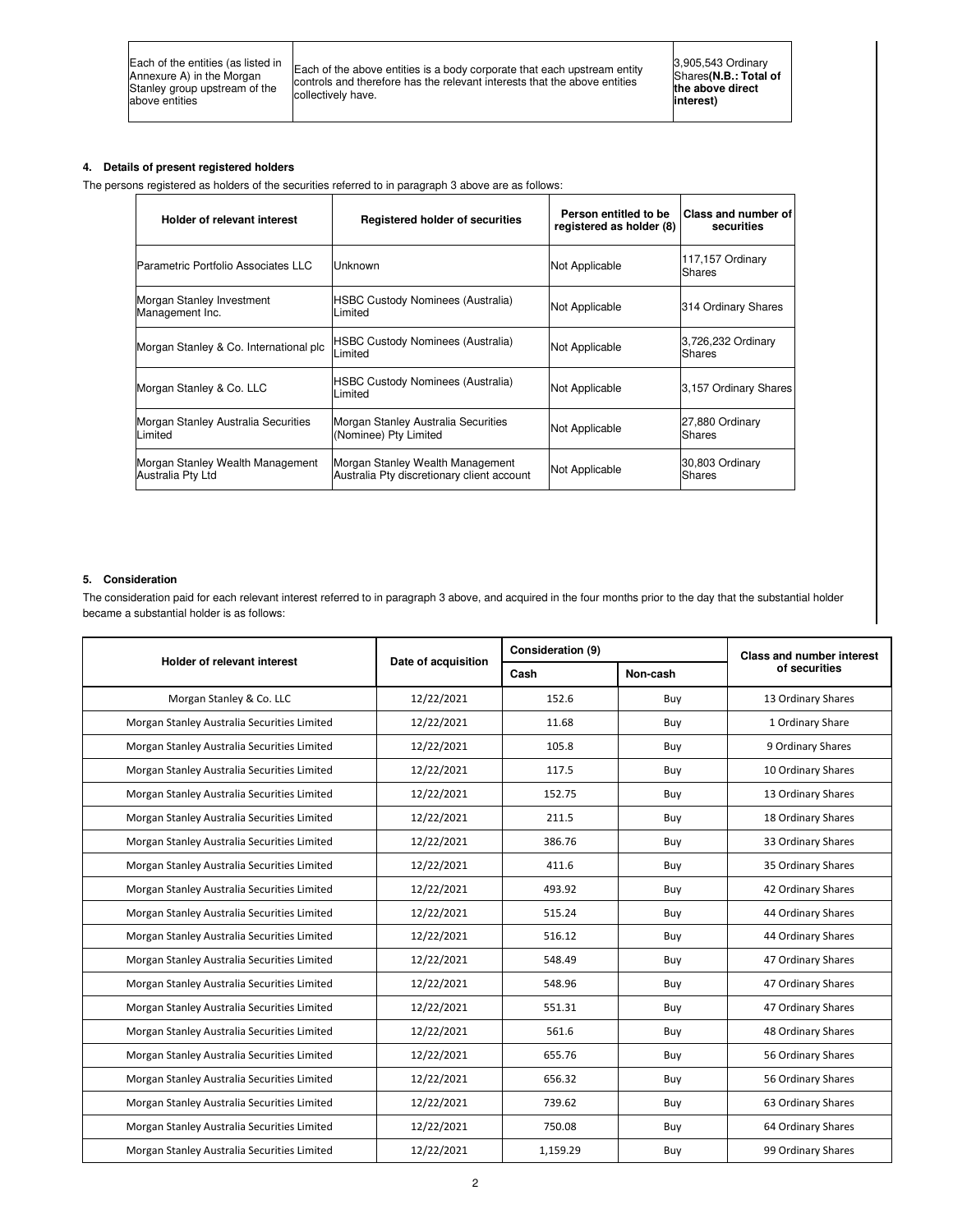| Morgan Stanley Australia Securities Limited                                                | 12/22/2021               | 1,267.92  | Buy                        | 108 Ordinary Shares     |
|--------------------------------------------------------------------------------------------|--------------------------|-----------|----------------------------|-------------------------|
| Morgan Stanley Australia Securities Limited                                                | 12/22/2021               | 1,772.74  | Buy                        | 151 Ordinary Shares     |
| Morgan Stanley Australia Securities Limited                                                | 12/22/2021               | 1,999.20  | Buy                        | 170 Ordinary Shares     |
| Morgan Stanley Australia Securities Limited                                                | 12/22/2021               | 2,700.20  | Buy                        | 230 Ordinary Shares     |
| Morgan Stanley Australia Securities Limited                                                | 12/22/2021               | 2,892.96  | Buy                        | 246 Ordinary Shares     |
| Morgan Stanley Australia Securities Limited                                                | 12/22/2021               | 3,492.72  | Buy                        | 297 Ordinary Shares     |
| Morgan Stanley Australia Securities Limited                                                | 12/22/2021               | 5,557.75  | Buy                        | 473 Ordinary Shares     |
|                                                                                            |                          | 6,268.08  |                            |                         |
| Morgan Stanley Australia Securities Limited<br>Morgan Stanley Australia Securities Limited | 12/22/2021<br>12/22/2021 | 7,590.50  | Buy                        | 533 Ordinary Shares     |
|                                                                                            |                          |           | Buy                        | 646 Ordinary Shares     |
| Morgan Stanley Australia Securities Limited                                                | 12/22/2021               | 12,142.92 | Buy                        | 1,033 Ordinary Shares   |
| Morgan Stanley Australia Securities Limited                                                | 12/22/2021               | 20,057.25 | Buy                        | 1,707 Ordinary Shares   |
| Morgan Stanley Australia Securities Limited                                                | 12/22/2021               | 23,899.50 | Buy                        | 2,034 Ordinary Shares   |
| Morgan Stanley Australia Securities Limited                                                | 12/22/2021               | 27,636.00 | Buy                        | 2,352 Ordinary Shares   |
| Morgan Stanley Australia Securities Limited                                                | 12/22/2021               | 80,253.99 | Buy                        | 6,821 Ordinary Shares   |
| Morgan Stanley Wealth Management Australia Pty Ltd                                         | 12/22/2021               | 2,338.00  | Buy                        | 200 Ordinary Shares     |
| Morgan Stanley Australia Securities Limited                                                | 12/23/2021               | 11.8      | Buy                        | 1 Ordinary Share        |
| Morgan Stanley Australia Securities Limited                                                | 12/23/2021               | 11.91     | Buy                        | 1 Ordinary Share        |
| Morgan Stanley Australia Securities Limited                                                | 12/23/2021               | 228       | Buy                        | 19 Ordinary Shares      |
| Morgan Stanley Australia Securities Limited                                                | 12/23/2021               | 264       | Buy                        | 22 Ordinary Shares      |
| Morgan Stanley Australia Securities Limited                                                | 12/23/2021               | 438.45    | Buy                        | 37 Ordinary Shares      |
| Morgan Stanley Australia Securities Limited                                                | 12/23/2021               | 504.21    | Buy                        | 42 Ordinary Shares      |
| Morgan Stanley Australia Securities Limited                                                | 12/23/2021               | 540.45    | Buy                        | 45 Ordinary Shares      |
| Morgan Stanley Australia Securities Limited                                                | 12/23/2021               | 599       | Buy                        | 50 Ordinary Shares      |
| Morgan Stanley Australia Securities Limited                                                | 12/23/2021               | 755.2     | Buy                        | 64 Ordinary Shares      |
| Morgan Stanley Australia Securities Limited                                                | 12/23/2021               | 780       | Buy                        | 65 Ordinary Shares      |
| Morgan Stanley Australia Securities Limited                                                | 12/23/2021               | 949.19    | Buy                        | 79 Ordinary Shares      |
| Morgan Stanley Australia Securities Limited                                                | 12/23/2021               | 1,142.66  | Buy                        | 97 Ordinary Shares      |
| Morgan Stanley Australia Securities Limited                                                | 12/23/2021               | 1,418.36  | Buy                        | 118 Ordinary Shares     |
| Morgan Stanley Australia Securities Limited                                                | 12/23/2021               | 1,561.30  | Buy                        | 130 Ordinary Shares     |
| Morgan Stanley Australia Securities Limited                                                | 12/23/2021               | 2,420.97  | Buy                        | 202 Ordinary Shares     |
| Morgan Stanley Australia Securities Limited                                                | 12/23/2021               | 14,033.85 | Buy                        | 1,169 Ordinary Shares   |
| Morgan Stanley & Co. International plc                                                     | 12/24/2021               | N/A       | <b>Collateral Received</b> | 679,891 Ordinary Shares |
| Morgan Stanley Australia Securities Limited                                                | 12/24/2021               | 12.16     | Buy                        | 1 Ordinary Share        |
| Morgan Stanley Australia Securities Limited                                                | 12/24/2021               | 24.32     | Buy                        | 2 Ordinary Shares       |
| Morgan Stanley Australia Securities Limited                                                | 12/24/2021               | 36.15     | Buy                        | 3 Ordinary Shares       |
| Morgan Stanley Australia Securities Limited                                                | 12/24/2021               | 60.35     | Buy                        | 5 Ordinary Shares       |
| Morgan Stanley Australia Securities Limited                                                | 12/24/2021               | 97.6      | Buy                        | 8 Ordinary Shares       |
| Morgan Stanley Australia Securities Limited                                                | 12/24/2021               | 254.94    | Buy                        | 21 Ordinary Shares      |
| Morgan Stanley Australia Securities Limited                                                | 12/24/2021               | 385.6     | Buy                        | 32 Ordinary Shares      |
| Morgan Stanley Australia Securities Limited                                                | 12/24/2021               | 448.44    | Buy                        | 37 Ordinary Shares      |
| Morgan Stanley Australia Securities Limited                                                | 12/24/2021               | 487.6     | Buy                        | 40 Ordinary Shares      |
| Morgan Stanley Australia Securities Limited                                                | 12/24/2021               | 531.52    | Buy                        | 44 Ordinary Shares      |
| Morgan Stanley Australia Securities Limited                                                | 12/24/2021               | 559.82    | Buy                        | 46 Ordinary Shares      |
|                                                                                            |                          | 565.41    | Buy                        | 47 Ordinary Shares      |
| Morgan Stanley Australia Securities Limited                                                | 12/24/2021               |           |                            |                         |
| Morgan Stanley Australia Securities Limited                                                | 12/24/2021               | 568.23    | Buy                        | 47 Ordinary Shares      |
| Morgan Stanley Australia Securities Limited                                                | 12/24/2021               | 570.58    | Buy                        | 47 Ordinary Shares      |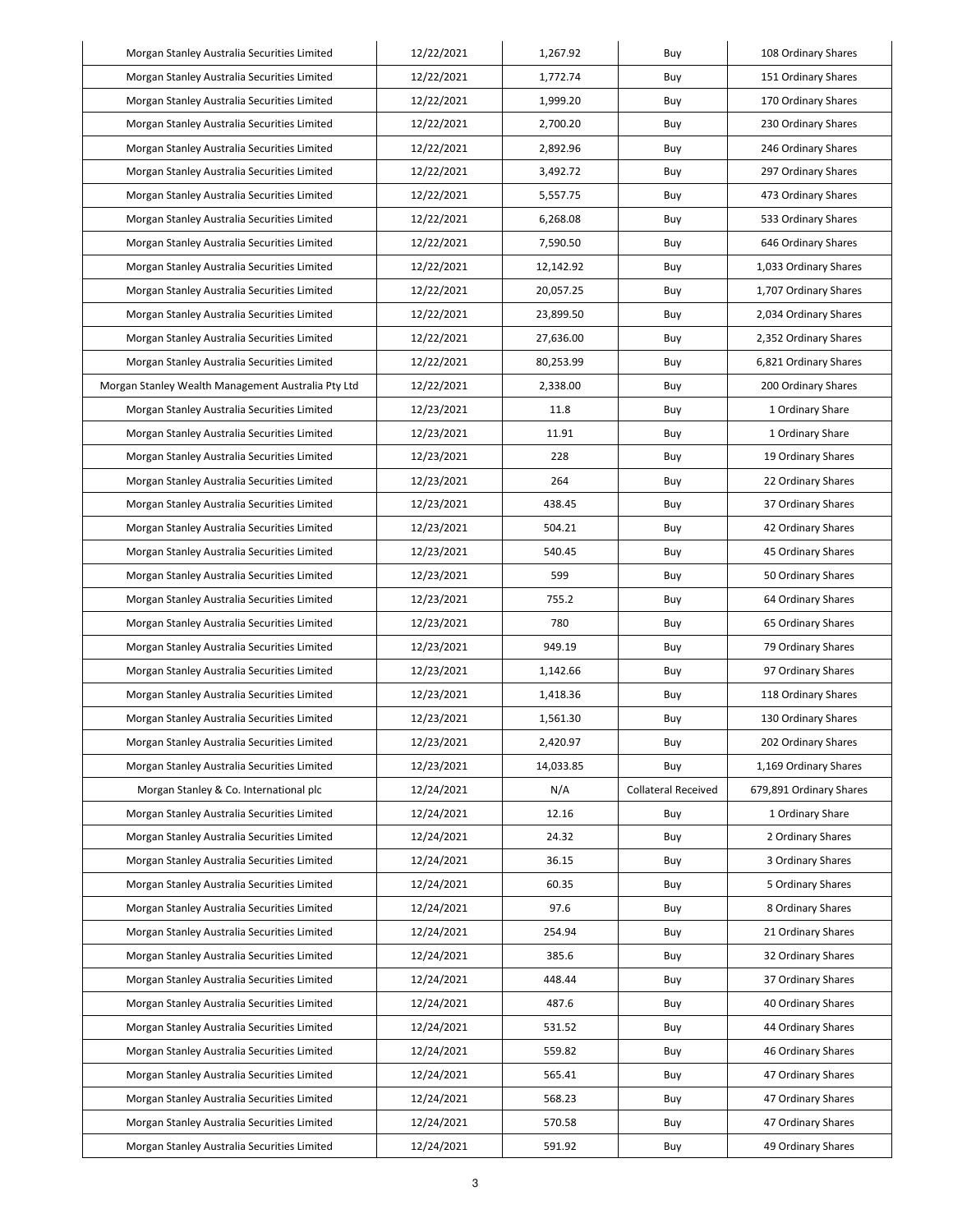| Morgan Stanley Australia Securities Limited | 12/24/2021 | 595.35   | Buy | 49 Ordinary Shares  |
|---------------------------------------------|------------|----------|-----|---------------------|
| Morgan Stanley Australia Securities Limited | 12/24/2021 | 621.18   | Buy | 51 Ordinary Shares  |
| Morgan Stanley Australia Securities Limited | 12/24/2021 | 639.71   | Buy | 53 Ordinary Shares  |
| Morgan Stanley Australia Securities Limited | 12/24/2021 | 700.06   | Buy | 58 Ordinary Shares  |
| Morgan Stanley Australia Securities Limited | 12/24/2021 | 723      | Buy | 60 Ordinary Shares  |
| Morgan Stanley Australia Securities Limited | 12/24/2021 | 782.08   | Buy | 64 Ordinary Shares  |
| Morgan Stanley Australia Securities Limited | 12/24/2021 | 809.36   | Buy | 67 Ordinary Shares  |
| Morgan Stanley Australia Securities Limited | 12/24/2021 | 838.35   | Buy | 69 Ordinary Shares  |
| Morgan Stanley Australia Securities Limited | 12/24/2021 | 1,010.94 | Buy | 83 Ordinary Shares  |
| Morgan Stanley Australia Securities Limited | 12/24/2021 | 1,018.08 | Buy | 84 Ordinary Shares  |
| Morgan Stanley Australia Securities Limited | 12/24/2021 | 1,206.00 | Buy | 100 Ordinary Shares |
| Morgan Stanley Australia Securities Limited | 12/24/2021 | 1,353.09 | Buy | 111 Ordinary Shares |
| Morgan Stanley Australia Securities Limited | 12/24/2021 | 2,100.18 | Buy | 174 Ordinary Shares |
| Morgan Stanley Australia Securities Limited | 12/24/2021 | 2,220.88 | Buy | 184 Ordinary Shares |
| Morgan Stanley Australia Securities Limited | 12/24/2021 | 2,860.59 | Buy | 237 Ordinary Shares |
| Morgan Stanley Australia Securities Limited | 12/29/2021 | 12.03    | Buy | 1 Ordinary Share    |
| Morgan Stanley Australia Securities Limited | 12/29/2021 | 12.06    | Buy | 1 Ordinary Share    |
| Morgan Stanley Australia Securities Limited | 12/29/2021 | 12.17    | Buy | 1 Ordinary Share    |
| Morgan Stanley Australia Securities Limited | 12/29/2021 | 24.14    | Buy | 2 Ordinary Shares   |
| Morgan Stanley Australia Securities Limited | 12/29/2021 | 24.28    | Buy | 2 Ordinary Shares   |
| Morgan Stanley Australia Securities Limited | 12/29/2021 | 60.3     | Buy | 5 Ordinary Shares   |
| Morgan Stanley Australia Securities Limited | 12/29/2021 | 72.3     | Buy | 6 Ordinary Shares   |
| Morgan Stanley Australia Securities Limited | 12/29/2021 | 72.48    | Buy | 6 Ordinary Shares   |
| Morgan Stanley Australia Securities Limited | 12/29/2021 | 72.66    | Buy | 6 Ordinary Shares   |
| Morgan Stanley Australia Securities Limited | 12/29/2021 | 96.96    | Buy | 8 Ordinary Shares   |
| Morgan Stanley Australia Securities Limited | 12/29/2021 | 97.04    | Buy | 8 Ordinary Shares   |
| Morgan Stanley Australia Securities Limited | 12/29/2021 | 133.76   | Buy | 11 Ordinary Shares  |
| Morgan Stanley Australia Securities Limited | 12/29/2021 | 144.48   | Buy | 12 Ordinary Shares  |
| Morgan Stanley Australia Securities Limited | 12/29/2021 | 145.08   | Buy | 12 Ordinary Shares  |
| Morgan Stanley Australia Securities Limited | 12/29/2021 | 171.64   | Buy | 14 Ordinary Shares  |
| Morgan Stanley Australia Securities Limited | 12/29/2021 | 218.52   | Buy | 18 Ordinary Shares  |
| Morgan Stanley Australia Securities Limited | 12/29/2021 | 231.04   | Buy | 19 Ordinary Shares  |
| Morgan Stanley Australia Securities Limited | 12/29/2021 | 242.2    | Buy | 20 Ordinary Shares  |
| Morgan Stanley Australia Securities Limited | 12/29/2021 | 278.07   | Buy | 23 Ordinary Shares  |
| Morgan Stanley Australia Securities Limited | 12/29/2021 | 280.14   | Buy | 23 Ordinary Shares  |
| Morgan Stanley Australia Securities Limited | 12/29/2021 | 314.34   | Buy | 26 Ordinary Shares  |
| Morgan Stanley Australia Securities Limited | 12/29/2021 | 374.17   | Buy | 31 Ordinary Shares  |
| Morgan Stanley Australia Securities Limited | 12/29/2021 | 437.76   | Buy | 36 Ordinary Shares  |
| Morgan Stanley Australia Securities Limited | 12/29/2021 | 471.12   | Buy | 39 Ordinary Shares  |
| Morgan Stanley Australia Securities Limited | 12/29/2021 | 519.87   | Buy | 43 Ordinary Shares  |
| Morgan Stanley Australia Securities Limited | 12/29/2021 | 556.14   | Buy | 46 Ordinary Shares  |
| Morgan Stanley Australia Securities Limited | 12/29/2021 | 579.36   | Buy | 48 Ordinary Shares  |
| Morgan Stanley Australia Securities Limited | 12/29/2021 | 590.94   | Buy | 49 Ordinary Shares  |
| Morgan Stanley Australia Securities Limited | 12/29/2021 | 602.5    | Buy | 50 Ordinary Shares  |
| Morgan Stanley Australia Securities Limited | 12/29/2021 | 614.55   | Buy | 51 Ordinary Shares  |
| Morgan Stanley Australia Securities Limited | 12/29/2021 | 628.16   | Buy | 52 Ordinary Shares  |
| Morgan Stanley Australia Securities Limited | 12/29/2021 | 668.8    | Buy | 55 Ordinary Shares  |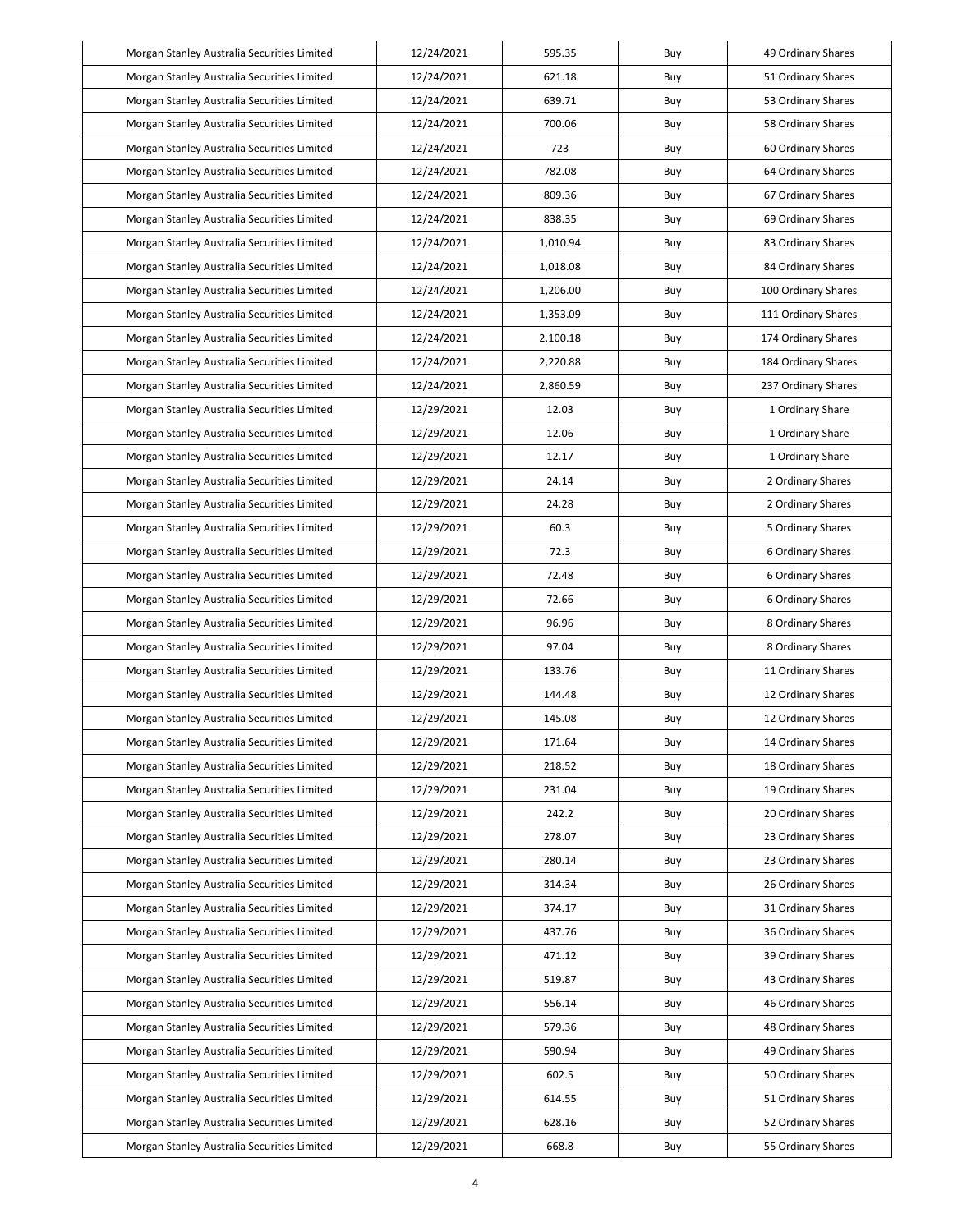| Morgan Stanley Australia Securities Limited | 12/29/2021 | 691.98    | Buy | 57 Ordinary Shares    |
|---------------------------------------------|------------|-----------|-----|-----------------------|
| Morgan Stanley Australia Securities Limited | 12/29/2021 | 739.32    | Buy | 61 Ordinary Shares    |
| Morgan Stanley Australia Securities Limited | 12/29/2021 | 747.1     | Buy | 62 Ordinary Shares    |
| Morgan Stanley Australia Securities Limited | 12/29/2021 | 773.12    | Buy | 64 Ordinary Shares    |
| Morgan Stanley Australia Securities Limited | 12/29/2021 | 829.6     | Buy | 68 Ordinary Shares    |
| Morgan Stanley Australia Securities Limited | 12/29/2021 | 939.4     | Buy | 77 Ordinary Shares    |
| Morgan Stanley Australia Securities Limited | 12/29/2021 | 1,005.13  | Buy | 83 Ordinary Shares    |
| Morgan Stanley Australia Securities Limited | 12/29/2021 | 1,024.25  | Buy | 85 Ordinary Shares    |
| Morgan Stanley Australia Securities Limited | 12/29/2021 | 1,113.84  | Buy | 91 Ordinary Shares    |
| Morgan Stanley Australia Securities Limited | 12/29/2021 | 1,193.94  | Buy | 99 Ordinary Shares    |
| Morgan Stanley Australia Securities Limited | 12/29/2021 | 1,207.80  | Buy | 99 Ordinary Shares    |
| Morgan Stanley Australia Securities Limited | 12/29/2021 | 1,284.15  | Buy | 105 Ordinary Shares   |
| Morgan Stanley Australia Securities Limited | 12/29/2021 | 1,369.56  | Buy | 113 Ordinary Shares   |
| Morgan Stanley Australia Securities Limited | 12/29/2021 | 1,393.80  | Buy | 115 Ordinary Shares   |
| Morgan Stanley Australia Securities Limited | 12/29/2021 | 1,403.00  | Buy | 115 Ordinary Shares   |
| Morgan Stanley Australia Securities Limited | 12/29/2021 | 1,546.24  | Buy | 128 Ordinary Shares   |
| Morgan Stanley Australia Securities Limited | 12/29/2021 | 1,621.40  | Buy | 134 Ordinary Shares   |
| Morgan Stanley Australia Securities Limited | 12/29/2021 | 1,712.52  | Buy | 142 Ordinary Shares   |
| Morgan Stanley Australia Securities Limited | 12/29/2021 | 1,963.44  | Buy | 162 Ordinary Shares   |
| Morgan Stanley Australia Securities Limited | 12/29/2021 | 2,024.04  | Buy | 167 Ordinary Shares   |
| Morgan Stanley Australia Securities Limited | 12/29/2021 | 2,082.92  | Buy | 172 Ordinary Shares   |
| Morgan Stanley Australia Securities Limited | 12/29/2021 | 2,190.10  | Buy | 181 Ordinary Shares   |
|                                             |            |           |     |                       |
| Morgan Stanley Australia Securities Limited | 12/29/2021 | 2,366.80  | Buy | 194 Ordinary Shares   |
| Morgan Stanley Australia Securities Limited | 12/29/2021 | 3,146.00  | Buy | 260 Ordinary Shares   |
| Morgan Stanley Australia Securities Limited | 12/29/2021 | 12,980.80 | Buy | 1,064 Ordinary Shares |
| Morgan Stanley Australia Securities Limited | 12/29/2021 | 51,898.80 | Buy | 4,254 Ordinary Shares |
| Parametric Portfolio Associates LLC         | 12/29/2021 | 71,832.90 | Buy | 5,885 Ordinary Shares |
| Morgan Stanley Australia Securities Limited | 12/30/2021 | 400.29    | Buy | 33 Ordinary Shares    |
| Morgan Stanley Australia Securities Limited | 12/30/2021 | 497.74    | Buy | 41 Ordinary Shares    |
| Morgan Stanley Australia Securities Limited | 12/30/2021 | 581.76    | Buy | 48 Ordinary Shares    |
| Morgan Stanley Australia Securities Limited | 12/30/2021 | 619.65    | Buy | 51 Ordinary Shares    |
| Morgan Stanley Australia Securities Limited | 12/31/2021 | 12.11     | Buy | 1 Ordinary Share      |
| Morgan Stanley Australia Securities Limited | 12/31/2021 | 424.9     | Buy | 35 Ordinary Shares    |
| Morgan Stanley Australia Securities Limited | 12/31/2021 | 498.15    | Buy | 41 Ordinary Shares    |
| Morgan Stanley Australia Securities Limited | 12/31/2021 | 583.2     | Buy | 48 Ordinary Shares    |
| Morgan Stanley Australia Securities Limited | 12/31/2021 | 812.04    | Buy | 67 Ordinary Shares    |
| Morgan Stanley Australia Securities Limited | 1/4/2022   | 84.84     | Buy | 7 Ordinary Shares     |
| Morgan Stanley Australia Securities Limited | 1/4/2022   | 84.98     | Buy | 7 Ordinary Shares     |
| Morgan Stanley Australia Securities Limited | 1/4/2022   | 121.9     | Buy | 10 Ordinary Shares    |
| Morgan Stanley Australia Securities Limited | 1/4/2022   | 133.54    | Buy | 11 Ordinary Shares    |
| Morgan Stanley Australia Securities Limited | 1/4/2022   | 194.24    | Buy | 16 Ordinary Shares    |
| Morgan Stanley Australia Securities Limited | 1/4/2022   | 218.52    | Buy | 18 Ordinary Shares    |
| Morgan Stanley Australia Securities Limited | 1/4/2022   | 230.28    | Buy | 19 Ordinary Shares    |
| Morgan Stanley Australia Securities Limited | 1/4/2022   | 279.68    | Buy | 23 Ordinary Shares    |
| Morgan Stanley Australia Securities Limited | 1/4/2022   | 460.18    | Buy | 38 Ordinary Shares    |
| Morgan Stanley Australia Securities Limited | 1/4/2022   | 496.1     | Buy | 41 Ordinary Shares    |
| Morgan Stanley Australia Securities Limited | 1/4/2022   | 497.74    | Buy | 41 Ordinary Shares    |
|                                             |            |           |     |                       |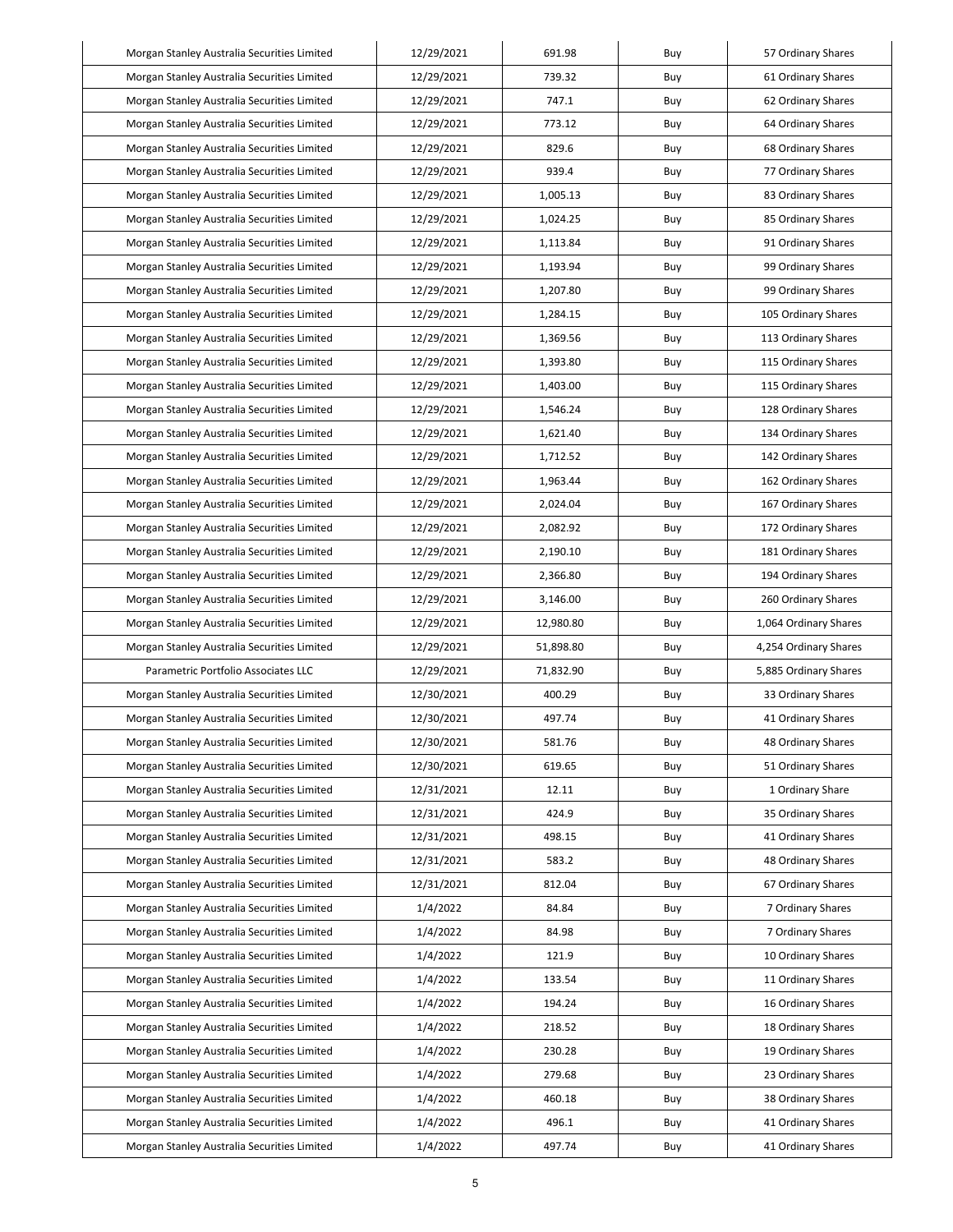| Morgan Stanley Australia Securities Limited | 1/4/2022 | 521.59    | Buy | 43 Ordinary Shares    |
|---------------------------------------------|----------|-----------|-----|-----------------------|
| Morgan Stanley Australia Securities Limited | 1/4/2022 | 593.39    | Buy | 49 Ordinary Shares    |
| Morgan Stanley Australia Securities Limited | 1/4/2022 | 607.5     | Buy | 50 Ordinary Shares    |
| Morgan Stanley Australia Securities Limited | 1/4/2022 | 632.84    | Buy | 52 Ordinary Shares    |
| Morgan Stanley Australia Securities Limited | 1/4/2022 | 790.4     | Buy | 65 Ordinary Shares    |
| Morgan Stanley Australia Securities Limited | 1/4/2022 | 872.64    | Buy | 72 Ordinary Shares    |
| Morgan Stanley Australia Securities Limited | 1/4/2022 | 1,246.30  | Buy | 103 Ordinary Shares   |
| Morgan Stanley Australia Securities Limited | 1/4/2022 | 1,381.68  | Buy | 114 Ordinary Shares   |
| Morgan Stanley Australia Securities Limited | 1/4/2022 | 1,563.48  | Buy | 129 Ordinary Shares   |
| Morgan Stanley Australia Securities Limited | 1/4/2022 | 1,919.70  | Buy | 158 Ordinary Shares   |
| Morgan Stanley Australia Securities Limited | 1/4/2022 | 3,599.64  | Buy | 297 Ordinary Shares   |
| Morgan Stanley Australia Securities Limited | 1/4/2022 | 19,185.96 | Buy | 1,583 Ordinary Shares |
| Morgan Stanley Australia Securities Limited | 1/5/2022 | 127.3     | Buy | 10 Ordinary Shares    |
| Morgan Stanley Australia Securities Limited | 1/5/2022 | 260.4     | Buy | 21 Ordinary Shares    |
| Morgan Stanley Australia Securities Limited | 1/5/2022 | 331.24    | Buy | 26 Ordinary Shares    |
| Morgan Stanley Australia Securities Limited | 1/5/2022 | 380.1     | Buy | 30 Ordinary Shares    |
| Morgan Stanley Australia Securities Limited | 1/5/2022 | 418.77    | Buy | 33 Ordinary Shares    |
| Morgan Stanley Australia Securities Limited | 1/5/2022 | 456.12    | Buy | 36 Ordinary Shares    |
| Morgan Stanley Australia Securities Limited | 1/5/2022 | 611.52    | Buy | 48 Ordinary Shares    |
| Morgan Stanley Australia Securities Limited | 1/5/2022 | 713.44    | Buy | 56 Ordinary Shares    |
| Morgan Stanley Australia Securities Limited | 1/5/2022 | 764.46    | Buy | 62 Ordinary Shares    |
| Morgan Stanley Australia Securities Limited | 1/5/2022 | 1,026.27  | Buy | 81 Ordinary Shares    |
| Morgan Stanley Australia Securities Limited | 1/5/2022 | 1,552.26  | Buy | 123 Ordinary Shares   |
| Morgan Stanley Australia Securities Limited | 1/5/2022 | 2,433.73  | Buy | 193 Ordinary Shares   |
| Morgan Stanley Australia Securities Limited | 1/5/2022 | 5,468.79  | Buy | 433 Ordinary Shares   |
| Morgan Stanley Australia Securities Limited | 1/5/2022 | 6,754.38  | Buy | 535 Ordinary Shares   |
| Morgan Stanley Australia Securities Limited | 1/5/2022 | 18,346.16 | Buy | 1,448 Ordinary Shares |
| Morgan Stanley Australia Securities Limited | 1/6/2022 | 24.44     | Buy | 2 Ordinary Shares     |
| Morgan Stanley Australia Securities Limited | 1/6/2022 | 50.06     | Buy | 4 Ordinary Shares     |
| Morgan Stanley Australia Securities Limited | 1/6/2022 | 188.7     | Buy | 15 Ordinary Shares    |
| Morgan Stanley Australia Securities Limited | 1/6/2022 | 268.18    | Buy | 22 Ordinary Shares    |
| Morgan Stanley Australia Securities Limited | 1/6/2022 | 583.2     | Buy | 48 Ordinary Shares    |
| Morgan Stanley Australia Securities Limited | 1/6/2022 | 613       | Buy | 50 Ordinary Shares    |
| Morgan Stanley Australia Securities Limited | 1/6/2022 | 627.81    | Buy | 51 Ordinary Shares    |
| Morgan Stanley Australia Securities Limited | 1/6/2022 | 628.83    | Buy | 51 Ordinary Shares    |
| Morgan Stanley Australia Securities Limited | 1/6/2022 | 630.36    | Buy | 51 Ordinary Shares    |
| Morgan Stanley Australia Securities Limited | 1/6/2022 | 643.76    | Buy | 52 Ordinary Shares    |
| Morgan Stanley Australia Securities Limited | 1/6/2022 | 664.2     | Buy | 54 Ordinary Shares    |
| Morgan Stanley Australia Securities Limited | 1/6/2022 | 671.76    | Buy | 54 Ordinary Shares    |
| Morgan Stanley Australia Securities Limited | 1/6/2022 | 682.64    | Buy | 56 Ordinary Shares    |
| Morgan Stanley Australia Securities Limited | 1/6/2022 | 707.6     | Buy | 58 Ordinary Shares    |
| Morgan Stanley Australia Securities Limited | 1/6/2022 | 1,011.77  | Buy | 83 Ordinary Shares    |
| Morgan Stanley Australia Securities Limited | 1/6/2022 | 1,252.40  | Buy | 101 Ordinary Shares   |
| Morgan Stanley Australia Securities Limited | 1/6/2022 | 1,305.92  | Buy | 106 Ordinary Shares   |
| Morgan Stanley Australia Securities Limited | 1/6/2022 | 1,326.24  | Buy | 108 Ordinary Shares   |
| Morgan Stanley Australia Securities Limited | 1/6/2022 | 1,781.20  | Buy | 146 Ordinary Shares   |
| Morgan Stanley Australia Securities Limited | 1/6/2022 | 1,855.92  | Buy | 152 Ordinary Shares   |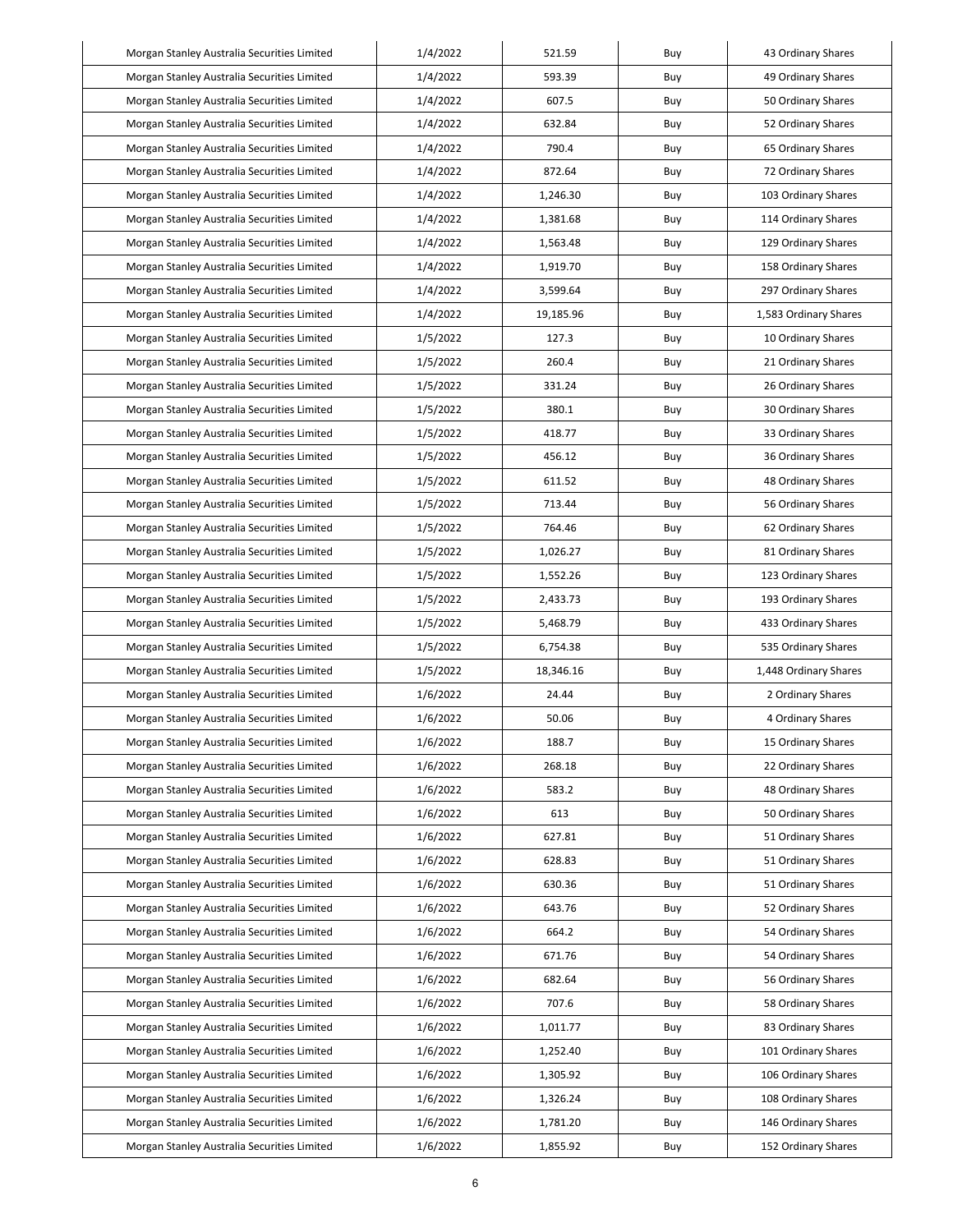| Morgan Stanley Australia Securities Limited | 1/6/2022  | 1,907.88  | Buy                        | 156 Ordinary Shares     |
|---------------------------------------------|-----------|-----------|----------------------------|-------------------------|
| Morgan Stanley & Co. International plc      | 1/7/2022  | N/A       | <b>Collateral Received</b> | 576,670 Ordinary Shares |
| Morgan Stanley Australia Securities Limited | 1/7/2022  | 60.8      | Buy                        | 5 Ordinary Shares       |
| Morgan Stanley Australia Securities Limited | 1/7/2022  | 363.6     | Buy                        | 30 Ordinary Shares      |
| Morgan Stanley Australia Securities Limited | 1/7/2022  | 497.33    | Buy                        | 41 Ordinary Shares      |
| Morgan Stanley Australia Securities Limited | 1/7/2022  | 584.64    | Buy                        | 48 Ordinary Shares      |
| Morgan Stanley Australia Securities Limited | 1/7/2022  | 621.69    | Buy                        | 51 Ordinary Shares      |
| Morgan Stanley Australia Securities Limited | 1/7/2022  | 645.01    | Buy                        | 53 Ordinary Shares      |
| Morgan Stanley Australia Securities Limited | 1/7/2022  | 646.6     | Buy                        | 53 Ordinary Shares      |
| Morgan Stanley Australia Securities Limited | 1/7/2022  | 730.8     | Buy                        | 60 Ordinary Shares      |
| Morgan Stanley Australia Securities Limited | 1/7/2022  | 816.73    | Buy                        | 67 Ordinary Shares      |
| Morgan Stanley Australia Securities Limited | 1/7/2022  | 896.88    | Buy                        | 74 Ordinary Shares      |
| Morgan Stanley Australia Securities Limited | 1/7/2022  | 1,177.58  | Buy                        | 97 Ordinary Shares      |
| Morgan Stanley Australia Securities Limited | 1/7/2022  | 1,188.74  | Buy                        | 98 Ordinary Shares      |
| Morgan Stanley Australia Securities Limited | 1/7/2022  | 1,261.52  | Buy                        | 104 Ordinary Shares     |
| Morgan Stanley Australia Securities Limited | 1/7/2022  | 1,786.05  | Buy                        | 147 Ordinary Shares     |
| Morgan Stanley Australia Securities Limited | 1/7/2022  | 1,796.72  | Buy                        | 148 Ordinary Shares     |
| Morgan Stanley Australia Securities Limited | 1/7/2022  | 1,944.00  | Buy                        | 160 Ordinary Shares     |
| Morgan Stanley Australia Securities Limited | 1/7/2022  | 2,881.92  | Buy                        | 237 Ordinary Shares     |
| Morgan Stanley Australia Securities Limited | 1/7/2022  | 2,993.64  | Buy                        | 247 Ordinary Shares     |
| Morgan Stanley Australia Securities Limited | 1/7/2022  | 3,047.14  | Buy                        | 251 Ordinary Shares     |
| Morgan Stanley Australia Securities Limited | 1/7/2022  | 9,780.84  | Buy                        | 807 Ordinary Shares     |
| Morgan Stanley Australia Securities Limited | 1/10/2022 | 71.4      | Buy                        | 6 Ordinary Shares       |
| Morgan Stanley Australia Securities Limited | 1/10/2022 | 194.24    | Buy                        | 16 Ordinary Shares      |
| Morgan Stanley Australia Securities Limited | 1/10/2022 | 227.24    | Buy                        | 19 Ordinary Shares      |
| Morgan Stanley Australia Securities Limited | 1/10/2022 | 250.43    | Buy                        | 21 Ordinary Shares      |
| Morgan Stanley Australia Securities Limited | 1/10/2022 | 428.4     | Buy                        | 36 Ordinary Shares      |
| Morgan Stanley Australia Securities Limited | 1/10/2022 | 476.8     | Buy                        | 40 Ordinary Shares      |
| Morgan Stanley Australia Securities Limited | 1/10/2022 | 486.26    | Buy                        | 41 Ordinary Shares      |
| Morgan Stanley Australia Securities Limited | 1/10/2022 | 525.8     | Buy                        | 44 Ordinary Shares      |
| Morgan Stanley Australia Securities Limited | 1/10/2022 | 599       | Buy                        | 50 Ordinary Shares      |
| Morgan Stanley Australia Securities Limited | 1/10/2022 | 605.88    | Buy                        | 51 Ordinary Shares      |
| Morgan Stanley Australia Securities Limited | 1/10/2022 | 617.24    | Buy                        | 52 Ordinary Shares      |
| Morgan Stanley Australia Securities Limited | 1/10/2022 | 693.1     | Buy                        | 58 Ordinary Shares      |
| Morgan Stanley Australia Securities Limited | 1/10/2022 | 714       | Buy                        | 60 Ordinary Shares      |
| Morgan Stanley Australia Securities Limited | 1/10/2022 | 745.92    | Buy                        | 63 Ordinary Shares      |
| Morgan Stanley Australia Securities Limited | 1/10/2022 | 797.3     | Buy                        | 67 Ordinary Shares      |
| Morgan Stanley Australia Securities Limited | 1/10/2022 | 987.7     | Buy                        | 83 Ordinary Shares      |
| Morgan Stanley Australia Securities Limited | 1/10/2022 | 1,014.05  | Buy                        | 85 Ordinary Shares      |
| Morgan Stanley Australia Securities Limited | 1/10/2022 | 1,096.64  | Buy                        | 92 Ordinary Shares      |
| Morgan Stanley Australia Securities Limited | 1/10/2022 | 1,196.85  | Buy                        | 101 Ordinary Shares     |
| Morgan Stanley Australia Securities Limited | 1/10/2022 | 2,846.37  | Buy                        | 237 Ordinary Shares     |
| Morgan Stanley Australia Securities Limited | 1/10/2022 | 6,906.24  | Buy                        | 576 Ordinary Shares     |
| Morgan Stanley Australia Securities Limited | 1/10/2022 | 7,211.40  | Buy                        | 606 Ordinary Shares     |
| Morgan Stanley Australia Securities Limited | 1/10/2022 | 13,839.70 | Buy                        | 1,163 Ordinary Shares   |
| Morgan Stanley Australia Securities Limited | 1/11/2022 | 11.94     | Buy                        | 1 Ordinary Share        |
| Morgan Stanley Australia Securities Limited | 1/11/2022 | 11.94     | Buy                        | 1 Ordinary Share        |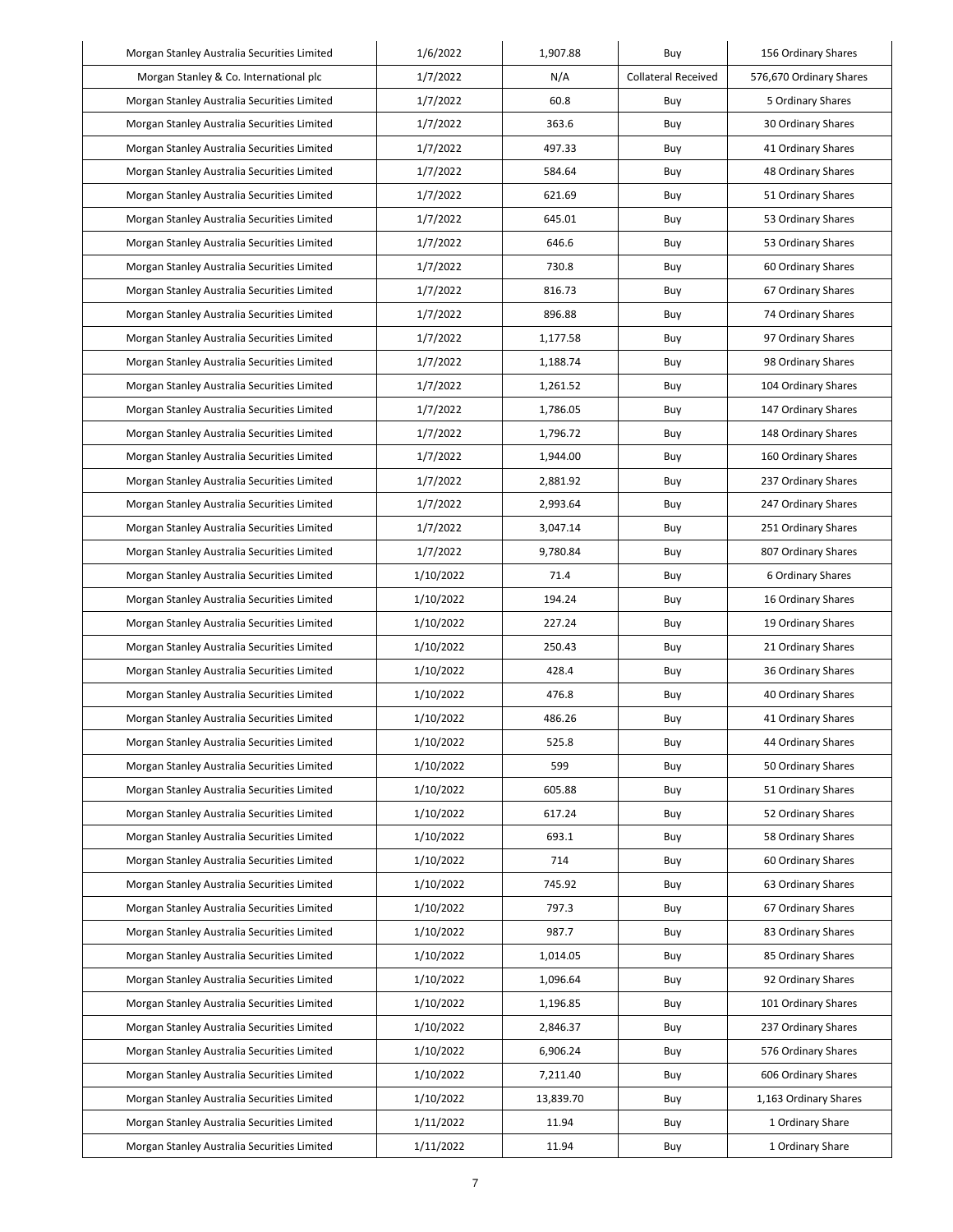| Morgan Stanley Australia Securities Limited | 1/11/2022 | 12       | Buy | 1 Ordinary Share    |
|---------------------------------------------|-----------|----------|-----|---------------------|
| Morgan Stanley Australia Securities Limited | 1/11/2022 | 23.94    | Buy | 2 Ordinary Shares   |
| Morgan Stanley Australia Securities Limited | 1/11/2022 | 47.68    | Buy | 4 Ordinary Shares   |
| Morgan Stanley Australia Securities Limited | 1/11/2022 | 59.75    | Buy | 5 Ordinary Shares   |
| Morgan Stanley Australia Securities Limited | 1/11/2022 | 107.01   | Buy | 9 Ordinary Shares   |
| Morgan Stanley Australia Securities Limited | 1/11/2022 | 154.83   | Buy | 13 Ordinary Shares  |
| Morgan Stanley Australia Securities Limited | 1/11/2022 | 284.64   | Buy | 24 Ordinary Shares  |
| Morgan Stanley Australia Securities Limited | 1/11/2022 | 293.75   | Buy | 25 Ordinary Shares  |
| Morgan Stanley Australia Securities Limited | 1/11/2022 | 310.44   | Buy | 26 Ordinary Shares  |
| Morgan Stanley Australia Securities Limited | 1/11/2022 | 334.6    | Buy | 28 Ordinary Shares  |
| Morgan Stanley Australia Securities Limited | 1/11/2022 | 368.9    | Buy | 31 Ordinary Shares  |
| Morgan Stanley Australia Securities Limited | 1/11/2022 | 389.4    | Buy | 33 Ordinary Shares  |
| Morgan Stanley Australia Securities Limited | 1/11/2022 | 405.62   | Buy | 34 Ordinary Shares  |
| Morgan Stanley Australia Securities Limited | 1/11/2022 | 462.15   | Buy | 39 Ordinary Shares  |
| Morgan Stanley Australia Securities Limited | 1/11/2022 | 473.6    | Buy | 40 Ordinary Shares  |
| Morgan Stanley Australia Securities Limited | 1/11/2022 | 482.16   | Buy | 41 Ordinary Shares  |
| Morgan Stanley Australia Securities Limited | 1/11/2022 | 506.54   | Buy | 43 Ordinary Shares  |
| Morgan Stanley Australia Securities Limited | 1/11/2022 | 511.7    | Buy | 43 Ordinary Shares  |
| Morgan Stanley Australia Securities Limited | 1/11/2022 | 535.05   | Buy | 45 Ordinary Shares  |
| Morgan Stanley Australia Securities Limited | 1/11/2022 | 536.85   | Buy | 45 Ordinary Shares  |
| Morgan Stanley Australia Securities Limited | 1/11/2022 | 537.75   | Buy | 45 Ordinary Shares  |
| Morgan Stanley Australia Securities Limited | 1/11/2022 | 539.12   | Buy | 46 Ordinary Shares  |
| Morgan Stanley Australia Securities Limited | 1/11/2022 | 552.25   | Buy | 47 Ordinary Shares  |
| Morgan Stanley Australia Securities Limited | 1/11/2022 | 561.18   | Buy | 47 Ordinary Shares  |
| Morgan Stanley Australia Securities Limited | 1/11/2022 | 573.12   | Buy | 48 Ordinary Shares  |
| Morgan Stanley Australia Securities Limited | 1/11/2022 | 578.69   | Buy | 49 Ordinary Shares  |
| Morgan Stanley Australia Securities Limited | 1/11/2022 | 585      | Buy | 50 Ordinary Shares  |
| Morgan Stanley Australia Securities Limited | 1/11/2022 | 617.76   | Buy | 52 Ordinary Shares  |
| Morgan Stanley Australia Securities Limited | 1/11/2022 | 621.69   | Buy | 53 Ordinary Shares  |
| Morgan Stanley Australia Securities Limited | 1/11/2022 | 633.35   | Buy | 53 Ordinary Shares  |
| Morgan Stanley Australia Securities Limited | 1/11/2022 | 646.38   | Buy | 54 Ordinary Shares  |
| Morgan Stanley Australia Securities Limited | 1/11/2022 | 681.5    | Buy | 58 Ordinary Shares  |
| Morgan Stanley Australia Securities Limited | 1/11/2022 | 693.68   | Buy | 58 Ordinary Shares  |
| Morgan Stanley Australia Securities Limited | 1/11/2022 | 706.23   | Buy | 59 Ordinary Shares  |
| Morgan Stanley Australia Securities Limited | 1/11/2022 | 706.82   | Buy | 59 Ordinary Shares  |
| Morgan Stanley Australia Securities Limited | 1/11/2022 | 728.95   | Buy | 61 Ordinary Shares  |
| Morgan Stanley Australia Securities Limited | 1/11/2022 | 773.52   | Buy | 66 Ordinary Shares  |
| Morgan Stanley Australia Securities Limited | 1/11/2022 | 787.38   | Buy | 66 Ordinary Shares  |
| Morgan Stanley Australia Securities Limited | 1/11/2022 | 815.58   | Buy | 69 Ordinary Shares  |
| Morgan Stanley Australia Securities Limited | 1/11/2022 | 885.75   | Buy | 75 Ordinary Shares  |
| Morgan Stanley Australia Securities Limited | 1/11/2022 | 1,274.37 | Buy | 107 Ordinary Shares |
| Morgan Stanley Australia Securities Limited | 1/11/2022 | 1,293.60 | Buy | 110 Ordinary Shares |
| Morgan Stanley Australia Securities Limited | 1/11/2022 | 1,300.92 | Buy | 109 Ordinary Shares |
| Morgan Stanley Australia Securities Limited | 1/11/2022 | 1,363.44 | Buy | 114 Ordinary Shares |
| Morgan Stanley Australia Securities Limited | 1/11/2022 | 1,773.78 | Buy | 148 Ordinary Shares |
| Morgan Stanley Australia Securities Limited | 1/11/2022 | 1,898.46 | Buy | 159 Ordinary Shares |
| Morgan Stanley Australia Securities Limited | 1/11/2022 | 2,203.35 | Buy | 185 Ordinary Shares |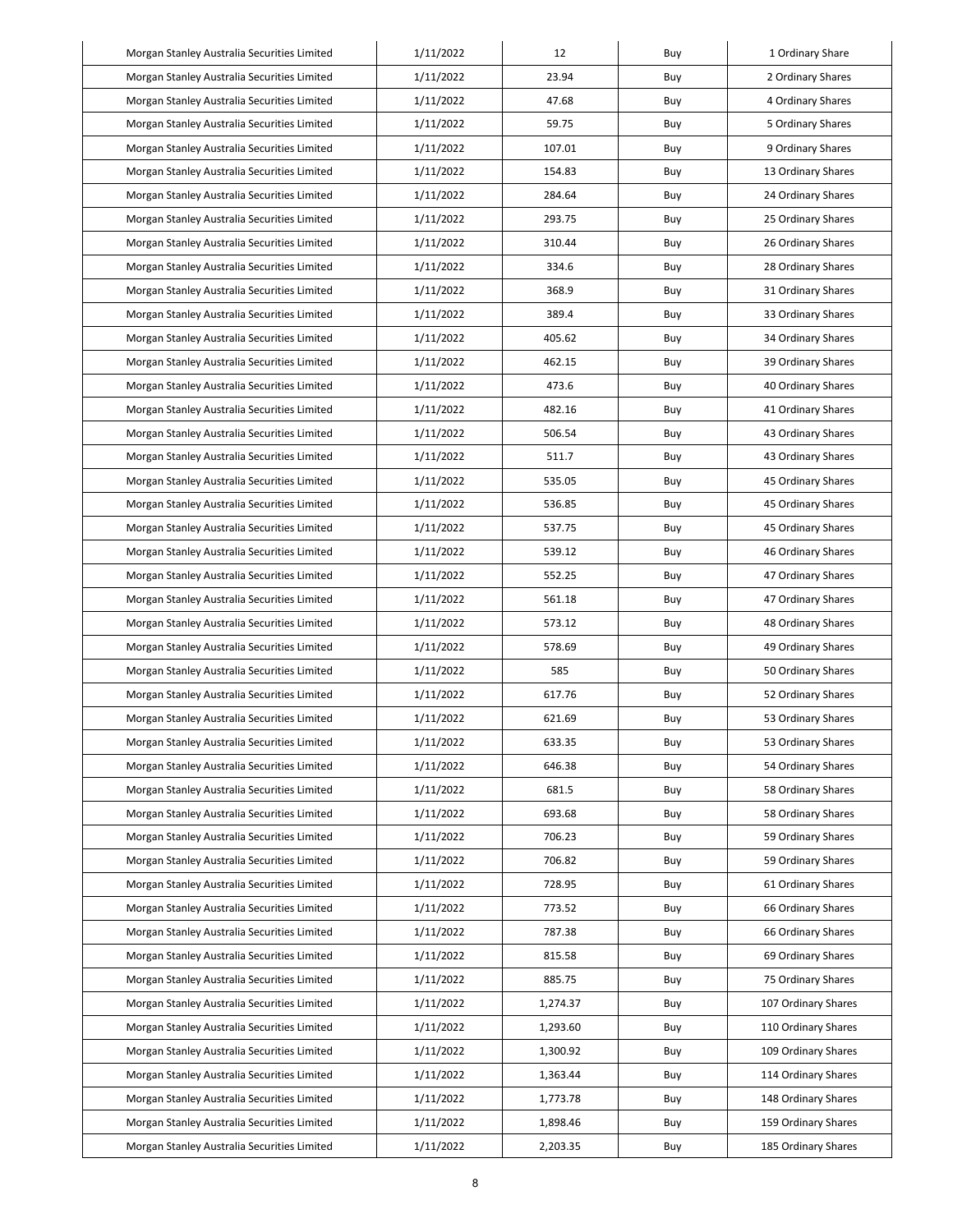| Morgan Stanley Australia Securities Limited | 1/11/2022 | 2,386.00 | Buy | 200 Ordinary Shares |
|---------------------------------------------|-----------|----------|-----|---------------------|
| Morgan Stanley Australia Securities Limited | 1/11/2022 | 2,784.60 | Buy | 234 Ordinary Shares |
| Morgan Stanley Australia Securities Limited | 1/11/2022 | 3,231.68 | Buy | 271 Ordinary Shares |
| Morgan Stanley Australia Securities Limited | 1/12/2022 | 11.88    | Buy | 1 Ordinary Share    |
| Morgan Stanley Australia Securities Limited | 1/12/2022 | 259.38   | Buy | 22 Ordinary Shares  |
| Morgan Stanley Australia Securities Limited | 1/12/2022 | 411.95   | Buy | 35 Ordinary Shares  |
| Morgan Stanley Australia Securities Limited | 1/12/2022 | 482.16   | Buy | 41 Ordinary Shares  |
| Morgan Stanley Australia Securities Limited | 1/12/2022 | 696.2    | Buy | 59 Ordinary Shares  |
| Morgan Stanley Australia Securities Limited | 1/12/2022 | 9,416.00 | Buy | 800 Ordinary Shares |
| Morgan Stanley Australia Securities Limited | 1/13/2022 | 35.19    | Buy | 3 Ordinary Shares   |
| Morgan Stanley Australia Securities Limited | 1/13/2022 | 46.72    | Buy | 4 Ordinary Shares   |
| Morgan Stanley Australia Securities Limited | 1/13/2022 | 82.04    | Buy | 7 Ordinary Shares   |
| Morgan Stanley Australia Securities Limited | 1/13/2022 | 94.48    | Buy | 8 Ordinary Shares   |
| Morgan Stanley Australia Securities Limited | 1/13/2022 | 165.34   | Buy | 14 Ordinary Shares  |
| Morgan Stanley Australia Securities Limited | 1/13/2022 | 342.49   | Buy | 29 Ordinary Shares  |
| Morgan Stanley Australia Securities Limited | 1/13/2022 | 365.65   | Buy | 31 Ordinary Shares  |
| Morgan Stanley Australia Securities Limited | 1/13/2022 | 419.76   | Buy | 36 Ordinary Shares  |
| Morgan Stanley Australia Securities Limited | 1/13/2022 | 424.08   | Buy | 36 Ordinary Shares  |
| Morgan Stanley Australia Securities Limited | 1/13/2022 | 432.53   | Buy | 37 Ordinary Shares  |
| Morgan Stanley Australia Securities Limited | 1/13/2022 | 460.2    | Buy | 39 Ordinary Shares  |
| Morgan Stanley Australia Securities Limited | 1/13/2022 | 501.17   | Buy | 43 Ordinary Shares  |
| Morgan Stanley Australia Securities Limited | 1/13/2022 | 513.92   | Buy | 44 Ordinary Shares  |
| Morgan Stanley Australia Securities Limited | 1/13/2022 | 517      | Buy | 44 Ordinary Shares  |
| Morgan Stanley Australia Securities Limited | 1/13/2022 | 561.12   | Buy | 48 Ordinary Shares  |
| Morgan Stanley Australia Securities Limited | 1/13/2022 | 566.16   | Buy | 48 Ordinary Shares  |
| Morgan Stanley Australia Securities Limited | 1/13/2022 | 566.64   | Buy | 48 Ordinary Shares  |
| Morgan Stanley Australia Securities Limited | 1/13/2022 | 583.5    | Buy | 50 Ordinary Shares  |
| Morgan Stanley Australia Securities Limited | 1/13/2022 | 590      | Buy | 50 Ordinary Shares  |
| Morgan Stanley Australia Securities Limited | 1/13/2022 | 601.55   | Buy | 51 Ordinary Shares  |
| Morgan Stanley Australia Securities Limited | 1/13/2022 | 602.82   | Buy | 51 Ordinary Shares  |
| Morgan Stanley Australia Securities Limited | 1/13/2022 | 603.84   | Buy | 51 Ordinary Shares  |
| Morgan Stanley Australia Securities Limited | 1/13/2022 | 607.88   | Buy | 52 Ordinary Shares  |
| Morgan Stanley Australia Securities Limited | 1/13/2022 | 632.07   | Buy | 54 Ordinary Shares  |
| Morgan Stanley Australia Securities Limited | 1/13/2022 | 632.88   | Buy | 54 Ordinary Shares  |
| Morgan Stanley Australia Securities Limited | 1/13/2022 | 690.89   | Buy | 59 Ordinary Shares  |
| Morgan Stanley Australia Securities Limited | 1/13/2022 | 692.07   | Buy | 59 Ordinary Shares  |
| Morgan Stanley Australia Securities Limited | 1/13/2022 | 717.06   | Buy | 61 Ordinary Shares  |
| Morgan Stanley Australia Securities Limited | 1/13/2022 | 748.16   | Buy | 64 Ordinary Shares  |
| Morgan Stanley Australia Securities Limited | 1/13/2022 | 759.85   | Buy | 65 Ordinary Shares  |
| Morgan Stanley Australia Securities Limited | 1/13/2022 | 761.15   | Buy | 65 Ordinary Shares  |
| Morgan Stanley Australia Securities Limited | 1/13/2022 | 778.14   | Buy | 66 Ordinary Shares  |
| Morgan Stanley Australia Securities Limited | 1/13/2022 | 807.3    | Buy | 69 Ordinary Shares  |
| Morgan Stanley Australia Securities Limited | 1/13/2022 | 842.4    | Buy | 72 Ordinary Shares  |
| Morgan Stanley Australia Securities Limited | 1/13/2022 | 1,052.87 | Buy | 89 Ordinary Shares  |
| Morgan Stanley Australia Securities Limited | 1/13/2022 | 1,080.54 | Buy | 92 Ordinary Shares  |
| Morgan Stanley Australia Securities Limited | 1/13/2022 | 1,185.74 | Buy | 101 Ordinary Shares |
| Morgan Stanley Australia Securities Limited | 1/13/2022 | 1,334.37 | Buy | 114 Ordinary Shares |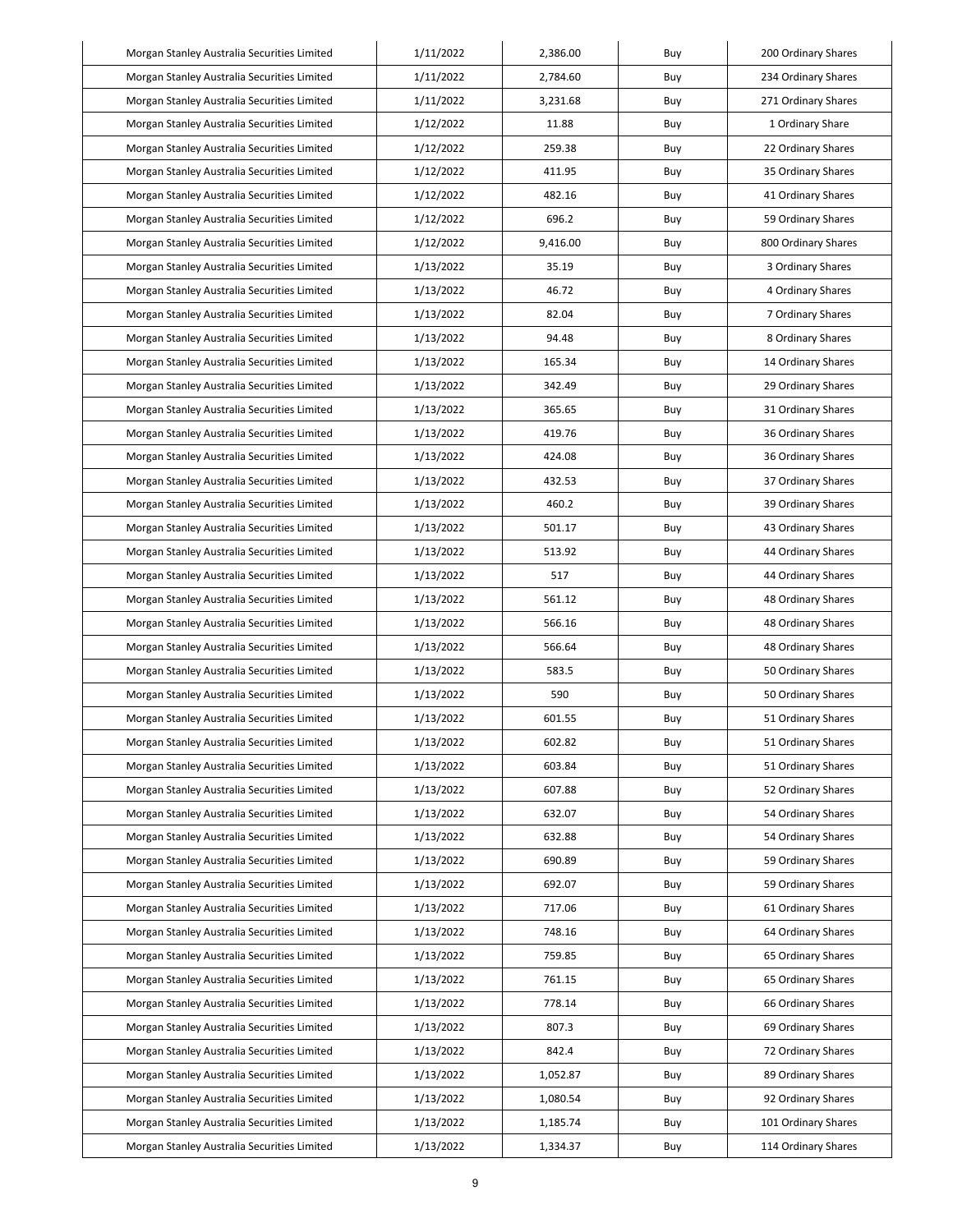| Morgan Stanley Australia Securities Limited        | 1/13/2022 | 1,393.49  | Buy | 119 Ordinary Shares   |
|----------------------------------------------------|-----------|-----------|-----|-----------------------|
| Morgan Stanley Australia Securities Limited        | 1/13/2022 | 1,506.08  | Buy | 129 Ordinary Shares   |
| Morgan Stanley Australia Securities Limited        | 1/13/2022 | 2,187.90  | Buy | 187 Ordinary Shares   |
| Morgan Stanley Australia Securities Limited        | 1/13/2022 | 2,197.72  | Buy | 188 Ordinary Shares   |
| Morgan Stanley Australia Securities Limited        | 1/13/2022 | 2,498.45  | Buy | 214 Ordinary Shares   |
| Morgan Stanley Australia Securities Limited        | 1/13/2022 | 4,892.02  | Buy | 421 Ordinary Shares   |
| Morgan Stanley Australia Securities Limited        | 1/13/2022 | 6,715.80  | Buy | 574 Ordinary Shares   |
| Morgan Stanley Australia Securities Limited        | 1/13/2022 | 13,162.50 | Buy | 1,125 Ordinary Shares |
| Morgan Stanley Australia Securities Limited        | 1/13/2022 | 58,862.70 | Buy | 5,031 Ordinary Shares |
| Morgan Stanley Wealth Management Australia Pty Ltd | 1/13/2022 | 19,826.47 | Buy | 1,687 Ordinary Shares |
| Morgan Stanley Australia Securities Limited        | 1/14/2022 | 46.58     | Buy | 4 Ordinary Shares     |
| Morgan Stanley Australia Securities Limited        | 1/14/2022 | 150.93    | Buy | 13 Ordinary Shares    |
| Morgan Stanley Australia Securities Limited        | 1/14/2022 | 186.08    | Buy | 16 Ordinary Shares    |
| Morgan Stanley Australia Securities Limited        | 1/14/2022 | 196.69    | Buy | 17 Ordinary Shares    |
| Morgan Stanley Australia Securities Limited        | 1/14/2022 | 219.83    | Buy | 19 Ordinary Shares    |
| Morgan Stanley Australia Securities Limited        | 1/14/2022 | 266.8     | Buy | 23 Ordinary Shares    |
| Morgan Stanley Australia Securities Limited        | 1/14/2022 | 290.25    | Buy | 25 Ordinary Shares    |
| Morgan Stanley Australia Securities Limited        | 1/14/2022 | 312.12    | Buy | 27 Ordinary Shares    |
| Morgan Stanley Australia Securities Limited        | 1/14/2022 | 485.52    | Buy | 42 Ordinary Shares    |
| Morgan Stanley Australia Securities Limited        | 1/14/2022 | 499.45    | Buy | 43 Ordinary Shares    |
| Morgan Stanley Australia Securities Limited        | 1/14/2022 | 509.52    | Buy | 44 Ordinary Shares    |
| Morgan Stanley Australia Securities Limited        | 1/14/2022 | 521.1     | Buy | 45 Ordinary Shares    |
| Morgan Stanley Australia Securities Limited        | 1/14/2022 | 558.24    | Buy | 48 Ordinary Shares    |
| Morgan Stanley Australia Securities Limited        | 1/14/2022 | 638       | Buy | 55 Ordinary Shares    |
| Morgan Stanley Australia Securities Limited        | 1/14/2022 | 696       | Buy | 60 Ordinary Shares    |
| Morgan Stanley Australia Securities Limited        | 1/14/2022 | 719.2     | Buy | 62 Ordinary Shares    |
| Morgan Stanley Australia Securities Limited        | 1/14/2022 | 777.87    | Buy | 67 Ordinary Shares    |
| Morgan Stanley Australia Securities Limited        | 1/14/2022 | 801.78    | Buy | 69 Ordinary Shares    |
| Morgan Stanley Australia Securities Limited        | 1/14/2022 | 930.4     | Buy | 80 Ordinary Shares    |
| Morgan Stanley Australia Securities Limited        | 1/14/2022 | 1,069.04  | Buy | 92 Ordinary Shares    |
| Morgan Stanley Australia Securities Limited        | 1/14/2022 | 1,077.87  | Buy | 93 Ordinary Shares    |
| Morgan Stanley Australia Securities Limited        | 1/14/2022 | 1,088.99  | Buy | 94 Ordinary Shares    |
| Morgan Stanley Australia Securities Limited        | 1/14/2022 | 1,093.22  | Buy | 94 Ordinary Shares    |
| Morgan Stanley Australia Securities Limited        | 1/14/2022 | 1,128.11  | Buy | 97 Ordinary Shares    |
| Morgan Stanley Australia Securities Limited        | 1/14/2022 | 1,424.96  | Buy | 122 Ordinary Shares   |
| Morgan Stanley Australia Securities Limited        | 1/14/2022 | 1,530.08  | Buy | 131 Ordinary Shares   |
| Morgan Stanley Australia Securities Limited        | 1/14/2022 | 1,651.46  | Buy | 142 Ordinary Shares   |
| Morgan Stanley Australia Securities Limited        | 1/14/2022 | 1,676.16  | Buy | 144 Ordinary Shares   |
| Morgan Stanley Australia Securities Limited        | 1/14/2022 | 1,683.45  | Buy | 145 Ordinary Shares   |
| Morgan Stanley Australia Securities Limited        | 1/14/2022 | 4,450.46  | Buy | 383 Ordinary Shares   |
| Morgan Stanley Australia Securities Limited        | 1/14/2022 | 5,302.72  | Buy | 454 Ordinary Shares   |
| Morgan Stanley Australia Securities Limited        | 1/14/2022 | 8,269.44  | Buy | 708 Ordinary Shares   |
| Morgan Stanley Australia Securities Limited        | 1/14/2022 | 16,924.32 | Buy | 1,449 Ordinary Shares |
| Morgan Stanley Australia Securities Limited        | 1/17/2022 | 187.36    | Buy | 16 Ordinary Shares    |
| Morgan Stanley Australia Securities Limited        | 1/17/2022 | 187.68    | Buy | 16 Ordinary Shares    |
| Morgan Stanley Australia Securities Limited        | 1/17/2022 | 316.17    | Buy | 27 Ordinary Shares    |
| Morgan Stanley Australia Securities Limited        | 1/17/2022 | 501.81    | Buy | 43 Ordinary Shares    |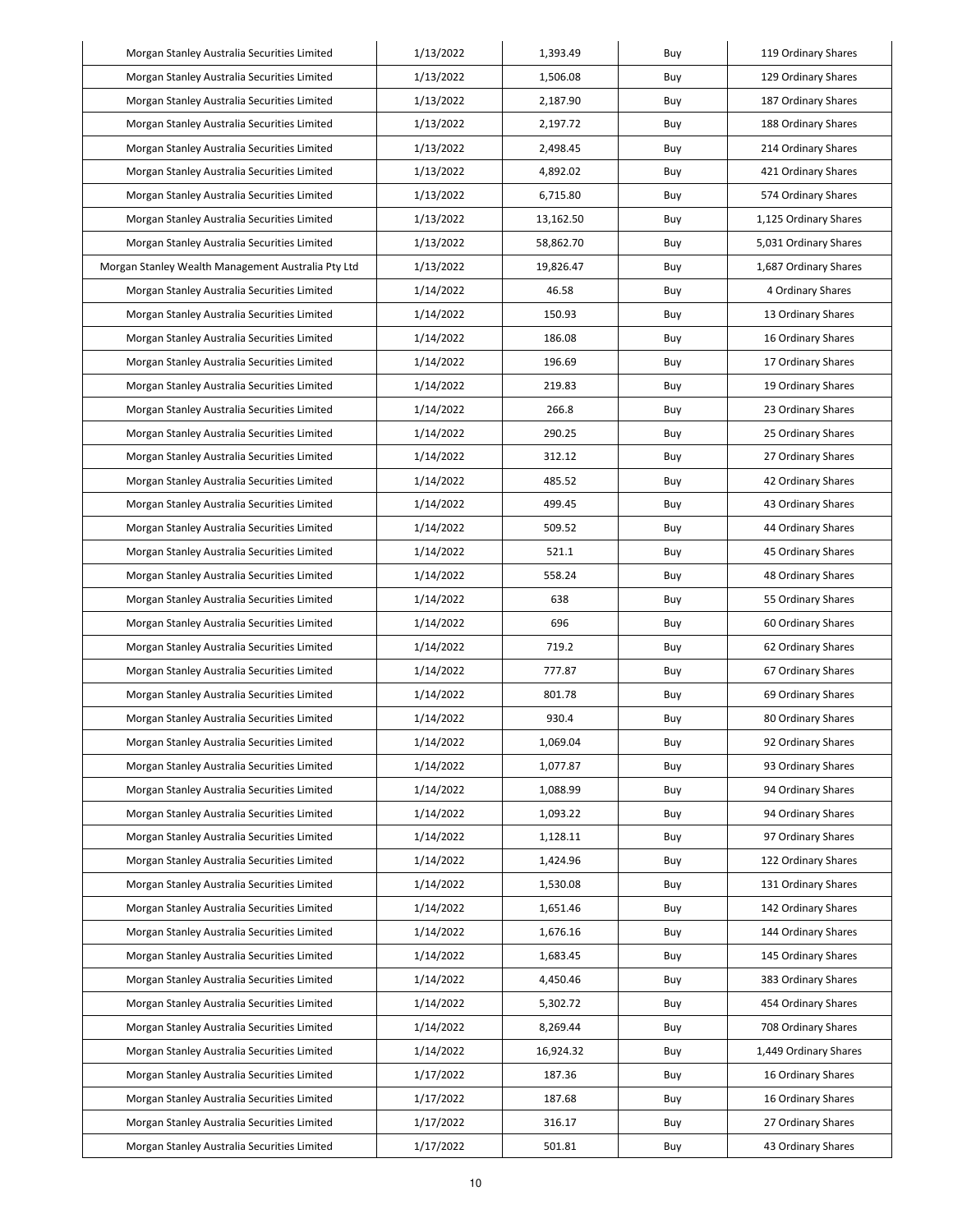| Morgan Stanley Australia Securities Limited | 1/17/2022 | 503.96    | Buy                        | 43 Ordinary Shares      |
|---------------------------------------------|-----------|-----------|----------------------------|-------------------------|
| Morgan Stanley Australia Securities Limited | 1/17/2022 | 626.94    | Buy                        | 54 Ordinary Shares      |
| Morgan Stanley Australia Securities Limited | 1/17/2022 | 633.96    | Buy                        | 54 Ordinary Shares      |
| Morgan Stanley Australia Securities Limited | 1/17/2022 | 693.25    | Buy                        | 59 Ordinary Shares      |
| Morgan Stanley Australia Securities Limited | 1/17/2022 | 700.2     | Buy                        | 60 Ordinary Shares      |
| Morgan Stanley Australia Securities Limited | 1/17/2022 | 772.86    | Buy                        | 66 Ordinary Shares      |
| Morgan Stanley Australia Securities Limited | 1/17/2022 | 928       | Buy                        | 80 Ordinary Shares      |
| Morgan Stanley Australia Securities Limited | 1/17/2022 | 1,004.48  | Buy                        | 86 Ordinary Shares      |
| Morgan Stanley Australia Securities Limited | 1/17/2022 | 1,062.88  | Buy                        | 91 Ordinary Shares      |
| Morgan Stanley Australia Securities Limited | 1/17/2022 | 1,135.87  | Buy                        | 97 Ordinary Shares      |
| Morgan Stanley Australia Securities Limited | 1/17/2022 | 2,080.82  | Buy                        | 178 Ordinary Shares     |
| Morgan Stanley Australia Securities Limited | 1/17/2022 | 2,641.50  | Buy                        | 225 Ordinary Shares     |
| Morgan Stanley Australia Securities Limited | 1/17/2022 | 5,440.25  | Buy                        | 463 Ordinary Shares     |
| Morgan Stanley Australia Securities Limited | 1/17/2022 | 5,967.00  | Buy                        | 510 Ordinary Shares     |
| Morgan Stanley Australia Securities Limited | 1/17/2022 | 7,160.40  | Buy                        | 612 Ordinary Shares     |
| Morgan Stanley Australia Securities Limited | 1/17/2022 | 7,359.30  | Buy                        | 629 Ordinary Shares     |
| Morgan Stanley Australia Securities Limited | 1/18/2022 | 230.4     | Buy                        | 20 Ordinary Shares      |
| Morgan Stanley Australia Securities Limited | 1/18/2022 | 508.26    | Buy                        | 43 Ordinary Shares      |
| Morgan Stanley Australia Securities Limited | 1/18/2022 | 535.5     | Buy                        | 45 Ordinary Shares      |
| Morgan Stanley Australia Securities Limited | 1/18/2022 | 645.84    | Buy                        | 54 Ordinary Shares      |
| Morgan Stanley Australia Securities Limited | 1/18/2022 | 645.84    | Buy                        | 54 Ordinary Shares      |
| Morgan Stanley Australia Securities Limited | 1/18/2022 | 666.96    | Buy                        | 56 Ordinary Shares      |
| Morgan Stanley Australia Securities Limited | 1/18/2022 | 1,166.20  | Buy                        | 98 Ordinary Shares      |
| Morgan Stanley Australia Securities Limited | 1/18/2022 |           |                            |                         |
|                                             |           | 1,904.00  | Buy                        | 160 Ordinary Shares     |
| Morgan Stanley Australia Securities Limited | 1/18/2022 | 3,498.60  | Buy                        | 294 Ordinary Shares     |
| Morgan Stanley Australia Securities Limited | 1/18/2022 | 4,227.84  | Buy                        | 367 Ordinary Shares     |
| Morgan Stanley & Co. International plc      | 1/19/2022 | N/A       | <b>Collateral Received</b> | 235,904 Ordinary Shares |
| Morgan Stanley & Co. LLC                    | 1/19/2022 | 14,613.57 | Buy                        | 1,227 Ordinary Shares   |
| Morgan Stanley Australia Securities Limited | 1/19/2022 | 495.69    | Buy                        | 41 Ordinary Shares      |
| Morgan Stanley Australia Securities Limited | 1/19/2022 | 503.79    | Buy                        | 42 Ordinary Shares      |
| Morgan Stanley Australia Securities Limited | 1/19/2022 | 1,219.07  | Buy                        | 101 Ordinary Shares     |
| Morgan Stanley Australia Securities Limited | 1/19/2022 | 1,905.60  | Buy                        | 160 Ordinary Shares     |
| Morgan Stanley Australia Securities Limited | 1/19/2022 | 5,430.96  | Buy                        | 456 Ordinary Shares     |
| Morgan Stanley Australia Securities Limited | 1/19/2022 | 8,706.21  | Buy                        | 731 Ordinary Shares     |
| Morgan Stanley & Co. LLC                    | 1/20/2022 | 14,505.80 | Buy                        | 1,220 Ordinary Shares   |
| Morgan Stanley Australia Securities Limited | 1/20/2022 | 83.44     | Buy                        | 7 Ordinary Shares       |
| Morgan Stanley Australia Securities Limited | 1/20/2022 | 120.1     | Buy                        | 10 Ordinary Shares      |
| Morgan Stanley Australia Securities Limited | 1/20/2022 | 308.62    | Buy                        | 26 Ordinary Shares      |
| Morgan Stanley Australia Securities Limited | 1/20/2022 | 492.82    | Buy                        | 41 Ordinary Shares      |
| Morgan Stanley Australia Securities Limited | 1/20/2022 | 522.28    | Buy                        | 44 Ordinary Shares      |
| Morgan Stanley Australia Securities Limited | 1/20/2022 | 543.49    | Buy                        | 46 Ordinary Shares      |
| Morgan Stanley Australia Securities Limited | 1/20/2022 | 565.41    | Buy                        | 47 Ordinary Shares      |
| Morgan Stanley Australia Securities Limited | 1/20/2022 | 569.52    | Buy                        | 48 Ordinary Shares      |
| Morgan Stanley Australia Securities Limited | 1/20/2022 | 597.5     | Buy                        | 50 Ordinary Shares      |
| Morgan Stanley Australia Securities Limited | 1/20/2022 | 605.63    | Buy                        | 51 Ordinary Shares      |
| Morgan Stanley Australia Securities Limited | 1/20/2022 | 628.32    | Buy                        | 53 Ordinary Shares      |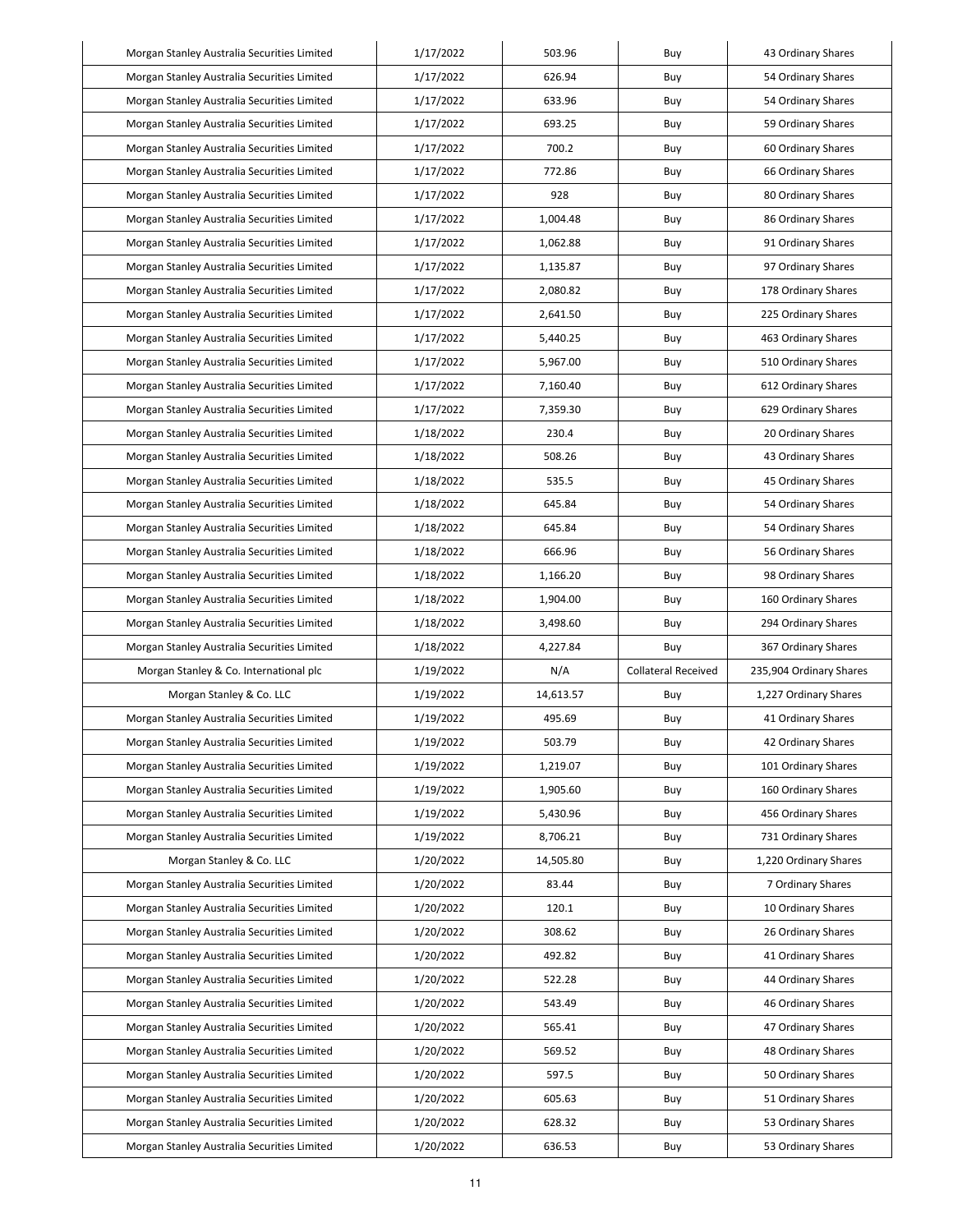| Morgan Stanley Australia Securities Limited | 1/20/2022              | 787.38               | Buy                        | 66 Ordinary Shares                         |
|---------------------------------------------|------------------------|----------------------|----------------------------|--------------------------------------------|
| Morgan Stanley Australia Securities Limited | 1/20/2022              | 1,082.90             | Buy                        | 91 Ordinary Shares                         |
| Morgan Stanley Australia Securities Limited | 1/20/2022              | 1,098.48             | Buy                        | 92 Ordinary Shares                         |
| Morgan Stanley Australia Securities Limited | 1/20/2022              | 1,476.00             | Buy                        | 123 Ordinary Shares                        |
| Morgan Stanley Australia Securities Limited | 1/20/2022              | 4,692.60             | Buy                        | 395 Ordinary Shares                        |
| Morgan Stanley Australia Securities Limited | 1/20/2022              | 6,420.60             | Buy                        | 540 Ordinary Shares                        |
| Morgan Stanley Australia Securities Limited | 1/21/2022              | 11.73                | Buy                        | 1 Ordinary Share                           |
| Morgan Stanley Australia Securities Limited | 1/21/2022              | 58.8                 | Buy                        | 5 Ordinary Shares                          |
| Morgan Stanley Australia Securities Limited | 1/21/2022              | 517.88               | Buy                        | 44 Ordinary Shares                         |
| Morgan Stanley Australia Securities Limited | 1/21/2022              | 524.7                | Buy                        | 45 Ordinary Shares                         |
| Morgan Stanley Australia Securities Limited | 1/21/2022              | 572.32               | Buy                        | 49 Ordinary Shares                         |
| Morgan Stanley Australia Securities Limited | 1/21/2022              | 576.24               | Buy                        | 49 Ordinary Shares                         |
| Morgan Stanley Australia Securities Limited | 1/21/2022              | 595.68               | Buy                        | 51 Ordinary Shares                         |
| Morgan Stanley Australia Securities Limited | 1/21/2022              | 641.85               | Buy                        | 55 Ordinary Shares                         |
| Morgan Stanley Australia Securities Limited | 1/21/2022              | 693.25               | Buy                        | 59 Ordinary Shares                         |
| Morgan Stanley Australia Securities Limited | 1/21/2022              | 899.36               | Buy                        | 77 Ordinary Shares                         |
| Morgan Stanley Australia Securities Limited | 1/21/2022              | 1,246.55             | Buy                        | 107 Ordinary Shares                        |
| Morgan Stanley Australia Securities Limited | 1/21/2022              | 1,281.50             | Buy                        | 110 Ordinary Shares                        |
| Morgan Stanley Australia Securities Limited | 1/21/2022              | 1,724.20             | Buy                        | 148 Ordinary Shares                        |
| Morgan Stanley Australia Securities Limited | 1/21/2022              | 2,020.64             | Buy                        | 173 Ordinary Shares                        |
| Morgan Stanley & Co. International plc      | 1/24/2022              | N/A                  | <b>Collateral Received</b> | 36,514 Ordinary Shares                     |
| Morgan Stanley Australia Securities Limited | 1/24/2022              | 11.36                | Buy                        | 1 Ordinary Share                           |
| Morgan Stanley Australia Securities Limited | 1/24/2022              | 148.2                | Buy                        | 13 Ordinary Shares                         |
| Morgan Stanley Australia Securities Limited | 1/24/2022              | 282.38               | Buy                        | 25 Ordinary Shares                         |
| Morgan Stanley Australia Securities Limited | 1/24/2022              | 351.08               | Buy                        | 31 Ordinary Shares                         |
| Morgan Stanley Australia Securities Limited | 1/24/2022              | 485.04               | Buy                        | 43 Ordinary Shares                         |
| Morgan Stanley Australia Securities Limited | 1/24/2022              | 487.19               | Buy                        | 43 Ordinary Shares                         |
| Morgan Stanley Australia Securities Limited | 1/24/2022              | 488.27               | Buy                        | 43 Ordinary Shares                         |
| Morgan Stanley Australia Securities Limited | 1/24/2022              | 497.86               | Buy                        | 44 Ordinary Shares                         |
| Morgan Stanley Australia Securities Limited | 1/24/2022              | 533.45               | Buy                        | 47 Ordinary Shares                         |
| Morgan Stanley Australia Securities Limited | 1/24/2022              | 551.74               | Buy                        | 49 Ordinary Shares                         |
| Morgan Stanley Australia Securities Limited | 1/24/2022              | 566                  | Buy                        | 50 Ordinary Shares                         |
| Morgan Stanley Australia Securities Limited | 1/24/2022              | 578.85               | Buy                        | 51 Ordinary Shares                         |
| Morgan Stanley Australia Securities Limited | 1/24/2022              | 613.44               | Buy                        | 54 Ordinary Shares                         |
| Morgan Stanley Australia Securities Limited | 1/24/2022              | 613.98               | Buy                        | 54 Ordinary Shares                         |
| Morgan Stanley Australia Securities Limited | 1/24/2022              | 633.92               | Buy                        | 56 Ordinary Shares                         |
| Morgan Stanley Australia Securities Limited | 1/24/2022              | 710.64               | Buy                        | 63 Ordinary Shares                         |
| Morgan Stanley Australia Securities Limited | 1/24/2022              | 733.2                | Buy                        | 65 Ordinary Shares                         |
| Morgan Stanley Australia Securities Limited | 1/24/2022              | 970.94               | Buy                        | 86 Ordinary Shares                         |
| Morgan Stanley Australia Securities Limited | 1/24/2022              | 1,139.28             | Buy                        | 101 Ordinary Shares                        |
| Morgan Stanley Australia Securities Limited | 1/24/2022              | 1,162.87             | Buy                        | 103 Ordinary Shares                        |
| Morgan Stanley Australia Securities Limited | 1/24/2022              | 1,230.61             | Buy                        | 109 Ordinary Shares                        |
| Morgan Stanley Australia Securities Limited | 1/24/2022              | 1,258.74             | Buy                        | 111 Ordinary Shares                        |
| Morgan Stanley Australia Securities Limited | 1/24/2022              | 1,455.36             | Buy                        | 128 Ordinary Shares                        |
| Morgan Stanley Australia Securities Limited | 1/24/2022              | 1,798.29             | Buy                        | 159 Ordinary Shares                        |
| Morgan Stanley Australia Securities Limited |                        |                      |                            |                                            |
| Morgan Stanley Australia Securities Limited | 1/24/2022<br>1/24/2022 | 1,833.84<br>2,032.20 | Buy                        | 162 Ordinary Shares<br>180 Ordinary Shares |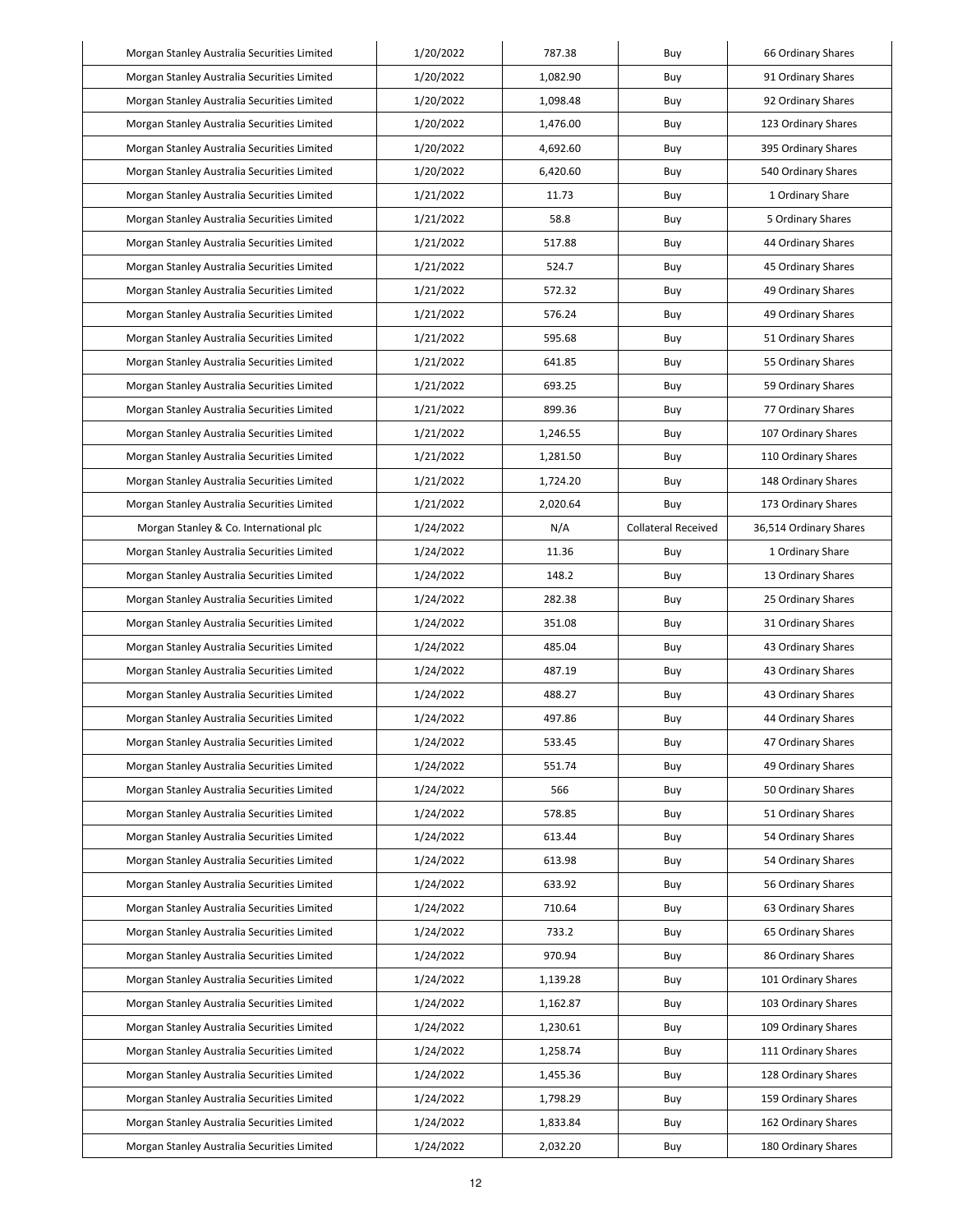| Morgan Stanley Australia Securities Limited | 1/24/2022 | 2,107.38  | Buy | 186 Ordinary Shares   |
|---------------------------------------------|-----------|-----------|-----|-----------------------|
| Morgan Stanley Australia Securities Limited | 1/24/2022 | 2,416.06  | Buy | 214 Ordinary Shares   |
| Morgan Stanley Australia Securities Limited | 1/24/2022 | 3,333.50  | Buy | 295 Ordinary Shares   |
| Morgan Stanley Australia Securities Limited | 1/24/2022 | 5,520.81  | Buy | 489 Ordinary Shares   |
| Morgan Stanley Australia Securities Limited | 1/24/2022 | 44,392.28 | Buy | 3,932 Ordinary Shares |
| Morgan Stanley Australia Securities Limited | 1/25/2022 | 56.4      | Buy | 5 Ordinary Shares     |
| Morgan Stanley Australia Securities Limited | 1/25/2022 | 169.5     | Buy | 15 Ordinary Shares    |
| Morgan Stanley Australia Securities Limited | 1/25/2022 | 223.4     | Buy | 20 Ordinary Shares    |
| Morgan Stanley Australia Securities Limited | 1/25/2022 | 246.51    | Buy | 22 Ordinary Shares    |
| Morgan Stanley Australia Securities Limited | 1/25/2022 | 246.51    | Buy | 22 Ordinary Shares    |
| Morgan Stanley Australia Securities Limited | 1/25/2022 | 392.35    | Buy | 35 Ordinary Shares    |
| Morgan Stanley Australia Securities Limited | 1/25/2022 | 492.36    | Buy | 44 Ordinary Shares    |
| Morgan Stanley Australia Securities Limited | 1/25/2022 | 495       | Buy | 44 Ordinary Shares    |
| Morgan Stanley Australia Securities Limited | 1/25/2022 | 495.44    | Buy | 44 Ordinary Shares    |
| Morgan Stanley Australia Securities Limited | 1/25/2022 | 515.66    | Buy | 46 Ordinary Shares    |
| Morgan Stanley Australia Securities Limited | 1/25/2022 | 518.42    | Buy | 46 Ordinary Shares    |
| Morgan Stanley Australia Securities Limited | 1/25/2022 | 529.22    | Buy | 47 Ordinary Shares    |
| Morgan Stanley Australia Securities Limited | 1/25/2022 | 535.2     | Buy | 48 Ordinary Shares    |
| Morgan Stanley Australia Securities Limited | 1/25/2022 | 550.76    | Buy | 49 Ordinary Shares    |
| Morgan Stanley Australia Securities Limited | 1/25/2022 | 593.07    | Buy | 53 Ordinary Shares    |
| Morgan Stanley Australia Securities Limited | 1/25/2022 | 594.66    | Buy | 53 Ordinary Shares    |
| Morgan Stanley Australia Securities Limited | 1/25/2022 | 627.2     | Buy | 56 Ordinary Shares    |
| Morgan Stanley Australia Securities Limited | 1/25/2022 | 660.8     | Buy | 59 Ordinary Shares    |
| Morgan Stanley Australia Securities Limited | 1/25/2022 | 814.68    | Buy | 73 Ordinary Shares    |
| Morgan Stanley Australia Securities Limited | 1/25/2022 | 840       | Buy | 75 Ordinary Shares    |
| Morgan Stanley Australia Securities Limited | 1/25/2022 | 989.12    | Buy | 88 Ordinary Shares    |
| Morgan Stanley Australia Securities Limited | 1/25/2022 | 1,114.50  | Buy | 100 Ordinary Shares   |
| Morgan Stanley Australia Securities Limited | 1/25/2022 | 1,200.54  | Buy | 107 Ordinary Shares   |
| Morgan Stanley Australia Securities Limited | 1/25/2022 | 1,235.30  | Buy | 110 Ordinary Shares   |
| Morgan Stanley Australia Securities Limited | 1/25/2022 | 1,347.60  | Buy | 120 Ordinary Shares   |
| Morgan Stanley Australia Securities Limited | 1/25/2022 | 1,721.25  | Buy | 153 Ordinary Shares   |
| Morgan Stanley Australia Securities Limited | 1/25/2022 | 5,603.77  | Buy | 499 Ordinary Shares   |
| Morgan Stanley Australia Securities Limited | 1/25/2022 | 12,207.01 | Buy | 1,087 Ordinary Shares |
| Parametric Portfolio Associates LLC         | 1/25/2022 | 15,718.63 | Buy | 1,399 Ordinary Shares |
| Morgan Stanley & Co. LLC                    | 1/27/2022 | 7,474.08  | Buy | 677 Ordinary Shares   |
| Morgan Stanley Australia Securities Limited | 1/27/2022 | 88.56     | Buy | 8 Ordinary Shares     |
| Morgan Stanley Australia Securities Limited | 1/27/2022 | 99.63     | Buy | 9 Ordinary Shares     |
| Morgan Stanley Australia Securities Limited | 1/27/2022 | 243.65    | Buy | 22 Ordinary Shares    |
| Morgan Stanley Australia Securities Limited | 1/27/2022 | 254.84    | Buy | 23 Ordinary Shares    |
| Morgan Stanley Australia Securities Limited | 1/27/2022 | 276.75    | Buy | 25 Ordinary Shares    |
| Morgan Stanley Australia Securities Limited | 1/27/2022 | 281.5     | Buy | 25 Ordinary Shares    |
| Morgan Stanley Australia Securities Limited | 1/27/2022 | 387.28    | Buy | 35 Ordinary Shares    |
| Morgan Stanley Australia Securities Limited | 1/27/2022 | 409.41    | Buy | 37 Ordinary Shares    |
| Morgan Stanley Australia Securities Limited | 1/27/2022 | 465.15    | Buy | 42 Ordinary Shares    |
| Morgan Stanley Australia Securities Limited | 1/27/2022 | 485.98    | Buy | 44 Ordinary Shares    |
| Morgan Stanley Australia Securities Limited | 1/27/2022 | 488.4     | Buy | 44 Ordinary Shares    |
| Morgan Stanley Australia Securities Limited | 1/27/2022 | 491.7     | Buy | 44 Ordinary Shares    |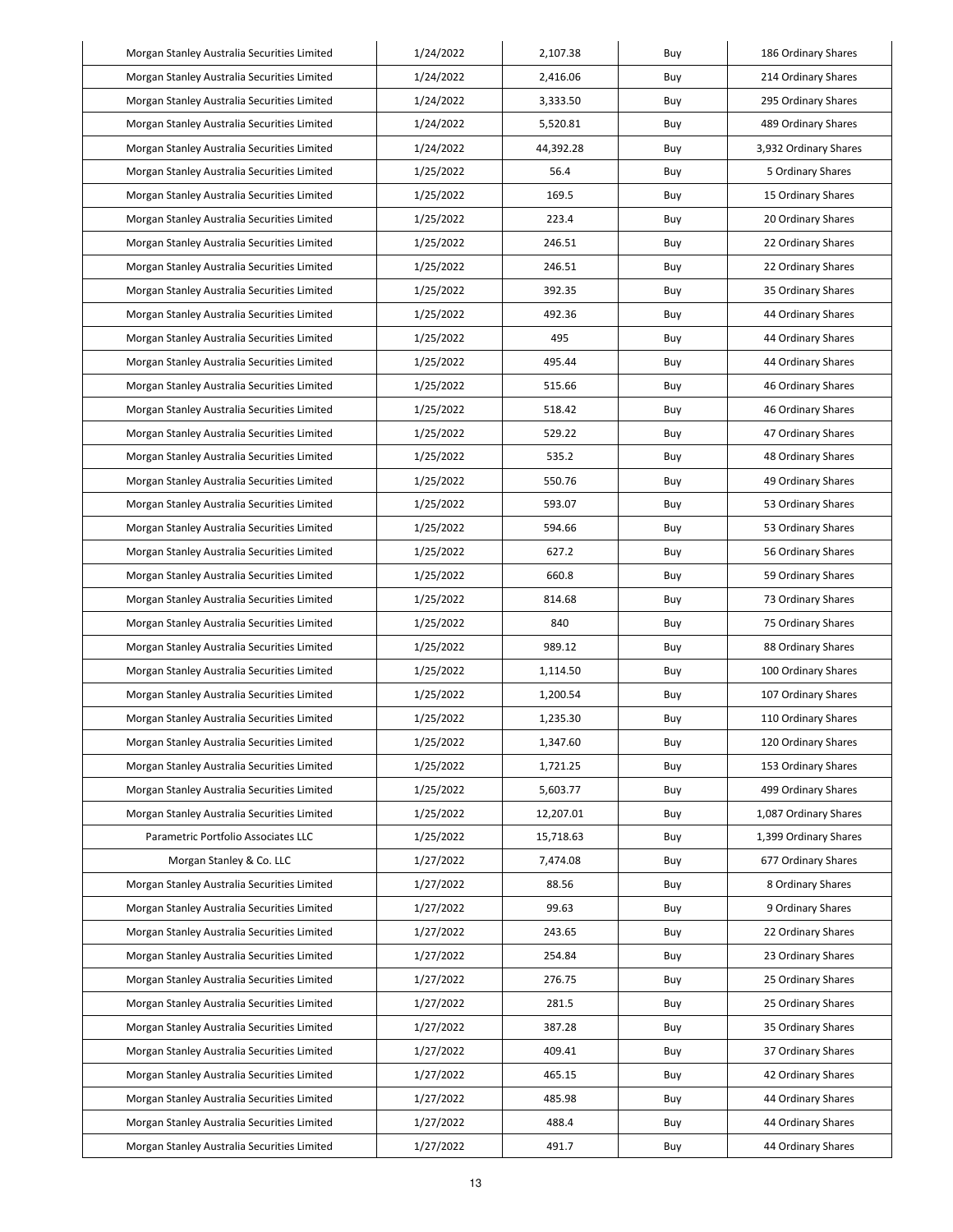| Morgan Stanley Australia Securities Limited | 1/27/2022 | 495.68   | Buy | 45 Ordinary Shares  |
|---------------------------------------------|-----------|----------|-----|---------------------|
| Morgan Stanley Australia Securities Limited | 1/27/2022 | 497.42   | Buy | 44 Ordinary Shares  |
| Morgan Stanley Australia Securities Limited | 1/27/2022 | 497.64   | Buy | 44 Ordinary Shares  |
| Morgan Stanley Australia Securities Limited | 1/27/2022 | 501.75   | Buy | 45 Ordinary Shares  |
| Morgan Stanley Australia Securities Limited | 1/27/2022 | 507.15   | Buy | 46 Ordinary Shares  |
| Morgan Stanley Australia Securities Limited | 1/27/2022 | 522.64   | Buy | 47 Ordinary Shares  |
| Morgan Stanley Australia Securities Limited | 1/27/2022 | 529.2    | Buy | 48 Ordinary Shares  |
| Morgan Stanley Australia Securities Limited | 1/27/2022 | 529.69   | Buy | 47 Ordinary Shares  |
| Morgan Stanley Australia Securities Limited | 1/27/2022 | 544.88   | Buy | 49 Ordinary Shares  |
| Morgan Stanley Australia Securities Limited | 1/27/2022 | 549.5    | Buy | 50 Ordinary Shares  |
| Morgan Stanley Australia Securities Limited | 1/27/2022 | 553      | Buy | 50 Ordinary Shares  |
| Morgan Stanley Australia Securities Limited | 1/27/2022 | 553.25   | Buy | 50 Ordinary Shares  |
| Morgan Stanley Australia Securities Limited | 1/27/2022 | 554.5    | Buy | 50 Ordinary Shares  |
| Morgan Stanley Australia Securities Limited | 1/27/2022 | 564.57   | Buy | 51 Ordinary Shares  |
| Morgan Stanley Australia Securities Limited | 1/27/2022 | 565.08   | Buy | 51 Ordinary Shares  |
| Morgan Stanley Australia Securities Limited | 1/27/2022 | 575.38   | Buy | 52 Ordinary Shares  |
| Morgan Stanley Australia Securities Limited | 1/27/2022 | 579.36   | Buy | 51 Ordinary Shares  |
| Morgan Stanley Australia Securities Limited | 1/27/2022 | 583.96   | Buy | 52 Ordinary Shares  |
| Morgan Stanley Australia Securities Limited | 1/27/2022 | 590.72   | Buy | 52 Ordinary Shares  |
| Morgan Stanley Australia Securities Limited | 1/27/2022 | 596.97   | Buy | 54 Ordinary Shares  |
| Morgan Stanley Australia Securities Limited | 1/27/2022 | 605.07   | Buy | 54 Ordinary Shares  |
| Morgan Stanley Australia Securities Limited | 1/27/2022 | 606.65   | Buy | 55 Ordinary Shares  |
| Morgan Stanley Australia Securities Limited | 1/27/2022 | 620.2    | Buy | 56 Ordinary Shares  |
| Morgan Stanley Australia Securities Limited | 1/27/2022 | 632.13   | Buy | 57 Ordinary Shares  |
| Morgan Stanley Australia Securities Limited | 1/27/2022 | 653.13   | Buy | 59 Ordinary Shares  |
| Morgan Stanley Australia Securities Limited | 1/27/2022 | 668.4    | Buy | 60 Ordinary Shares  |
| Morgan Stanley Australia Securities Limited | 1/27/2022 | 672.6    | Buy | 60 Ordinary Shares  |
| Morgan Stanley Australia Securities Limited | 1/27/2022 | 674.36   | Buy | 61 Ordinary Shares  |
| Morgan Stanley Australia Securities Limited | 1/27/2022 | 674.97   | Buy | 61 Ordinary Shares  |
| Morgan Stanley Australia Securities Limited | 1/27/2022 | 704.64   | Buy | 64 Ordinary Shares  |
| Morgan Stanley Australia Securities Limited | 1/27/2022 | 711.36   | Buy | 64 Ordinary Shares  |
| Morgan Stanley Australia Securities Limited | 1/27/2022 | 719.36   | Buy | 64 Ordinary Shares  |
| Morgan Stanley Australia Securities Limited | 1/27/2022 | 733.59   | Buy | 66 Ordinary Shares  |
| Morgan Stanley Australia Securities Limited | 1/27/2022 | 738.34   | Buy | 67 Ordinary Shares  |
| Morgan Stanley Australia Securities Limited | 1/27/2022 | 739.68   | Buy | 67 Ordinary Shares  |
| Morgan Stanley Australia Securities Limited | 1/27/2022 | 758.88   | Buy | 68 Ordinary Shares  |
| Morgan Stanley Australia Securities Limited | 1/27/2022 | 762.8    | Buy | 69 Ordinary Shares  |
| Morgan Stanley Australia Securities Limited | 1/27/2022 | 777      | Buy | 70 Ordinary Shares  |
| Morgan Stanley Australia Securities Limited | 1/27/2022 | 806.29   | Buy | 73 Ordinary Shares  |
| Morgan Stanley Australia Securities Limited | 1/27/2022 | 840.56   | Buy | 76 Ordinary Shares  |
| Morgan Stanley Australia Securities Limited | 1/27/2022 | 865.02   | Buy | 78 Ordinary Shares  |
| Morgan Stanley Australia Securities Limited | 1/27/2022 | 995.4    | Buy | 90 Ordinary Shares  |
| Morgan Stanley Australia Securities Limited | 1/27/2022 | 1,000.09 | Buy | 91 Ordinary Shares  |
| Morgan Stanley Australia Securities Limited | 1/27/2022 | 1,019.36 | Buy | 92 Ordinary Shares  |
| Morgan Stanley Australia Securities Limited | 1/27/2022 | 1,062.72 | Buy | 96 Ordinary Shares  |
| Morgan Stanley Australia Securities Limited | 1/27/2022 | 1,281.80 | Buy | 116 Ordinary Shares |
| Morgan Stanley Australia Securities Limited | 1/27/2022 | 1,649.43 | Buy | 149 Ordinary Shares |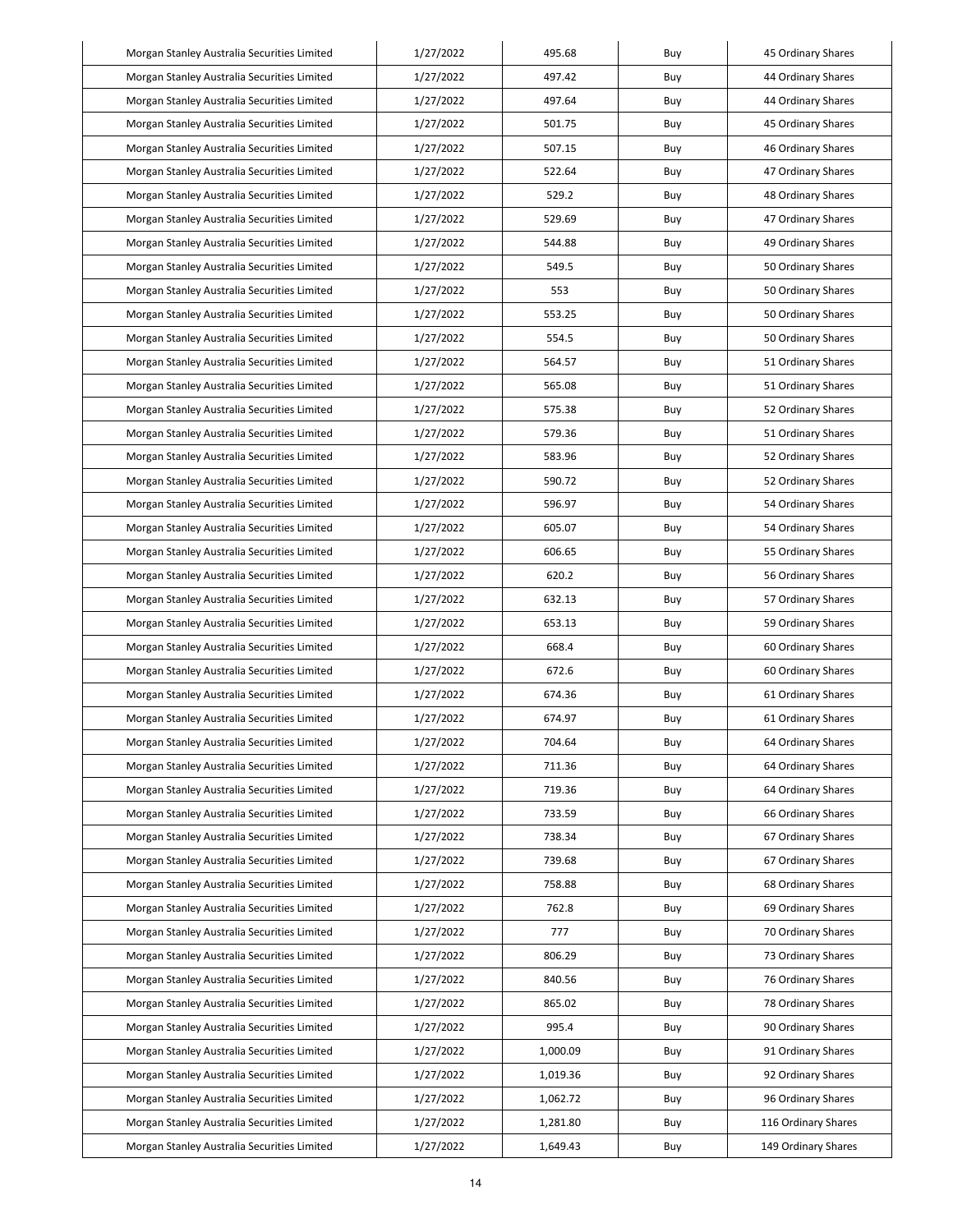| Morgan Stanley Australia Securities Limited        | 1/27/2022 | 2,114.37  | Buy         | 191 Ordinary Shares   |
|----------------------------------------------------|-----------|-----------|-------------|-----------------------|
| Morgan Stanley Australia Securities Limited        | 1/27/2022 | 3,301.84  | Buy         | 298 Ordinary Shares   |
| Morgan Stanley Australia Securities Limited        | 1/27/2022 | 3,400.32  | Buy         | 308 Ordinary Shares   |
| Morgan Stanley Australia Securities Limited        | 1/27/2022 | 3,510.72  | Buy         | 318 Ordinary Shares   |
| Morgan Stanley Australia Securities Limited        | 1/27/2022 | 14,517.60 | Buy         | 1,315 Ordinary Shares |
| Morgan Stanley Wealth Management Australia Pty Ltd | 1/27/2022 | N/A       | Transfer In | 6,100 Ordinary Shares |
| Morgan Stanley Australia Securities Limited        | 1/28/2022 | 122.43    | Buy         | 11 Ordinary Shares    |
| Morgan Stanley Australia Securities Limited        | 1/28/2022 | 221.2     | Buy         | 20 Ordinary Shares    |
| Morgan Stanley Australia Securities Limited        | 1/28/2022 | 287.3     | Buy         | 26 Ordinary Shares    |
| Morgan Stanley Australia Securities Limited        | 1/28/2022 | 398.52    | Buy         | 36 Ordinary Shares    |
| Morgan Stanley Australia Securities Limited        | 1/28/2022 | 478.59    | Buy         | 43 Ordinary Shares    |
| Morgan Stanley Australia Securities Limited        | 1/28/2022 | 487.52    | Buy         | 44 Ordinary Shares    |
| Morgan Stanley Australia Securities Limited        | 1/28/2022 | 499.05    | Buy         | 45 Ordinary Shares    |
| Morgan Stanley Australia Securities Limited        | 1/28/2022 | 503.7     | Buy         | 46 Ordinary Shares    |
| Morgan Stanley Australia Securities Limited        | 1/28/2022 | 509.68    | Buy         | 46 Ordinary Shares    |
| Morgan Stanley Australia Securities Limited        | 1/28/2022 | 510.6     | Buy         | 46 Ordinary Shares    |
| Morgan Stanley Australia Securities Limited        | 1/28/2022 | 512.9     | Buy         | 46 Ordinary Shares    |
| Morgan Stanley Australia Securities Limited        | 1/28/2022 | 516.53    | Buy         | 47 Ordinary Shares    |
| Morgan Stanley Australia Securities Limited        | 1/28/2022 | 544.39    | Buy         | 49 Ordinary Shares    |
| Morgan Stanley Australia Securities Limited        | 1/28/2022 | 558.5     | Buy         | 50 Ordinary Shares    |
| Morgan Stanley Australia Securities Limited        | 1/28/2022 | 565.08    | Buy         | 51 Ordinary Shares    |
| Morgan Stanley Australia Securities Limited        | 1/28/2022 | 569.16    | Buy         | 51 Ordinary Shares    |
| Morgan Stanley Australia Securities Limited        | 1/28/2022 | 569.16    | Buy         | 51 Ordinary Shares    |
| Morgan Stanley Australia Securities Limited        | 1/28/2022 | 572.22    | Buy         | 51 Ordinary Shares    |
| Morgan Stanley Australia Securities Limited        | 1/28/2022 | 637.26    | Buy         | 57 Ordinary Shares    |
| Morgan Stanley Australia Securities Limited        | 1/28/2022 | 647.28    | Buy         | 58 Ordinary Shares    |
| Morgan Stanley Australia Securities Limited        | 1/28/2022 | 735.24    | Buy         | 66 Ordinary Shares    |
| Morgan Stanley Australia Securities Limited        | 1/28/2022 | 738.54    | Buy         | 66 Ordinary Shares    |
| Morgan Stanley Australia Securities Limited        | 1/28/2022 | 775.6     | Buy         | 70 Ordinary Shares    |
| Morgan Stanley Australia Securities Limited        | 1/28/2022 | 790.23    | Buy         | 71 Ordinary Shares    |
| Morgan Stanley Australia Securities Limited        | 1/28/2022 | 855.47    | Buy         | 77 Ordinary Shares    |
| Morgan Stanley Australia Securities Limited        | 1/28/2022 | 867.36    | Buy         | 78 Ordinary Shares    |
| Morgan Stanley Australia Securities Limited        | 1/28/2022 | 874.53    | Buy         | 79 Ordinary Shares    |
| Morgan Stanley Australia Securities Limited        | 1/28/2022 | 876.9     | Buy         | 79 Ordinary Shares    |
| Morgan Stanley Australia Securities Limited        | 1/28/2022 | 907.74    | Buy         | 82 Ordinary Shares    |
| Morgan Stanley Australia Securities Limited        | 1/28/2022 | 1,034.16  | Buy         | 93 Ordinary Shares    |
| Morgan Stanley Australia Securities Limited        | 1/28/2022 | 1,165.50  | Buy         | 105 Ordinary Shares   |
| Morgan Stanley Australia Securities Limited        | 1/28/2022 | 1,284.12  | Buy         | 116 Ordinary Shares   |
| Morgan Stanley Australia Securities Limited        | 1/28/2022 | 1,326.00  | Buy         | 120 Ordinary Shares   |
| Morgan Stanley Australia Securities Limited        | 1/28/2022 | 1,515.22  | Buy         | 137 Ordinary Shares   |
| Morgan Stanley Australia Securities Limited        | 1/28/2022 | 1,636.11  | Buy         | 147 Ordinary Shares   |
| Morgan Stanley Australia Securities Limited        | 1/28/2022 | 1,884.35  | Buy         | 169 Ordinary Shares   |
| Morgan Stanley Australia Securities Limited        | 1/28/2022 | 2,251.20  | Buy         | 201 Ordinary Shares   |
| Morgan Stanley Australia Securities Limited        | 1/28/2022 | 2,455.31  | Buy         | 221 Ordinary Shares   |
| Morgan Stanley Australia Securities Limited        | 1/28/2022 | 2,610.85  | Buy         | 235 Ordinary Shares   |
| Morgan Stanley Australia Securities Limited        | 1/28/2022 | 2,757.76  | Buy         | 248 Ordinary Shares   |
| Morgan Stanley Australia Securities Limited        | 1/28/2022 | 2,794.68  | Buy         | 252 Ordinary Shares   |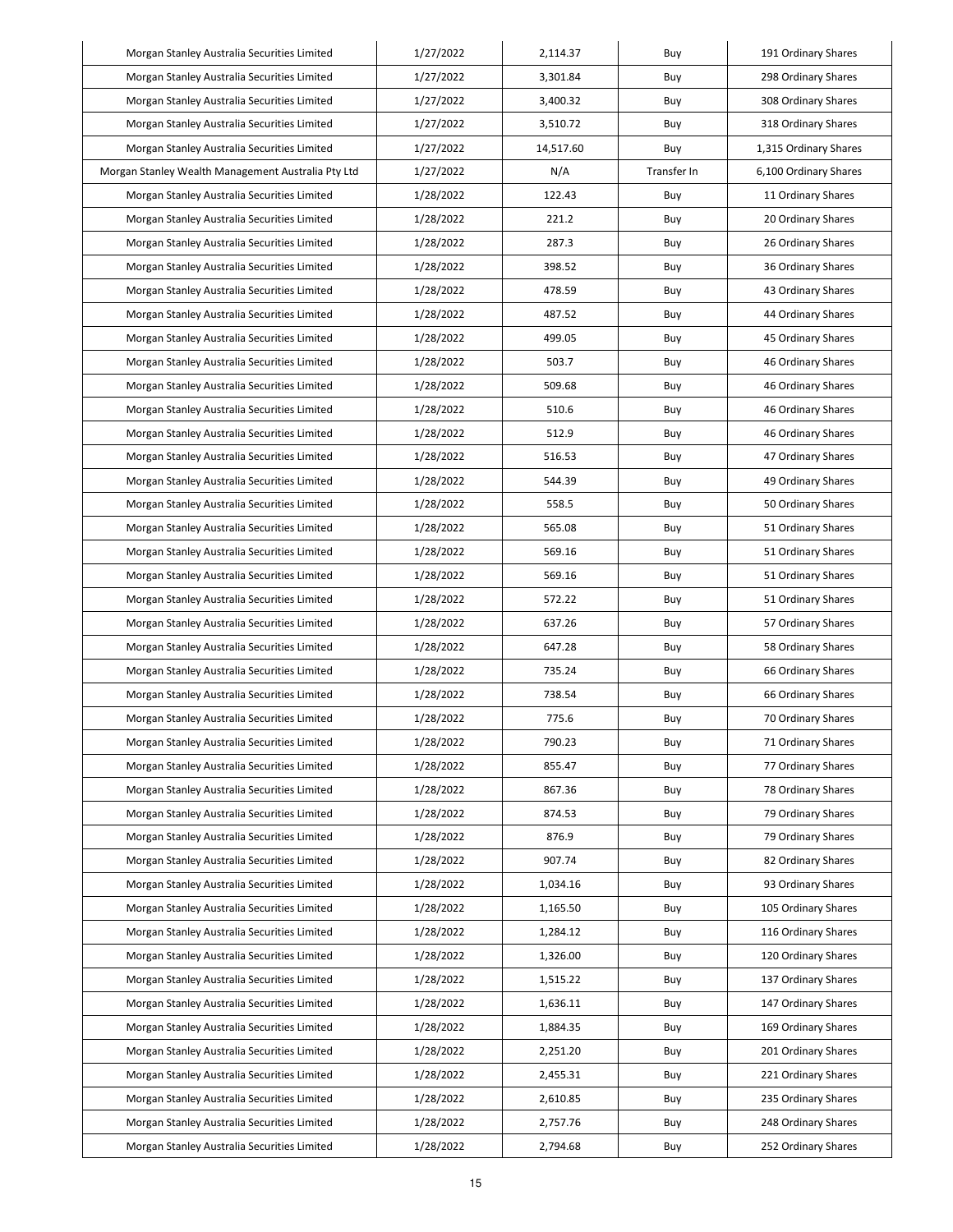| Morgan Stanley Australia Securities Limited | 1/28/2022 | 3,119.10   | Buy | 281 Ordinary Shares    |
|---------------------------------------------|-----------|------------|-----|------------------------|
| Morgan Stanley Australia Securities Limited | 1/28/2022 | 3,378.24   | Buy | 306 Ordinary Shares    |
| Morgan Stanley Australia Securities Limited | 1/28/2022 | 4,569.08   | Buy | 412 Ordinary Shares    |
| Morgan Stanley Australia Securities Limited | 1/28/2022 | 6,527.44   | Buy | 587 Ordinary Shares    |
| Morgan Stanley Australia Securities Limited | 1/28/2022 | 6,535.68   | Buy | 592 Ordinary Shares    |
| Morgan Stanley Australia Securities Limited | 1/28/2022 | 7,849.44   | Buy | 711 Ordinary Shares    |
| Morgan Stanley Australia Securities Limited | 1/28/2022 | 10,664.64  | Buy | 966 Ordinary Shares    |
| Morgan Stanley Australia Securities Limited | 1/28/2022 | 14,892.96  | Buy | 1,349 Ordinary Shares  |
| Morgan Stanley Australia Securities Limited | 1/28/2022 | 29,620.32  | Buy | 2,683 Ordinary Shares  |
| Morgan Stanley Australia Securities Limited | 1/28/2022 | 181,795.68 | Buy | 16,467 Ordinary Shares |
| Morgan Stanley & Co. International plc      | 1/31/2022 | 19,897.75  | Buy | 1,775 Ordinary Shares  |
| Morgan Stanley Australia Securities Limited | 1/31/2022 | 11.18      | Buy | 1 Ordinary Share       |
| Morgan Stanley Australia Securities Limited | 1/31/2022 | 11.22      | Buy | 1 Ordinary Share       |
| Morgan Stanley Australia Securities Limited | 1/31/2022 | 22.54      | Buy | 2 Ordinary Shares      |
| Morgan Stanley Australia Securities Limited | 1/31/2022 | 66.84      | Buy | 6 Ordinary Shares      |
| Morgan Stanley Australia Securities Limited | 1/31/2022 | 122.43     | Buy | 11 Ordinary Shares     |
| Morgan Stanley Australia Securities Limited | 1/31/2022 | 178.24     | Buy | 16 Ordinary Shares     |
| Morgan Stanley Australia Securities Limited | 1/31/2022 | 219.8      | Buy | 20 Ordinary Shares     |
| Morgan Stanley Australia Securities Limited | 1/31/2022 | 224.6      | Buy | 20 Ordinary Shares     |
| Morgan Stanley Australia Securities Limited | 1/31/2022 | 233.94     | Buy | 21 Ordinary Shares     |
| Morgan Stanley Australia Securities Limited | 1/31/2022 | 268.8      | Buy | 24 Ordinary Shares     |
| Morgan Stanley Australia Securities Limited | 1/31/2022 | 301.59     | Buy | 27 Ordinary Shares     |
| Morgan Stanley Australia Securities Limited | 1/31/2022 | 303.48     | Buy | 27 Ordinary Shares     |
| Morgan Stanley Australia Securities Limited | 1/31/2022 | 329.7      | Buy | 30 Ordinary Shares     |
| Morgan Stanley Australia Securities Limited | 1/31/2022 | 380.46     | Buy | 34 Ordinary Shares     |
| Morgan Stanley Australia Securities Limited | 1/31/2022 | 479.88     | Buy | 43 Ordinary Shares     |
| Morgan Stanley Australia Securities Limited | 1/31/2022 | 497.25     | Buy | 45 Ordinary Shares     |
| Morgan Stanley Australia Securities Limited | 1/31/2022 | 499.95     | Buy | 45 Ordinary Shares     |
| Morgan Stanley Australia Securities Limited | 1/31/2022 | 503.1      | Buy | 45 Ordinary Shares     |
| Morgan Stanley Australia Securities Limited | 1/31/2022 | 507.15     | Buy | 45 Ordinary Shares     |
| Morgan Stanley Australia Securities Limited | 1/31/2022 | 509.22     | Buy | 46 Ordinary Shares     |
| Morgan Stanley Australia Securities Limited | 1/31/2022 | 540.47     | Buy | 49 Ordinary Shares     |
| Morgan Stanley Australia Securities Limited | 1/31/2022 | 549.78     | Buy | 49 Ordinary Shares     |
| Morgan Stanley Australia Securities Limited | 1/31/2022 | 550.27     | Buy | 49 Ordinary Shares     |
| Morgan Stanley Australia Securities Limited | 1/31/2022 | 570.69     | Buy | 51 Ordinary Shares     |
| Morgan Stanley Australia Securities Limited | 1/31/2022 | 581.36     | Buy | 52 Ordinary Shares     |
| Morgan Stanley Australia Securities Limited | 1/31/2022 | 586.04     | Buy | 52 Ordinary Shares     |
| Morgan Stanley Australia Securities Limited | 1/31/2022 | 608.58     | Buy | 54 Ordinary Shares     |
| Morgan Stanley Australia Securities Limited | 1/31/2022 | 609.12     | Buy | 54 Ordinary Shares     |
| Morgan Stanley Australia Securities Limited | 1/31/2022 | 643.53     | Buy | 57 Ordinary Shares     |
| Morgan Stanley Australia Securities Limited | 1/31/2022 | 754.42     | Buy | 67 Ordinary Shares     |
| Morgan Stanley Australia Securities Limited | 1/31/2022 | 762.28     | Buy | 68 Ordinary Shares     |
| Morgan Stanley Australia Securities Limited | 1/31/2022 | 809.28     | Buy | 72 Ordinary Shares     |
| Morgan Stanley Australia Securities Limited | 1/31/2022 | 946.05     | Buy | 85 Ordinary Shares     |
| Morgan Stanley Australia Securities Limited | 1/31/2022 | 993.6      | Buy | 90 Ordinary Shares     |
| Morgan Stanley Australia Securities Limited | 1/31/2022 | 997.69     | Buy | 89 Ordinary Shares     |
| Morgan Stanley Australia Securities Limited | 1/31/2022 | 1,043.40   | Buy | 94 Ordinary Shares     |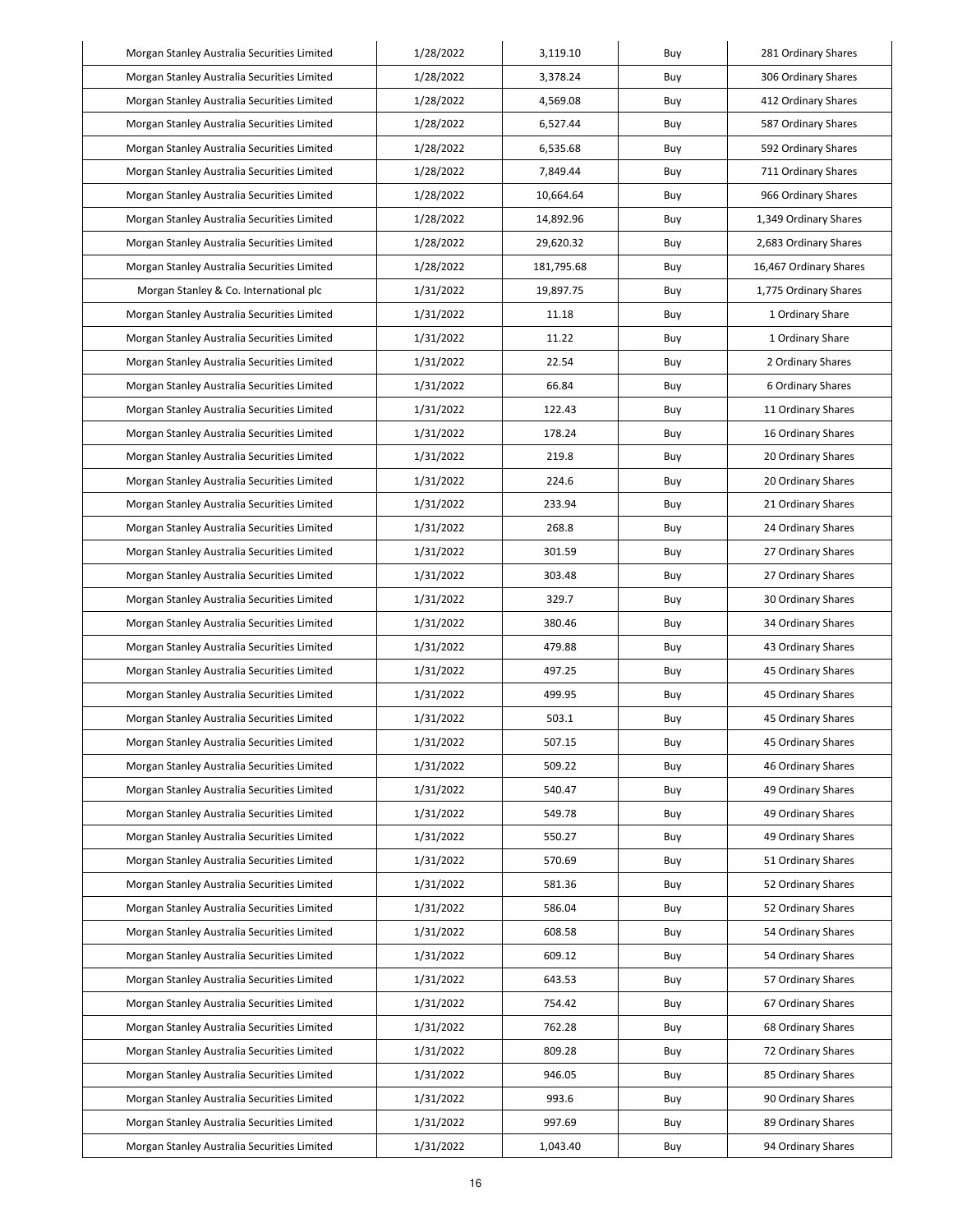| Morgan Stanley Australia Securities Limited | 1/31/2022 | 1,159.78  | Buy | 103 Ordinary Shares |
|---------------------------------------------|-----------|-----------|-----|---------------------|
| Morgan Stanley Australia Securities Limited | 1/31/2022 | 1,208.52  | Buy | 108 Ordinary Shares |
| Morgan Stanley Australia Securities Limited | 1/31/2022 | 1,339.20  | Buy | 120 Ordinary Shares |
| Morgan Stanley Australia Securities Limited | 1/31/2022 | 1,512.00  | Buy | 135 Ordinary Shares |
| Morgan Stanley Australia Securities Limited | 1/31/2022 | 1,596.08  | Buy | 142 Ordinary Shares |
| Morgan Stanley Australia Securities Limited | 1/31/2022 | 1,955.76  | Buy | 174 Ordinary Shares |
| Morgan Stanley Australia Securities Limited | 1/31/2022 | 2,756.25  | Buy | 245 Ordinary Shares |
| Morgan Stanley Australia Securities Limited | 1/31/2022 | 2,872.32  | Buy | 256 Ordinary Shares |
| Morgan Stanley Australia Securities Limited | 1/31/2022 | 3,026.25  | Buy | 269 Ordinary Shares |
| Morgan Stanley Australia Securities Limited | 1/31/2022 | 3,265.40  | Buy | 290 Ordinary Shares |
| Morgan Stanley Australia Securities Limited | 1/31/2022 | 5,345.48  | Buy | 476 Ordinary Shares |
| Morgan Stanley Australia Securities Limited | 1/31/2022 | 9,102.52  | Buy | 812 Ordinary Shares |
| Morgan Stanley Australia Securities Limited | 1/31/2022 | 9,259.46  | Buy | 826 Ordinary Shares |
| Morgan Stanley Australia Securities Limited | 1/31/2022 | 10,799.88 | Buy | 966 Ordinary Shares |
| Morgan Stanley Australia Securities Limited | 1/31/2022 | 11,198.79 | Buy | 999 Ordinary Shares |
| Morgan Stanley & Co. International plc      | 2/1/2022  | 183.2     | Buy | 16 Ordinary Shares  |
| Morgan Stanley Australia Securities Limited | 2/1/2022  | 113.4     | Buy | 10 Ordinary Shares  |
| Morgan Stanley Australia Securities Limited | 2/1/2022  | 137.4     | Buy | 12 Ordinary Shares  |
| Morgan Stanley Australia Securities Limited | 2/1/2022  | 309.96    | Buy | 27 Ordinary Shares  |
| Morgan Stanley Australia Securities Limited | 2/1/2022  | 423.65    | Buy | 37 Ordinary Shares  |
| Morgan Stanley Australia Securities Limited | 2/1/2022  | 504.68    | Buy | 44 Ordinary Shares  |
| Morgan Stanley Australia Securities Limited | 2/1/2022  | 522.56    | Buy | 46 Ordinary Shares  |
| Morgan Stanley Australia Securities Limited | 2/1/2022  | 528.54    | Buy | 46 Ordinary Shares  |
| Morgan Stanley Australia Securities Limited | 2/1/2022  | 550.08    | Buy | 48 Ordinary Shares  |
| Morgan Stanley Australia Securities Limited | 2/1/2022  | 553.44    | Buy | 48 Ordinary Shares  |
| Morgan Stanley Australia Securities Limited | 2/1/2022  | 564.97    | Buy | 49 Ordinary Shares  |
| Morgan Stanley Australia Securities Limited | 2/1/2022  | 580.38    | Buy | 51 Ordinary Shares  |
| Morgan Stanley Australia Securities Limited | 2/1/2022  | 617.76    | Buy | 54 Ordinary Shares  |
| Morgan Stanley Australia Securities Limited | 2/1/2022  | 619.92    | Buy | 54 Ordinary Shares  |
| Morgan Stanley Australia Securities Limited | 2/1/2022  | 644.56    | Buy | 56 Ordinary Shares  |
| Morgan Stanley Australia Securities Limited | 2/1/2022  | 666.42    | Buy | 58 Ordinary Shares  |
| Morgan Stanley Australia Securities Limited | 2/1/2022  | 685.2     | Buy | 60 Ordinary Shares  |
| Morgan Stanley Australia Securities Limited | 2/1/2022  | 768.49    | Buy | 67 Ordinary Shares  |
| Morgan Stanley Australia Securities Limited | 2/1/2022  | 844.34    | Buy | 74 Ordinary Shares  |
| Morgan Stanley Australia Securities Limited | 2/1/2022  | 918.4     | Buy | 80 Ordinary Shares  |
| Morgan Stanley Australia Securities Limited | 2/1/2022  | 1,017.00  | Buy | 90 Ordinary Shares  |
| Morgan Stanley Australia Securities Limited | 2/1/2022  | 1,093.44  | Buy | 96 Ordinary Shares  |
| Morgan Stanley Australia Securities Limited | 2/1/2022  | 1,106.42  | Buy | 98 Ordinary Shares  |
| Morgan Stanley Australia Securities Limited | 2/1/2022  | 1,231.20  | Buy | 108 Ordinary Shares |
| Morgan Stanley Australia Securities Limited | 2/1/2022  | 1,666.05  | Buy | 145 Ordinary Shares |
| Morgan Stanley Australia Securities Limited | 2/1/2022  | 1,877.76  | Buy | 163 Ordinary Shares |
| Morgan Stanley Australia Securities Limited | 2/1/2022  | 1,889.25  | Buy | 165 Ordinary Shares |
| Morgan Stanley Australia Securities Limited | 2/1/2022  | 1,918.15  | Buy | 169 Ordinary Shares |
| Morgan Stanley Australia Securities Limited | 2/1/2022  | 1,990.56  | Buy | 174 Ordinary Shares |
| Morgan Stanley Australia Securities Limited | 2/1/2022  | 2,211.30  | Buy | 195 Ordinary Shares |
| Morgan Stanley Australia Securities Limited | 2/1/2022  | 2,216.76  | Buy | 196 Ordinary Shares |
| Morgan Stanley Australia Securities Limited | 2/1/2022  | 2,388.52  | Buy | 211 Ordinary Shares |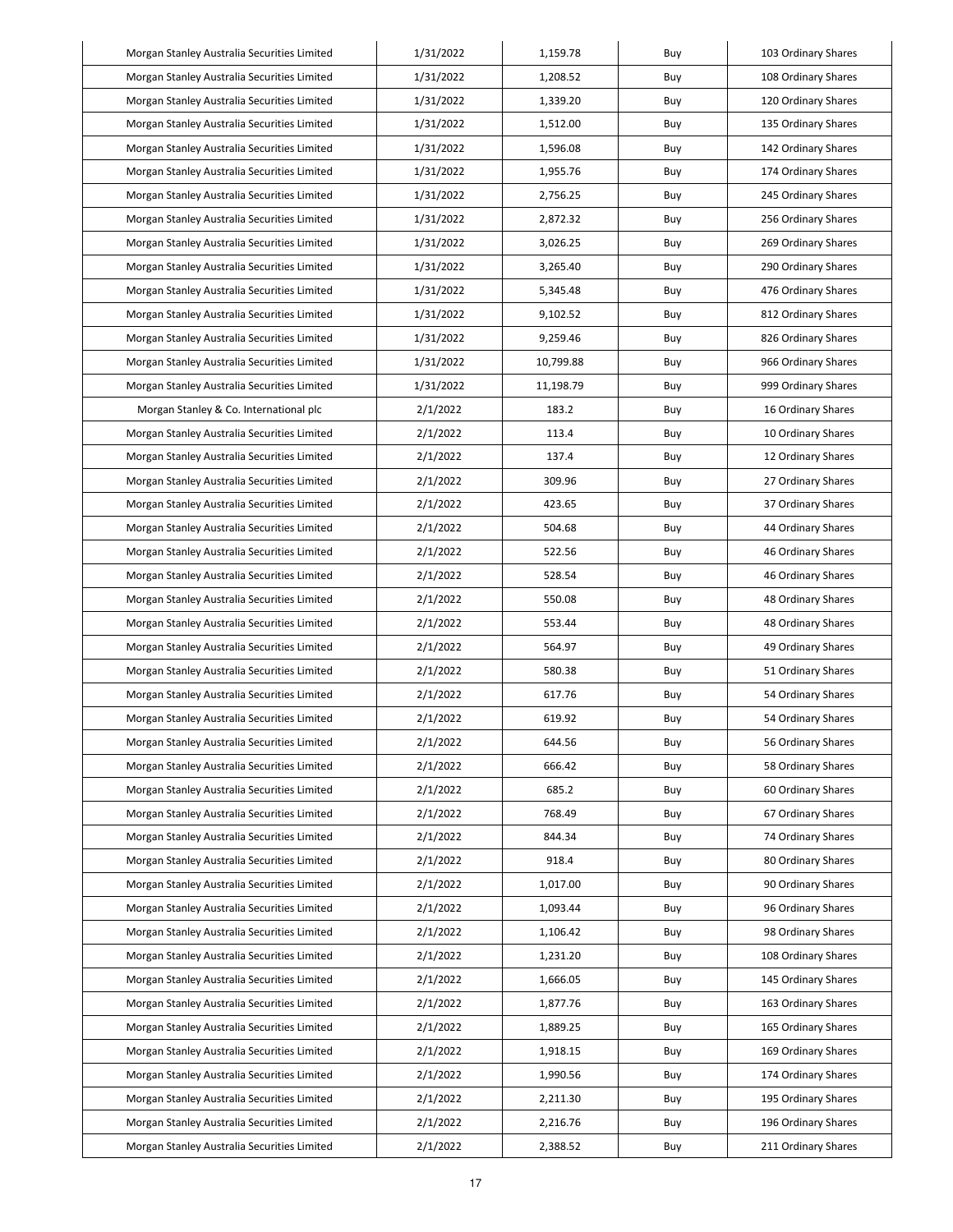| Morgan Stanley Australia Securities Limited | 2/1/2022 | 2,447.28  | Buy | 216 Ordinary Shares   |
|---------------------------------------------|----------|-----------|-----|-----------------------|
| Morgan Stanley Australia Securities Limited | 2/1/2022 | 2,511.93  | Buy | 219 Ordinary Shares   |
| Morgan Stanley Australia Securities Limited | 2/1/2022 | 2,982.20  | Buy | 260 Ordinary Shares   |
| Morgan Stanley Australia Securities Limited | 2/1/2022 | 3,154.68  | Buy | 276 Ordinary Shares   |
| Morgan Stanley Australia Securities Limited | 2/1/2022 | 7,419.60  | Buy | 648 Ordinary Shares   |
| Morgan Stanley Australia Securities Limited | 2/1/2022 | 12,491.95 | Buy | 1,091 Ordinary Shares |
| Morgan Stanley Australia Securities Limited | 2/2/2022 | 46.6      | Buy | 4 Ordinary Shares     |
| Morgan Stanley Australia Securities Limited | 2/2/2022 | 58        | Buy | 5 Ordinary Shares     |
| Morgan Stanley Australia Securities Limited | 2/2/2022 | 425.87    | Buy | 37 Ordinary Shares    |
| Morgan Stanley Australia Securities Limited | 2/2/2022 | 438.9     | Buy | 38 Ordinary Shares    |
| Morgan Stanley Australia Securities Limited | 2/2/2022 | 484.26    | Buy | 42 Ordinary Shares    |
| Morgan Stanley Australia Securities Limited | 2/2/2022 | 500.95    | Buy | 43 Ordinary Shares    |
| Morgan Stanley Australia Securities Limited | 2/2/2022 | 508.2     | Buy | 44 Ordinary Shares    |
| Morgan Stanley Australia Securities Limited | 2/2/2022 | 518.85    | Buy | 45 Ordinary Shares    |
| Morgan Stanley Australia Securities Limited | 2/2/2022 | 524.7     | Buy | 45 Ordinary Shares    |
| Morgan Stanley Australia Securities Limited | 2/2/2022 | 529       | Buy | 46 Ordinary Shares    |
| Morgan Stanley Australia Securities Limited | 2/2/2022 | 532.68    | Buy | 46 Ordinary Shares    |
| Morgan Stanley Australia Securities Limited | 2/2/2022 | 589.82    | Buy | 51 Ordinary Shares    |
| Morgan Stanley Australia Securities Limited | 2/2/2022 | 612.15    | Buy | 53 Ordinary Shares    |
| Morgan Stanley Australia Securities Limited | 2/2/2022 | 616.92    | Buy | 53 Ordinary Shares    |
| Morgan Stanley Australia Securities Limited | 2/2/2022 | 623.97    | Buy | 54 Ordinary Shares    |
| Morgan Stanley Australia Securities Limited | 2/2/2022 | 633.33    | Buy | 55 Ordinary Shares    |
| Morgan Stanley Australia Securities Limited | 2/2/2022 | 641.85    | Buy | 55 Ordinary Shares    |
| Morgan Stanley Australia Securities Limited | 2/2/2022 | 706.08    | Buy | 61 Ordinary Shares    |
| Morgan Stanley Australia Securities Limited | 2/2/2022 | 714.24    | Buy | 62 Ordinary Shares    |
| Morgan Stanley Australia Securities Limited | 2/2/2022 | 774.52    | Buy | 67 Ordinary Shares    |
| Morgan Stanley Australia Securities Limited | 2/2/2022 | 783.7     | Buy | 68 Ordinary Shares    |
| Morgan Stanley Australia Securities Limited | 2/2/2022 | 796.26    | Buy | 69 Ordinary Shares    |
| Morgan Stanley Australia Securities Limited | 2/2/2022 | 1,105.44  | Buy | 96 Ordinary Shares    |
| Morgan Stanley Australia Securities Limited | 2/2/2022 | 1,179.12  | Buy | 102 Ordinary Shares   |
| Morgan Stanley Australia Securities Limited | 2/2/2022 | 1,267.75  | Buy | 110 Ordinary Shares   |
| Morgan Stanley Australia Securities Limited | 2/2/2022 | 1,353.11  | Buy | 117 Ordinary Shares   |
| Morgan Stanley Australia Securities Limited | 2/2/2022 | 1,576.87  | Buy | 137 Ordinary Shares   |
| Morgan Stanley Australia Securities Limited | 2/2/2022 | 2,495.88  | Buy | 216 Ordinary Shares   |
| Morgan Stanley Australia Securities Limited | 2/2/2022 | 2,689.99  | Buy | 233 Ordinary Shares   |
| Morgan Stanley Australia Securities Limited | 2/2/2022 | 8,150.22  | Buy | 702 Ordinary Shares   |
| Morgan Stanley Australia Securities Limited | 2/2/2022 | 39,450.78 | Buy | 3,398 Ordinary Shares |
| Morgan Stanley Australia Securities Limited | 2/3/2022 | 11.42     | Buy | 1 Ordinary Share      |
| Morgan Stanley Australia Securities Limited | 2/3/2022 | 22.84     | Buy | 2 Ordinary Shares     |
| Morgan Stanley Australia Securities Limited | 2/3/2022 | 125.18    | Buy | 11 Ordinary Shares    |
| Morgan Stanley Australia Securities Limited | 2/3/2022 | 148.2     | Buy | 13 Ordinary Shares    |
| Morgan Stanley Australia Securities Limited | 2/3/2022 | 284       | Buy | 25 Ordinary Shares    |
| Morgan Stanley Australia Securities Limited | 2/3/2022 | 401.1     | Buy | 35 Ordinary Shares    |
| Morgan Stanley Australia Securities Limited | 2/3/2022 | 431.3     | Buy | 38 Ordinary Shares    |
| Morgan Stanley Australia Securities Limited | 2/3/2022 | 479.64    | Buy | 42 Ordinary Shares    |
| Morgan Stanley Australia Securities Limited | 2/3/2022 | 489.34    | Buy | 43 Ordinary Shares    |
| Morgan Stanley Australia Securities Limited | 2/3/2022 | 502.04    | Buy | 44 Ordinary Shares    |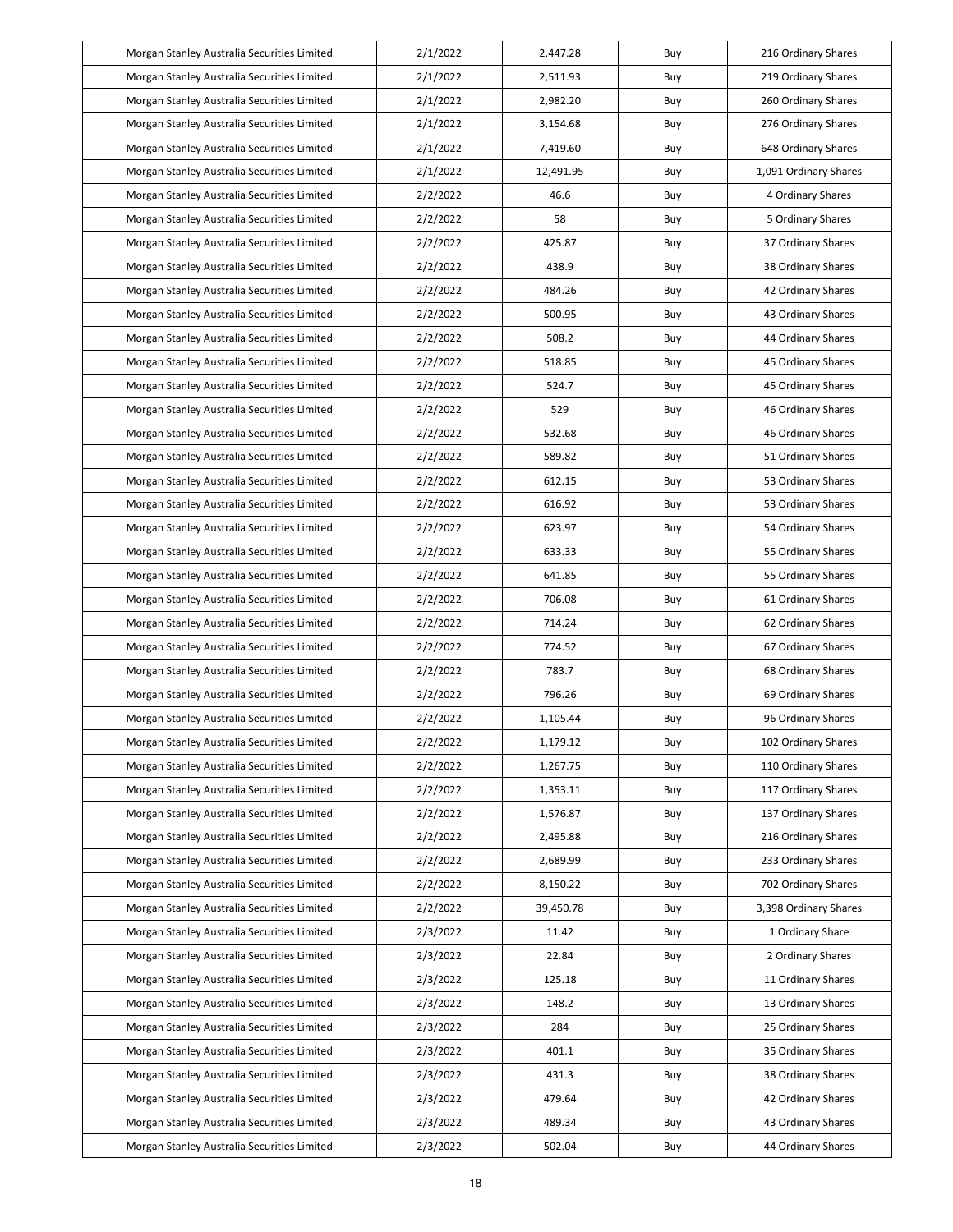| Morgan Stanley Australia Securities Limited | 2/3/2022 | 523.02    | Buy | 46 Ordinary Shares    |
|---------------------------------------------|----------|-----------|-----|-----------------------|
| Morgan Stanley Australia Securities Limited | 2/3/2022 | 533.92    | Buy | 47 Ordinary Shares    |
| Morgan Stanley Australia Securities Limited | 2/3/2022 | 534.39    | Buy | 47 Ordinary Shares    |
| Morgan Stanley Australia Securities Limited | 2/3/2022 | 535.8     | Buy | 47 Ordinary Shares    |
| Morgan Stanley Australia Securities Limited | 2/3/2022 | 556.64    | Buy | 49 Ordinary Shares    |
| Morgan Stanley Australia Securities Limited | 2/3/2022 | 558.11    | Buy | 49 Ordinary Shares    |
| Morgan Stanley Australia Securities Limited | 2/3/2022 | 559.09    | Buy | 49 Ordinary Shares    |
| Morgan Stanley Australia Securities Limited | 2/3/2022 | 636.16    | Buy | 56 Ordinary Shares    |
| Morgan Stanley Australia Securities Limited | 2/3/2022 | 761.79    | Buy | 67 Ordinary Shares    |
| Morgan Stanley Australia Securities Limited | 2/3/2022 | 876.26    | Buy | 77 Ordinary Shares    |
| Morgan Stanley Australia Securities Limited | 2/3/2022 | 997.92    | Buy | 88 Ordinary Shares    |
| Morgan Stanley Australia Securities Limited | 2/3/2022 | 1,466.73  | Buy | 129 Ordinary Shares   |
| Morgan Stanley Australia Securities Limited | 2/3/2022 | 2,066.40  | Buy | 180 Ordinary Shares   |
| Morgan Stanley Australia Securities Limited | 2/3/2022 | 2,801.12  | Buy | 244 Ordinary Shares   |
| Morgan Stanley Australia Securities Limited | 2/3/2022 | 3,581.76  | Buy | 312 Ordinary Shares   |
| Morgan Stanley Australia Securities Limited | 2/3/2022 | 4,201.68  | Buy | 366 Ordinary Shares   |
| Morgan Stanley Australia Securities Limited | 2/3/2022 | 17,254.44 | Buy | 1,503 Ordinary Shares |
| Morgan Stanley Australia Securities Limited | 2/4/2022 | 22.66     | Buy | 2 Ordinary Shares     |
| Morgan Stanley Australia Securities Limited | 2/4/2022 | 79.59     | Buy | 7 Ordinary Shares     |
| Morgan Stanley Australia Securities Limited | 2/4/2022 | 91.04     | Buy | 8 Ordinary Shares     |
| Morgan Stanley Australia Securities Limited | 2/4/2022 | 113.85    | Buy | 10 Ordinary Shares    |
| Morgan Stanley Australia Securities Limited | 2/4/2022 | 204.93    | Buy | 18 Ordinary Shares    |
| Morgan Stanley Australia Securities Limited | 2/4/2022 | 261.97    | Buy | 23 Ordinary Shares    |
| Morgan Stanley Australia Securities Limited | 2/4/2022 | 306.72    | Buy | 27 Ordinary Shares    |
| Morgan Stanley Australia Securities Limited | 2/4/2022 | 319.2     | Buy | 28 Ordinary Shares    |
| Morgan Stanley Australia Securities Limited | 2/4/2022 | 339.6     | Buy | 30 Ordinary Shares    |
| Morgan Stanley Australia Securities Limited | 2/4/2022 | 464.53    | Buy | 41 Ordinary Shares    |
| Morgan Stanley Australia Securities Limited | 2/4/2022 | 467.2     | Buy | 41 Ordinary Shares    |
| Morgan Stanley Australia Securities Limited | 2/4/2022 | 477.54    | Buy | 42 Ordinary Shares    |
| Morgan Stanley Australia Securities Limited | 2/4/2022 | 499.4     | Buy | 44 Ordinary Shares    |
| Morgan Stanley Australia Securities Limited | 2/4/2022 | 511.2     | Buy | 45 Ordinary Shares    |
| Morgan Stanley Australia Securities Limited | 2/4/2022 | 523.02    | Buy | 46 Ordinary Shares    |
| Morgan Stanley Australia Securities Limited | 2/4/2022 | 546.24    | Buy | 48 Ordinary Shares    |
| Morgan Stanley Australia Securities Limited | 2/4/2022 | 557.62    | Buy | 49 Ordinary Shares    |
| Morgan Stanley Australia Securities Limited | 2/4/2022 | 592.8     | Buy | 52 Ordinary Shares    |
| Morgan Stanley Australia Securities Limited | 2/4/2022 | 614.79    | Buy | 54 Ordinary Shares    |
| Morgan Stanley Australia Securities Limited | 2/4/2022 | 658.88    | Buy | 58 Ordinary Shares    |
| Morgan Stanley Australia Securities Limited | 2/4/2022 | 704.32    | Buy | 62 Ordinary Shares    |
| Morgan Stanley Australia Securities Limited | 2/4/2022 | 818.28    | Buy | 72 Ordinary Shares    |
| Morgan Stanley Australia Securities Limited | 2/4/2022 | 830.38    | Buy | 73 Ordinary Shares    |
| Morgan Stanley Australia Securities Limited | 2/4/2022 | 853.5     | Buy | 75 Ordinary Shares    |
| Morgan Stanley Australia Securities Limited | 2/4/2022 | 1,230.12  | Buy | 108 Ordinary Shares   |
| Morgan Stanley Australia Securities Limited | 2/4/2022 | 1,353.03  | Buy | 119 Ordinary Shares   |
| Morgan Stanley Australia Securities Limited | 2/4/2022 | 1,397.28  | Buy | 123 Ordinary Shares   |
| Morgan Stanley Australia Securities Limited | 2/4/2022 | 2,022.97  | Buy | 178 Ordinary Shares   |
| Morgan Stanley Australia Securities Limited | 2/4/2022 | 2,264.62  | Buy | 199 Ordinary Shares   |
| Morgan Stanley Australia Securities Limited | 2/4/2022 | 2,366.00  | Buy | 208 Ordinary Shares   |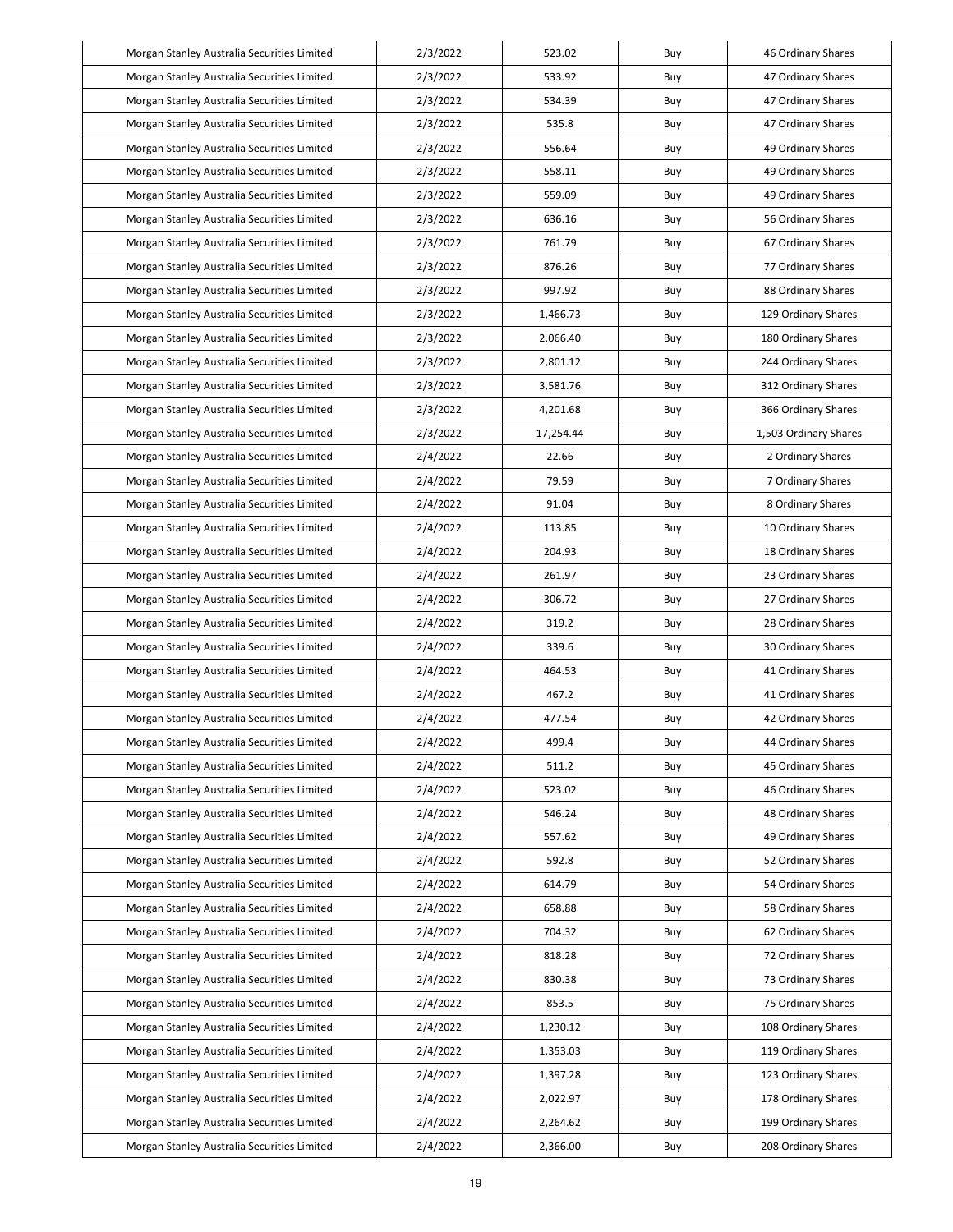| Morgan Stanley Australia Securities Limited | 2/4/2022 | 3,592.92 | Buy | 316 Ordinary Shares |
|---------------------------------------------|----------|----------|-----|---------------------|
| Morgan Stanley Australia Securities Limited | 2/4/2022 | 5,758.28 | Buy | 506 Ordinary Shares |
| Morgan Stanley Australia Securities Limited | 2/4/2022 | 7,083.51 | Buy | 623 Ordinary Shares |
| Morgan Stanley Australia Securities Limited | 2/4/2022 | 8,762.60 | Buy | 770 Ordinary Shares |
| Morgan Stanley Australia Securities Limited | 2/7/2022 | 11.37    | Buy | 1 Ordinary Share    |
| Morgan Stanley Australia Securities Limited | 2/7/2022 | 34.89    | Buy | 3 Ordinary Shares   |
| Morgan Stanley Australia Securities Limited | 2/7/2022 | 101.43   | Buy | 9 Ordinary Shares   |
| Morgan Stanley Australia Securities Limited | 2/7/2022 | 104.58   | Buy | 9 Ordinary Shares   |
| Morgan Stanley Australia Securities Limited | 2/7/2022 | 150.93   | Buy | 13 Ordinary Shares  |
| Morgan Stanley Australia Securities Limited | 2/7/2022 | 157.64   | Buy | 14 Ordinary Shares  |
| Morgan Stanley Australia Securities Limited | 2/7/2022 | 274.08   | Buy | 24 Ordinary Shares  |
| Morgan Stanley Australia Securities Limited | 2/7/2022 | 316.68   | Buy | 28 Ordinary Shares  |
| Morgan Stanley Australia Securities Limited | 2/7/2022 | 349.06   | Buy | 31 Ordinary Shares  |
| Morgan Stanley Australia Securities Limited | 2/7/2022 | 487.62   | Buy | 43 Ordinary Shares  |
| Morgan Stanley Australia Securities Limited | 2/7/2022 | 493.86   | Buy | 43 Ordinary Shares  |
| Morgan Stanley Australia Securities Limited | 2/7/2022 | 498.52   | Buy | 44 Ordinary Shares  |
| Morgan Stanley Australia Securities Limited | 2/7/2022 | 533.45   | Buy | 47 Ordinary Shares  |
| Morgan Stanley Australia Securities Limited | 2/7/2022 | 543.32   | Buy | 47 Ordinary Shares  |
| Morgan Stanley Australia Securities Limited | 2/7/2022 | 544.03   | Buy | 47 Ordinary Shares  |
| Morgan Stanley Australia Securities Limited | 2/7/2022 | 581.75   | Buy | 50 Ordinary Shares  |
| Morgan Stanley Australia Securities Limited | 2/7/2022 | 592.11   | Buy | 51 Ordinary Shares  |
| Morgan Stanley Australia Securities Limited | 2/7/2022 | 604.24   | Buy | 52 Ordinary Shares  |
| Morgan Stanley Australia Securities Limited | 2/7/2022 | 610.03   | Buy | 53 Ordinary Shares  |
| Morgan Stanley Australia Securities Limited | 2/7/2022 | 616.39   | Buy | 53 Ordinary Shares  |
| Morgan Stanley Australia Securities Limited | 2/7/2022 | 622.08   | Buy | 54 Ordinary Shares  |
| Morgan Stanley Australia Securities Limited | 2/7/2022 | 622.62   | Buy | 54 Ordinary Shares  |
| Morgan Stanley Australia Securities Limited | 2/7/2022 | 629.64   | Buy | 54 Ordinary Shares  |
| Morgan Stanley Australia Securities Limited | 2/7/2022 | 637.45   | Buy | 55 Ordinary Shares  |
| Morgan Stanley Australia Securities Limited | 2/7/2022 | 650.72   | Buy | 56 Ordinary Shares  |
| Morgan Stanley Australia Securities Limited | 2/7/2022 | 664.05   | Buy | 57 Ordinary Shares  |
| Morgan Stanley Australia Securities Limited | 2/7/2022 | 676.28   | Buy | 58 Ordinary Shares  |
| Morgan Stanley Australia Securities Limited | 2/7/2022 | 678.5    | Buy | 59 Ordinary Shares  |
| Morgan Stanley Australia Securities Limited | 2/7/2022 | 733.85   | Buy | 65 Ordinary Shares  |
| Morgan Stanley Australia Securities Limited | 2/7/2022 | 742.4    | Buy | 64 Ordinary Shares  |
| Morgan Stanley Australia Securities Limited | 2/7/2022 | 919.56   | Buy | 79 Ordinary Shares  |
| Morgan Stanley Australia Securities Limited | 2/7/2022 | 941.22   | Buy | 81 Ordinary Shares  |
| Morgan Stanley Australia Securities Limited | 2/7/2022 | 1,124.72 | Buy | 97 Ordinary Shares  |
| Morgan Stanley Australia Securities Limited | 2/7/2022 | 1,183.71 | Buy | 102 Ordinary Shares |
| Morgan Stanley Australia Securities Limited | 2/7/2022 | 1,213.80 | Buy | 105 Ordinary Shares |
| Morgan Stanley Australia Securities Limited | 2/7/2022 | 1,451.25 | Buy | 125 Ordinary Shares |
| Morgan Stanley Australia Securities Limited | 2/7/2022 | 1,453.13 | Buy | 125 Ordinary Shares |
| Morgan Stanley Australia Securities Limited | 2/7/2022 | 1,477.01 | Buy | 127 Ordinary Shares |
| Morgan Stanley Australia Securities Limited | 2/7/2022 | 1,521.57 | Buy | 131 Ordinary Shares |
| Morgan Stanley Australia Securities Limited | 2/7/2022 | 1,768.52 | Buy | 152 Ordinary Shares |
| Morgan Stanley Australia Securities Limited | 2/7/2022 | 1,784.75 | Buy | 153 Ordinary Shares |
| Morgan Stanley Australia Securities Limited | 2/7/2022 | 1,790.88 | Buy | 156 Ordinary Shares |
| Morgan Stanley Australia Securities Limited | 2/7/2022 | 1,821.99 | Buy | 157 Ordinary Shares |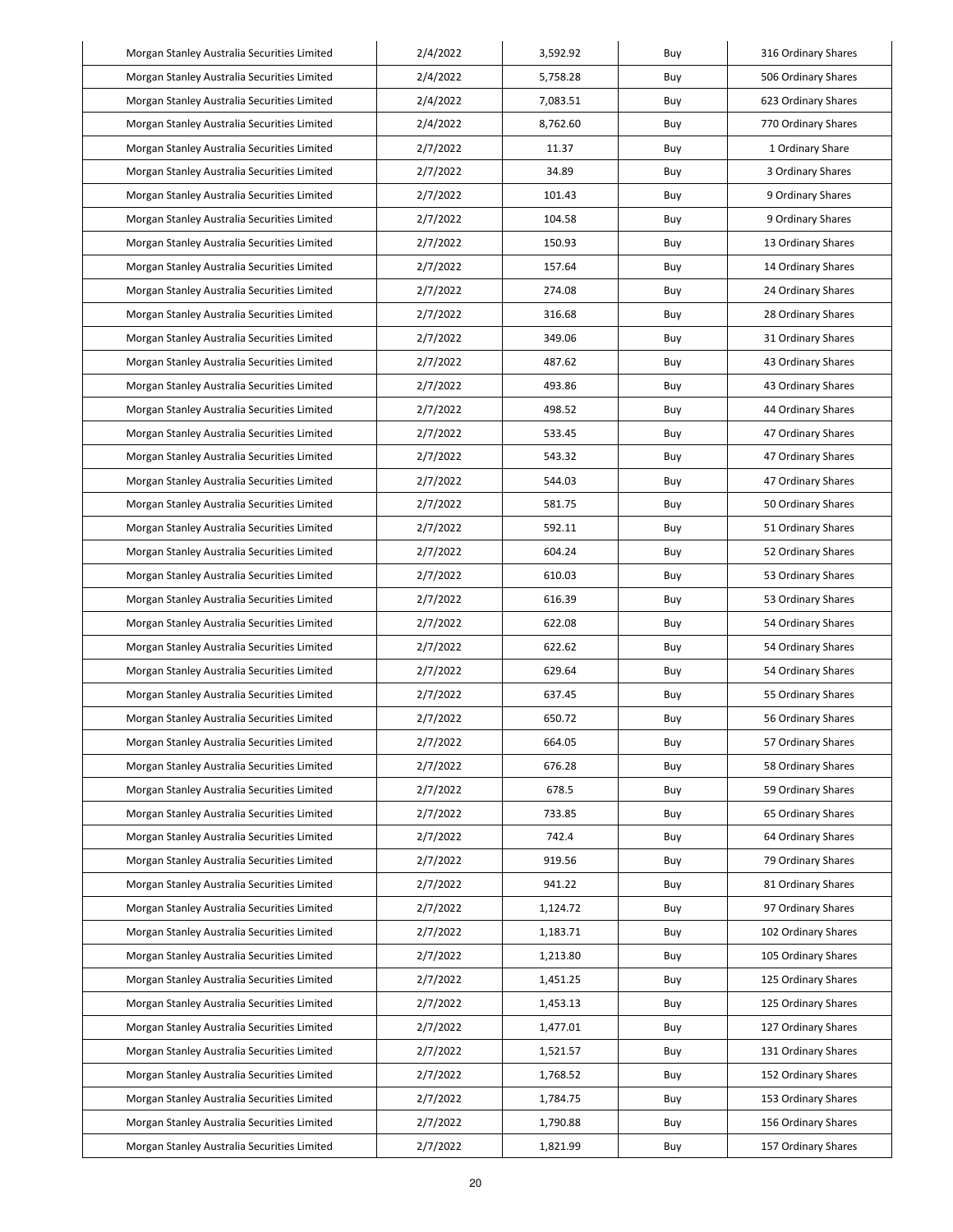| Morgan Stanley Australia Securities Limited | 2/7/2022 | 2,604.00  | Buy | 224 Ordinary Shares   |
|---------------------------------------------|----------|-----------|-----|-----------------------|
| Morgan Stanley Australia Securities Limited | 2/7/2022 | 3,159.28  | Buy | 272 Ordinary Shares   |
| Morgan Stanley Australia Securities Limited | 2/7/2022 | 14,293.27 | Buy | 1,229 Ordinary Shares |
| Morgan Stanley Australia Securities Limited | 2/8/2022 | 11.28     | Buy | 1 Ordinary Share      |
| Morgan Stanley Australia Securities Limited | 2/8/2022 | 22.74     | Buy | 2 Ordinary Shares     |
| Morgan Stanley Australia Securities Limited | 2/8/2022 | 22.78     | Buy | 2 Ordinary Shares     |
| Morgan Stanley Australia Securities Limited | 2/8/2022 | 23        | Buy | 2 Ordinary Shares     |
| Morgan Stanley Australia Securities Limited | 2/8/2022 | 33.93     | Buy | 3 Ordinary Shares     |
| Morgan Stanley Australia Securities Limited | 2/8/2022 | 57.05     | Buy | 5 Ordinary Shares     |
| Morgan Stanley Australia Securities Limited | 2/8/2022 | 57.6      | Buy | 5 Ordinary Shares     |
| Morgan Stanley Australia Securities Limited | 2/8/2022 | 91.04     | Buy | 8 Ordinary Shares     |
| Morgan Stanley Australia Securities Limited | 2/8/2022 | 112.9     | Buy | 10 Ordinary Shares    |
| Morgan Stanley Australia Securities Limited | 2/8/2022 | 125.95    | Buy | 11 Ordinary Shares    |
| Morgan Stanley Australia Securities Limited | 2/8/2022 | 170.25    | Buy | 15 Ordinary Shares    |
| Morgan Stanley Australia Securities Limited | 2/8/2022 | 170.25    | Buy | 15 Ordinary Shares    |
| Morgan Stanley Australia Securities Limited | 2/8/2022 | 214.7     | Buy | 19 Ordinary Shares    |
| Morgan Stanley Australia Securities Limited | 2/8/2022 | 231.2     | Buy | 20 Ordinary Shares    |
| Morgan Stanley Australia Securities Limited | 2/8/2022 | 311.85    | Buy | 27 Ordinary Shares    |
| Morgan Stanley Australia Securities Limited | 2/8/2022 | 493.21    | Buy | 43 Ordinary Shares    |
| Morgan Stanley Australia Securities Limited | 2/8/2022 | 494.93    | Buy | 43 Ordinary Shares    |
| Morgan Stanley Australia Securities Limited | 2/8/2022 | 504.24    | Buy | 44 Ordinary Shares    |
| Morgan Stanley Australia Securities Limited | 2/8/2022 | 517.5     | Buy | 45 Ordinary Shares    |
| Morgan Stanley Australia Securities Limited | 2/8/2022 | 548.64    | Buy | 48 Ordinary Shares    |
| Morgan Stanley Australia Securities Limited | 2/8/2022 | 552.48    | Buy | 48 Ordinary Shares    |
| Morgan Stanley Australia Securities Limited | 2/8/2022 | 560.07    | Buy | 49 Ordinary Shares    |
| Morgan Stanley Australia Securities Limited | 2/8/2022 | 576       | Buy | 50 Ordinary Shares    |
| Morgan Stanley Australia Securities Limited | 2/8/2022 | 625.35    | Buy | 55 Ordinary Shares    |
| Morgan Stanley Australia Securities Limited | 2/8/2022 | 654.24    | Buy | 58 Ordinary Shares    |
| Morgan Stanley Australia Securities Limited | 2/8/2022 | 670.24    | Buy | 59 Ordinary Shares    |
| Morgan Stanley Australia Securities Limited | 2/8/2022 | 679.2     | Buy | 60 Ordinary Shares    |
| Morgan Stanley Australia Securities Limited | 2/8/2022 | 683.4     | Buy | 60 Ordinary Shares    |
| Morgan Stanley Australia Securities Limited | 2/8/2022 | 688.8     | Buy | 60 Ordinary Shares    |
| Morgan Stanley Australia Securities Limited | 2/8/2022 | 695.4     | Buy | 61 Ordinary Shares    |
| Morgan Stanley Australia Securities Limited | 2/8/2022 | 695.4     | Buy | 61 Ordinary Shares    |
| Morgan Stanley Australia Securities Limited | 2/8/2022 | 727.02    | Buy | 63 Ordinary Shares    |
| Morgan Stanley Australia Securities Limited | 2/8/2022 | 769.08    | Buy | 68 Ordinary Shares    |
| Morgan Stanley Australia Securities Limited | 2/8/2022 | 798       | Buy | 70 Ordinary Shares    |
| Morgan Stanley Australia Securities Limited | 2/8/2022 | 942.88    | Buy | 83 Ordinary Shares    |
| Morgan Stanley Australia Securities Limited | 2/8/2022 | 999.63    | Buy | 87 Ordinary Shares    |
| Morgan Stanley Australia Securities Limited | 2/8/2022 | 1,077.24  | Buy | 94 Ordinary Shares    |
| Morgan Stanley Australia Securities Limited | 2/8/2022 | 1,299.50  | Buy | 115 Ordinary Shares   |
| Morgan Stanley Australia Securities Limited | 2/8/2022 | 1,529.50  | Buy | 133 Ordinary Shares   |
| Morgan Stanley Australia Securities Limited | 2/8/2022 | 1,549.47  | Buy | 137 Ordinary Shares   |
| Morgan Stanley Australia Securities Limited | 2/8/2022 | 1,695.62  | Buy | 149 Ordinary Shares   |
| Morgan Stanley Australia Securities Limited | 2/8/2022 | 1,809.42  | Buy | 159 Ordinary Shares   |
| Morgan Stanley Australia Securities Limited | 2/8/2022 | 2,150.72  | Buy | 188 Ordinary Shares   |
| Morgan Stanley Australia Securities Limited | 2/8/2022 | 2,186.88  | Buy | 192 Ordinary Shares   |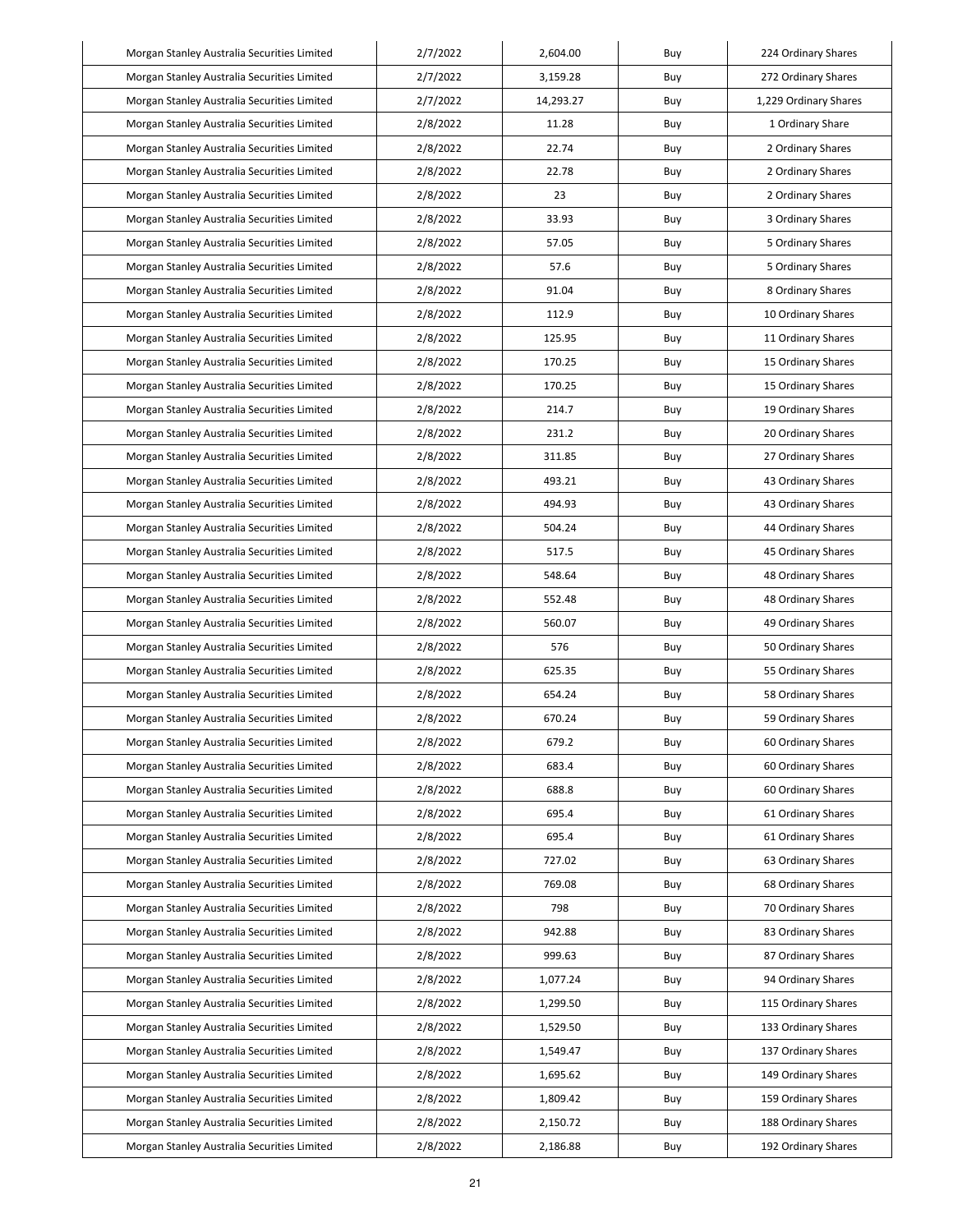| Morgan Stanley Australia Securities Limited | 2/8/2022 | 2,455.92  | Buy | 216 Ordinary Shares   |
|---------------------------------------------|----------|-----------|-----|-----------------------|
| Morgan Stanley Australia Securities Limited | 2/8/2022 | 2,612.80  | Buy | 230 Ordinary Shares   |
| Morgan Stanley Australia Securities Limited | 2/8/2022 | 3,143.25  | Buy | 275 Ordinary Shares   |
| Morgan Stanley Australia Securities Limited | 2/8/2022 | 3,596.08  | Buy | 316 Ordinary Shares   |
| Morgan Stanley Australia Securities Limited | 2/8/2022 | 7,463.52  | Buy | 657 Ordinary Shares   |
| Morgan Stanley Australia Securities Limited | 2/8/2022 | 12,109.76 | Buy | 1,066 Ordinary Shares |
| Morgan Stanley Australia Securities Limited | 2/8/2022 | 94,606.08 | Buy | 8,328 Ordinary Shares |
| Morgan Stanley Australia Securities Limited | 2/9/2022 | 11.54     | Buy | 1 Ordinary Share      |
| Morgan Stanley Australia Securities Limited | 2/9/2022 | 23.31     | Buy | 2 Ordinary Shares     |
| Morgan Stanley Australia Securities Limited | 2/9/2022 | 57.3      | Buy | 5 Ordinary Shares     |
| Morgan Stanley Australia Securities Limited | 2/9/2022 | 58.45     | Buy | 5 Ordinary Shares     |
| Morgan Stanley Australia Securities Limited | 2/9/2022 | 69.96     | Buy | 6 Ordinary Shares     |
| Morgan Stanley Australia Securities Limited | 2/9/2022 | 127.77    | Buy | 11 Ordinary Shares    |
| Morgan Stanley Australia Securities Limited | 2/9/2022 | 233.8     | Buy | 20 Ordinary Shares    |
| Morgan Stanley Australia Securities Limited | 2/9/2022 | 253.88    | Buy | 22 Ordinary Shares    |
| Morgan Stanley Australia Securities Limited | 2/9/2022 | 342.3     | Buy | 30 Ordinary Shares    |
| Morgan Stanley Australia Securities Limited | 2/9/2022 | 350.4     | Buy | 30 Ordinary Shares    |
| Morgan Stanley Australia Securities Limited | 2/9/2022 | 422.91    | Buy | 37 Ordinary Shares    |
| Morgan Stanley Australia Securities Limited | 2/9/2022 | 440.42    | Buy | 38 Ordinary Shares    |
| Morgan Stanley Australia Securities Limited | 2/9/2022 | 444.6     | Buy | 38 Ordinary Shares    |
| Morgan Stanley Australia Securities Limited | 2/9/2022 | 453.18    | Buy | 39 Ordinary Shares    |
| Morgan Stanley Australia Securities Limited | 2/9/2022 | 503.1     | Buy | 43 Ordinary Shares    |
| Morgan Stanley Australia Securities Limited | 2/9/2022 | 509.96    | Buy | 44 Ordinary Shares    |
| Morgan Stanley Australia Securities Limited | 2/9/2022 | 516.56    | Buy | 44 Ordinary Shares    |
| Morgan Stanley Australia Securities Limited | 2/9/2022 | 548.02    | Buy | 47 Ordinary Shares    |
| Morgan Stanley Australia Securities Limited | 2/9/2022 | 566.44    | Buy | 49 Ordinary Shares    |
| Morgan Stanley Australia Securities Limited | 2/9/2022 | 595.17    | Buy | 51 Ordinary Shares    |
| Morgan Stanley Australia Securities Limited | 2/9/2022 | 598.23    | Buy | 51 Ordinary Shares    |
| Morgan Stanley Australia Securities Limited | 2/9/2022 | 609.44    | Buy | 52 Ordinary Shares    |
| Morgan Stanley Australia Securities Limited | 2/9/2022 | 609.96    | Buy | 52 Ordinary Shares    |
| Morgan Stanley Australia Securities Limited | 2/9/2022 | 610.03    | Buy | 53 Ordinary Shares    |
| Morgan Stanley Australia Securities Limited | 2/9/2022 | 630.18    | Buy | 54 Ordinary Shares    |
| Morgan Stanley Australia Securities Limited | 2/9/2022 | 631.26    | Buy | 54 Ordinary Shares    |
| Morgan Stanley Australia Securities Limited | 2/9/2022 | 634.98    | Buy | 55 Ordinary Shares    |
| Morgan Stanley Australia Securities Limited | 2/9/2022 | 678.02    | Buy | 58 Ordinary Shares    |
| Morgan Stanley Australia Securities Limited | 2/9/2022 | 678.02    | Buy | 58 Ordinary Shares    |
| Morgan Stanley Australia Securities Limited | 2/9/2022 | 678.5     | Buy | 59 Ordinary Shares    |
| Morgan Stanley Australia Securities Limited | 2/9/2022 | 715.53    | Buy | 61 Ordinary Shares    |
| Morgan Stanley Australia Securities Limited | 2/9/2022 | 801.5     | Buy | 70 Ordinary Shares    |
| Morgan Stanley Australia Securities Limited | 2/9/2022 | 845.28    | Buy | 72 Ordinary Shares    |
| Morgan Stanley Australia Securities Limited | 2/9/2022 | 900.9     | Buy | 78 Ordinary Shares    |
| Morgan Stanley Australia Securities Limited | 2/9/2022 | 974.95    | Buy | 85 Ordinary Shares    |
| Morgan Stanley Australia Securities Limited | 2/9/2022 | 1,126.17  | Buy | 97 Ordinary Shares    |
| Morgan Stanley Australia Securities Limited | 2/9/2022 | 1,150.38  | Buy | 99 Ordinary Shares    |
| Morgan Stanley Australia Securities Limited | 2/9/2022 | 1,174.63  | Buy | 101 Ordinary Shares   |
| Morgan Stanley Australia Securities Limited | 2/9/2022 | 1,265.76  | Buy | 108 Ordinary Shares   |
| Morgan Stanley Australia Securities Limited | 2/9/2022 | 1,312.14  | Buy | 114 Ordinary Shares   |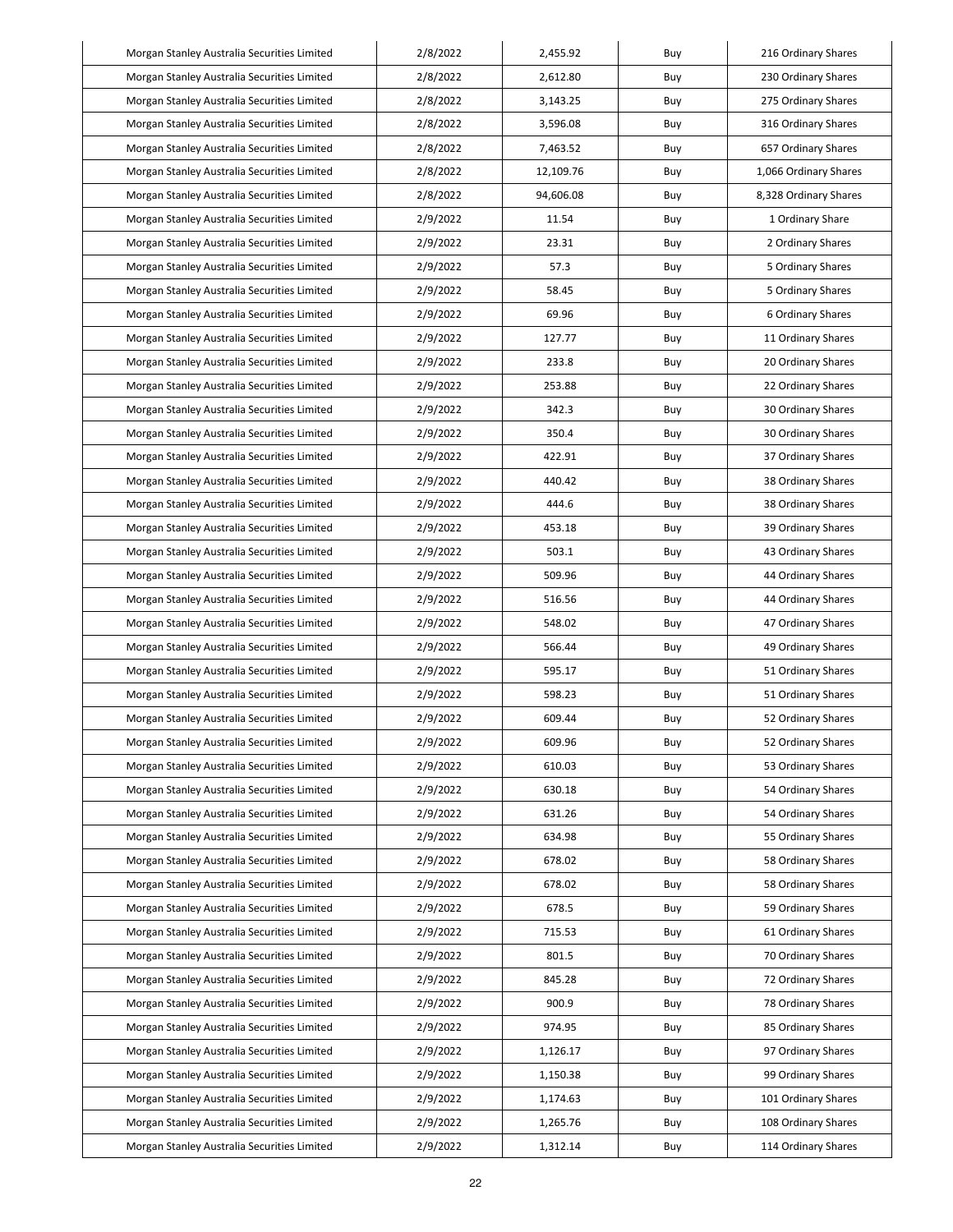| Morgan Stanley Australia Securities Limited | 2/9/2022 | 1,582.20  | Buy | 135 Ordinary Shares   |
|---------------------------------------------|----------|-----------|-----|-----------------------|
| Morgan Stanley Australia Securities Limited | 2/9/2022 | 1,616.57  | Buy | 139 Ordinary Shares   |
| Morgan Stanley Australia Securities Limited | 2/9/2022 | 1,686.24  | Buy | 144 Ordinary Shares   |
| Morgan Stanley Australia Securities Limited | 2/9/2022 | 1,703.82  | Buy | 146 Ordinary Shares   |
| Morgan Stanley Australia Securities Limited | 2/9/2022 | 1,728.64  | Buy | 148 Ordinary Shares   |
| Morgan Stanley Australia Securities Limited | 2/9/2022 | 1,799.55  | Buy | 155 Ordinary Shares   |
| Morgan Stanley Australia Securities Limited | 2/9/2022 | 1,867.60  | Buy | 161 Ordinary Shares   |
| Morgan Stanley Australia Securities Limited | 2/9/2022 | 2,021.88  | Buy | 174 Ordinary Shares   |
| Morgan Stanley Australia Securities Limited | 2/9/2022 | 2,084.38  | Buy | 178 Ordinary Shares   |
| Morgan Stanley Australia Securities Limited | 2/9/2022 | 2,104.96  | Buy | 184 Ordinary Shares   |
| Morgan Stanley Australia Securities Limited | 2/9/2022 | 2,188.86  | Buy | 191 Ordinary Shares   |
| Morgan Stanley Australia Securities Limited | 2/9/2022 | 2,240.64  | Buy | 192 Ordinary Shares   |
| Morgan Stanley Australia Securities Limited | 2/9/2022 | 2,332.47  | Buy | 203 Ordinary Shares   |
| Morgan Stanley Australia Securities Limited | 2/9/2022 | 2,528.05  | Buy | 217 Ordinary Shares   |
| Morgan Stanley Australia Securities Limited | 2/9/2022 | 2,674.72  | Buy | 229 Ordinary Shares   |
| Morgan Stanley Australia Securities Limited | 2/9/2022 | 3,003.12  | Buy | 258 Ordinary Shares   |
| Morgan Stanley Australia Securities Limited | 2/9/2022 | 3,268.03  | Buy | 281 Ordinary Shares   |
| Morgan Stanley Australia Securities Limited | 2/9/2022 | 3,285.30  | Buy | 282 Ordinary Shares   |
| Morgan Stanley Australia Securities Limited | 2/9/2022 | 3,340.68  | Buy | 287 Ordinary Shares   |
| Morgan Stanley Australia Securities Limited | 2/9/2022 | 3,580.20  | Buy | 306 Ordinary Shares   |
| Morgan Stanley Australia Securities Limited | 2/9/2022 | 4,727.30  | Buy | 410 Ordinary Shares   |
| Morgan Stanley Australia Securities Limited | 2/9/2022 | 4,762.38  | Buy | 406 Ordinary Shares   |
| Morgan Stanley Australia Securities Limited | 2/9/2022 | 4,777.68  | Buy | 408 Ordinary Shares   |
| Morgan Stanley Australia Securities Limited | 2/9/2022 | 4,914.77  | Buy | 427 Ordinary Shares   |
| Morgan Stanley Australia Securities Limited | 2/9/2022 | 4,920.63  | Buy | 429 Ordinary Shares   |
| Morgan Stanley Australia Securities Limited | 2/9/2022 | 5,006.88  | Buy | 432 Ordinary Shares   |
| Morgan Stanley Australia Securities Limited | 2/9/2022 | 5,206.50  | Buy | 445 Ordinary Shares   |
| Morgan Stanley Australia Securities Limited | 2/9/2022 | 5,621.15  | Buy | 485 Ordinary Shares   |
| Morgan Stanley Australia Securities Limited | 2/9/2022 | 5,968.50  | Buy | 519 Ordinary Shares   |
| Morgan Stanley Australia Securities Limited | 2/9/2022 | 6,179.80  | Buy | 530 Ordinary Shares   |
| Morgan Stanley Australia Securities Limited | 2/9/2022 | 7,043.72  | Buy | 601 Ordinary Shares   |
| Morgan Stanley Australia Securities Limited | 2/9/2022 | 8,360.76  | Buy | 722 Ordinary Shares   |
| Morgan Stanley Australia Securities Limited | 2/9/2022 | 8,485.28  | Buy | 724 Ordinary Shares   |
| Morgan Stanley Australia Securities Limited | 2/9/2022 | 8,828.10  | Buy | 765 Ordinary Shares   |
| Morgan Stanley Australia Securities Limited | 2/9/2022 | 8,860.32  | Buy | 756 Ordinary Shares   |
| Morgan Stanley Australia Securities Limited | 2/9/2022 | 8,860.32  | Buy | 756 Ordinary Shares   |
| Morgan Stanley Australia Securities Limited | 2/9/2022 | 8,897.00  | Buy | 775 Ordinary Shares   |
| Morgan Stanley Australia Securities Limited | 2/9/2022 | 9,436.35  | Buy | 817 Ordinary Shares   |
| Morgan Stanley Australia Securities Limited | 2/9/2022 | 10,262.59 | Buy | 887 Ordinary Shares   |
| Morgan Stanley Australia Securities Limited | 2/9/2022 | 10,789.87 | Buy | 923 Ordinary Shares   |
| Morgan Stanley Australia Securities Limited | 2/9/2022 | 10,797.04 | Buy | 934 Ordinary Shares   |
| Morgan Stanley Australia Securities Limited | 2/9/2022 | 12,817.44 | Buy | 1,104 Ordinary Shares |
| Morgan Stanley Australia Securities Limited | 2/9/2022 | 12,844.80 | Buy | 1,115 Ordinary Shares |
| Morgan Stanley Australia Securities Limited | 2/9/2022 | 13,778.35 | Buy | 1,195 Ordinary Shares |
| Morgan Stanley Australia Securities Limited | 2/9/2022 | 14,553.28 | Buy | 1,246 Ordinary Shares |
| Morgan Stanley Australia Securities Limited | 2/9/2022 | 15,989.12 | Buy | 1,376 Ordinary Shares |
| Morgan Stanley Australia Securities Limited | 2/9/2022 | 18,568.56 | Buy | 1,621 Ordinary Shares |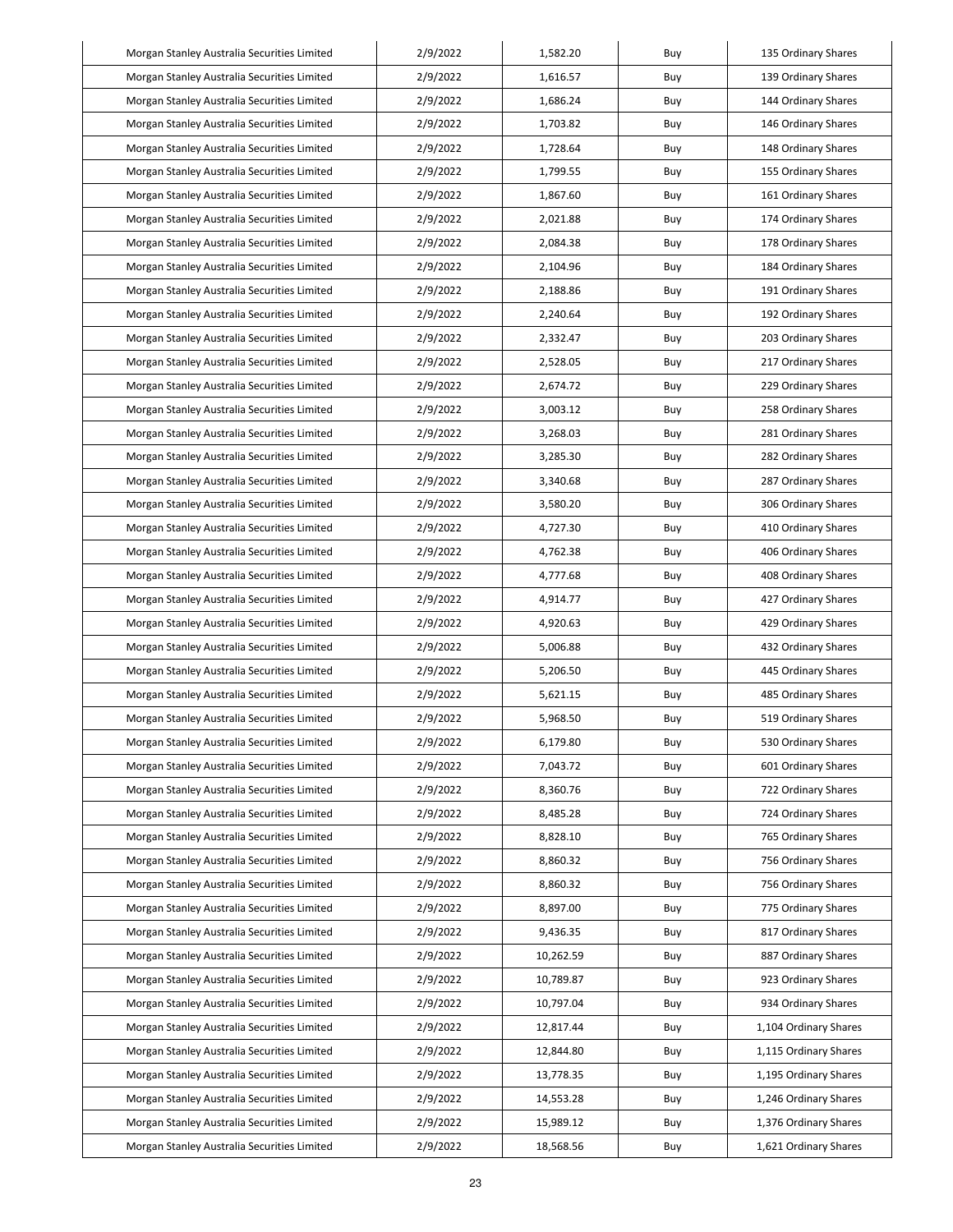| Morgan Stanley Australia Securities Limited | 2/9/2022  | 22,453.31 | Buy | 1,967 Ordinary Shares |
|---------------------------------------------|-----------|-----------|-----|-----------------------|
| Morgan Stanley Australia Securities Limited | 2/9/2022  | 53,302.00 | Buy | 4,595 Ordinary Shares |
| Morgan Stanley & Co. LLC                    | 2/10/2022 | 8,961.85  | Buy | 755 Ordinary Shares   |
| Morgan Stanley Australia Securities Limited | 2/10/2022 | 174       | Buy | 15 Ordinary Shares    |
| Morgan Stanley Australia Securities Limited | 2/10/2022 | 232       | Buy | 20 Ordinary Shares    |
| Morgan Stanley Australia Securities Limited | 2/10/2022 | 533.6     | Buy | 46 Ordinary Shares    |
| Morgan Stanley Australia Securities Limited | 2/10/2022 | 547.4     | Buy | 46 Ordinary Shares    |
| Morgan Stanley Australia Securities Limited | 2/10/2022 | 558.83    | Buy | 47 Ordinary Shares    |
| Morgan Stanley Australia Securities Limited | 2/10/2022 | 567.84    | Buy | 48 Ordinary Shares    |
| Morgan Stanley Australia Securities Limited | 2/10/2022 | 593.5     | Buy | 50 Ordinary Shares    |
| Morgan Stanley Australia Securities Limited | 2/10/2022 | 663.6     | Buy | 56 Ordinary Shares    |
| Morgan Stanley Australia Securities Limited | 2/10/2022 | 672.6     | Buy | 57 Ordinary Shares    |
| Morgan Stanley Australia Securities Limited | 2/10/2022 | 705       | Buy | 60 Ordinary Shares    |
| Morgan Stanley Australia Securities Limited | 2/10/2022 | 832.12    | Buy | 71 Ordinary Shares    |
| Morgan Stanley Australia Securities Limited | 2/10/2022 | 868.02    | Buy | 74 Ordinary Shares    |
| Morgan Stanley Australia Securities Limited | 2/10/2022 | 910.14    | Buy | 77 Ordinary Shares    |
| Morgan Stanley Australia Securities Limited | 2/10/2022 | 1,099.80  | Buy | 94 Ordinary Shares    |
| Morgan Stanley Australia Securities Limited | 2/10/2022 | 1,177.00  | Buy | 100 Ordinary Shares   |
| Morgan Stanley Australia Securities Limited | 2/10/2022 | 1,179.09  | Buy | 99 Ordinary Shares    |
| Morgan Stanley Australia Securities Limited | 2/10/2022 | 1,358.15  | Buy | 115 Ordinary Shares   |
| Morgan Stanley Australia Securities Limited | 2/10/2022 | 1,413.60  | Buy | 120 Ordinary Shares   |
| Morgan Stanley Australia Securities Limited | 2/10/2022 | 1,569.40  | Buy | 133 Ordinary Shares   |
| Morgan Stanley Australia Securities Limited | 2/10/2022 | 1,588.95  | Buy | 135 Ordinary Shares   |
| Morgan Stanley Australia Securities Limited | 2/10/2022 | 1,599.36  | Buy | 136 Ordinary Shares   |
| Morgan Stanley Australia Securities Limited | 2/10/2022 | 1,767.00  | Buy | 150 Ordinary Shares   |
| Morgan Stanley Australia Securities Limited | 2/10/2022 | 1,987.44  | Buy | 169 Ordinary Shares   |
| Morgan Stanley Australia Securities Limited | 2/10/2022 | 2,593.80  | Buy | 220 Ordinary Shares   |
| Morgan Stanley Australia Securities Limited | 2/10/2022 | 2,742.24  | Buy | 232 Ordinary Shares   |
| Morgan Stanley Australia Securities Limited | 2/10/2022 | 3,623.40  | Buy | 305 Ordinary Shares   |
| Morgan Stanley Australia Securities Limited | 2/10/2022 | 3,736.50  | Buy | 318 Ordinary Shares   |
| Morgan Stanley Australia Securities Limited | 2/10/2022 | 4,120.74  | Buy | 351 Ordinary Shares   |
| Morgan Stanley Australia Securities Limited | 2/10/2022 | 4,205.46  | Buy | 357 Ordinary Shares   |
| Morgan Stanley Australia Securities Limited | 2/10/2022 | 4,219.74  | Buy | 357 Ordinary Shares   |
| Morgan Stanley Australia Securities Limited | 2/10/2022 | 4,668.72  | Buy | 392 Ordinary Shares   |
| Morgan Stanley Australia Securities Limited | 2/10/2022 | 5,106.90  | Buy | 435 Ordinary Shares   |
| Morgan Stanley Australia Securities Limited | 2/10/2022 | 5,187.19  | Buy | 437 Ordinary Shares   |
| Morgan Stanley Australia Securities Limited | 2/10/2022 | 5,514.90  | Buy | 465 Ordinary Shares   |
| Morgan Stanley Australia Securities Limited | 2/10/2022 | 8,709.75  | Buy | 735 Ordinary Shares   |
| Morgan Stanley Australia Securities Limited | 2/10/2022 | 9,875.84  | Buy | 832 Ordinary Shares   |
| Morgan Stanley Australia Securities Limited | 2/10/2022 | 11,082.24 | Buy | 936 Ordinary Shares   |
| Morgan Stanley Australia Securities Limited | 2/10/2022 | 11,164.71 | Buy | 939 Ordinary Shares   |
| Morgan Stanley Australia Securities Limited | 2/10/2022 | 13,851.60 | Buy | 1,164 Ordinary Shares |
| Morgan Stanley Australia Securities Limited | 2/10/2022 | 21,740.40 | Buy | 1,830 Ordinary Shares |
| Morgan Stanley Australia Securities Limited | 2/11/2022 | 23.32     | Buy | 2 Ordinary Shares     |
| Morgan Stanley Australia Securities Limited | 2/11/2022 | 23.38     | Buy | 2 Ordinary Shares     |
| Morgan Stanley Australia Securities Limited | 2/11/2022 | 23.42     | Buy | 2 Ordinary Shares     |
| Morgan Stanley Australia Securities Limited | 2/11/2022 | 35.16     | Buy | 3 Ordinary Shares     |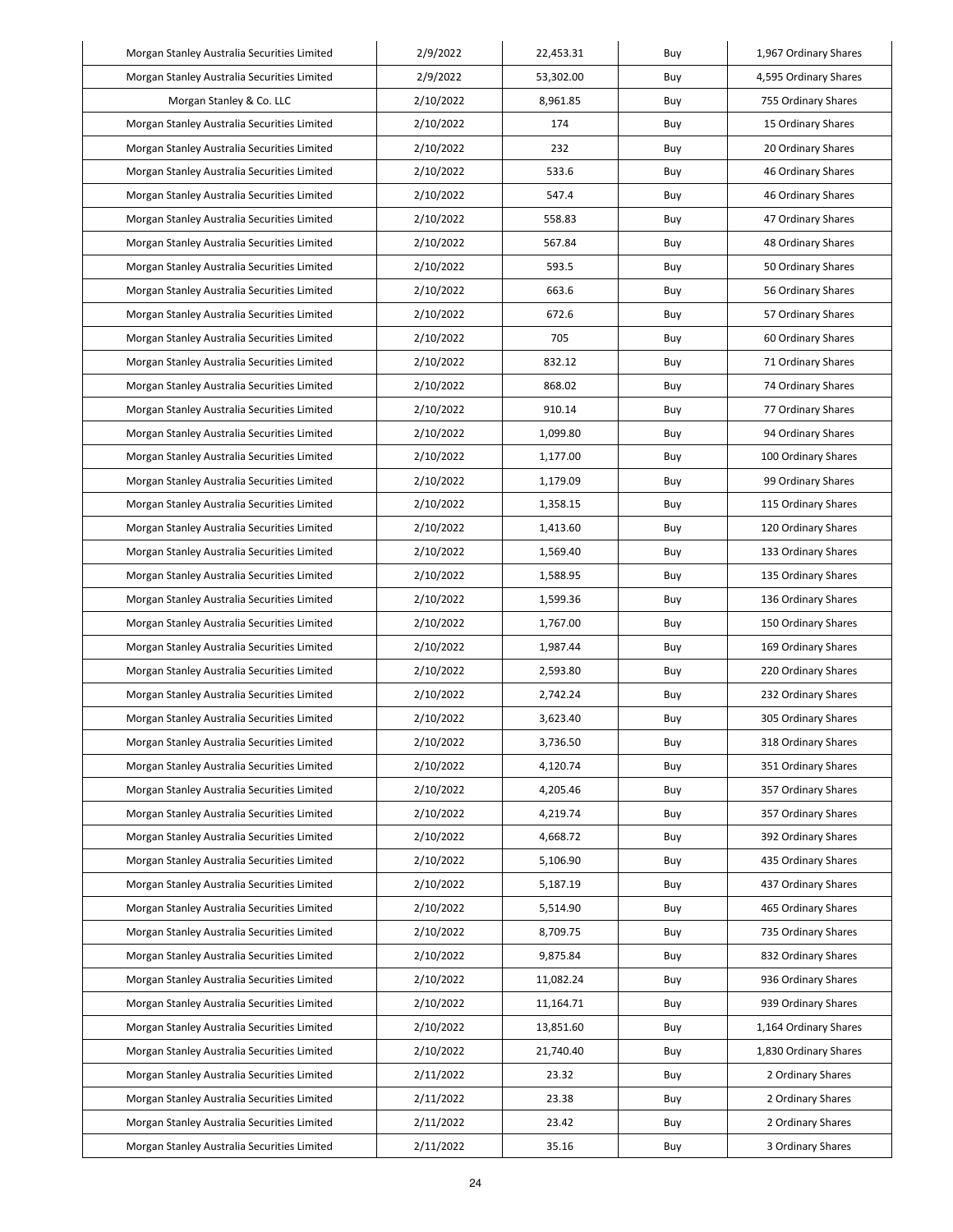| Morgan Stanley Australia Securities Limited | 2/11/2022 | 46.96    | Buy | 4 Ordinary Shares   |
|---------------------------------------------|-----------|----------|-----|---------------------|
| Morgan Stanley Australia Securities Limited | 2/11/2022 | 82.04    | Buy | 7 Ordinary Shares   |
| Morgan Stanley Australia Securities Limited | 2/11/2022 | 82.08    | Buy | 7 Ordinary Shares   |
| Morgan Stanley Australia Securities Limited | 2/11/2022 | 256.74   | Buy | 22 Ordinary Shares  |
| Morgan Stanley Australia Securities Limited | 2/11/2022 | 274.85   | Buy | 23 Ordinary Shares  |
| Morgan Stanley Australia Securities Limited | 2/11/2022 | 439.93   | Buy | 37 Ordinary Shares  |
| Morgan Stanley Australia Securities Limited | 2/11/2022 | 519.2    | Buy | 44 Ordinary Shares  |
| Morgan Stanley Australia Securities Limited | 2/11/2022 | 527.63   | Buy | 45 Ordinary Shares  |
| Morgan Stanley Australia Securities Limited | 2/11/2022 | 534.6    | Buy | 45 Ordinary Shares  |
| Morgan Stanley Australia Securities Limited | 2/11/2022 | 539.58   | Buy | 46 Ordinary Shares  |
| Morgan Stanley Australia Securities Limited | 2/11/2022 | 548.02   | Buy | 47 Ordinary Shares  |
| Morgan Stanley Australia Securities Limited | 2/11/2022 | 570.96   | Buy | 48 Ordinary Shares  |
| Morgan Stanley Australia Securities Limited | 2/11/2022 | 572.81   | Buy | 49 Ordinary Shares  |
| Morgan Stanley Australia Securities Limited | 2/11/2022 | 576.73   | Buy | 49 Ordinary Shares  |
| Morgan Stanley Australia Securities Limited | 2/11/2022 | 611      | Buy | 52 Ordinary Shares  |
| Morgan Stanley Australia Securities Limited | 2/11/2022 | 617.98   | Buy | 53 Ordinary Shares  |
| Morgan Stanley Australia Securities Limited | 2/11/2022 | 618.78   | Buy | 53 Ordinary Shares  |
| Morgan Stanley Australia Securities Limited | 2/11/2022 | 653.24   | Buy | 56 Ordinary Shares  |
| Morgan Stanley Australia Securities Limited | 2/11/2022 | 709.8    | Buy | 60 Ordinary Shares  |
| Morgan Stanley Australia Securities Limited | 2/11/2022 | 822.48   | Buy | 69 Ordinary Shares  |
| Morgan Stanley Australia Securities Limited | 2/11/2022 | 850.32   | Buy | 72 Ordinary Shares  |
| Morgan Stanley Australia Securities Limited | 2/11/2022 | 874.31   | Buy | 74 Ordinary Shares  |
| Morgan Stanley Australia Securities Limited | 2/11/2022 | 903.21   | Buy | 77 Ordinary Shares  |
| Morgan Stanley Australia Securities Limited | 2/11/2022 | 1,020.82 | Buy | 86 Ordinary Shares  |
| Morgan Stanley Australia Securities Limited | 2/11/2022 | 1,077.44 | Buy | 91 Ordinary Shares  |
| Morgan Stanley Australia Securities Limited | 2/11/2022 | 1,116.25 | Buy | 95 Ordinary Shares  |
| Morgan Stanley Australia Securities Limited | 2/11/2022 | 1,151.01 | Buy | 98 Ordinary Shares  |
| Morgan Stanley Australia Securities Limited | 2/11/2022 | 1,263.60 | Buy | 108 Ordinary Shares |
| Morgan Stanley Australia Securities Limited | 2/11/2022 | 1,347.80 | Buy | 115 Ordinary Shares |
| Morgan Stanley Australia Securities Limited | 2/11/2022 | 1,472.94 | Buy | 126 Ordinary Shares |
| Morgan Stanley Australia Securities Limited | 2/11/2022 | 1,627.71 | Buy | 138 Ordinary Shares |
| Morgan Stanley Australia Securities Limited | 2/11/2022 | 1,866.73 | Buy | 157 Ordinary Shares |
| Morgan Stanley Australia Securities Limited | 2/11/2022 | 2,153.72 | Buy | 184 Ordinary Shares |
| Morgan Stanley Australia Securities Limited | 2/11/2022 | 2,230.88 | Buy | 191 Ordinary Shares |
| Morgan Stanley Australia Securities Limited | 2/11/2022 | 2,248.32 | Buy | 192 Ordinary Shares |
| Morgan Stanley Australia Securities Limited | 2/11/2022 | 2,481.36 | Buy | 211 Ordinary Shares |
| Morgan Stanley Australia Securities Limited | 2/11/2022 | 2,710.79 | Buy | 231 Ordinary Shares |
| Morgan Stanley Australia Securities Limited | 2/11/2022 | 2,764.74 | Buy | 236 Ordinary Shares |
| Morgan Stanley Australia Securities Limited | 2/11/2022 | 2,777.64 | Buy | 237 Ordinary Shares |
| Morgan Stanley Australia Securities Limited | 2/11/2022 | 4,284.00 | Buy | 360 Ordinary Shares |
| Morgan Stanley Australia Securities Limited | 2/11/2022 | 4,461.20 | Buy | 380 Ordinary Shares |
| Morgan Stanley Australia Securities Limited | 2/11/2022 | 4,936.58 | Buy | 418 Ordinary Shares |
| Morgan Stanley Australia Securities Limited | 2/11/2022 | 5,034.33 | Buy | 427 Ordinary Shares |
| Morgan Stanley Australia Securities Limited | 2/11/2022 | 5,538.15 | Buy | 465 Ordinary Shares |
| Morgan Stanley Australia Securities Limited | 2/11/2022 | 6,181.29 | Buy | 519 Ordinary Shares |
| Morgan Stanley Australia Securities Limited | 2/11/2022 | 6,996.84 | Buy | 597 Ordinary Shares |
| Morgan Stanley Australia Securities Limited | 2/11/2022 | 8,051.64 | Buy | 687 Ordinary Shares |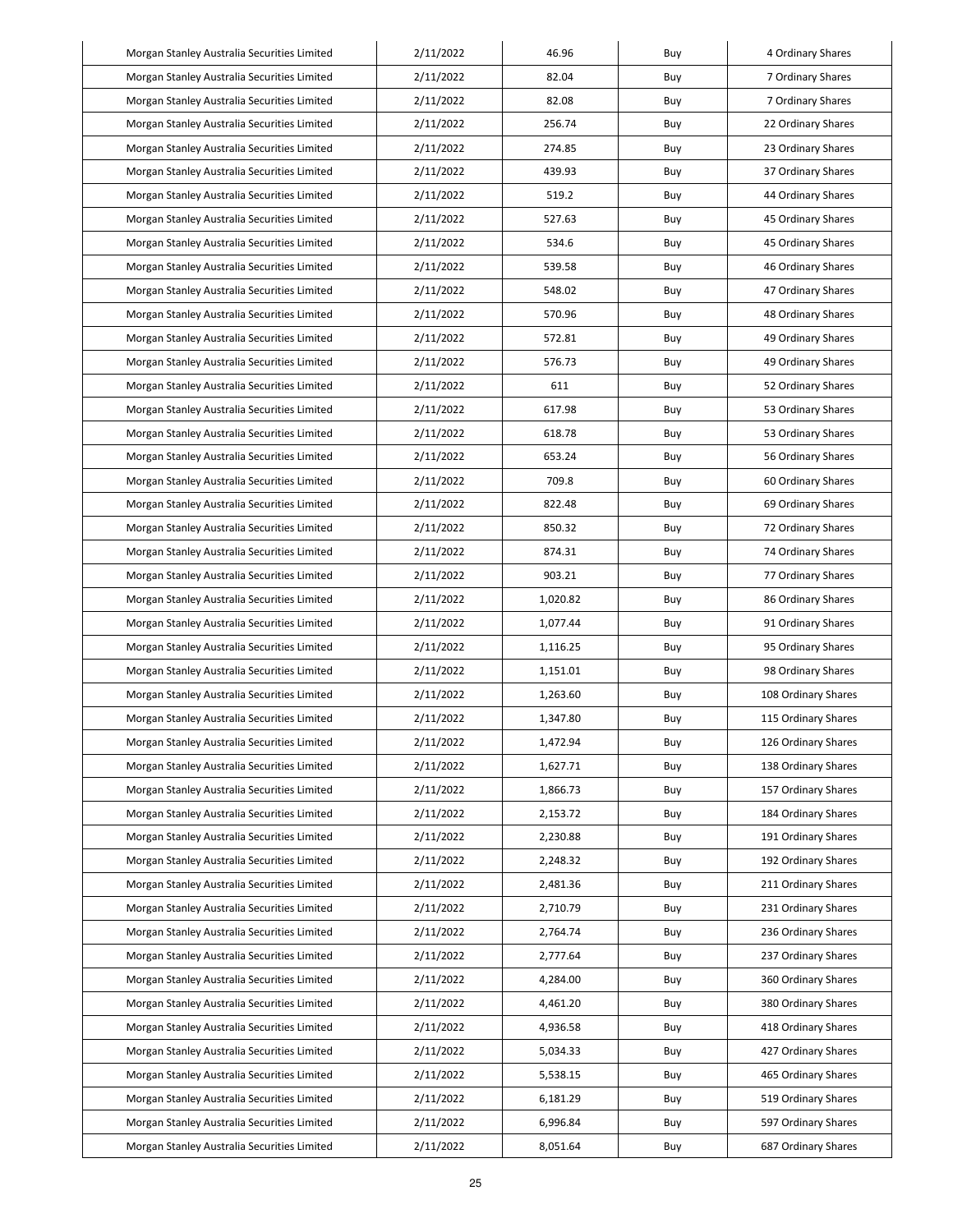| Morgan Stanley Wealth Management Australia Pty Ltd | 2/11/2022 | 4,889.20  | Buy | 417 Ordinary Shares   |
|----------------------------------------------------|-----------|-----------|-----|-----------------------|
| Morgan Stanley Australia Securities Limited        | 2/14/2022 | 34.47     | Buy | 3 Ordinary Shares     |
| Morgan Stanley Australia Securities Limited        | 2/14/2022 | 45.96     | Buy | 4 Ordinary Shares     |
| Morgan Stanley Australia Securities Limited        | 2/14/2022 | 172.8     | Buy | 15 Ordinary Shares    |
| Morgan Stanley Australia Securities Limited        | 2/14/2022 | 206.82    | Buy | 18 Ordinary Shares    |
| Morgan Stanley Australia Securities Limited        | 2/14/2022 | 318.64    | Buy | 28 Ordinary Shares    |
| Morgan Stanley Australia Securities Limited        | 2/14/2022 | 391.34    | Buy | 34 Ordinary Shares    |
| Morgan Stanley Australia Securities Limited        | 2/14/2022 | 493.21    | Buy | 43 Ordinary Shares    |
| Morgan Stanley Australia Securities Limited        | 2/14/2022 | 609.5     | Buy | 53 Ordinary Shares    |
| Morgan Stanley Australia Securities Limited        | 2/14/2022 | 5,457.75  | Buy | 475 Ordinary Shares   |
| Morgan Stanley Australia Securities Limited        | 2/14/2022 | 14,580.81 | Buy | 1,269 Ordinary Shares |
| Morgan Stanley Australia Securities Limited        | 2/14/2022 | 15,718.32 | Buy | 1,368 Ordinary Shares |
| Morgan Stanley Australia Securities Limited        | 2/15/2022 | 80.29     | Buy | 7 Ordinary Shares     |
| Morgan Stanley Australia Securities Limited        | 2/15/2022 | 214.13    | Buy | 19 Ordinary Shares    |
| Morgan Stanley Australia Securities Limited        | 2/15/2022 | 239.61    | Buy | 21 Ordinary Shares    |
| Morgan Stanley Australia Securities Limited        | 2/15/2022 | 270.96    | Buy | 24 Ordinary Shares    |
| Morgan Stanley Australia Securities Limited        | 2/15/2022 | 502.92    | Buy | 44 Ordinary Shares    |
| Morgan Stanley Australia Securities Limited        | 2/15/2022 | 749.45    | Buy | 65 Ordinary Shares    |
| Morgan Stanley Australia Securities Limited        | 2/15/2022 | 974.95    | Buy | 85 Ordinary Shares    |
| Morgan Stanley Australia Securities Limited        | 2/15/2022 | 1,199.12  | Buy | 104 Ordinary Shares   |
| Morgan Stanley Australia Securities Limited        | 2/15/2022 | 1,497.60  | Buy | 130 Ordinary Shares   |
| Morgan Stanley Australia Securities Limited        | 2/15/2022 | 11,412.65 | Buy | 995 Ordinary Shares   |
| Morgan Stanley Australia Securities Limited        | 2/16/2022 | 370.24    | Buy | 32 Ordinary Shares    |
| Morgan Stanley Australia Securities Limited        | 2/16/2022 | 402.85    | Buy | 35 Ordinary Shares    |
| Morgan Stanley Australia Securities Limited        | 2/16/2022 | 538.2     | Buy | 46 Ordinary Shares    |
| Morgan Stanley Australia Securities Limited        | 2/16/2022 | 598       | Buy | 52 Ordinary Shares    |
| Morgan Stanley Australia Securities Limited        | 2/16/2022 | 2,142.93  | Buy | 183 Ordinary Shares   |
| Morgan Stanley Australia Securities Limited        | 2/16/2022 | 2,983.50  | Buy | 255 Ordinary Shares   |
| Morgan Stanley Australia Securities Limited        | 2/16/2022 | 3,009.47  | Buy | 257 Ordinary Shares   |
| Morgan Stanley Australia Securities Limited        | 2/16/2022 | 3,639.26  | Buy | 314 Ordinary Shares   |
| Morgan Stanley Australia Securities Limited        | 2/16/2022 | 8,360.94  | Buy | 714 Ordinary Shares   |
| Morgan Stanley Australia Securities Limited        | 2/17/2022 | 11.86     | Buy | 1 Ordinary Share      |
| Morgan Stanley Australia Securities Limited        | 2/17/2022 | 23.72     | Buy | 2 Ordinary Shares     |
| Morgan Stanley Australia Securities Limited        | 2/17/2022 | 167.44    | Buy | 14 Ordinary Shares    |
| Morgan Stanley Australia Securities Limited        | 2/17/2022 | 524.92    | Buy | 44 Ordinary Shares    |
| Morgan Stanley Australia Securities Limited        | 2/17/2022 | 883.56    | Buy | 74 Ordinary Shares    |
| Morgan Stanley Australia Securities Limited        | 2/17/2022 | 959.2     | Buy | 80 Ordinary Shares    |
| Morgan Stanley Australia Securities Limited        | 2/17/2022 | 1,046.61  | Buy | 87 Ordinary Shares    |
| Morgan Stanley Australia Securities Limited        | 2/17/2022 | 1,762.22  | Buy | 146 Ordinary Shares   |
| Morgan Stanley Australia Securities Limited        | 2/17/2022 | 1,801.50  | Buy | 150 Ordinary Shares   |
| Morgan Stanley Australia Securities Limited        | 2/17/2022 | 3,388.86  | Buy | 281 Ordinary Shares   |
| Morgan Stanley Australia Securities Limited        | 2/17/2022 | 4,759.92  | Buy | 396 Ordinary Shares   |
| Morgan Stanley Australia Securities Limited        | 2/17/2022 | 4,898.68  | Buy | 412 Ordinary Shares   |
| Morgan Stanley Australia Securities Limited        | 2/17/2022 | 6,252.75  | Buy | 525 Ordinary Shares   |
| Morgan Stanley Australia Securities Limited        | 2/18/2022 | 11.97     | Buy | 1 Ordinary Share      |
| Morgan Stanley Australia Securities Limited        | 2/18/2022 | 23.78     | Buy | 2 Ordinary Shares     |
| Morgan Stanley Australia Securities Limited        | 2/18/2022 | 23.86     | Buy | 2 Ordinary Shares     |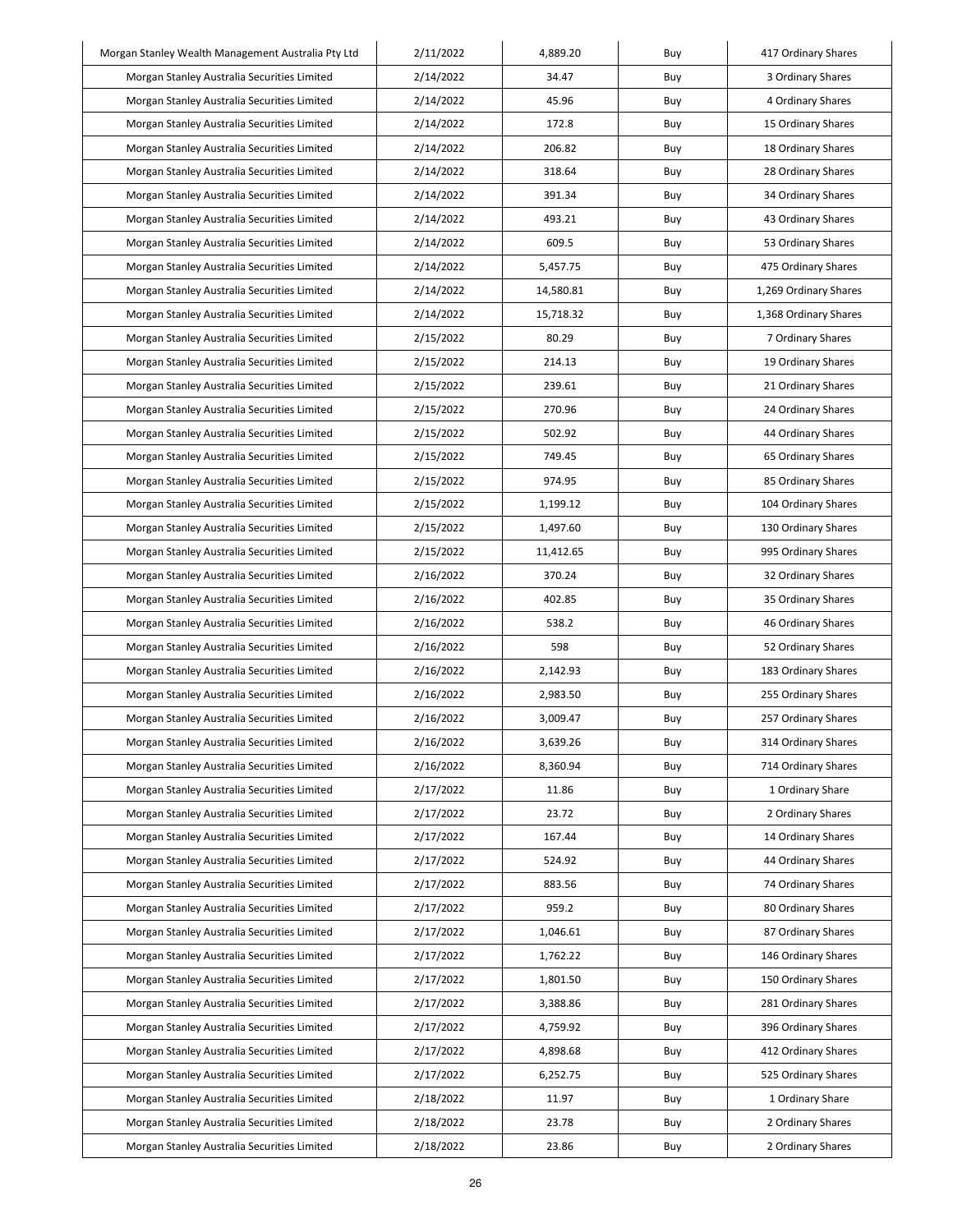| Morgan Stanley Australia Securities Limited | 2/18/2022 | 23.96     | Buy | 2 Ordinary Shares     |
|---------------------------------------------|-----------|-----------|-----|-----------------------|
| Morgan Stanley Australia Securities Limited | 2/18/2022 | 23.98     | Buy | 2 Ordinary Shares     |
| Morgan Stanley Australia Securities Limited | 2/18/2022 | 47.84     | Buy | 4 Ordinary Shares     |
| Morgan Stanley Australia Securities Limited | 2/18/2022 | 59.85     | Buy | 5 Ordinary Shares     |
| Morgan Stanley Australia Securities Limited | 2/18/2022 | 82.46     | Buy | 7 Ordinary Shares     |
| Morgan Stanley Australia Securities Limited | 2/18/2022 | 199.41    | Buy | 17 Ordinary Shares    |
| Morgan Stanley Australia Securities Limited | 2/18/2022 | 203.83    | Buy | 17 Ordinary Shares    |
| Morgan Stanley Australia Securities Limited | 2/18/2022 | 306.8     | Buy | 26 Ordinary Shares    |
| Morgan Stanley Australia Securities Limited | 2/18/2022 | 307.32    | Buy | 26 Ordinary Shares    |
| Morgan Stanley Australia Securities Limited | 2/18/2022 | 395.34    | Buy | 33 Ordinary Shares    |
| Morgan Stanley Australia Securities Limited | 2/18/2022 | 542.34    | Buy | 46 Ordinary Shares    |
| Morgan Stanley Australia Securities Limited | 2/18/2022 | 592       | Buy | 50 Ordinary Shares    |
| Morgan Stanley Australia Securities Limited | 2/18/2022 | 622.75    | Buy | 53 Ordinary Shares    |
| Morgan Stanley Australia Securities Limited | 2/18/2022 | 838.51    | Buy | 71 Ordinary Shares    |
| Morgan Stanley Australia Securities Limited | 2/18/2022 | 1,162.06  | Buy | 97 Ordinary Shares    |
| Morgan Stanley Australia Securities Limited | 2/18/2022 | 3,851.12  | Buy | 322 Ordinary Shares   |
| Morgan Stanley Australia Securities Limited | 2/18/2022 | 5,443.46  | Buy | 454 Ordinary Shares   |
| Morgan Stanley Australia Securities Limited | 2/18/2022 | 7,985.34  | Buy | 666 Ordinary Shares   |
| Morgan Stanley Australia Securities Limited | 2/18/2022 | 19,939.37 | Buy | 1,663 Ordinary Shares |
| Morgan Stanley Australia Securities Limited | 2/21/2022 | 178.5     | Buy | 15 Ordinary Shares    |
| Morgan Stanley Australia Securities Limited | 2/21/2022 | 181.5     | Buy | 15 Ordinary Shares    |
| Morgan Stanley Australia Securities Limited | 2/21/2022 | 182.33    | Buy | 15 Ordinary Shares    |
| Morgan Stanley Australia Securities Limited | 2/21/2022 | 371.69    | Buy | 31 Ordinary Shares    |
| Morgan Stanley Australia Securities Limited | 2/21/2022 | 397.32    | Buy | 33 Ordinary Shares    |
| Morgan Stanley Australia Securities Limited | 2/21/2022 | 422.45    | Buy | 35 Ordinary Shares    |
| Morgan Stanley Australia Securities Limited | 2/21/2022 | 499.8     | Buy | 42 Ordinary Shares    |
| Morgan Stanley Australia Securities Limited | 2/21/2022 | 500.64    | Buy | 42 Ordinary Shares    |
| Morgan Stanley Australia Securities Limited | 2/21/2022 | 508.2     | Buy | 42 Ordinary Shares    |
| Morgan Stanley Australia Securities Limited | 2/21/2022 | 651.78    | Buy | 54 Ordinary Shares    |
| Morgan Stanley Australia Securities Limited | 2/21/2022 | 680.4     | Buy | 56 Ordinary Shares    |
| Morgan Stanley Australia Securities Limited | 2/21/2022 | 702.96    | Buy | 58 Ordinary Shares    |
| Morgan Stanley Australia Securities Limited | 2/21/2022 | 826.62    | Buy | 69 Ordinary Shares    |
| Morgan Stanley Australia Securities Limited | 2/21/2022 | 847.7     | Buy | 70 Ordinary Shares    |
| Morgan Stanley Australia Securities Limited | 2/21/2022 | 1,073.34  | Buy | 89 Ordinary Shares    |
| Morgan Stanley Australia Securities Limited | 2/21/2022 | 1,085.63  | Buy | 91 Ordinary Shares    |
| Morgan Stanley Australia Securities Limited | 2/21/2022 | 1,100.19  | Buy | 91 Ordinary Shares    |
| Morgan Stanley Australia Securities Limited | 2/21/2022 | 1,142.10  | Buy | 94 Ordinary Shares    |
| Morgan Stanley Australia Securities Limited | 2/21/2022 | 1,180.90  | Buy | 98 Ordinary Shares    |
| Morgan Stanley Australia Securities Limited | 2/21/2022 | 1,186.78  | Buy | 98 Ordinary Shares    |
| Morgan Stanley Australia Securities Limited | 2/21/2022 | 1,232.91  | Buy | 103 Ordinary Shares   |
| Morgan Stanley Australia Securities Limited | 2/21/2022 | 1,297.91  | Buy | 107 Ordinary Shares   |
| Morgan Stanley Australia Securities Limited | 2/21/2022 | 1,360.80  | Buy | 112 Ordinary Shares   |
| Morgan Stanley Australia Securities Limited | 2/21/2022 | 1,504.44  | Buy | 126 Ordinary Shares   |
| Morgan Stanley Australia Securities Limited | 2/21/2022 | 1,607.97  | Buy | 133 Ordinary Shares   |
| Morgan Stanley Australia Securities Limited | 2/21/2022 | 1,807.37  | Buy | 149 Ordinary Shares   |
| Morgan Stanley Australia Securities Limited | 2/21/2022 | 1,876.15  | Buy | 157 Ordinary Shares   |
| Morgan Stanley Australia Securities Limited | 2/21/2022 | 2,011.92  | Buy | 166 Ordinary Shares   |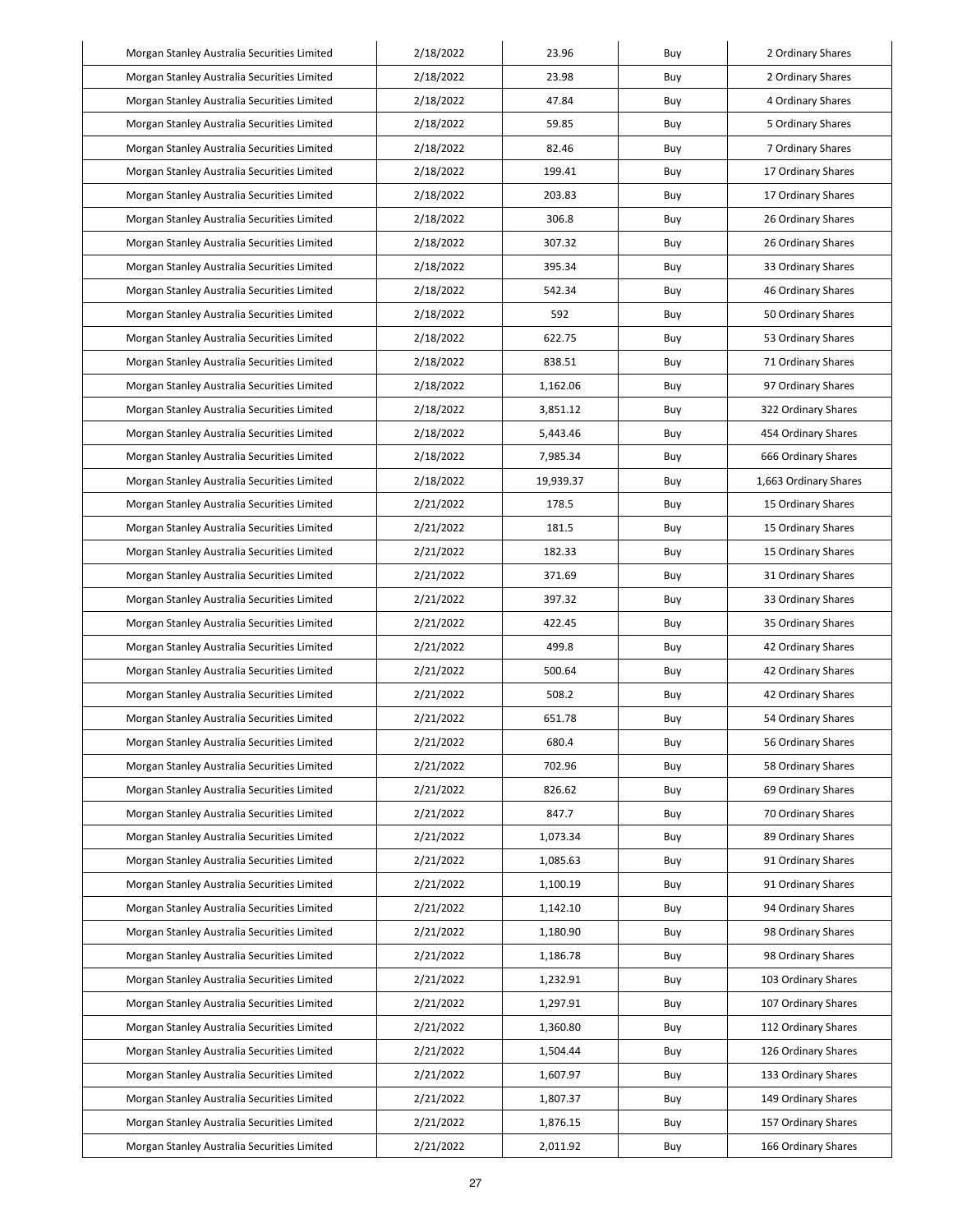| Morgan Stanley Australia Securities Limited | 2/21/2022 | 2,074.32  | Buy | 172 Ordinary Shares   |
|---------------------------------------------|-----------|-----------|-----|-----------------------|
| Morgan Stanley Australia Securities Limited | 2/21/2022 | 2,114.00  | Buy | 175 Ordinary Shares   |
| Morgan Stanley Australia Securities Limited | 2/21/2022 | 2,328.96  | Buy | 192 Ordinary Shares   |
| Morgan Stanley Australia Securities Limited | 2/21/2022 | 4,058.10  | Buy | 334 Ordinary Shares   |
| Morgan Stanley Australia Securities Limited | 2/21/2022 | 5,465.72  | Buy | 457 Ordinary Shares   |
| Morgan Stanley Australia Securities Limited | 2/21/2022 | 5,909.40  | Buy | 490 Ordinary Shares   |
| Morgan Stanley Australia Securities Limited | 2/21/2022 | 14,351.40 | Buy | 1,190 Ordinary Shares |
| Morgan Stanley Australia Securities Limited | 2/22/2022 | 276       | Buy | 23 Ordinary Shares    |
| Morgan Stanley Australia Securities Limited | 2/22/2022 | 488.11    | Buy | 41 Ordinary Shares    |
| Morgan Stanley Australia Securities Limited | 2/22/2022 | 501.48    | Buy | 42 Ordinary Shares    |
| Morgan Stanley Australia Securities Limited | 2/22/2022 | 520.96    | Buy | 44 Ordinary Shares    |
| Morgan Stanley Australia Securities Limited | 2/22/2022 | 548.32    | Buy | 46 Ordinary Shares    |
| Morgan Stanley Australia Securities Limited | 2/22/2022 | 586.04    | Buy | 49 Ordinary Shares    |
| Morgan Stanley Australia Securities Limited | 2/22/2022 | 587.02    | Buy | 49 Ordinary Shares    |
| Morgan Stanley Australia Securities Limited | 2/22/2022 | 700.63    | Buy | 59 Ordinary Shares    |
| Morgan Stanley Australia Securities Limited | 2/22/2022 | 720       | Buy | 60 Ordinary Shares    |
| Morgan Stanley Australia Securities Limited | 2/22/2022 | 735.32    | Buy | 62 Ordinary Shares    |
| Morgan Stanley Australia Securities Limited | 2/22/2022 | 774.15    | Buy | 65 Ordinary Shares    |
| Morgan Stanley Australia Securities Limited | 2/22/2022 | 1,106.70  | Buy | 93 Ordinary Shares    |
| Morgan Stanley Australia Securities Limited | 2/22/2022 | 1,189.00  | Buy | 100 Ordinary Shares   |
| Morgan Stanley Australia Securities Limited | 2/22/2022 | 1,448.14  | Buy | 122 Ordinary Shares   |
| Morgan Stanley Australia Securities Limited | 2/22/2022 | 15,763.36 | Buy | 1,328 Ordinary Shares |
| Morgan Stanley Australia Securities Limited | 2/23/2022 | 12.25     | Buy | 1 Ordinary Share      |
| Morgan Stanley Australia Securities Limited | 2/23/2022 | 23.72     | Buy | 2 Ordinary Shares     |
| Morgan Stanley Australia Securities Limited | 2/23/2022 | 23.76     | Buy | 2 Ordinary Shares     |
| Morgan Stanley Australia Securities Limited | 2/23/2022 | 24.26     | Buy | 2 Ordinary Shares     |
| Morgan Stanley Australia Securities Limited | 2/23/2022 | 24.5      | Buy | 2 Ordinary Shares     |
| Morgan Stanley Australia Securities Limited | 2/23/2022 | 48.36     | Buy | 4 Ordinary Shares     |
| Morgan Stanley Australia Securities Limited | 2/23/2022 | 49.04     | Buy | 4 Ordinary Shares     |
| Morgan Stanley Australia Securities Limited | 2/23/2022 | 59.5      | Buy | 5 Ordinary Shares     |
| Morgan Stanley Australia Securities Limited | 2/23/2022 | 61.38     | Buy | 5 Ordinary Shares     |
| Morgan Stanley Australia Securities Limited | 2/23/2022 | 73.44     | Buy | 6 Ordinary Shares     |
| Morgan Stanley Australia Securities Limited | 2/23/2022 | 84.49     | Buy | 7 Ordinary Shares     |
| Morgan Stanley Australia Securities Limited | 2/23/2022 | 85.75     | Buy | 7 Ordinary Shares     |
| Morgan Stanley Australia Securities Limited | 2/23/2022 | 96.88     | Buy | 8 Ordinary Shares     |
| Morgan Stanley Australia Securities Limited | 2/23/2022 | 97.6      | Buy | 8 Ordinary Shares     |
| Morgan Stanley Australia Securities Limited | 2/23/2022 | 97.92     | Buy | 8 Ordinary Shares     |
| Morgan Stanley Australia Securities Limited | 2/23/2022 | 109.8     | Buy | 9 Ordinary Shares     |
| Morgan Stanley Australia Securities Limited | 2/23/2022 | 109.98    | Buy | 9 Ordinary Shares     |
| Morgan Stanley Australia Securities Limited | 2/23/2022 | 120.55    | Buy | 10 Ordinary Shares    |
| Morgan Stanley Australia Securities Limited | 2/23/2022 | 121       | Buy | 10 Ordinary Shares    |
| Morgan Stanley Australia Securities Limited | 2/23/2022 | 132.77    | Buy | 11 Ordinary Shares    |
| Morgan Stanley Australia Securities Limited | 2/23/2022 | 133.76    | Buy | 11 Ordinary Shares    |
| Morgan Stanley Australia Securities Limited | 2/23/2022 | 148.44    | Buy | 12 Ordinary Shares    |
| Morgan Stanley Australia Securities Limited | 2/23/2022 | 180.45    | Buy | 15 Ordinary Shares    |
| Morgan Stanley Australia Securities Limited | 2/23/2022 | 185.55    | Buy | 15 Ordinary Shares    |
| Morgan Stanley Australia Securities Limited | 2/23/2022 | 185.7     | Buy | 15 Ordinary Shares    |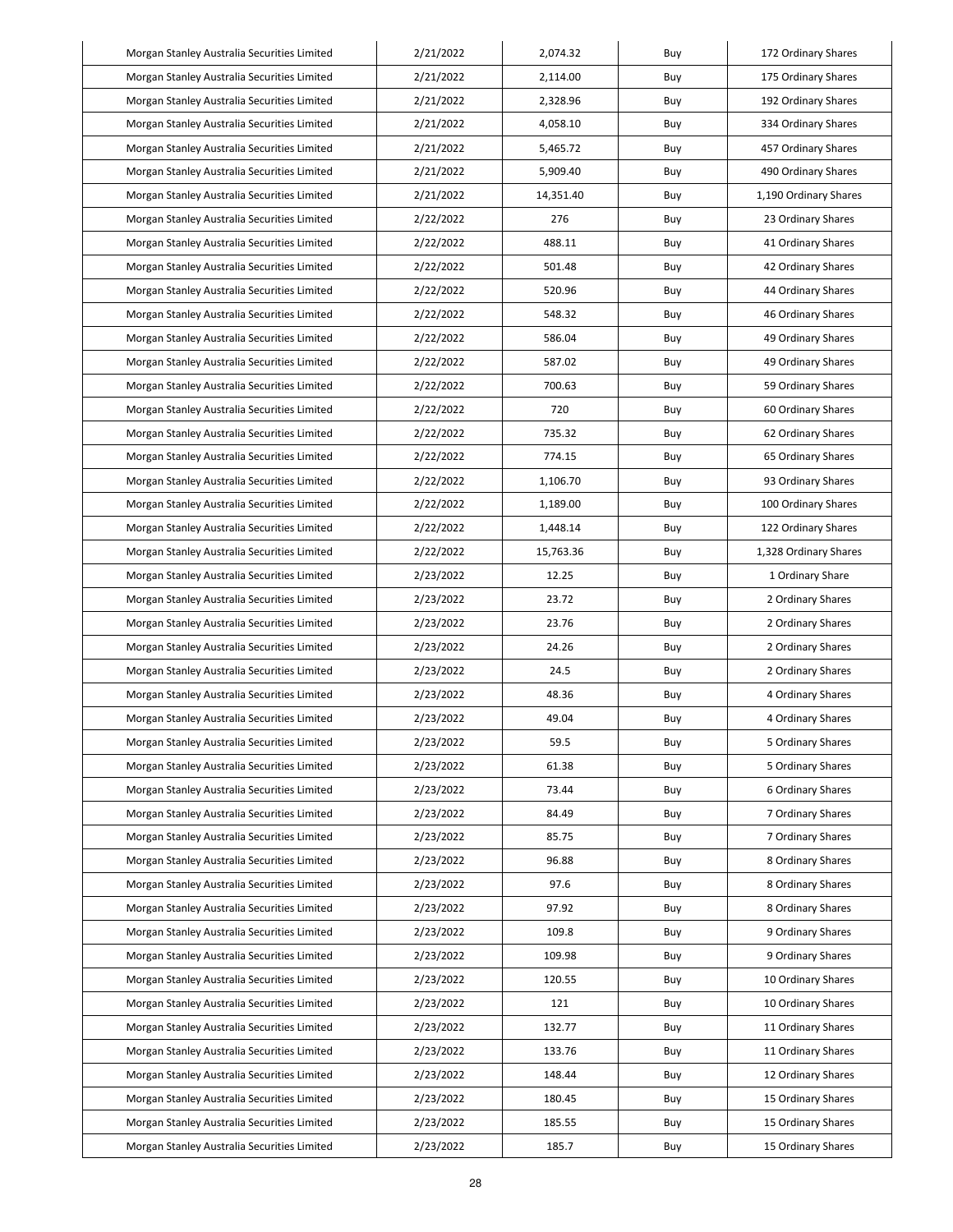| Morgan Stanley Australia Securities Limited | 2/23/2022 | 194.88 | Buy | 16 Ordinary Shares |
|---------------------------------------------|-----------|--------|-----|--------------------|
| Morgan Stanley Australia Securities Limited | 2/23/2022 | 238    | Buy | 20 Ordinary Shares |
| Morgan Stanley Australia Securities Limited | 2/23/2022 | 241    | Buy | 20 Ordinary Shares |
| Morgan Stanley Australia Securities Limited | 2/23/2022 | 244.6  | Buy | 20 Ordinary Shares |
| Morgan Stanley Australia Securities Limited | 2/23/2022 | 252.32 | Buy | 21 Ordinary Shares |
| Morgan Stanley Australia Securities Limited | 2/23/2022 | 255.15 | Buy | 21 Ordinary Shares |
| Morgan Stanley Australia Securities Limited | 2/23/2022 | 267.52 | Buy | 22 Ordinary Shares |
| Morgan Stanley Australia Securities Limited | 2/23/2022 | 306    | Buy | 25 Ordinary Shares |
| Morgan Stanley Australia Securities Limited | 2/23/2022 | 331.29 | Buy | 27 Ordinary Shares |
| Morgan Stanley Australia Securities Limited | 2/23/2022 | 352.93 | Buy | 29 Ordinary Shares |
| Morgan Stanley Australia Securities Limited | 2/23/2022 | 362.1  | Buy | 30 Ordinary Shares |
| Morgan Stanley Australia Securities Limited | 2/23/2022 | 364.5  | Buy | 30 Ordinary Shares |
| Morgan Stanley Australia Securities Limited | 2/23/2022 | 370.8  | Buy | 30 Ordinary Shares |
| Morgan Stanley Australia Securities Limited | 2/23/2022 | 482.04 | Buy | 39 Ordinary Shares |
| Morgan Stanley Australia Securities Limited | 2/23/2022 | 498.77 | Buy | 41 Ordinary Shares |
| Morgan Stanley Australia Securities Limited | 2/23/2022 | 506.52 | Buy | 42 Ordinary Shares |
| Morgan Stanley Australia Securities Limited | 2/23/2022 | 509.04 | Buy | 42 Ordinary Shares |
| Morgan Stanley Australia Securities Limited | 2/23/2022 | 517.44 | Buy | 42 Ordinary Shares |
| Morgan Stanley Australia Securities Limited | 2/23/2022 | 518.15 | Buy | 43 Ordinary Shares |
| Morgan Stanley Australia Securities Limited | 2/23/2022 | 518.28 | Buy | 42 Ordinary Shares |
| Morgan Stanley Australia Securities Limited | 2/23/2022 | 518.7  | Buy | 42 Ordinary Shares |
| Morgan Stanley Australia Securities Limited | 2/23/2022 | 518.91 | Buy | 42 Ordinary Shares |
| Morgan Stanley Australia Securities Limited | 2/23/2022 | 519.87 | Buy | 43 Ordinary Shares |
| Morgan Stanley Australia Securities Limited | 2/23/2022 | 521.16 | Buy | 43 Ordinary Shares |
| Morgan Stanley Australia Securities Limited | 2/23/2022 | 524.04 | Buy | 44 Ordinary Shares |
| Morgan Stanley Australia Securities Limited | 2/23/2022 | 526.75 | Buy | 43 Ordinary Shares |
| Morgan Stanley Australia Securities Limited | 2/23/2022 | 526.75 | Buy | 43 Ordinary Shares |
| Morgan Stanley Australia Securities Limited | 2/23/2022 | 531.3  | Buy | 44 Ordinary Shares |
| Morgan Stanley Australia Securities Limited | 2/23/2022 | 531.3  | Buy | 44 Ordinary Shares |
| Morgan Stanley Australia Securities Limited | 2/23/2022 | 533.72 | Buy | 44 Ordinary Shares |
| Morgan Stanley Australia Securities Limited | 2/23/2022 | 538.12 | Buy | 44 Ordinary Shares |
| Morgan Stanley Australia Securities Limited | 2/23/2022 | 541.8  | Buy | 45 Ordinary Shares |
| Morgan Stanley Australia Securities Limited | 2/23/2022 | 541.86 | Buy | 44 Ordinary Shares |
| Morgan Stanley Australia Securities Limited | 2/23/2022 | 550.8  | Buy | 45 Ordinary Shares |
| Morgan Stanley Australia Securities Limited | 2/23/2022 | 559.36 | Buy | 46 Ordinary Shares |
| Morgan Stanley Australia Securities Limited | 2/23/2022 | 564    | Buy | 47 Ordinary Shares |
| Morgan Stanley Australia Securities Limited | 2/23/2022 | 565.34 | Buy | 46 Ordinary Shares |
| Morgan Stanley Australia Securities Limited | 2/23/2022 | 568.7  | Buy | 47 Ordinary Shares |
| Morgan Stanley Australia Securities Limited | 2/23/2022 | 570.11 | Buy | 47 Ordinary Shares |
| Morgan Stanley Australia Securities Limited | 2/23/2022 | 576.46 | Buy | 47 Ordinary Shares |
| Morgan Stanley Australia Securities Limited | 2/23/2022 | 577.16 | Buy | 47 Ordinary Shares |
| Morgan Stanley Australia Securities Limited | 2/23/2022 | 588.48 | Buy | 48 Ordinary Shares |
| Morgan Stanley Australia Securities Limited | 2/23/2022 | 590.88 | Buy | 48 Ordinary Shares |
| Morgan Stanley Australia Securities Limited | 2/23/2022 | 591.43 | Buy | 49 Ordinary Shares |
| Morgan Stanley Australia Securities Limited | 2/23/2022 | 592.32 | Buy | 48 Ordinary Shares |
| Morgan Stanley Australia Securities Limited | 2/23/2022 | 592.41 | Buy | 49 Ordinary Shares |
| Morgan Stanley Australia Securities Limited | 2/23/2022 | 593.88 | Buy | 49 Ordinary Shares |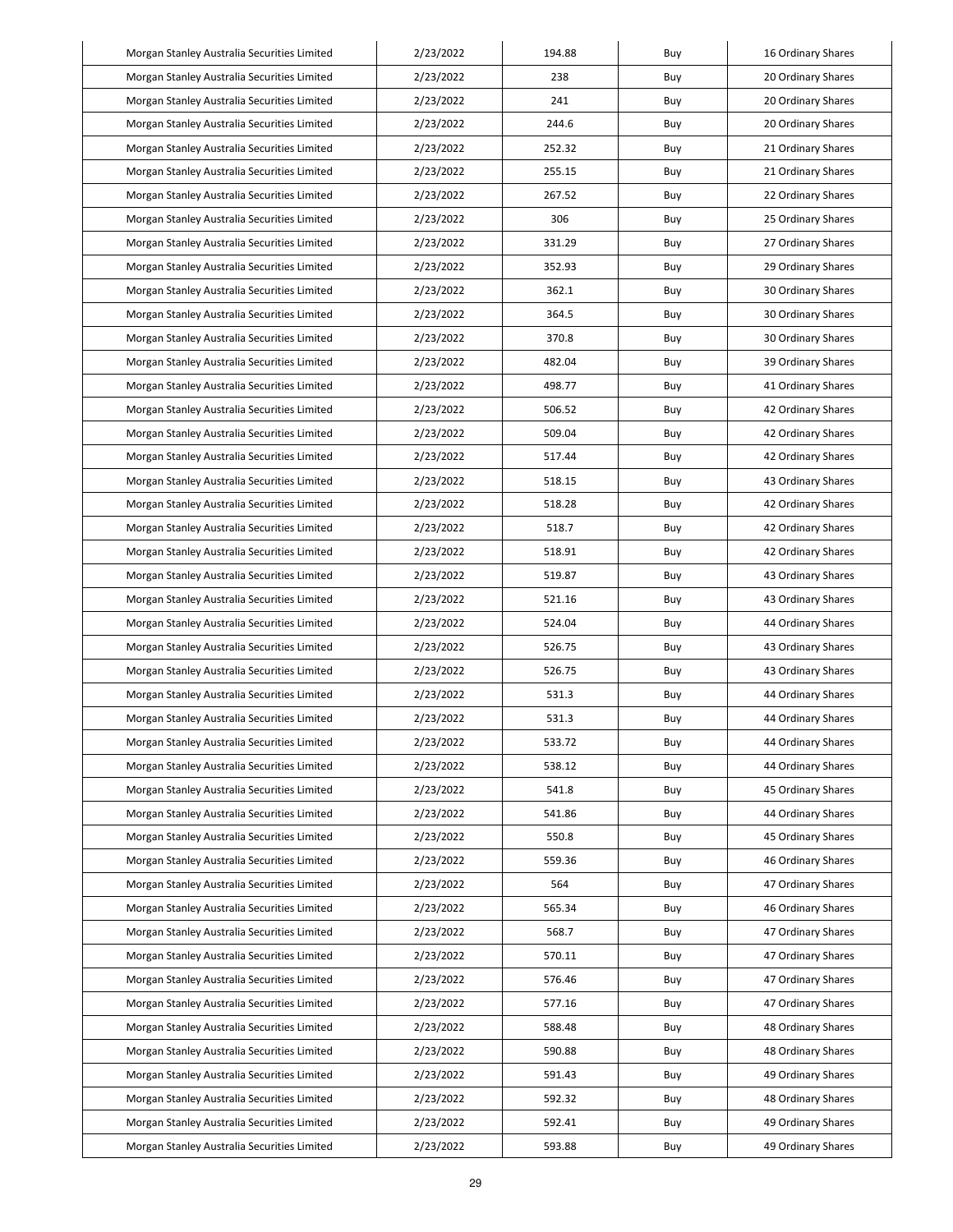| Morgan Stanley Australia Securities Limited | 2/23/2022 | 597.31   | Buy | 49 Ordinary Shares |
|---------------------------------------------|-----------|----------|-----|--------------------|
| Morgan Stanley Australia Securities Limited | 2/23/2022 | 597.8    | Buy | 49 Ordinary Shares |
| Morgan Stanley Australia Securities Limited | 2/23/2022 | 599.27   | Buy | 49 Ordinary Shares |
| Morgan Stanley Australia Securities Limited | 2/23/2022 | 599.76   | Buy | 49 Ordinary Shares |
| Morgan Stanley Australia Securities Limited | 2/23/2022 | 600.01   | Buy | 49 Ordinary Shares |
| Morgan Stanley Australia Securities Limited | 2/23/2022 | 603.5    | Buy | 50 Ordinary Shares |
| Morgan Stanley Australia Securities Limited | 2/23/2022 | 604      | Buy | 50 Ordinary Shares |
| Morgan Stanley Australia Securities Limited | 2/23/2022 | 605.25   | Buy | 50 Ordinary Shares |
| Morgan Stanley Australia Securities Limited | 2/23/2022 | 612      | Buy | 50 Ordinary Shares |
| Morgan Stanley Australia Securities Limited | 2/23/2022 | 613      | Buy | 50 Ordinary Shares |
| Morgan Stanley Australia Securities Limited | 2/23/2022 | 619.14   | Buy | 51 Ordinary Shares |
| Morgan Stanley Australia Securities Limited | 2/23/2022 | 628.42   | Buy | 52 Ordinary Shares |
| Morgan Stanley Australia Securities Limited | 2/23/2022 | 630.36   | Buy | 51 Ordinary Shares |
| Morgan Stanley Australia Securities Limited | 2/23/2022 | 635.96   | Buy | 52 Ordinary Shares |
| Morgan Stanley Australia Securities Limited | 2/23/2022 | 640.24   | Buy | 53 Ordinary Shares |
| Morgan Stanley Australia Securities Limited | 2/23/2022 | 641.3    | Buy | 53 Ordinary Shares |
| Morgan Stanley Australia Securities Limited | 2/23/2022 | 643.5    | Buy | 52 Ordinary Shares |
| Morgan Stanley Australia Securities Limited | 2/23/2022 | 646.07   | Buy | 53 Ordinary Shares |
| Morgan Stanley Australia Securities Limited | 2/23/2022 | 649.25   | Buy | 53 Ordinary Shares |
| Morgan Stanley Australia Securities Limited | 2/23/2022 | 650.31   | Buy | 53 Ordinary Shares |
| Morgan Stanley Australia Securities Limited | 2/23/2022 | 658.26   | Buy | 54 Ordinary Shares |
| Morgan Stanley Australia Securities Limited | 2/23/2022 | 664.95   | Buy | 55 Ordinary Shares |
| Morgan Stanley Australia Securities Limited | 2/23/2022 | 680.4    | Buy | 56 Ordinary Shares |
| Morgan Stanley Australia Securities Limited | 2/23/2022 | 689.42   | Buy | 57 Ordinary Shares |
| Morgan Stanley Australia Securities Limited | 2/23/2022 | 702.96   | Buy | 58 Ordinary Shares |
| Morgan Stanley Australia Securities Limited | 2/23/2022 | 704.52   | Buy | 57 Ordinary Shares |
| Morgan Stanley Australia Securities Limited | 2/23/2022 | 705.09   | Buy | 57 Ordinary Shares |
| Morgan Stanley Australia Securities Limited | 2/23/2022 | 718.62   | Buy | 58 Ordinary Shares |
| Morgan Stanley Australia Securities Limited | 2/23/2022 | 723.3    | Buy | 60 Ordinary Shares |
| Morgan Stanley Australia Securities Limited | 2/23/2022 | 725.4    | Buy | 60 Ordinary Shares |
| Morgan Stanley Australia Securities Limited | 2/23/2022 | 745.24   | Buy | 62 Ordinary Shares |
| Morgan Stanley Australia Securities Limited | 2/23/2022 | 757.64   | Buy | 62 Ordinary Shares |
| Morgan Stanley Australia Securities Limited | 2/23/2022 | 766.08   | Buy | 63 Ordinary Shares |
| Morgan Stanley Australia Securities Limited | 2/23/2022 | 787.48   | Buy | 65 Ordinary Shares |
| Morgan Stanley Australia Securities Limited | 2/23/2022 | 811.37   | Buy | 67 Ordinary Shares |
| Morgan Stanley Australia Securities Limited | 2/23/2022 | 815.39   | Buy | 67 Ordinary Shares |
| Morgan Stanley Australia Securities Limited | 2/23/2022 | 819.4    | Buy | 68 Ordinary Shares |
| Morgan Stanley Australia Securities Limited | 2/23/2022 | 853.65   | Buy | 70 Ordinary Shares |
| Morgan Stanley Australia Securities Limited | 2/23/2022 | 854.84   | Buy | 71 Ordinary Shares |
| Morgan Stanley Australia Securities Limited | 2/23/2022 | 907.13   | Buy | 75 Ordinary Shares |
| Morgan Stanley Australia Securities Limited | 2/23/2022 | 907.88   | Buy | 75 Ordinary Shares |
| Morgan Stanley Australia Securities Limited | 2/23/2022 | 937.86   | Buy | 77 Ordinary Shares |
| Morgan Stanley Australia Securities Limited | 2/23/2022 | 977.67   | Buy | 81 Ordinary Shares |
| Morgan Stanley Australia Securities Limited | 2/23/2022 | 980.8    | Buy | 80 Ordinary Shares |
| Morgan Stanley Australia Securities Limited | 2/23/2022 | 1,005.13 | Buy | 83 Ordinary Shares |
| Morgan Stanley Australia Securities Limited | 2/23/2022 | 1,017.66 | Buy | 84 Ordinary Shares |
| Morgan Stanley Australia Securities Limited | 2/23/2022 | 1,060.40 | Buy | 88 Ordinary Shares |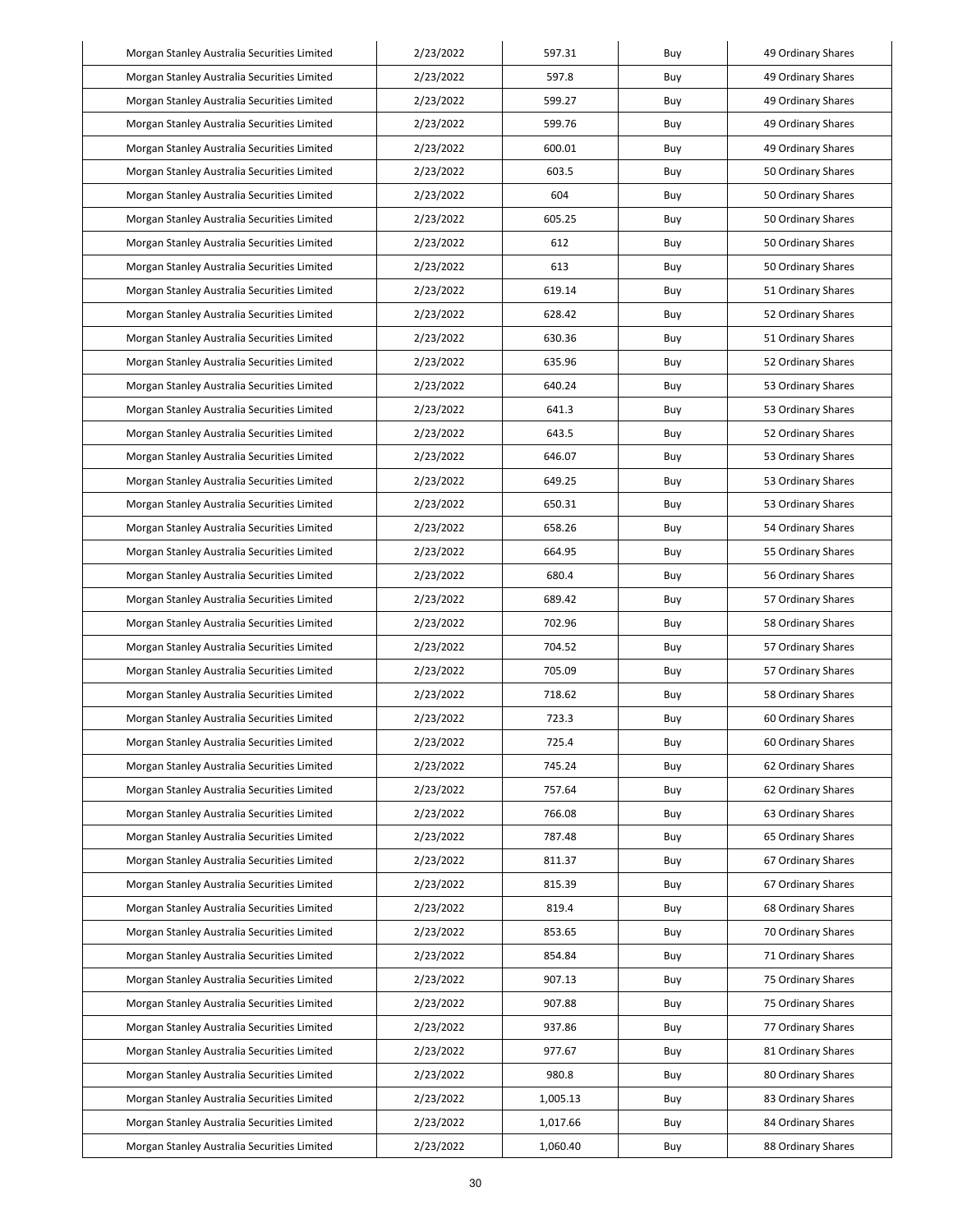| Morgan Stanley Australia Securities Limited | 2/23/2022 | 1,072.71 | Buy | 87 Ordinary Shares  |
|---------------------------------------------|-----------|----------|-----|---------------------|
| Morgan Stanley Australia Securities Limited | 2/23/2022 | 1,074.23 | Buy | 89 Ordinary Shares  |
| Morgan Stanley Australia Securities Limited | 2/23/2022 | 1,077.35 | Buy | 89 Ordinary Shares  |
| Morgan Stanley Australia Securities Limited | 2/23/2022 | 1,103.83 | Buy | 91 Ordinary Shares  |
| Morgan Stanley Australia Securities Limited | 2/23/2022 | 1,124.37 | Buy | 93 Ordinary Shares  |
| Morgan Stanley Australia Securities Limited | 2/23/2022 | 1,130.88 | Buy | 93 Ordinary Shares  |
| Morgan Stanley Australia Securities Limited | 2/23/2022 | 1,158.72 | Buy | 96 Ordinary Shares  |
| Morgan Stanley Australia Securities Limited | 2/23/2022 | 1,163.04 | Buy | 96 Ordinary Shares  |
| Morgan Stanley Australia Securities Limited | 2/23/2022 | 1,171.76 | Buy | 97 Ordinary Shares  |
| Morgan Stanley Australia Securities Limited | 2/23/2022 | 1,234.20 | Buy | 102 Ordinary Shares |
| Morgan Stanley Australia Securities Limited | 2/23/2022 | 1,235.73 | Buy | 102 Ordinary Shares |
| Morgan Stanley Australia Securities Limited | 2/23/2022 | 1,350.72 | Buy | 112 Ordinary Shares |
| Morgan Stanley Australia Securities Limited | 2/23/2022 | 1,360.52 | Buy | 113 Ordinary Shares |
| Morgan Stanley Australia Securities Limited | 2/23/2022 | 1,378.26 | Buy | 114 Ordinary Shares |
| Morgan Stanley Australia Securities Limited | 2/23/2022 | 1,411.32 | Buy | 114 Ordinary Shares |
| Morgan Stanley Australia Securities Limited | 2/23/2022 | 1,527.12 | Buy | 126 Ordinary Shares |
| Morgan Stanley Australia Securities Limited | 2/23/2022 | 1,646.28 | Buy | 136 Ordinary Shares |
| Morgan Stanley Australia Securities Limited | 2/23/2022 | 1,717.38 | Buy | 141 Ordinary Shares |
| Morgan Stanley Australia Securities Limited | 2/23/2022 | 1,777.48 | Buy | 148 Ordinary Shares |
| Morgan Stanley Australia Securities Limited | 2/23/2022 | 1,804.39 | Buy | 149 Ordinary Shares |
| Morgan Stanley Australia Securities Limited | 2/23/2022 | 1,808.86 | Buy | 149 Ordinary Shares |
| Morgan Stanley Australia Securities Limited | 2/23/2022 | 1,828.61 | Buy | 151 Ordinary Shares |
| Morgan Stanley Australia Securities Limited | 2/23/2022 | 2,014.02 | Buy | 167 Ordinary Shares |
| Morgan Stanley Australia Securities Limited | 2/23/2022 | 2,057.13 | Buy | 171 Ordinary Shares |
| Morgan Stanley Australia Securities Limited | 2/23/2022 | 2,118.38 | Buy | 175 Ordinary Shares |
| Morgan Stanley Australia Securities Limited | 2/23/2022 | 2,276.68 | Buy | 188 Ordinary Shares |
| Morgan Stanley Australia Securities Limited | 2/23/2022 | 2,313.19 | Buy | 187 Ordinary Shares |
| Morgan Stanley Australia Securities Limited | 2/23/2022 | 2,324.70 | Buy | 189 Ordinary Shares |
| Morgan Stanley Australia Securities Limited | 2/23/2022 | 2,554.60 | Buy | 212 Ordinary Shares |
| Morgan Stanley Australia Securities Limited | 2/23/2022 | 2,579.43 | Buy | 213 Ordinary Shares |
| Morgan Stanley Australia Securities Limited | 2/23/2022 | 2,691.78 | Buy | 221 Ordinary Shares |
| Morgan Stanley Australia Securities Limited | 2/23/2022 | 2,768.64 | Buy | 224 Ordinary Shares |
| Morgan Stanley Australia Securities Limited | 2/23/2022 | 2,807.99 | Buy | 227 Ordinary Shares |
| Morgan Stanley Australia Securities Limited | 2/23/2022 | 2,988.40 | Buy | 248 Ordinary Shares |
| Morgan Stanley Australia Securities Limited | 2/23/2022 | 3,190.19 | Buy | 263 Ordinary Shares |
| Morgan Stanley Australia Securities Limited | 2/23/2022 | 3,245.42 | Buy | 263 Ordinary Shares |
| Morgan Stanley Australia Securities Limited | 2/23/2022 | 3,392.46 | Buy | 282 Ordinary Shares |
| Morgan Stanley Australia Securities Limited | 2/23/2022 | 3,479.56 | Buy | 289 Ordinary Shares |
| Morgan Stanley Australia Securities Limited | 2/23/2022 | 3,573.93 | Buy | 295 Ordinary Shares |
| Morgan Stanley Australia Securities Limited | 2/23/2022 | 3,717.92 | Buy | 304 Ordinary Shares |
| Morgan Stanley Australia Securities Limited | 2/23/2022 | 3,823.88 | Buy | 309 Ordinary Shares |
| Morgan Stanley Australia Securities Limited | 2/23/2022 | 4,080.28 | Buy | 332 Ordinary Shares |
| Morgan Stanley Australia Securities Limited | 2/23/2022 | 4,266.48 | Buy | 348 Ordinary Shares |
| Morgan Stanley Australia Securities Limited | 2/23/2022 | 4,411.68 | Buy | 364 Ordinary Shares |
| Morgan Stanley Australia Securities Limited | 2/23/2022 | 4,554.90 | Buy | 378 Ordinary Shares |
| Morgan Stanley Australia Securities Limited | 2/23/2022 | 4,763.70 | Buy | 395 Ordinary Shares |
| Morgan Stanley Australia Securities Limited | 2/23/2022 | 4,802.86 | Buy | 394 Ordinary Shares |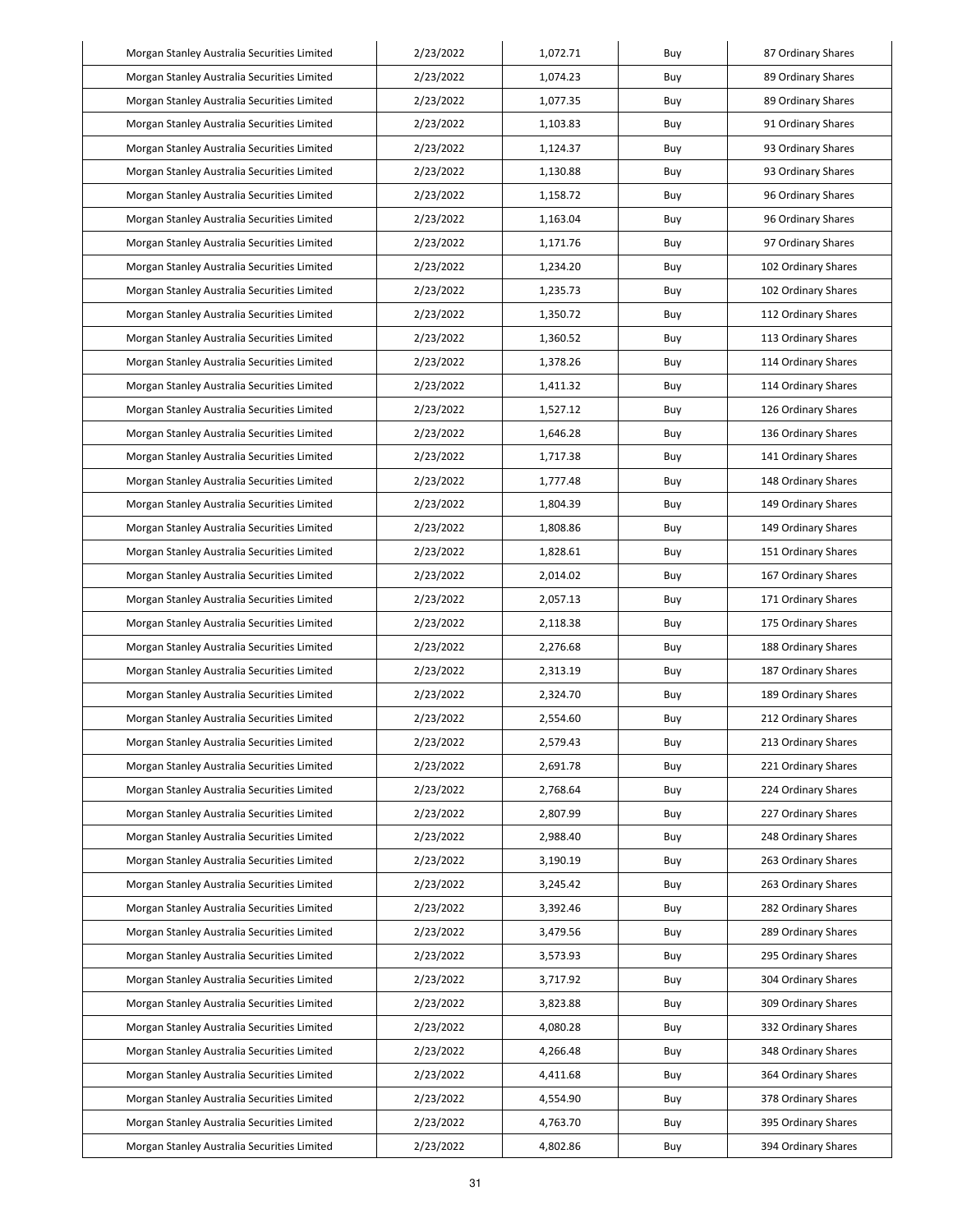| Morgan Stanley Australia Securities Limited | 2/23/2022 | 5,287.70  | Buy | 437 Ordinary Shares   |
|---------------------------------------------|-----------|-----------|-----|-----------------------|
| Morgan Stanley Australia Securities Limited | 2/23/2022 | 5,348.20  | Buy | 442 Ordinary Shares   |
| Morgan Stanley Australia Securities Limited | 2/23/2022 | 6,081.73  | Buy | 502 Ordinary Shares   |
| Morgan Stanley Australia Securities Limited | 2/23/2022 | 7,784.30  | Buy | 646 Ordinary Shares   |
| Morgan Stanley Australia Securities Limited | 2/23/2022 | 10,857.05 | Buy | 901 Ordinary Shares   |
| Morgan Stanley Australia Securities Limited | 2/23/2022 | 26,160.55 | Buy | 2,171 Ordinary Shares |
| Morgan Stanley Australia Securities Limited | 2/24/2022 | 11.85     | Buy | 1 Ordinary Share      |
| Morgan Stanley Australia Securities Limited | 2/24/2022 | 12.1      | Buy | 1 Ordinary Share      |
| Morgan Stanley Australia Securities Limited | 2/24/2022 | 24.04     | Buy | 2 Ordinary Shares     |
| Morgan Stanley Australia Securities Limited | 2/24/2022 | 105.21    | Buy | 9 Ordinary Shares     |
| Morgan Stanley Australia Securities Limited | 2/24/2022 | 154.7     | Buy | 13 Ordinary Shares    |
| Morgan Stanley Australia Securities Limited | 2/24/2022 | 166.04    | Buy | 14 Ordinary Shares    |
| Morgan Stanley Australia Securities Limited | 2/24/2022 | 178.43    | Buy | 15 Ordinary Shares    |
| Morgan Stanley Australia Securities Limited | 2/24/2022 | 188.16    | Buy | 16 Ordinary Shares    |
| Morgan Stanley Australia Securities Limited | 2/24/2022 | 242       | Buy | 20 Ordinary Shares    |
| Morgan Stanley Australia Securities Limited | 2/24/2022 | 392.04    | Buy | 33 Ordinary Shares    |
| Morgan Stanley Australia Securities Limited | 2/24/2022 | 468       | Buy | 40 Ordinary Shares    |
| Morgan Stanley Australia Securities Limited | 2/24/2022 | 472.4     | Buy | 40 Ordinary Shares    |
| Morgan Stanley Australia Securities Limited | 2/24/2022 | 482.78    | Buy | 41 Ordinary Shares    |
| Morgan Stanley Australia Securities Limited | 2/24/2022 | 484.42    | Buy | 41 Ordinary Shares    |
| Morgan Stanley Australia Securities Limited | 2/24/2022 | 497.91    | Buy | 42 Ordinary Shares    |
| Morgan Stanley Australia Securities Limited | 2/24/2022 | 511.27    | Buy | 43 Ordinary Shares    |
| Morgan Stanley Australia Securities Limited | 2/24/2022 | 511.49    | Buy | 43 Ordinary Shares    |
| Morgan Stanley Australia Securities Limited | 2/24/2022 | 520.96    | Buy | 44 Ordinary Shares    |
| Morgan Stanley Australia Securities Limited | 2/24/2022 | 525.83    | Buy | 45 Ordinary Shares    |
| Morgan Stanley Australia Securities Limited | 2/24/2022 | 540.9     | Buy | 45 Ordinary Shares    |
| Morgan Stanley Australia Securities Limited | 2/24/2022 | 549.24    | Buy | 46 Ordinary Shares    |
| Morgan Stanley Australia Securities Limited | 2/24/2022 | 568.32    | Buy | 48 Ordinary Shares    |
| Morgan Stanley Australia Securities Limited | 2/24/2022 | 568.8     | Buy | 48 Ordinary Shares    |
| Morgan Stanley Australia Securities Limited | 2/24/2022 | 573.3     | Buy | 49 Ordinary Shares    |
| Morgan Stanley Australia Securities Limited | 2/24/2022 | 574.28    | Buy | 49 Ordinary Shares    |
| Morgan Stanley Australia Securities Limited | 2/24/2022 | 574.28    | Buy | 49 Ordinary Shares    |
| Morgan Stanley Australia Securities Limited | 2/24/2022 | 582.61    | Buy | 49 Ordinary Shares    |
| Morgan Stanley Australia Securities Limited | 2/24/2022 | 603.59    | Buy | 51 Ordinary Shares    |
| Morgan Stanley Australia Securities Limited | 2/24/2022 | 609.44    | Buy | 52 Ordinary Shares    |
| Morgan Stanley Australia Securities Limited | 2/24/2022 | 617.76    | Buy | 52 Ordinary Shares    |
| Morgan Stanley Australia Securities Limited | 2/24/2022 | 618.51    | Buy | 53 Ordinary Shares    |
| Morgan Stanley Australia Securities Limited | 2/24/2022 | 619.84    | Buy | 53 Ordinary Shares    |
| Morgan Stanley Australia Securities Limited | 2/24/2022 | 627.26    | Buy | 53 Ordinary Shares    |
| Morgan Stanley Australia Securities Limited | 2/24/2022 | 631.53    | Buy | 54 Ordinary Shares    |
| Morgan Stanley Australia Securities Limited | 2/24/2022 | 644.6     | Buy | 55 Ordinary Shares    |
| Morgan Stanley Australia Securities Limited | 2/24/2022 | 652.3     | Buy | 55 Ordinary Shares    |
| Morgan Stanley Australia Securities Limited | 2/24/2022 | 653.95    | Buy | 55 Ordinary Shares    |
| Morgan Stanley Australia Securities Limited | 2/24/2022 | 676.31    | Buy | 57 Ordinary Shares    |
| Morgan Stanley Australia Securities Limited | 2/24/2022 | 702       | Buy | 60 Ordinary Shares    |
| Morgan Stanley Australia Securities Limited | 2/24/2022 | 713.1     | Buy | 60 Ordinary Shares    |
| Morgan Stanley Australia Securities Limited | 2/24/2022 | 767.56    | Buy | 62 Ordinary Shares    |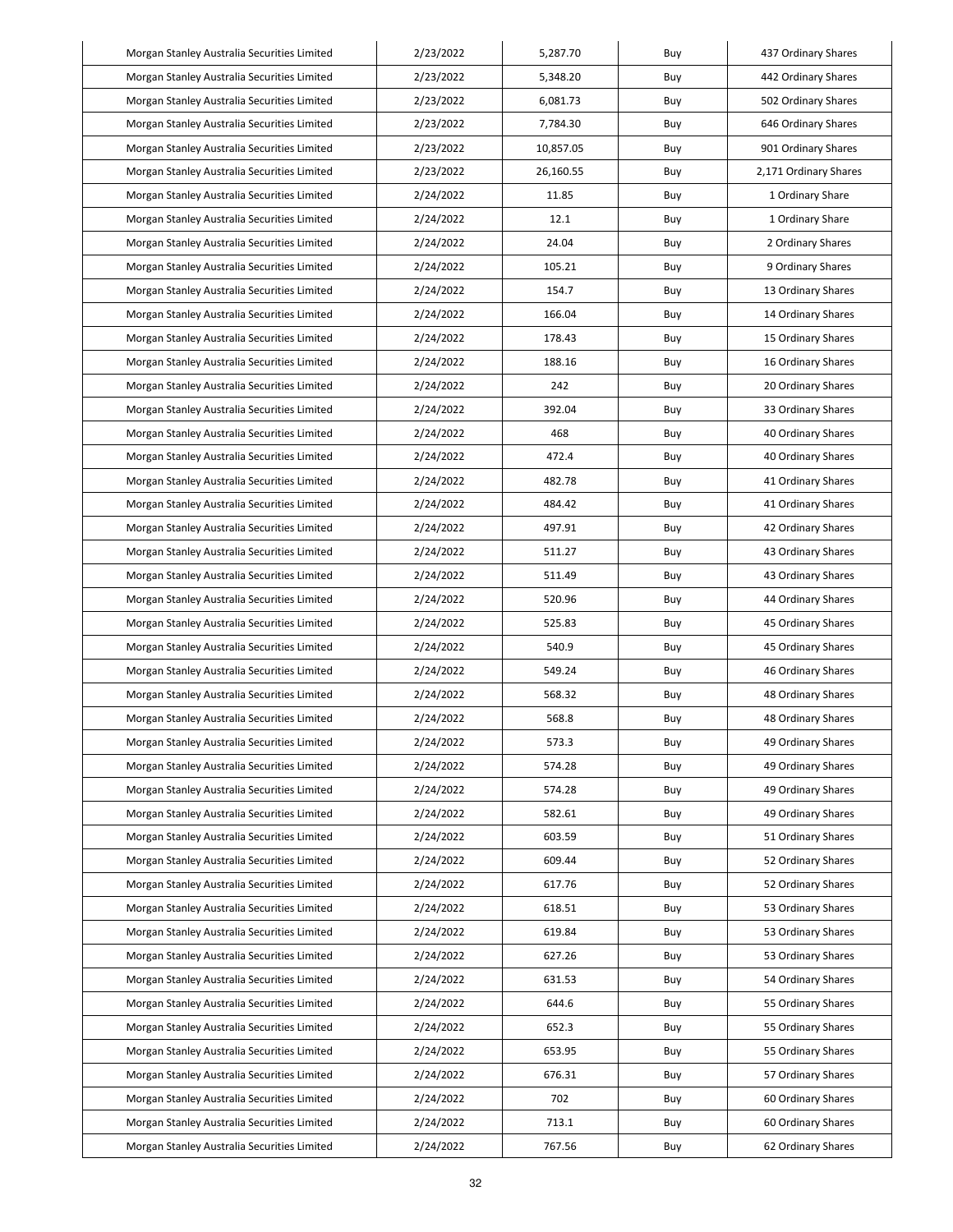| Morgan Stanley Australia Securities Limited | 2/24/2022 | 774.4     | Buy | 64 Ordinary Shares    |
|---------------------------------------------|-----------|-----------|-----|-----------------------|
| Morgan Stanley Australia Securities Limited | 2/24/2022 | 855.56    | Buy | 73 Ordinary Shares    |
| Morgan Stanley Australia Securities Limited | 2/24/2022 | 886.92    | Buy | 76 Ordinary Shares    |
| Morgan Stanley Australia Securities Limited | 2/24/2022 | 980.7     | Buy | 84 Ordinary Shares    |
| Morgan Stanley Australia Securities Limited | 2/24/2022 | 992.8     | Buy | 85 Ordinary Shares    |
| Morgan Stanley Australia Securities Limited | 2/24/2022 | 1,004.91  | Buy | 86 Ordinary Shares    |
| Morgan Stanley Australia Securities Limited | 2/24/2022 | 1,061.10  | Buy | 90 Ordinary Shares    |
| Morgan Stanley Australia Securities Limited | 2/24/2022 | 1,076.86  | Buy | 92 Ordinary Shares    |
| Morgan Stanley Australia Securities Limited | 2/24/2022 | 1,111.50  | Buy | 95 Ordinary Shares    |
| Morgan Stanley Australia Securities Limited | 2/24/2022 | 1,130.03  | Buy | 95 Ordinary Shares    |
| Morgan Stanley Australia Securities Limited | 2/24/2022 | 1,166.22  | Buy | 99 Ordinary Shares    |
| Morgan Stanley Australia Securities Limited | 2/24/2022 | 1,179.18  | Buy | 101 Ordinary Shares   |
| Morgan Stanley Australia Securities Limited | 2/24/2022 | 1,208.70  | Buy | 102 Ordinary Shares   |
| Morgan Stanley Australia Securities Limited | 2/24/2022 | 1,218.88  | Buy | 104 Ordinary Shares   |
| Morgan Stanley Australia Securities Limited | 2/24/2022 | 1,286.45  | Buy | 110 Ordinary Shares   |
| Morgan Stanley Australia Securities Limited | 2/24/2022 | 1,398.30  | Buy | 118 Ordinary Shares   |
| Morgan Stanley Australia Securities Limited | 2/24/2022 | 1,432.28  | Buy | 122 Ordinary Shares   |
| Morgan Stanley Australia Securities Limited | 2/24/2022 | 1,475.46  | Buy | 126 Ordinary Shares   |
| Morgan Stanley Australia Securities Limited | 2/24/2022 | 1,531.40  | Buy | 130 Ordinary Shares   |
| Morgan Stanley Australia Securities Limited | 2/24/2022 | 1,636.68  | Buy | 138 Ordinary Shares   |
| Morgan Stanley Australia Securities Limited | 2/24/2022 | 1,673.67  | Buy | 141 Ordinary Shares   |
| Morgan Stanley Australia Securities Limited | 2/24/2022 | 1,771.61  | Buy | 149 Ordinary Shares   |
| Morgan Stanley Australia Securities Limited | 2/24/2022 | 2,318.04  | Buy | 188 Ordinary Shares   |
| Morgan Stanley Australia Securities Limited | 2/24/2022 | 2,601.50  | Buy | 215 Ordinary Shares   |
| Morgan Stanley Australia Securities Limited | 2/24/2022 | 2,639.68  | Buy | 226 Ordinary Shares   |
| Morgan Stanley Australia Securities Limited | 2/24/2022 | 2,979.42  | Buy | 254 Ordinary Shares   |
| Morgan Stanley Australia Securities Limited | 2/24/2022 | 3,038.72  | Buy | 256 Ordinary Shares   |
| Morgan Stanley Australia Securities Limited | 2/24/2022 | 3,108.45  | Buy | 265 Ordinary Shares   |
| Morgan Stanley Australia Securities Limited | 2/24/2022 | 3,183.76  | Buy | 272 Ordinary Shares   |
| Morgan Stanley Australia Securities Limited | 2/24/2022 | 4,259.20  | Buy | 352 Ordinary Shares   |
| Morgan Stanley Australia Securities Limited | 2/24/2022 | 4,746.60  | Buy | 405 Ordinary Shares   |
| Morgan Stanley Australia Securities Limited | 2/24/2022 | 10,296.74 | Buy | 866 Ordinary Shares   |
| Morgan Stanley Australia Securities Limited | 2/24/2022 | 11,331.18 | Buy | 966 Ordinary Shares   |
| Morgan Stanley Australia Securities Limited | 2/24/2022 | 12,386.88 | Buy | 1,056 Ordinary Shares |
| Morgan Stanley Australia Securities Limited | 2/24/2022 | 12,856.08 | Buy | 1,096 Ordinary Shares |
| Morgan Stanley Australia Securities Limited | 2/25/2022 | 11.86     | Buy | 1 Ordinary Share      |
| Morgan Stanley Australia Securities Limited | 2/25/2022 | 12        | Buy | 1 Ordinary Share      |
| Morgan Stanley Australia Securities Limited | 2/25/2022 | 35.67     | Buy | 3 Ordinary Shares     |
| Morgan Stanley Australia Securities Limited | 2/25/2022 | 59.35     | Buy | 5 Ordinary Shares     |
| Morgan Stanley Australia Securities Limited | 2/25/2022 | 95.12     | Buy | 8 Ordinary Shares     |
| Morgan Stanley Australia Securities Limited | 2/25/2022 | 199.24    | Buy | 17 Ordinary Shares    |
| Morgan Stanley Australia Securities Limited | 2/25/2022 | 257.84    | Buy | 22 Ordinary Shares    |
| Morgan Stanley Australia Securities Limited | 2/25/2022 | 311.48    | Buy | 26 Ordinary Shares    |
| Morgan Stanley Australia Securities Limited | 2/25/2022 | 330.4     | Buy | 28 Ordinary Shares    |
| Morgan Stanley Australia Securities Limited | 2/25/2022 | 333.76    | Buy | 28 Ordinary Shares    |
| Morgan Stanley Australia Securities Limited | 2/25/2022 | 449.54    | Buy | 38 Ordinary Shares    |
| Morgan Stanley Australia Securities Limited | 2/25/2022 | 498.12    | Buy | 42 Ordinary Shares    |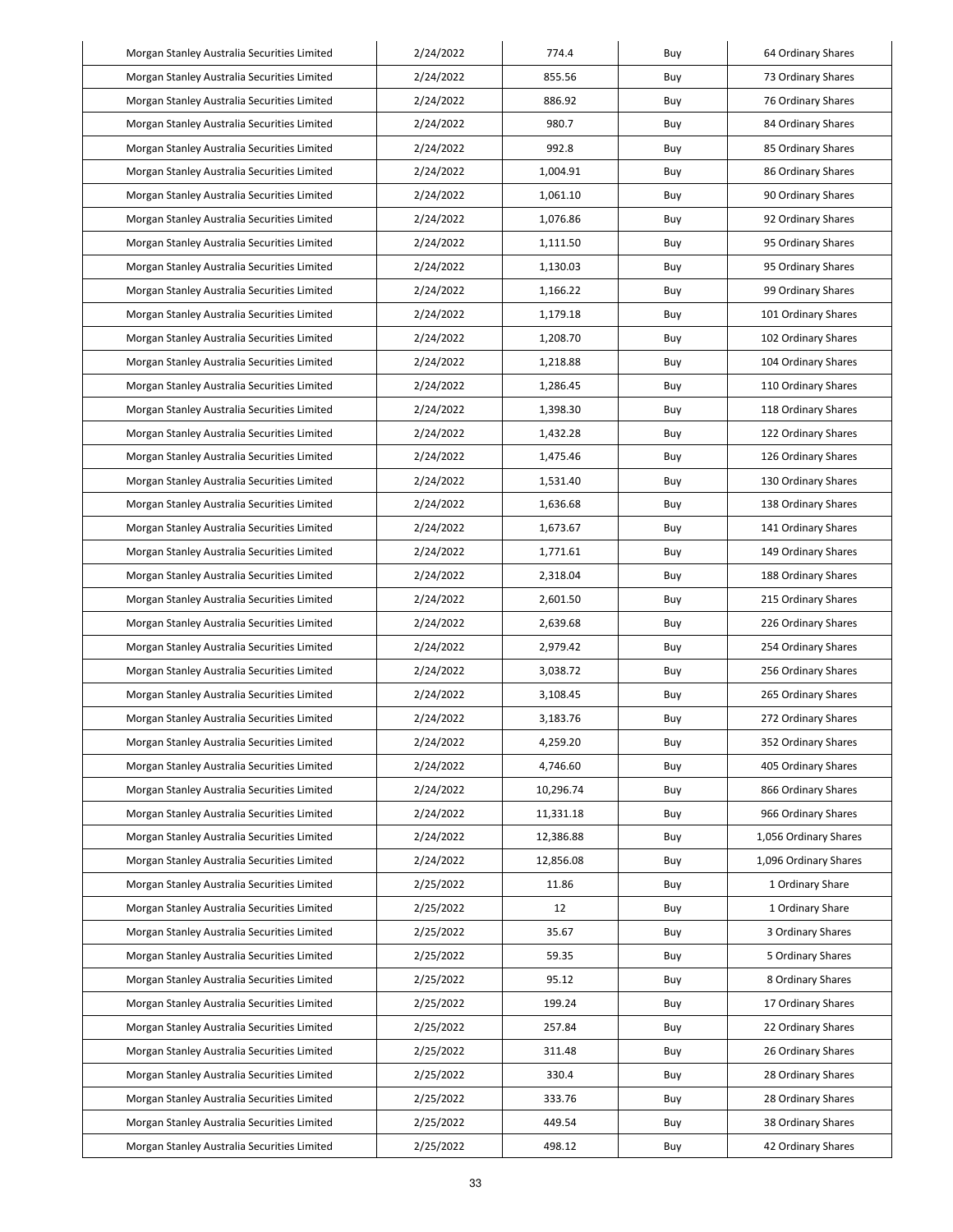| Morgan Stanley Australia Securities Limited | 2/25/2022 | 498.96    | Buy                        | 42 Ordinary Shares        |
|---------------------------------------------|-----------|-----------|----------------------------|---------------------------|
| Morgan Stanley Australia Securities Limited | 2/25/2022 | 502.32    | Buy                        | 42 Ordinary Shares        |
| Morgan Stanley Australia Securities Limited | 2/25/2022 | 539.1     | Buy                        | 45 Ordinary Shares        |
| Morgan Stanley Australia Securities Limited | 2/25/2022 | 621.4     | Buy                        | 52 Ordinary Shares        |
| Morgan Stanley Australia Securities Limited | 2/25/2022 | 653.4     | Buy                        | 55 Ordinary Shares        |
| Morgan Stanley Australia Securities Limited | 2/25/2022 | 663.6     | Buy                        | 56 Ordinary Shares        |
| Morgan Stanley Australia Securities Limited | 2/25/2022 | 843.48    | Buy                        | 71 Ordinary Shares        |
| Morgan Stanley Australia Securities Limited | 2/25/2022 | 877.64    | Buy                        | 74 Ordinary Shares        |
| Morgan Stanley Australia Securities Limited | 2/25/2022 | 894       | Buy                        | 75 Ordinary Shares        |
| Morgan Stanley Australia Securities Limited | 2/25/2022 | 1,060.88  | Buy                        | 89 Ordinary Shares        |
| Morgan Stanley Australia Securities Limited | 2/25/2022 | 1,109.49  | Buy                        | 93 Ordinary Shares        |
| Morgan Stanley Australia Securities Limited | 2/25/2022 | 1,431.60  | Buy                        | 120 Ordinary Shares       |
| Morgan Stanley Australia Securities Limited | 2/25/2022 | 1,697.41  | Buy                        | 143 Ordinary Shares       |
| Morgan Stanley Australia Securities Limited | 2/25/2022 | 1,729.85  | Buy                        | 145 Ordinary Shares       |
| Morgan Stanley Australia Securities Limited | 2/25/2022 | 1,922.34  | Buy                        | 161 Ordinary Shares       |
| Morgan Stanley Australia Securities Limited | 2/25/2022 | 2,012.79  | Buy                        | 169 Ordinary Shares       |
| Morgan Stanley Australia Securities Limited | 2/25/2022 | 2,177.70  | Buy                        | 183 Ordinary Shares       |
| Morgan Stanley Australia Securities Limited | 2/25/2022 | 2,265.26  | Buy                        | 191 Ordinary Shares       |
| Morgan Stanley Australia Securities Limited | 2/25/2022 | 2,473.12  | Buy                        | 208 Ordinary Shares       |
| Morgan Stanley Australia Securities Limited | 2/25/2022 | 3,010.70  | Buy                        | 253 Ordinary Shares       |
| Morgan Stanley Australia Securities Limited | 2/25/2022 | 3,153.50  | Buy                        | 265 Ordinary Shares       |
| Morgan Stanley Australia Securities Limited | 2/25/2022 | 3,573.00  | Buy                        | 300 Ordinary Shares       |
| Morgan Stanley Australia Securities Limited | 2/25/2022 | 3,576.00  | Buy                        | 300 Ordinary Shares       |
| Morgan Stanley Australia Securities Limited | 2/25/2022 | 5,602.40  | Buy                        | 470 Ordinary Shares       |
| Morgan Stanley Australia Securities Limited | 2/25/2022 | 10,918.72 | Buy                        | 916 Ordinary Shares       |
| Morgan Stanley & Co. International plc      | 2/28/2022 | N/A       | <b>Collateral Received</b> | 2,721,524 Ordinary Shares |
| Morgan Stanley Australia Securities Limited | 2/28/2022 | 11.9      | Buy                        | 1 Ordinary Share          |
|                                             |           |           |                            |                           |
| Morgan Stanley Australia Securities Limited | 2/28/2022 | 11.99     | Buy                        | 1 Ordinary Share          |
| Morgan Stanley Australia Securities Limited | 2/28/2022 | 59.75     | Buy                        | 5 Ordinary Shares         |
| Morgan Stanley Australia Securities Limited | 2/28/2022 | 239.2     | Buy                        | 20 Ordinary Shares        |
| Morgan Stanley Australia Securities Limited | 2/28/2022 | 415.45    | Buy                        | 35 Ordinary Shares        |
| Morgan Stanley Australia Securities Limited | 2/28/2022 | 441.04    | Buy                        | 37 Ordinary Shares        |
| Morgan Stanley Australia Securities Limited | 2/28/2022 | 506.52    | Buy                        | 42 Ordinary Shares        |
| Morgan Stanley Australia Securities Limited | 2/28/2022 | 507.36    | Buy                        | 42 Ordinary Shares        |
| Morgan Stanley Australia Securities Limited | 2/28/2022 | 508.2     | Buy                        | 42 Ordinary Shares        |
| Morgan Stanley Australia Securities Limited | 2/28/2022 | 577.44    | Buy                        | 48 Ordinary Shares        |
| Morgan Stanley Australia Securities Limited | 2/28/2022 | 583.1     | Buy                        | 49 Ordinary Shares        |
| Morgan Stanley Australia Securities Limited | 2/28/2022 | 619.84    | Buy                        | 52 Ordinary Shares        |
| Morgan Stanley Australia Securities Limited | 2/28/2022 | 645.84    | Buy                        | 54 Ordinary Shares        |
| Morgan Stanley Australia Securities Limited | 2/28/2022 | 664.95    | Buy                        | 55 Ordinary Shares        |
| Morgan Stanley Australia Securities Limited | 2/28/2022 | 666.05    | Buy                        | 55 Ordinary Shares        |
| Morgan Stanley Australia Securities Limited | 2/28/2022 | 743.4     | Buy                        | 63 Ordinary Shares        |
| Morgan Stanley Australia Securities Limited | 2/28/2022 | 776.1     | Buy                        | 65 Ordinary Shares        |
| Morgan Stanley Australia Securities Limited | 2/28/2022 | 1,005.48  | Buy                        | 84 Ordinary Shares        |
| Morgan Stanley Australia Securities Limited | 2/28/2022 | 1,150.08  | Buy                        | 96 Ordinary Shares        |
| Morgan Stanley Australia Securities Limited | 2/28/2022 | 1,159.15  | Buy                        | 97 Ordinary Shares        |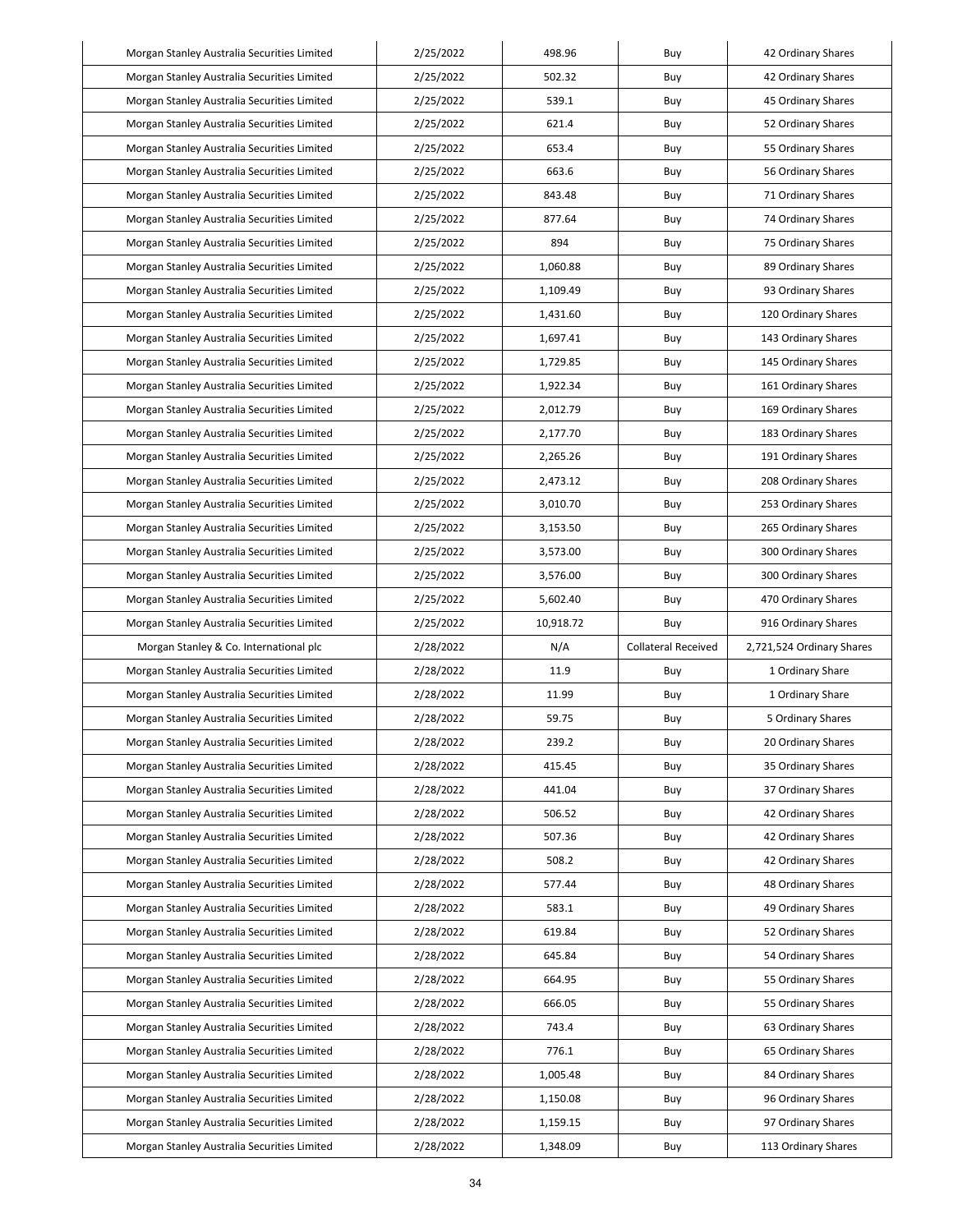| Morgan Stanley Australia Securities Limited | 2/28/2022 | 1,707.42  | Buy | 143 Ordinary Shares   |
|---------------------------------------------|-----------|-----------|-----|-----------------------|
| Morgan Stanley Australia Securities Limited | 2/28/2022 | 1,791.00  | Buy | 150 Ordinary Shares   |
| Morgan Stanley Australia Securities Limited | 2/28/2022 | 1,852.25  | Buy | 155 Ordinary Shares   |
| Morgan Stanley Australia Securities Limited | 2/28/2022 | 1,990.64  | Buy | 167 Ordinary Shares   |
| Morgan Stanley Australia Securities Limited | 2/28/2022 | 2,898.99  | Buy | 243 Ordinary Shares   |
| Morgan Stanley Australia Securities Limited | 2/28/2022 | 3,400.05  | Buy | 285 Ordinary Shares   |
| Morgan Stanley Australia Securities Limited | 2/28/2022 | 5,829.39  | Buy | 487 Ordinary Shares   |
| Morgan Stanley Australia Securities Limited | 2/28/2022 | 32,714.01 | Buy | 2,733 Ordinary Shares |
| Morgan Stanley Australia Securities Limited | 3/1/2022  | 48.52     | Buy | 4 Ordinary Shares     |
| Morgan Stanley Australia Securities Limited | 3/1/2022  | 108.81    | Buy | 9 Ordinary Shares     |
| Morgan Stanley Australia Securities Limited | 3/1/2022  | 170.52    | Buy | 14 Ordinary Shares    |
| Morgan Stanley Australia Securities Limited | 3/1/2022  | 205.53    | Buy | 17 Ordinary Shares    |
| Morgan Stanley Australia Securities Limited | 3/1/2022  | 345.39    | Buy | 29 Ordinary Shares    |
| Morgan Stanley Australia Securities Limited | 3/1/2022  | 440.67    | Buy | 37 Ordinary Shares    |
| Morgan Stanley Australia Securities Limited | 3/1/2022  | 459.8     | Buy | 38 Ordinary Shares    |
| Morgan Stanley Australia Securities Limited | 3/1/2022  | 511.14    | Buy | 42 Ordinary Shares    |
| Morgan Stanley Australia Securities Limited | 3/1/2022  | 521.59    | Buy | 43 Ordinary Shares    |
| Morgan Stanley Australia Securities Limited | 3/1/2022  | 526.24    | Buy | 44 Ordinary Shares    |
| Morgan Stanley Australia Securities Limited | 3/1/2022  | 529.32    | Buy | 44 Ordinary Shares    |
| Morgan Stanley Australia Securities Limited | 3/1/2022  | 543.15    | Buy | 45 Ordinary Shares    |
| Morgan Stanley Australia Securities Limited | 3/1/2022  | 544.05    | Buy | 45 Ordinary Shares    |
| Morgan Stanley Australia Securities Limited | 3/1/2022  | 567.29    | Buy | 47 Ordinary Shares    |
| Morgan Stanley Australia Securities Limited | 3/1/2022  | 599.27    | Buy | 49 Ordinary Shares    |
| Morgan Stanley Australia Securities Limited | 3/1/2022  | 679.28    | Buy | 56 Ordinary Shares    |
| Morgan Stanley Australia Securities Limited | 3/1/2022  | 681.24    | Buy | 56 Ordinary Shares    |
| Morgan Stanley Australia Securities Limited | 3/1/2022  | 698.9     | Buy | 58 Ordinary Shares    |
| Morgan Stanley Australia Securities Limited | 3/1/2022  | 710.95    | Buy | 59 Ordinary Shares    |
| Morgan Stanley Australia Securities Limited | 3/1/2022  | 771.2     | Buy | 64 Ordinary Shares    |
| Morgan Stanley Australia Securities Limited | 3/1/2022  | 821.44    | Buy | 68 Ordinary Shares    |
| Morgan Stanley Australia Securities Limited | 3/1/2022  | 839.04    | Buy | 69 Ordinary Shares    |
| Morgan Stanley Australia Securities Limited | 3/1/2022  | 975.24    | Buy | 81 Ordinary Shares    |
| Morgan Stanley Australia Securities Limited | 3/1/2022  | 988.1     | Buy | 82 Ordinary Shares    |
| Morgan Stanley Australia Securities Limited | 3/1/2022  | 1,010.94  | Buy | 83 Ordinary Shares    |
| Morgan Stanley Australia Securities Limited | 3/1/2022  | 1,049.84  | Buy | 88 Ordinary Shares    |
| Morgan Stanley Australia Securities Limited | 3/1/2022  | 1,127.16  | Buy | 93 Ordinary Shares    |
| Morgan Stanley Australia Securities Limited | 3/1/2022  | 1,145.70  | Buy | 95 Ordinary Shares    |
| Morgan Stanley Australia Securities Limited | 3/1/2022  | 1,183.84  | Buy | 98 Ordinary Shares    |
| Morgan Stanley Australia Securities Limited | 3/1/2022  | 1,198.89  | Buy | 99 Ordinary Shares    |
| Morgan Stanley Australia Securities Limited | 3/1/2022  | 1,229.17  | Buy | 101 Ordinary Shares   |
| Morgan Stanley Australia Securities Limited | 3/1/2022  | 1,279.95  | Buy | 105 Ordinary Shares   |
| Morgan Stanley Australia Securities Limited | 3/1/2022  | 1,306.80  | Buy | 108 Ordinary Shares   |
| Morgan Stanley Australia Securities Limited | 3/1/2022  | 1,550.67  | Buy | 127 Ordinary Shares   |
| Morgan Stanley Australia Securities Limited | 3/1/2022  | 1,616.04  | Buy | 134 Ordinary Shares   |
| Morgan Stanley Australia Securities Limited | 3/1/2022  | 1,801.50  | Buy | 150 Ordinary Shares   |
| Morgan Stanley Australia Securities Limited | 3/1/2022  | 2,244.80  | Buy | 184 Ordinary Shares   |
| Morgan Stanley Australia Securities Limited | 3/1/2022  | 2,245.02  | Buy | 186 Ordinary Shares   |
| Morgan Stanley Australia Securities Limited | 3/1/2022  | 2,510.09  | Buy | 209 Ordinary Shares   |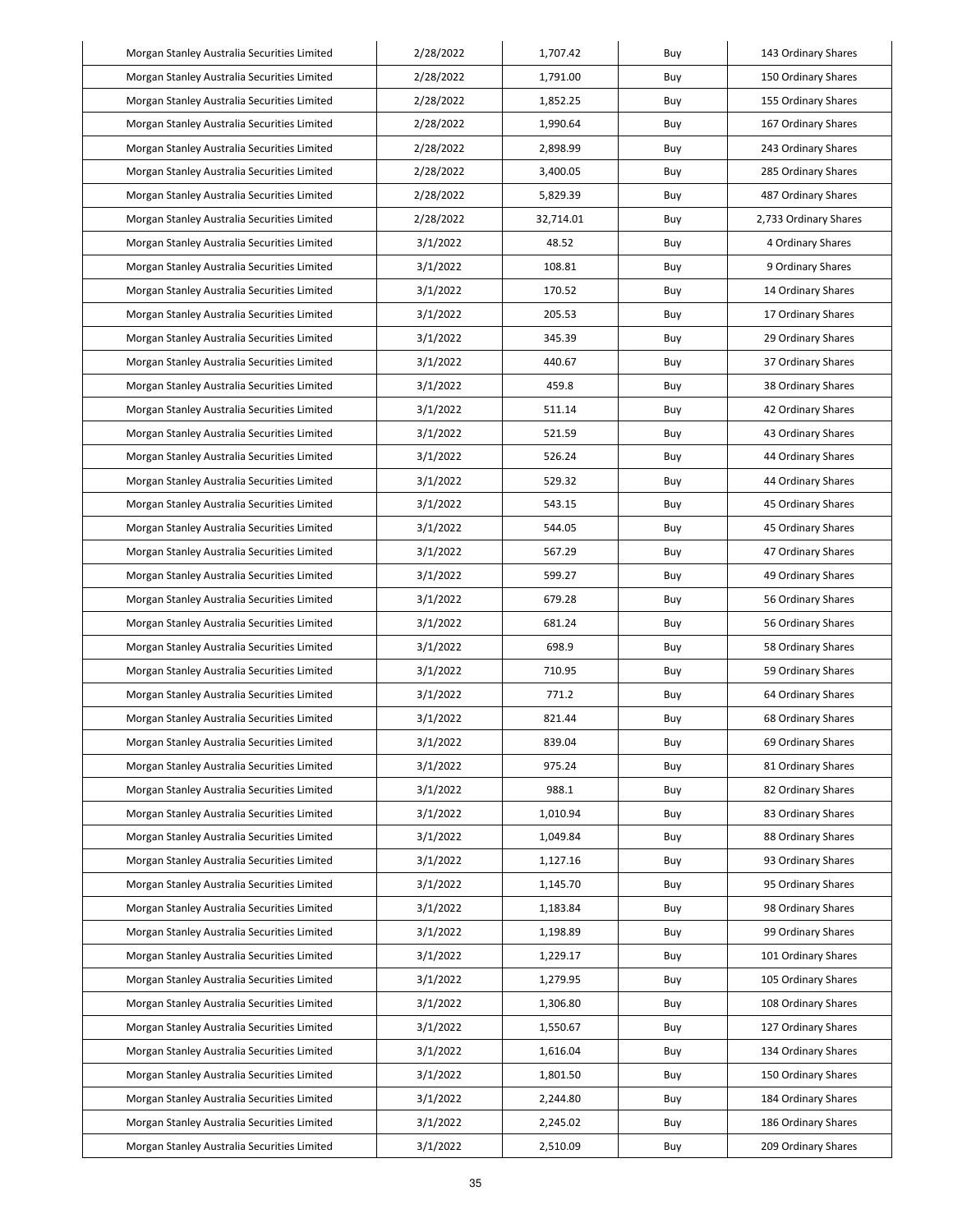| Morgan Stanley Australia Securities Limited | 3/1/2022 | 2,717.76   | Buy | 228 Ordinary Shares    |
|---------------------------------------------|----------|------------|-----|------------------------|
| Morgan Stanley Australia Securities Limited | 3/1/2022 | 3,046.12   | Buy | 253 Ordinary Shares    |
| Morgan Stanley Australia Securities Limited | 3/1/2022 | 3,104.56   | Buy | 257 Ordinary Shares    |
| Morgan Stanley Australia Securities Limited | 3/1/2022 | 4,269.24   | Buy | 354 Ordinary Shares    |
| Morgan Stanley Australia Securities Limited | 3/1/2022 | 4,727.19   | Buy | 391 Ordinary Shares    |
| Morgan Stanley Australia Securities Limited | 3/1/2022 | 6,101.08   | Buy | 508 Ordinary Shares    |
| Morgan Stanley Australia Securities Limited | 3/1/2022 | 11,428.94  | Buy | 958 Ordinary Shares    |
| Morgan Stanley Australia Securities Limited | 3/1/2022 | 16,054.32  | Buy | 1,329 Ordinary Shares  |
| Morgan Stanley Australia Securities Limited | 3/1/2022 | 16,271.76  | Buy | 1,347 Ordinary Shares  |
| Parametric Portfolio Associates LLC         | 3/1/2022 | 808,031.13 | Buy | 66,751 Ordinary Shares |
| Morgan Stanley Australia Securities Limited | 3/2/2022 | 12.19      | Buy | 1 Ordinary Share       |
| Morgan Stanley Australia Securities Limited | 3/2/2022 | 48.36      | Buy | 4 Ordinary Shares      |
| Morgan Stanley Australia Securities Limited | 3/2/2022 | 60.25      | Buy | 5 Ordinary Shares      |
| Morgan Stanley Australia Securities Limited | 3/2/2022 | 109.71     | Buy | 9 Ordinary Shares      |
| Morgan Stanley Australia Securities Limited | 3/2/2022 | 121.3      | Buy | 10 Ordinary Shares     |
| Morgan Stanley Australia Securities Limited | 3/2/2022 | 133.98     | Buy | 11 Ordinary Shares     |
| Morgan Stanley Australia Securities Limited | 3/2/2022 | 134.64     | Buy | 11 Ordinary Shares     |
| Morgan Stanley Australia Securities Limited | 3/2/2022 | 156.26     | Buy | 13 Ordinary Shares     |
| Morgan Stanley Australia Securities Limited | 3/2/2022 | 227.43     | Buy | 19 Ordinary Shares     |
| Morgan Stanley Australia Securities Limited | 3/2/2022 | 228.57     | Buy | 19 Ordinary Shares     |
| Morgan Stanley Australia Securities Limited | 3/2/2022 | 325.89     | Buy | 27 Ordinary Shares     |
| Morgan Stanley Australia Securities Limited | 3/2/2022 | 351.19     | Buy | 29 Ordinary Shares     |
| Morgan Stanley Australia Securities Limited | 3/2/2022 | 370.45     | Buy | 31 Ordinary Shares     |
| Morgan Stanley Australia Securities Limited | 3/2/2022 | 490.36     | Buy | 41 Ordinary Shares     |
| Morgan Stanley Australia Securities Limited | 3/2/2022 | 495.28     | Buy | 41 Ordinary Shares     |
| Morgan Stanley Australia Securities Limited | 3/2/2022 | 500.2      | Buy | 41 Ordinary Shares     |
| Morgan Stanley Australia Securities Limited | 3/2/2022 | 504.84     | Buy | 42 Ordinary Shares     |
| Morgan Stanley Australia Securities Limited | 3/2/2022 | 504.84     | Buy | 42 Ordinary Shares     |
| Morgan Stanley Australia Securities Limited | 3/2/2022 | 509.04     | Buy | 42 Ordinary Shares     |
| Morgan Stanley Australia Securities Limited | 3/2/2022 | 509.88     | Buy | 42 Ordinary Shares     |
| Morgan Stanley Australia Securities Limited | 3/2/2022 | 520.3      | Buy | 43 Ordinary Shares     |
| Morgan Stanley Australia Securities Limited | 3/2/2022 | 553.84     | Buy | 46 Ordinary Shares     |
| Morgan Stanley Australia Securities Limited | 3/2/2022 | 563.06     | Buy | 47 Ordinary Shares     |
| Morgan Stanley Australia Securities Limited | 3/2/2022 | 567.76     | Buy | 47 Ordinary Shares     |
| Morgan Stanley Australia Securities Limited | 3/2/2022 | 589.96     | Buy | 49 Ordinary Shares     |
| Morgan Stanley Australia Securities Limited | 3/2/2022 | 591.43     | Buy | 49 Ordinary Shares     |
| Morgan Stanley Australia Securities Limited | 3/2/2022 | 608        | Buy | 50 Ordinary Shares     |
| Morgan Stanley Australia Securities Limited | 3/2/2022 | 617.61     | Buy | 51 Ordinary Shares     |
| Morgan Stanley Australia Securities Limited | 3/2/2022 | 633.88     | Buy | 52 Ordinary Shares     |
| Morgan Stanley Australia Securities Limited | 3/2/2022 | 666.05     | Buy | 55 Ordinary Shares     |
| Morgan Stanley Australia Securities Limited | 3/2/2022 | 685.71     | Buy | 57 Ordinary Shares     |
| Morgan Stanley Australia Securities Limited | 3/2/2022 | 707.6      | Buy | 58 Ordinary Shares     |
| Morgan Stanley Australia Securities Limited | 3/2/2022 | 728.4      | Buy | 60 Ordinary Shares     |
| Morgan Stanley Australia Securities Limited | 3/2/2022 | 815.32     | Buy | 68 Ordinary Shares     |
| Morgan Stanley Australia Securities Limited | 3/2/2022 | 852.71     | Buy | 71 Ordinary Shares     |
| Morgan Stanley Australia Securities Limited | 3/2/2022 | 874.08     | Buy | 72 Ordinary Shares     |
| Morgan Stanley Australia Securities Limited | 3/2/2022 | 901.32     | Buy | 74 Ordinary Shares     |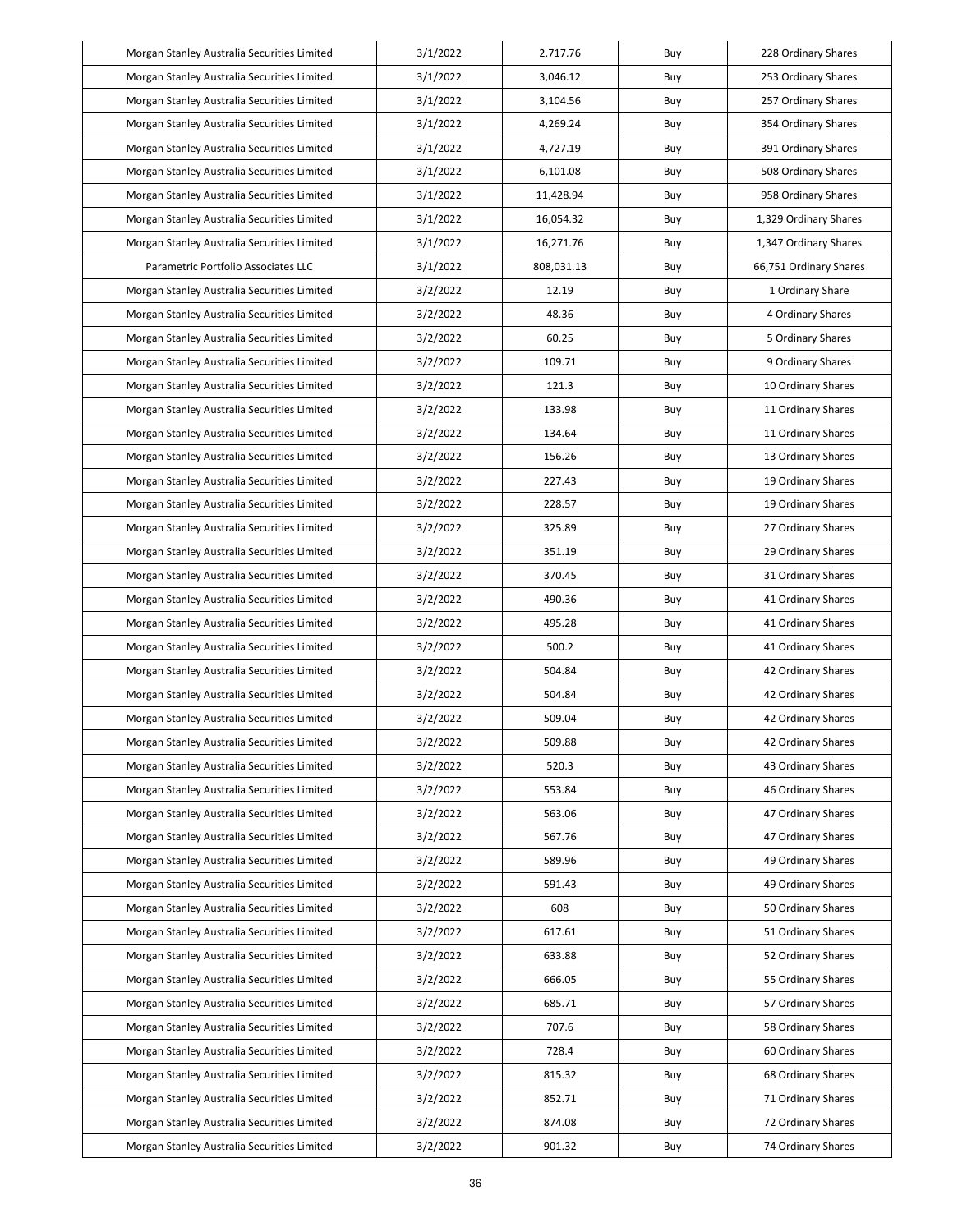| Morgan Stanley Australia Securities Limited | 3/2/2022 | 942.48   | Buy | 77 Ordinary Shares  |
|---------------------------------------------|----------|----------|-----|---------------------|
| Morgan Stanley Australia Securities Limited | 3/2/2022 | 945.36   | Buy | 78 Ordinary Shares  |
| Morgan Stanley Australia Securities Limited | 3/2/2022 | 967.2    | Buy | 80 Ordinary Shares  |
| Morgan Stanley Australia Securities Limited | 3/2/2022 | 988.2    | Buy | 81 Ordinary Shares  |
| Morgan Stanley Australia Securities Limited | 3/2/2022 | 1,008.45 | Buy | 83 Ordinary Shares  |
| Morgan Stanley Australia Securities Limited | 3/2/2022 | 1,016.40 | Buy | 84 Ordinary Shares  |
| Morgan Stanley Australia Securities Limited | 3/2/2022 | 1,032.75 | Buy | 85 Ordinary Shares  |
| Morgan Stanley Australia Securities Limited | 3/2/2022 | 1,056.18 | Buy | 87 Ordinary Shares  |
| Morgan Stanley Australia Securities Limited | 3/2/2022 | 1,069.20 | Buy | 88 Ordinary Shares  |
| Morgan Stanley Australia Securities Limited | 3/2/2022 | 1,105.65 | Buy | 91 Ordinary Shares  |
| Morgan Stanley Australia Securities Limited | 3/2/2022 | 1,112.28 | Buy | 92 Ordinary Shares  |
| Morgan Stanley Australia Securities Limited | 3/2/2022 | 1,127.16 | Buy | 93 Ordinary Shares  |
| Morgan Stanley Australia Securities Limited | 3/2/2022 | 1,197.90 | Buy | 99 Ordinary Shares  |
| Morgan Stanley Australia Securities Limited | 3/2/2022 | 1,201.86 | Buy | 99 Ordinary Shares  |
| Morgan Stanley Australia Securities Limited | 3/2/2022 | 1,204.83 | Buy | 99 Ordinary Shares  |
| Morgan Stanley Australia Securities Limited | 3/2/2022 | 1,229.17 | Buy | 101 Ordinary Shares |
| Morgan Stanley Australia Securities Limited | 3/2/2022 | 1,326.60 | Buy | 110 Ordinary Shares |
| Morgan Stanley Australia Securities Limited | 3/2/2022 | 1,327.62 | Buy | 109 Ordinary Shares |
| Morgan Stanley Australia Securities Limited | 3/2/2022 | 1,544.32 | Buy | 127 Ordinary Shares |
| Morgan Stanley Australia Securities Limited | 3/2/2022 | 1,545.59 | Buy | 127 Ordinary Shares |
| Morgan Stanley Australia Securities Limited | 3/2/2022 | 1,567.35 | Buy | 129 Ordinary Shares |
| Morgan Stanley Australia Securities Limited | 3/2/2022 | 1,577.24 | Buy | 131 Ordinary Shares |
| Morgan Stanley Australia Securities Limited | 3/2/2022 | 1,586.00 | Buy | 130 Ordinary Shares |
| Morgan Stanley Australia Securities Limited | 3/2/2022 | 1,641.60 | Buy | 135 Ordinary Shares |
| Morgan Stanley Australia Securities Limited | 3/2/2022 | 1,748.16 | Buy | 144 Ordinary Shares |
| Morgan Stanley Australia Securities Limited | 3/2/2022 | 1,757.40 | Buy | 145 Ordinary Shares |
| Morgan Stanley Australia Securities Limited | 3/2/2022 | 1,779.74 | Buy | 146 Ordinary Shares |
| Morgan Stanley Australia Securities Limited | 3/2/2022 | 1,875.72 | Buy | 154 Ordinary Shares |
| Morgan Stanley Australia Securities Limited | 3/2/2022 | 1,904.41 | Buy | 157 Ordinary Shares |
| Morgan Stanley Australia Securities Limited | 3/2/2022 | 2,056.32 | Buy | 168 Ordinary Shares |
| Morgan Stanley Australia Securities Limited | 3/2/2022 | 2.089.74 | Buy | 174 Ordinary Shares |
| Morgan Stanley Australia Securities Limited | 3/2/2022 | 2,110.62 | Buy | 174 Ordinary Shares |
| Morgan Stanley Australia Securities Limited | 3/2/2022 | 2,188.80 | Buy | 180 Ordinary Shares |
| Morgan Stanley Australia Securities Limited | 3/2/2022 | 2,360.98 | Buy | 194 Ordinary Shares |
| Morgan Stanley Australia Securities Limited | 3/2/2022 | 2,496.90 | Buy | 205 Ordinary Shares |
| Morgan Stanley Australia Securities Limited | 3/2/2022 | 2,537.26 | Buy | 209 Ordinary Shares |
| Morgan Stanley Australia Securities Limited | 3/2/2022 | 2,545.20 | Buy | 210 Ordinary Shares |
| Morgan Stanley Australia Securities Limited | 3/2/2022 | 2,563.65 | Buy | 211 Ordinary Shares |
| Morgan Stanley Australia Securities Limited | 3/2/2022 | 3,047.50 | Buy | 250 Ordinary Shares |
| Morgan Stanley Australia Securities Limited | 3/2/2022 | 3,202.32 | Buy | 264 Ordinary Shares |
| Morgan Stanley Australia Securities Limited | 3/2/2022 | 3,327.87 | Buy | 273 Ordinary Shares |
| Morgan Stanley Australia Securities Limited | 3/2/2022 | 3,778.32 | Buy | 312 Ordinary Shares |
| Morgan Stanley Australia Securities Limited | 3/2/2022 | 3,970.68 | Buy | 326 Ordinary Shares |
| Morgan Stanley Australia Securities Limited | 3/2/2022 | 4,235.16 | Buy | 348 Ordinary Shares |
| Morgan Stanley Australia Securities Limited | 3/2/2022 | 4,920.75 | Buy | 405 Ordinary Shares |
| Morgan Stanley Australia Securities Limited | 3/2/2022 | 5,022.08 | Buy | 413 Ordinary Shares |
| Morgan Stanley Australia Securities Limited | 3/2/2022 | 5,566.26 | Buy | 457 Ordinary Shares |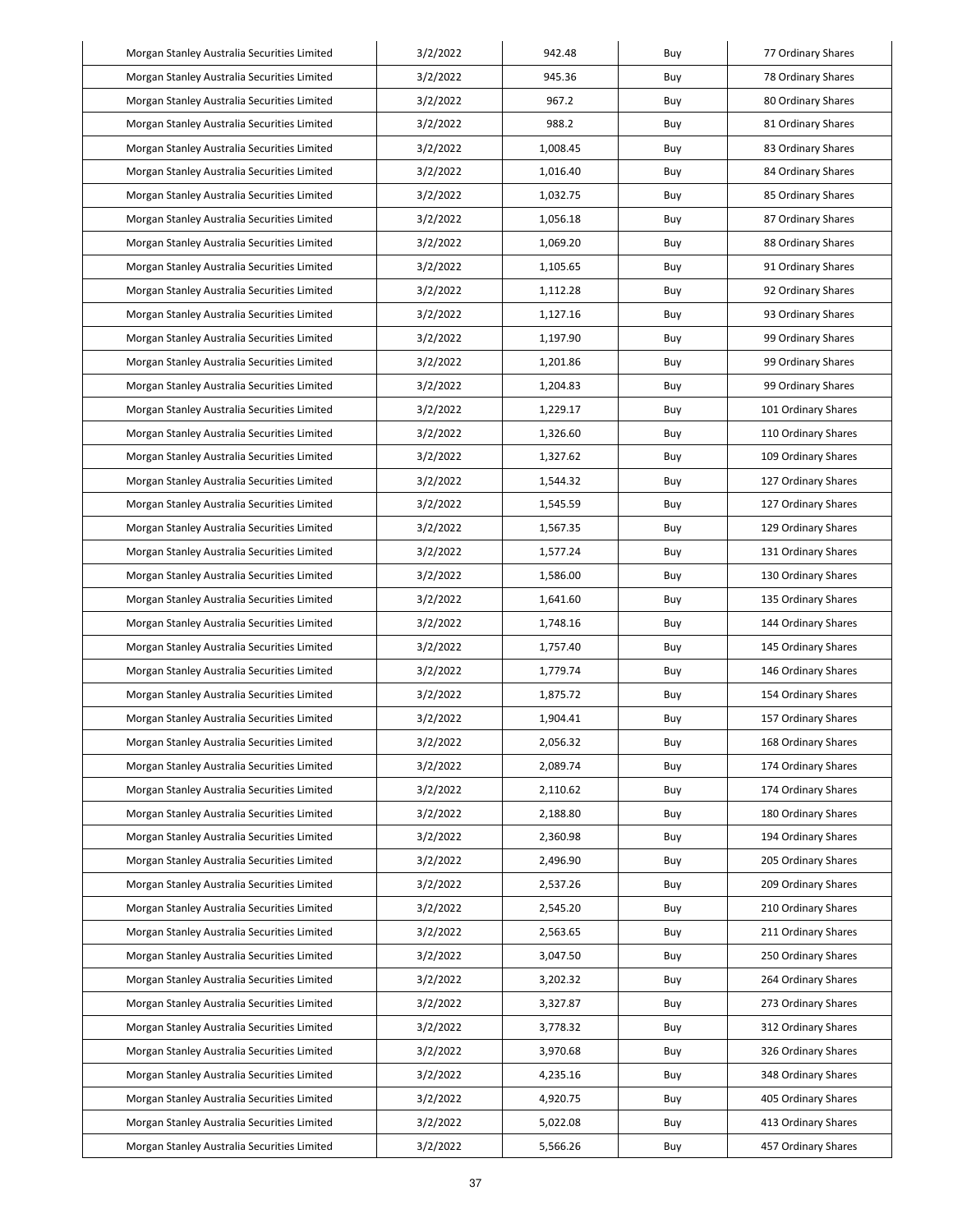| Morgan Stanley Australia Securities Limited | 3/2/2022 | 6,217.92  | Buy | 508 Ordinary Shares   |
|---------------------------------------------|----------|-----------|-----|-----------------------|
| Morgan Stanley Australia Securities Limited | 3/2/2022 | 6,972.68  | Buy | 572 Ordinary Shares   |
| Morgan Stanley Australia Securities Limited | 3/2/2022 | 14,369.76 | Buy | 1,174 Ordinary Shares |
| Morgan Stanley Australia Securities Limited | 3/2/2022 | 15,300.00 | Buy | 1,250 Ordinary Shares |
| Morgan Stanley Australia Securities Limited | 3/2/2022 | 16,915.68 | Buy | 1,382 Ordinary Shares |
| Morgan Stanley Australia Securities Limited | 3/3/2022 | 72.36     | Buy | 6 Ordinary Shares     |
| Morgan Stanley Australia Securities Limited | 3/3/2022 | 110.25    | Buy | 9 Ordinary Shares     |
| Morgan Stanley Australia Securities Limited | 3/3/2022 | 269.72    | Buy | 22 Ordinary Shares    |
| Morgan Stanley Australia Securities Limited | 3/3/2022 | 503.07    | Buy | 41 Ordinary Shares    |
| Morgan Stanley Australia Securities Limited | 3/3/2022 | 511.14    | Buy | 42 Ordinary Shares    |
| Morgan Stanley Australia Securities Limited | 3/3/2022 | 518.7     | Buy | 42 Ordinary Shares    |
| Morgan Stanley Australia Securities Limited | 3/3/2022 | 533.94    | Buy | 44 Ordinary Shares    |
| Morgan Stanley Australia Securities Limited | 3/3/2022 | 535.7     | Buy | 44 Ordinary Shares    |
| Morgan Stanley Australia Securities Limited | 3/3/2022 | 546.3     | Buy | 45 Ordinary Shares    |
| Morgan Stanley Australia Securities Limited | 3/3/2022 | 547.2     | Buy | 45 Ordinary Shares    |
| Morgan Stanley Australia Securities Limited | 3/3/2022 | 550.44    | Buy | 44 Ordinary Shares    |
| Morgan Stanley Australia Securities Limited | 3/3/2022 | 552.15    | Buy | 45 Ordinary Shares    |
| Morgan Stanley Australia Securities Limited | 3/3/2022 | 554.85    | Buy | 45 Ordinary Shares    |
| Morgan Stanley Australia Securities Limited | 3/3/2022 | 557.98    | Buy | 46 Ordinary Shares    |
| Morgan Stanley Australia Securities Limited | 3/3/2022 | 560.51    | Buy | 46 Ordinary Shares    |
| Morgan Stanley Australia Securities Limited | 3/3/2022 | 576.46    | Buy | 47 Ordinary Shares    |
| Morgan Stanley Australia Securities Limited | 3/3/2022 | 589.92    | Buy | 48 Ordinary Shares    |
| Morgan Stanley Australia Securities Limited | 3/3/2022 | 605.5     | Buy | 50 Ordinary Shares    |
| Morgan Stanley Australia Securities Limited | 3/3/2022 | 605.5     | Buy | 50 Ordinary Shares    |
| Morgan Stanley Australia Securities Limited | 3/3/2022 | 606.25    | Buy | 50 Ordinary Shares    |
| Morgan Stanley Australia Securities Limited | 3/3/2022 | 629.6     | Buy | 51 Ordinary Shares    |
| Morgan Stanley Australia Securities Limited | 3/3/2022 | 637       | Buy | 52 Ordinary Shares    |
| Morgan Stanley Australia Securities Limited | 3/3/2022 | 637.52    | Buy | 52 Ordinary Shares    |
| Morgan Stanley Australia Securities Limited | 3/3/2022 | 638.04    | Buy | 52 Ordinary Shares    |
| Morgan Stanley Australia Securities Limited | 3/3/2022 | 648.46    | Buy | 53 Ordinary Shares    |
| Morgan Stanley Australia Securities Limited | 3/3/2022 | 689.7     | Buy | 57 Ordinary Shares    |
| Morgan Stanley Australia Securities Limited | 3/3/2022 | 693.12    | Buy | 57 Ordinary Shares    |
| Morgan Stanley Australia Securities Limited | 3/3/2022 | 715.72    | Buy | 58 Ordinary Shares    |
| Morgan Stanley Australia Securities Limited | 3/3/2022 | 741.15    | Buy | 61 Ordinary Shares    |
| Morgan Stanley Australia Securities Limited | 3/3/2022 | 848.05    | Buy | 70 Ordinary Shares    |
| Morgan Stanley Australia Securities Limited | 3/3/2022 | 861.7     | Buy | 70 Ordinary Shares    |
| Morgan Stanley Australia Securities Limited | 3/3/2022 | 861.94    | Buy | 71 Ordinary Shares    |
| Morgan Stanley Australia Securities Limited | 3/3/2022 | 874.72    | Buy | 71 Ordinary Shares    |
| Morgan Stanley Australia Securities Limited | 3/3/2022 | 995.89    | Buy | 82 Ordinary Shares    |
| Morgan Stanley Australia Securities Limited | 3/3/2022 | 1,045.76  | Buy | 86 Ordinary Shares    |
| Morgan Stanley Australia Securities Limited | 3/3/2022 | 1,070.08  | Buy | 88 Ordinary Shares    |
| Morgan Stanley Australia Securities Limited | 3/3/2022 | 1,083.13  | Buy | 89 Ordinary Shares    |
| Morgan Stanley Australia Securities Limited | 3/3/2022 | 1,117.34  | Buy | 92 Ordinary Shares    |
| Morgan Stanley Australia Securities Limited | 3/3/2022 | 1,129.95  | Buy | 93 Ordinary Shares    |
| Morgan Stanley Australia Securities Limited | 3/3/2022 | 1,143.98  | Buy | 94 Ordinary Shares    |
| Morgan Stanley Australia Securities Limited | 3/3/2022 | 1,160.64  | Buy | 93 Ordinary Shares    |
| Morgan Stanley Australia Securities Limited | 3/3/2022 | 1,197.12  | Buy | 96 Ordinary Shares    |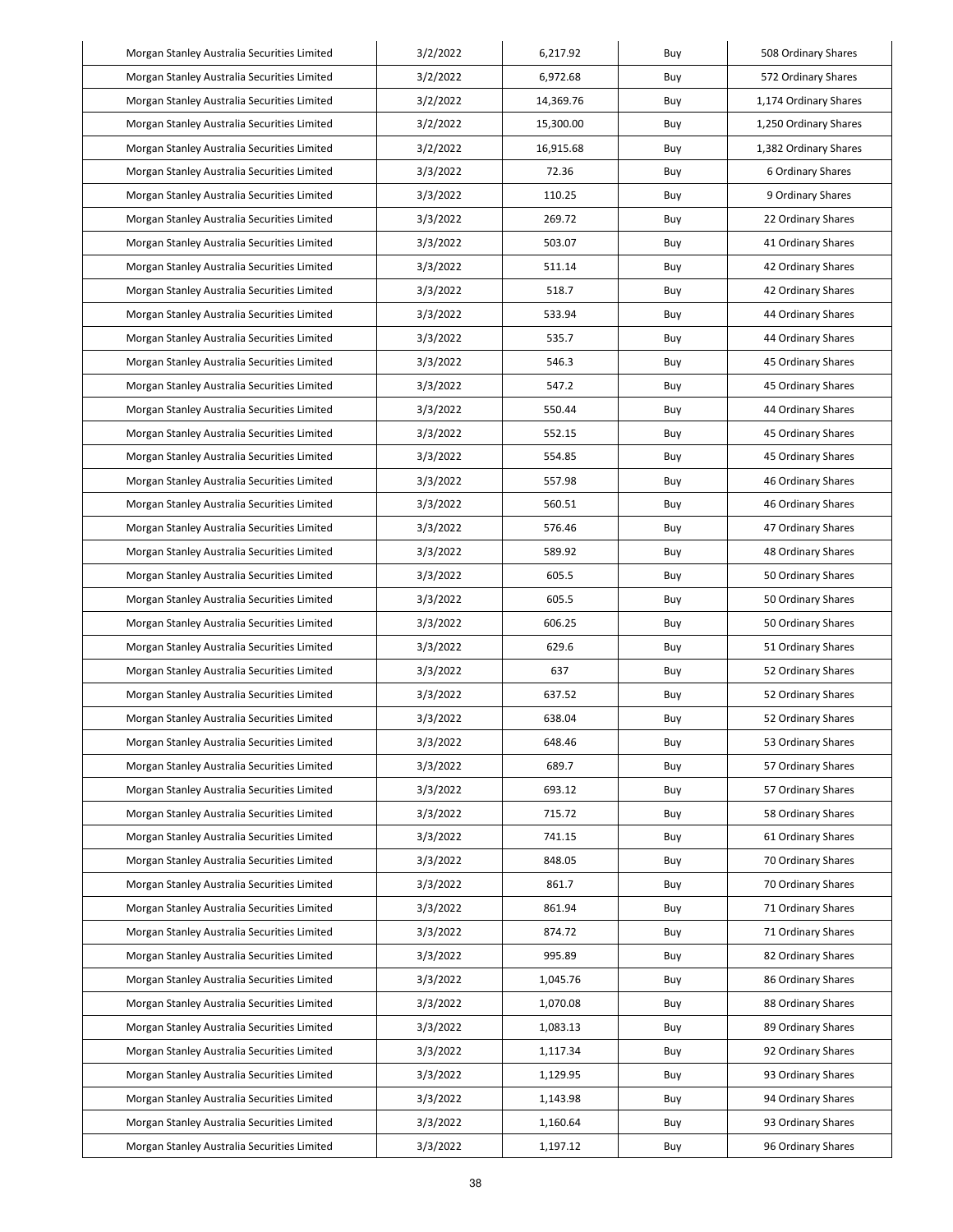| Morgan Stanley Australia Securities Limited | 3/3/2022 | 1,235.73  | Buy | 102 Ordinary Shares |
|---------------------------------------------|----------|-----------|-----|---------------------|
| Morgan Stanley Australia Securities Limited | 3/3/2022 | 1,239.81  | Buy | 102 Ordinary Shares |
| Morgan Stanley Australia Securities Limited | 3/3/2022 | 1,254.09  | Buy | 102 Ordinary Shares |
| Morgan Stanley Australia Securities Limited | 3/3/2022 | 1,347.24  | Buy | 109 Ordinary Shares |
| Morgan Stanley Australia Securities Limited | 3/3/2022 | 1,473.22  | Buy | 119 Ordinary Shares |
| Morgan Stanley Australia Securities Limited | 3/3/2022 | 1,605.50  | Buy | 130 Ordinary Shares |
| Morgan Stanley Australia Securities Limited | 3/3/2022 | 1,634.18  | Buy | 135 Ordinary Shares |
| Morgan Stanley Australia Securities Limited | 3/3/2022 | 1,740.31  | Buy | 143 Ordinary Shares |
| Morgan Stanley Australia Securities Limited | 3/3/2022 | 1,771.20  | Buy | 144 Ordinary Shares |
| Morgan Stanley Australia Securities Limited | 3/3/2022 | 1,772.82  | Buy | 147 Ordinary Shares |
| Morgan Stanley Australia Securities Limited | 3/3/2022 | 1,854.36  | Buy | 153 Ordinary Shares |
| Morgan Stanley Australia Securities Limited | 3/3/2022 | 1,881.70  | Buy | 155 Ordinary Shares |
| Morgan Stanley Australia Securities Limited | 3/3/2022 | 2,348.40  | Buy | 190 Ordinary Shares |
| Morgan Stanley Australia Securities Limited | 3/3/2022 | 2,400.00  | Buy | 192 Ordinary Shares |
| Morgan Stanley Australia Securities Limited | 3/3/2022 | 2,521.26  | Buy | 207 Ordinary Shares |
| Morgan Stanley Australia Securities Limited | 3/3/2022 | 2,784.64  | Buy | 229 Ordinary Shares |
| Morgan Stanley Australia Securities Limited | 3/3/2022 | 2,843.10  | Buy | 234 Ordinary Shares |
| Morgan Stanley Australia Securities Limited | 3/3/2022 | 2,875.95  | Buy | 231 Ordinary Shares |
| Morgan Stanley Australia Securities Limited | 3/3/2022 | 3,111.48  | Buy | 258 Ordinary Shares |
| Morgan Stanley Australia Securities Limited | 3/3/2022 | 3,167.24  | Buy | 261 Ordinary Shares |
| Morgan Stanley Australia Securities Limited | 3/3/2022 | 4,313.79  | Buy | 351 Ordinary Shares |
| Morgan Stanley Australia Securities Limited | 3/3/2022 | 6,620.94  | Buy | 549 Ordinary Shares |
| Morgan Stanley Australia Securities Limited | 3/3/2022 | 7,453.08  | Buy | 618 Ordinary Shares |
| Morgan Stanley Australia Securities Limited | 3/3/2022 | 11,746.44 | Buy | 974 Ordinary Shares |
| Morgan Stanley Australia Securities Limited | 3/4/2022 | 36.18     | Buy | 3 Ordinary Shares   |
| Morgan Stanley Australia Securities Limited | 3/4/2022 | 47.64     | Buy | 4 Ordinary Shares   |
| Morgan Stanley Australia Securities Limited | 3/4/2022 | 47.64     | Buy | 4 Ordinary Shares   |
| Morgan Stanley Australia Securities Limited | 3/4/2022 | 59.7      | Buy | 5 Ordinary Shares   |
| Morgan Stanley Australia Securities Limited | 3/4/2022 | 95.28     | Buy | 8 Ordinary Shares   |
| Morgan Stanley Australia Securities Limited | 3/4/2022 | 106.97    | Buy | 9 Ordinary Shares   |
| Morgan Stanley Australia Securities Limited | 3/4/2022 | 130.63    | Buy | 11 Ordinary Shares  |
| Morgan Stanley Australia Securities Limited | 3/4/2022 | 132.66    | Buy | 11 Ordinary Shares  |
| Morgan Stanley Australia Securities Limited | 3/4/2022 | 191.04    | Buy | 16 Ordinary Shares  |
| Morgan Stanley Australia Securities Limited | 3/4/2022 | 214.92    | Buy | 18 Ordinary Shares  |
| Morgan Stanley Australia Securities Limited | 3/4/2022 | 304.25    | Buy | 25 Ordinary Shares  |
| Morgan Stanley Australia Securities Limited | 3/4/2022 | 310.7     | Buy | 26 Ordinary Shares  |
| Morgan Stanley Australia Securities Limited | 3/4/2022 | 427.68    | Buy | 36 Ordinary Shares  |
| Morgan Stanley Australia Securities Limited | 3/4/2022 | 490.77    | Buy | 41 Ordinary Shares  |
| Morgan Stanley Australia Securities Limited | 3/4/2022 | 509.98    | Buy | 43 Ordinary Shares  |
| Morgan Stanley Australia Securities Limited | 3/4/2022 | 535.26    | Buy | 44 Ordinary Shares  |
| Morgan Stanley Australia Securities Limited | 3/4/2022 | 536.14    | Buy | 44 Ordinary Shares  |
| Morgan Stanley Australia Securities Limited | 3/4/2022 | 546.25    | Buy | 46 Ordinary Shares  |
| Morgan Stanley Australia Securities Limited | 3/4/2022 | 547.4     | Buy | 46 Ordinary Shares  |
| Morgan Stanley Australia Securities Limited | 3/4/2022 | 551.08    | Buy | 46 Ordinary Shares  |
| Morgan Stanley Australia Securities Limited | 3/4/2022 | 563.53    | Buy | 47 Ordinary Shares  |
| Morgan Stanley Australia Securities Limited | 3/4/2022 | 572.16    | Buy | 48 Ordinary Shares  |
| Morgan Stanley Australia Securities Limited | 3/4/2022 | 581.88    | Buy | 49 Ordinary Shares  |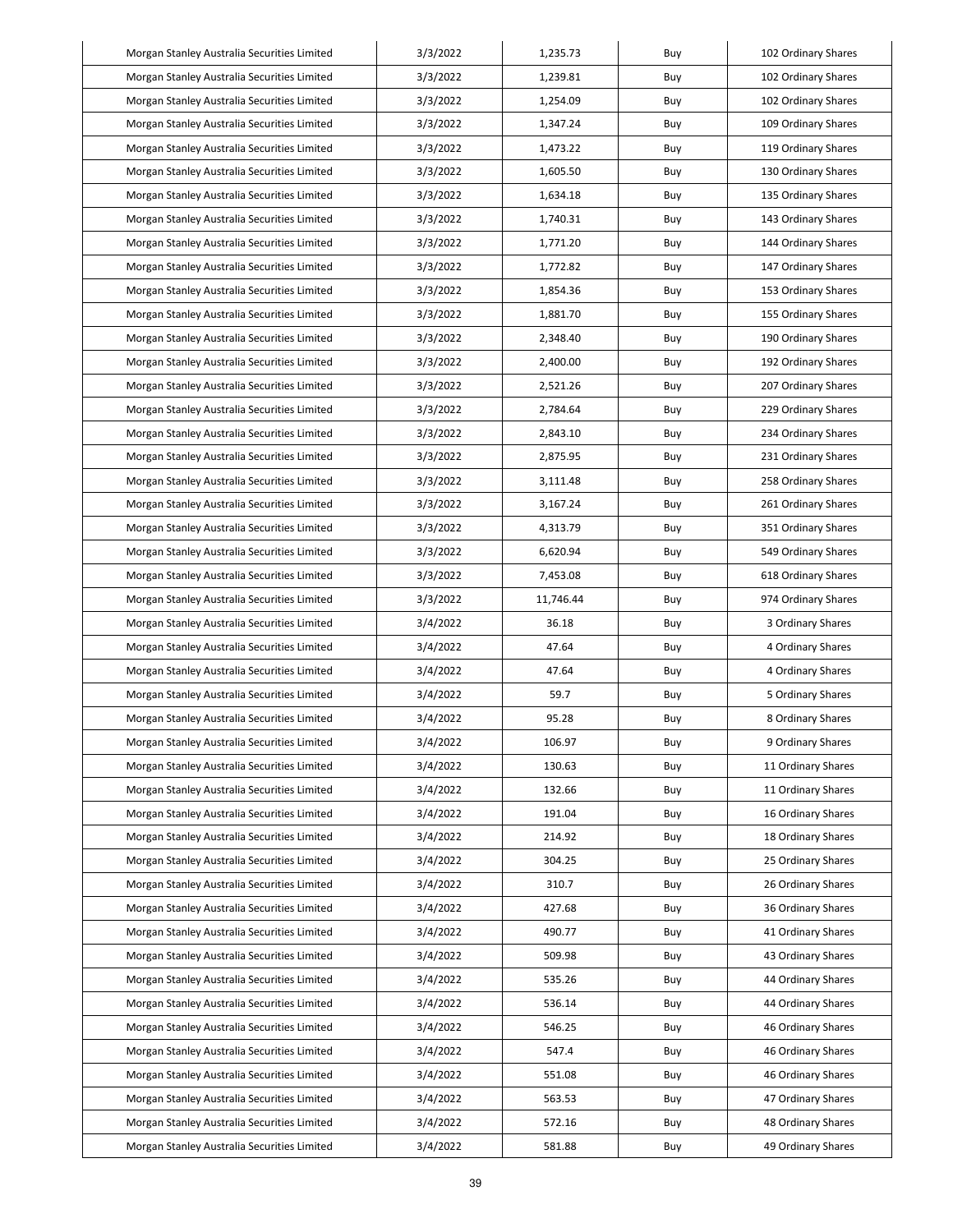| Morgan Stanley Australia Securities Limited | 3/4/2022 | 590.94    | Buy | 49 Ordinary Shares    |
|---------------------------------------------|----------|-----------|-----|-----------------------|
| Morgan Stanley Australia Securities Limited | 3/4/2022 | 593.5     | Buy | 50 Ordinary Shares    |
| Morgan Stanley Australia Securities Limited | 3/4/2022 | 596.5     | Buy | 50 Ordinary Shares    |
| Morgan Stanley Australia Securities Limited | 3/4/2022 | 653.13    | Buy | 55 Ordinary Shares    |
| Morgan Stanley Australia Securities Limited | 3/4/2022 | 669.2     | Buy | 56 Ordinary Shares    |
| Morgan Stanley Australia Securities Limited | 3/4/2022 | 682.86    | Buy | 57 Ordinary Shares    |
| Morgan Stanley Australia Securities Limited | 3/4/2022 | 709.63    | Buy | 58 Ordinary Shares    |
| Morgan Stanley Australia Securities Limited | 3/4/2022 | 778.05    | Buy | 65 Ordinary Shares    |
| Morgan Stanley Australia Securities Limited | 3/4/2022 | 1,108.56  | Buy | 93 Ordinary Shares    |
| Morgan Stanley Australia Securities Limited | 3/4/2022 | 1,146.24  | Buy | 96 Ordinary Shares    |
| Morgan Stanley Australia Securities Limited | 3/4/2022 | 1,152.00  | Buy | 96 Ordinary Shares    |
| Morgan Stanley Australia Securities Limited | 3/4/2022 | 1,153.30  | Buy | 95 Ordinary Shares    |
| Morgan Stanley Australia Securities Limited | 3/4/2022 | 1,160.12  | Buy | 97 Ordinary Shares    |
| Morgan Stanley Australia Securities Limited | 3/4/2022 | 1,281.86  | Buy | 107 Ordinary Shares   |
| Morgan Stanley Australia Securities Limited | 3/4/2022 | 1,621.12  | Buy | 136 Ordinary Shares   |
| Morgan Stanley Australia Securities Limited | 3/4/2022 | 2,165.80  | Buy | 182 Ordinary Shares   |
| Morgan Stanley Australia Securities Limited | 3/4/2022 | 2,832.20  | Buy | 238 Ordinary Shares   |
| Morgan Stanley Australia Securities Limited | 3/4/2022 | 3,219.93  | Buy | 269 Ordinary Shares   |
| Morgan Stanley Australia Securities Limited | 3/4/2022 | 3,390.96  | Buy | 284 Ordinary Shares   |
| Morgan Stanley Australia Securities Limited | 3/4/2022 | 10,569.51 | Buy | 883 Ordinary Shares   |
| Morgan Stanley Australia Securities Limited | 3/4/2022 | 11,838.33 | Buy | 989 Ordinary Shares   |
| Morgan Stanley Australia Securities Limited | 3/4/2022 | 13,262.76 | Buy | 1,108 Ordinary Shares |
| Morgan Stanley Australia Securities Limited | 3/4/2022 | 13,621.86 | Buy | 1,138 Ordinary Shares |
| Morgan Stanley Australia Securities Limited | 3/7/2022 | 119.35    | Buy | 10 Ordinary Shares    |
| Morgan Stanley Australia Securities Limited | 3/7/2022 | 228       | Buy | 19 Ordinary Shares    |
| Morgan Stanley Australia Securities Limited | 3/7/2022 | 237.4     | Buy | 20 Ordinary Shares    |
| Morgan Stanley Australia Securities Limited | 3/7/2022 | 297.5     | Buy | 25 Ordinary Shares    |
| Morgan Stanley Australia Securities Limited | 3/7/2022 | 464.49    | Buy | 39 Ordinary Shares    |
| Morgan Stanley Australia Securities Limited | 3/7/2022 | 477.6     | Buy | 40 Ordinary Shares    |
| Morgan Stanley Australia Securities Limited | 3/7/2022 | 568.8     | Buy | 48 Ordinary Shares    |
| Morgan Stanley Australia Securities Limited | 3/7/2022 | 572.64    | Buy | 48 Ordinary Shares    |
| Morgan Stanley Australia Securities Limited | 3/7/2022 | 573.12    | Buy | 48 Ordinary Shares    |
| Morgan Stanley Australia Securities Limited | 3/7/2022 | 581.88    | Buy | 49 Ordinary Shares    |
| Morgan Stanley Australia Securities Limited | 3/7/2022 | 582.12    | Buy | 49 Ordinary Shares    |
| Morgan Stanley Australia Securities Limited | 3/7/2022 | 607.67    | Buy | 51 Ordinary Shares    |
| Morgan Stanley Australia Securities Limited | 3/7/2022 | 619.32    | Buy | 52 Ordinary Shares    |
| Morgan Stanley Australia Securities Limited | 3/7/2022 | 630.7     | Buy | 53 Ordinary Shares    |
| Morgan Stanley Australia Securities Limited | 3/7/2022 | 644.22    | Buy | 54 Ordinary Shares    |
| Morgan Stanley Australia Securities Limited | 3/7/2022 | 644.76    | Buy | 54 Ordinary Shares    |
| Morgan Stanley Australia Securities Limited | 3/7/2022 | 678.59    | Buy | 57 Ordinary Shares    |
| Morgan Stanley Australia Securities Limited | 3/7/2022 | 728.34    | Buy | 61 Ordinary Shares    |
| Morgan Stanley Australia Securities Limited | 3/7/2022 | 793.95    | Buy | 67 Ordinary Shares    |
| Morgan Stanley Australia Securities Limited | 3/7/2022 | 809.2     | Buy | 68 Ordinary Shares    |
| Morgan Stanley Australia Securities Limited | 3/7/2022 | 1,061.77  | Buy | 89 Ordinary Shares    |
| Morgan Stanley Australia Securities Limited | 3/7/2022 | 1,163.75  | Buy | 98 Ordinary Shares    |
| Morgan Stanley Australia Securities Limited | 3/7/2022 | 1,644.00  | Buy | 137 Ordinary Shares   |
| Morgan Stanley Australia Securities Limited | 3/7/2022 | 6,264.66  | Buy | 526 Ordinary Shares   |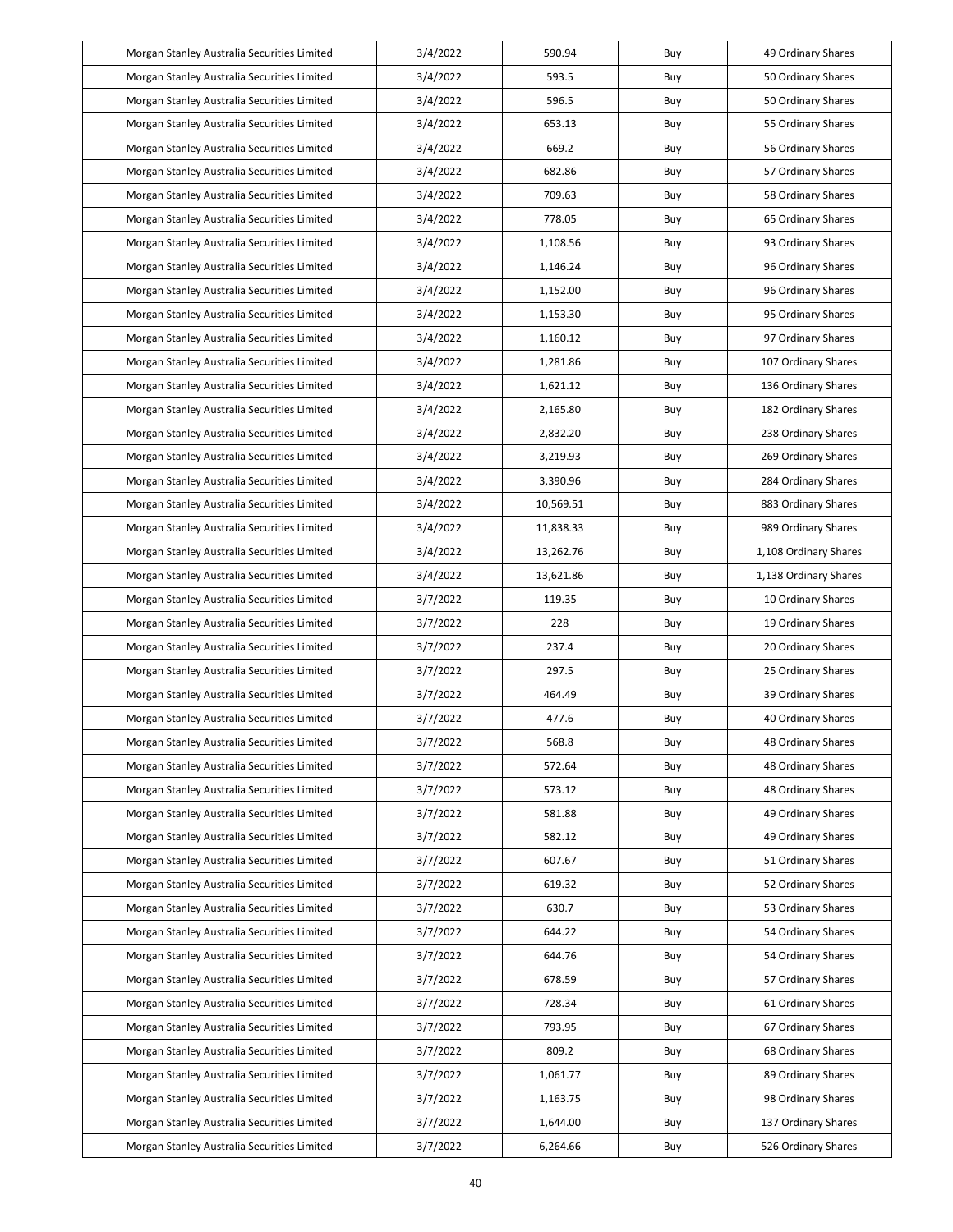| Morgan Stanley Australia Securities Limited | 3/7/2022 | 7,610.49  | Buy | 639 Ordinary Shares   |
|---------------------------------------------|----------|-----------|-----|-----------------------|
| Morgan Stanley Australia Securities Limited | 3/8/2022 | 407.75    | Buy | 35 Ordinary Shares    |
| Morgan Stanley Australia Securities Limited | 3/8/2022 | 472.8     | Buy | 40 Ordinary Shares    |
| Morgan Stanley Australia Securities Limited | 3/8/2022 | 492.24    | Buy | 42 Ordinary Shares    |
| Morgan Stanley Australia Securities Limited | 3/8/2022 | 525.6     | Buy | 45 Ordinary Shares    |
| Morgan Stanley Australia Securities Limited | 3/8/2022 | 531.68    | Buy | 45 Ordinary Shares    |
| Morgan Stanley Australia Securities Limited | 3/8/2022 | 541.88    | Buy | 46 Ordinary Shares    |
| Morgan Stanley Australia Securities Limited | 3/8/2022 | 576.73    | Buy | 49 Ordinary Shares    |
| Morgan Stanley Australia Securities Limited | 3/8/2022 | 605.8     | Buy | 52 Ordinary Shares    |
| Morgan Stanley Australia Securities Limited | 3/8/2022 | 635.04    | Buy | 54 Ordinary Shares    |
| Morgan Stanley Australia Securities Limited | 3/8/2022 | 650.65    | Buy | 55 Ordinary Shares    |
| Morgan Stanley Australia Securities Limited | 3/8/2022 | 703.2     | Buy | 60 Ordinary Shares    |
| Morgan Stanley Australia Securities Limited | 3/8/2022 | 734.58    | Buy | 63 Ordinary Shares    |
| Morgan Stanley Australia Securities Limited | 3/8/2022 | 758.4     | Buy | 64 Ordinary Shares    |
| Morgan Stanley Australia Securities Limited | 3/8/2022 | 765.05    | Buy | 65 Ordinary Shares    |
| Morgan Stanley Australia Securities Limited | 3/8/2022 | 782.56    | Buy | 67 Ordinary Shares    |
| Morgan Stanley Australia Securities Limited | 3/8/2022 | 982.8     | Buy | 84 Ordinary Shares    |
| Morgan Stanley Australia Securities Limited | 3/8/2022 | 1,100.74  | Buy | 94 Ordinary Shares    |
| Morgan Stanley Australia Securities Limited | 3/8/2022 | 1,151.50  | Buy | 98 Ordinary Shares    |
| Morgan Stanley Australia Securities Limited | 3/8/2022 | 1,181.00  | Buy | 100 Ordinary Shares   |
| Morgan Stanley Australia Securities Limited | 3/8/2022 | 1,209.22  | Buy | 103 Ordinary Shares   |
| Morgan Stanley Australia Securities Limited | 3/8/2022 | 1,248.69  | Buy | 107 Ordinary Shares   |
| Morgan Stanley Australia Securities Limited | 3/8/2022 | 1,273.32  | Buy | 108 Ordinary Shares   |
| Morgan Stanley Australia Securities Limited | 3/8/2022 | 1,336.79  | Buy | 113 Ordinary Shares   |
| Morgan Stanley Australia Securities Limited | 3/8/2022 | 1,337.92  | Buy | 113 Ordinary Shares   |
| Morgan Stanley Australia Securities Limited | 3/8/2022 | 1,474.47  | Buy | 127 Ordinary Shares   |
| Morgan Stanley Australia Securities Limited | 3/8/2022 | 1,523.49  | Buy | 129 Ordinary Shares   |
| Morgan Stanley Australia Securities Limited | 3/8/2022 | 1,593.00  | Buy | 135 Ordinary Shares   |
| Morgan Stanley Australia Securities Limited | 3/8/2022 | 1,607.01  | Buy | 137 Ordinary Shares   |
| Morgan Stanley Australia Securities Limited | 3/8/2022 | 3,006.45  | Buy | 255 Ordinary Shares   |
| Morgan Stanley Australia Securities Limited | 3/8/2022 | 3,445.68  | Buy | 293 Ordinary Shares   |
| Morgan Stanley Australia Securities Limited | 3/8/2022 | 4,323.26  | Buy | 367 Ordinary Shares   |
| Morgan Stanley Australia Securities Limited | 3/8/2022 | 6,082.49  | Buy | 523 Ordinary Shares   |
| Morgan Stanley Australia Securities Limited | 3/8/2022 | 9,990.17  | Buy | 859 Ordinary Shares   |
| Morgan Stanley Australia Securities Limited | 3/8/2022 | 17,119.36 | Buy | 1,472 Ordinary Shares |
| Morgan Stanley Australia Securities Limited | 3/9/2022 | 11.5      | Buy | 1 Ordinary Share      |
| Morgan Stanley Australia Securities Limited | 3/9/2022 | 23.02     | Buy | 2 Ordinary Shares     |
| Morgan Stanley Australia Securities Limited | 3/9/2022 | 23.22     | Buy | 2 Ordinary Shares     |
| Morgan Stanley Australia Securities Limited | 3/9/2022 | 128.37    | Buy | 11 Ordinary Shares    |
| Morgan Stanley Australia Securities Limited | 3/9/2022 | 162.12    | Buy | 14 Ordinary Shares    |
| Morgan Stanley Australia Securities Limited | 3/9/2022 | 237       | Buy | 20 Ordinary Shares    |
| Morgan Stanley Australia Securities Limited | 3/9/2022 | 278.88    | Buy | 24 Ordinary Shares    |
| Morgan Stanley Australia Securities Limited | 3/9/2022 | 484.26    | Buy | 42 Ordinary Shares    |
| Morgan Stanley Australia Securities Limited | 3/9/2022 | 494.07    | Buy | 43 Ordinary Shares    |
| Morgan Stanley Australia Securities Limited | 3/9/2022 | 507.54    | Buy | 44 Ordinary Shares    |
| Morgan Stanley Australia Securities Limited | 3/9/2022 | 507.76    | Buy | 44 Ordinary Shares    |
| Morgan Stanley Australia Securities Limited | 3/9/2022 | 508.2     | Buy | 44 Ordinary Shares    |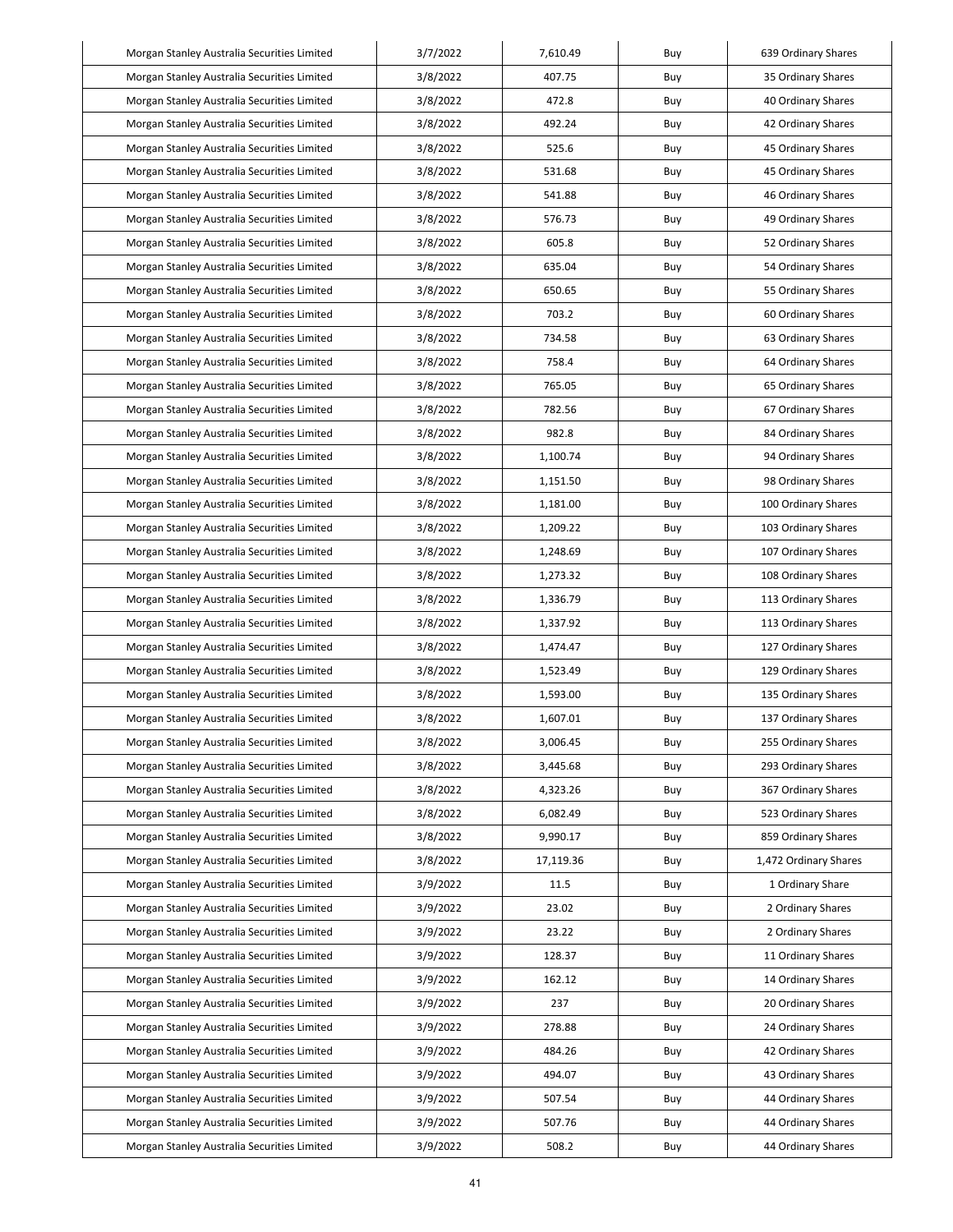| Morgan Stanley Australia Securities Limited | 3/9/2022 | 529.92   | Buy | 46 Ordinary Shares  |
|---------------------------------------------|----------|----------|-----|---------------------|
| Morgan Stanley Australia Securities Limited | 3/9/2022 | 531.76   | Buy | 46 Ordinary Shares  |
| Morgan Stanley Australia Securities Limited | 3/9/2022 | 541.44   | Buy | 47 Ordinary Shares  |
| Morgan Stanley Australia Securities Limited | 3/9/2022 | 558.24   | Buy | 48 Ordinary Shares  |
| Morgan Stanley Australia Securities Limited | 3/9/2022 | 560.16   | Buy | 48 Ordinary Shares  |
| Morgan Stanley Australia Securities Limited | 3/9/2022 | 568.89   | Buy | 49 Ordinary Shares  |
| Morgan Stanley Australia Securities Limited | 3/9/2022 | 573.79   | Buy | 49 Ordinary Shares  |
| Morgan Stanley Australia Securities Limited | 3/9/2022 | 575.5    | Buy | 50 Ordinary Shares  |
| Morgan Stanley Australia Securities Limited | 3/9/2022 | 588.03   | Buy | 51 Ordinary Shares  |
| Morgan Stanley Australia Securities Limited | 3/9/2022 | 622.08   | Buy | 54 Ordinary Shares  |
| Morgan Stanley Australia Securities Limited | 3/9/2022 | 635.25   | Buy | 55 Ordinary Shares  |
| Morgan Stanley Australia Securities Limited | 3/9/2022 | 641.3    | Buy | 55 Ordinary Shares  |
| Morgan Stanley Australia Securities Limited | 3/9/2022 | 651.84   | Buy | 56 Ordinary Shares  |
| Morgan Stanley Australia Securities Limited | 3/9/2022 | 694.2    | Buy | 60 Ordinary Shares  |
| Morgan Stanley Australia Securities Limited | 3/9/2022 | 699.6    | Buy | 60 Ordinary Shares  |
| Morgan Stanley Australia Securities Limited | 3/9/2022 | 700.8    | Buy | 60 Ordinary Shares  |
| Morgan Stanley Australia Securities Limited | 3/9/2022 | 706.38   | Buy | 61 Ordinary Shares  |
| Morgan Stanley Australia Securities Limited | 3/9/2022 | 712.48   | Buy | 61 Ordinary Shares  |
| Morgan Stanley Australia Securities Limited | 3/9/2022 | 713.31   | Buy | 62 Ordinary Shares  |
| Morgan Stanley Australia Securities Limited | 3/9/2022 | 723.87   | Buy | 63 Ordinary Shares  |
| Morgan Stanley Australia Securities Limited | 3/9/2022 | 735.21   | Buy | 63 Ordinary Shares  |
| Morgan Stanley Australia Securities Limited | 3/9/2022 | 764.28   | Buy | 66 Ordinary Shares  |
| Morgan Stanley Australia Securities Limited | 3/9/2022 | 831.6    | Buy | 72 Ordinary Shares  |
| Morgan Stanley Australia Securities Limited | 3/9/2022 | 838.77   | Buy | 73 Ordinary Shares  |
| Morgan Stanley Australia Securities Limited | 3/9/2022 | 870      | Buy | 75 Ordinary Shares  |
| Morgan Stanley Australia Securities Limited | 3/9/2022 | 873.24   | Buy | 76 Ordinary Shares  |
| Morgan Stanley Australia Securities Limited | 3/9/2022 | 980.48   | Buy | 85 Ordinary Shares  |
| Morgan Stanley Australia Securities Limited | 3/9/2022 | 989      | Buy | 86 Ordinary Shares  |
| Morgan Stanley Australia Securities Limited | 3/9/2022 | 1,018.77 | Buy | 87 Ordinary Shares  |
| Morgan Stanley Australia Securities Limited | 3/9/2022 | 1,051.96 | Buy | 91 Ordinary Shares  |
| Morgan Stanley Australia Securities Limited | 3/9/2022 | 1,069.96 | Buy | 92 Ordinary Shares  |
| Morgan Stanley Australia Securities Limited | 3/9/2022 | 1,118.41 | Buy | 97 Ordinary Shares  |
| Morgan Stanley Australia Securities Limited | 3/9/2022 | 1,120.35 | Buy | 97 Ordinary Shares  |
| Morgan Stanley Australia Securities Limited | 3/9/2022 | 1,126.17 | Buy | 97 Ordinary Shares  |
| Morgan Stanley Australia Securities Limited | 3/9/2022 | 1,151.37 | Buy | 99 Ordinary Shares  |
| Morgan Stanley Australia Securities Limited | 3/9/2022 | 1,197.89 | Buy | 103 Ordinary Shares |
| Morgan Stanley Australia Securities Limited | 3/9/2022 | 1,211.60 | Buy | 104 Ordinary Shares |
| Morgan Stanley Australia Securities Limited | 3/9/2022 | 1,294.26 | Buy | 111 Ordinary Shares |
| Morgan Stanley Australia Securities Limited | 3/9/2022 | 1,360.54 | Buy | 118 Ordinary Shares |
| Morgan Stanley Australia Securities Limited | 3/9/2022 | 1,475.84 | Buy | 128 Ordinary Shares |
| Morgan Stanley Australia Securities Limited | 3/9/2022 | 1,523.28 | Buy | 132 Ordinary Shares |
| Morgan Stanley Australia Securities Limited | 3/9/2022 | 1,619.80 | Buy | 140 Ordinary Shares |
| Morgan Stanley Australia Securities Limited | 3/9/2022 | 1,703.48 | Buy | 148 Ordinary Shares |
| Morgan Stanley Australia Securities Limited | 3/9/2022 | 1,726.50 | Buy | 150 Ordinary Shares |
| Morgan Stanley Australia Securities Limited | 3/9/2022 | 1,808.64 | Buy | 157 Ordinary Shares |
| Morgan Stanley Australia Securities Limited | 3/9/2022 | 1,915.64 | Buy | 166 Ordinary Shares |
| Morgan Stanley Australia Securities Limited | 3/9/2022 | 1,996.42 | Buy | 173 Ordinary Shares |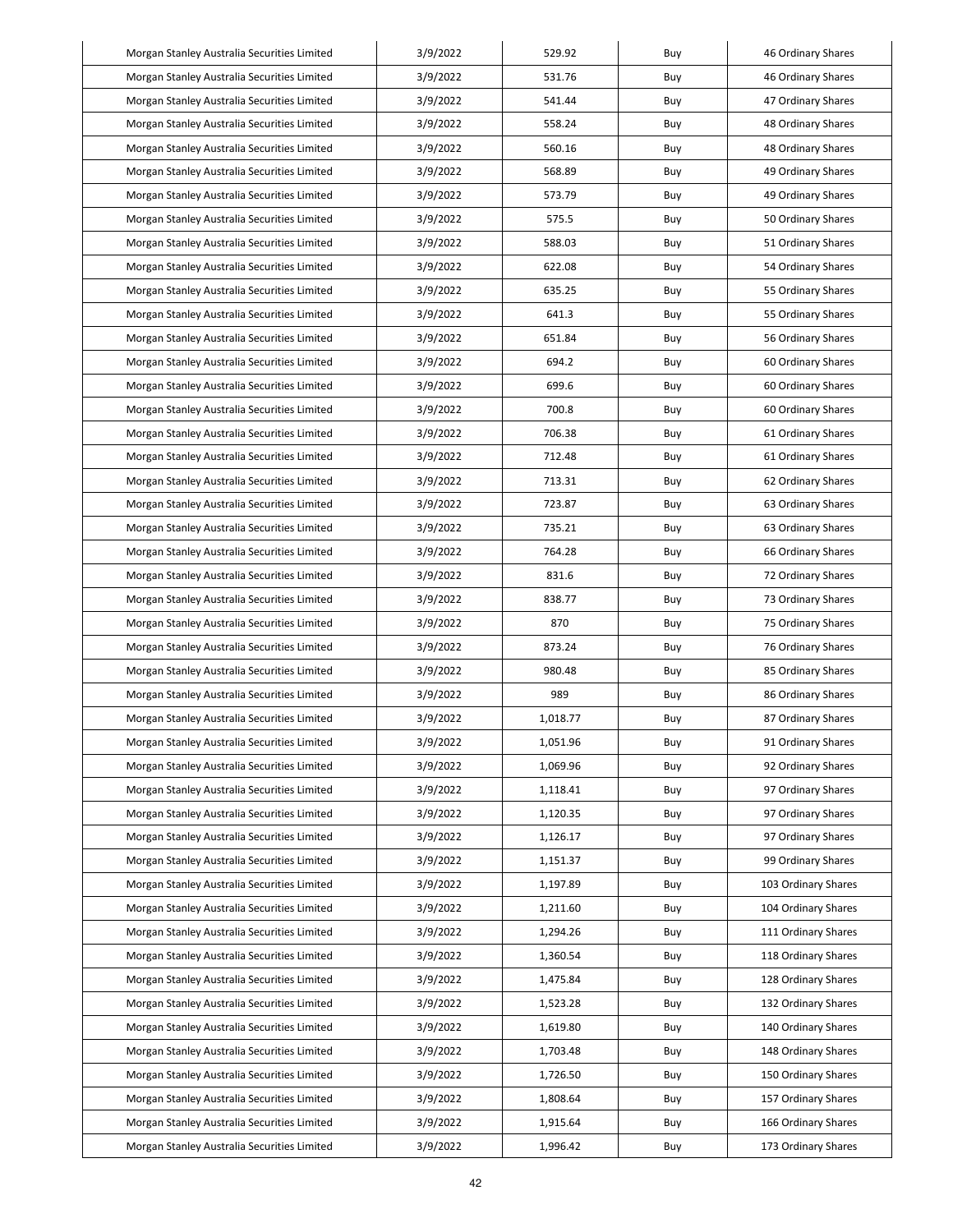| Morgan Stanley Australia Securities Limited | 3/9/2022  | 2,002.08  | Buy | 172 Ordinary Shares   |
|---------------------------------------------|-----------|-----------|-----|-----------------------|
| Morgan Stanley Australia Securities Limited | 3/9/2022  | 2,221.10  | Buy | 190 Ordinary Shares   |
| Morgan Stanley Australia Securities Limited | 3/9/2022  | 2,230.88  | Buy | 191 Ordinary Shares   |
| Morgan Stanley Australia Securities Limited | 3/9/2022  | 2,334.00  | Buy | 200 Ordinary Shares   |
| Morgan Stanley Australia Securities Limited | 3/9/2022  | 2,472.50  | Buy | 215 Ordinary Shares   |
| Morgan Stanley Australia Securities Limited | 3/9/2022  | 2,528.05  | Buy | 217 Ordinary Shares   |
| Morgan Stanley Australia Securities Limited | 3/9/2022  | 2,561.88  | Buy | 222 Ordinary Shares   |
| Morgan Stanley Australia Securities Limited | 3/9/2022  | 2,712.12  | Buy | 233 Ordinary Shares   |
| Morgan Stanley Australia Securities Limited | 3/9/2022  | 2,740.10  | Buy | 235 Ordinary Shares   |
| Morgan Stanley Australia Securities Limited | 3/9/2022  | 2,773.91  | Buy | 241 Ordinary Shares   |
| Morgan Stanley Australia Securities Limited | 3/9/2022  | 3,230.82  | Buy | 279 Ordinary Shares   |
| Morgan Stanley Australia Securities Limited | 3/9/2022  | 3,257.10  | Buy | 282 Ordinary Shares   |
| Morgan Stanley Australia Securities Limited | 3/9/2022  | 3,951.22  | Buy | 338 Ordinary Shares   |
| Morgan Stanley Australia Securities Limited | 3/9/2022  | 3,962.42  | Buy | 341 Ordinary Shares   |
| Morgan Stanley Australia Securities Limited | 3/9/2022  | 4,132.20  | Buy | 355 Ordinary Shares   |
| Morgan Stanley Australia Securities Limited | 3/9/2022  | 6,323.92  | Buy | 548 Ordinary Shares   |
| Morgan Stanley Australia Securities Limited | 3/9/2022  | 6,406.12  | Buy | 548 Ordinary Shares   |
| Morgan Stanley Australia Securities Limited | 3/9/2022  | 9,106.51  | Buy | 779 Ordinary Shares   |
| Morgan Stanley Australia Securities Limited | 3/9/2022  | 10,369.03 | Buy | 887 Ordinary Shares   |
| Morgan Stanley Australia Securities Limited | 3/9/2022  | 16,260.79 | Buy | 1,391 Ordinary Shares |
| Morgan Stanley Australia Securities Limited | 3/10/2022 | 23.1      | Buy | 2 Ordinary Shares     |
| Morgan Stanley Australia Securities Limited | 3/10/2022 | 35.01     | Buy | 3 Ordinary Shares     |
| Morgan Stanley Australia Securities Limited | 3/10/2022 | 183.52    | Buy | 16 Ordinary Shares    |
| Morgan Stanley Australia Securities Limited | 3/10/2022 | 196.52    | Buy | 17 Ordinary Shares    |
| Morgan Stanley Australia Securities Limited | 3/10/2022 | 234.2     | Buy | 20 Ordinary Shares    |
| Morgan Stanley Australia Securities Limited | 3/10/2022 | 364.25    | Buy | 31 Ordinary Shares    |
| Morgan Stanley Australia Securities Limited | 3/10/2022 | 427.17    | Buy | 37 Ordinary Shares    |
| Morgan Stanley Australia Securities Limited | 3/10/2022 | 428.09    | Buy | 37 Ordinary Shares    |
| Morgan Stanley Australia Securities Limited | 3/10/2022 | 461.2     | Buy | 40 Ordinary Shares    |
| Morgan Stanley Australia Securities Limited | 3/10/2022 | 484.68    | Buy | 42 Ordinary Shares    |
| Morgan Stanley Australia Securities Limited | 3/10/2022 | 490.63    | Buy | 43 Ordinary Shares    |
| Morgan Stanley Australia Securities Limited | 3/10/2022 | 493.64    | Buy | 43 Ordinary Shares    |
| Morgan Stanley Australia Securities Limited | 3/10/2022 | 509.96    | Buy | 44 Ordinary Shares    |
| Morgan Stanley Australia Securities Limited | 3/10/2022 | 511.28    | Buy | 44 Ordinary Shares    |
| Morgan Stanley Australia Securities Limited | 3/10/2022 | 523.8     | Buy | 45 Ordinary Shares    |
| Morgan Stanley Australia Securities Limited | 3/10/2022 | 526.5     | Buy | 45 Ordinary Shares    |
| Morgan Stanley Australia Securities Limited | 3/10/2022 | 528.08    | Buy | 46 Ordinary Shares    |
| Morgan Stanley Australia Securities Limited | 3/10/2022 | 560.64    | Buy | 48 Ordinary Shares    |
| Morgan Stanley Australia Securities Limited | 3/10/2022 | 578       | Buy | 50 Ordinary Shares    |
| Morgan Stanley Australia Securities Limited | 3/10/2022 | 609.5     | Buy | 53 Ordinary Shares    |
| Morgan Stanley Australia Securities Limited | 3/10/2022 | 652.65    | Buy | 57 Ordinary Shares    |
| Morgan Stanley Australia Securities Limited | 3/10/2022 | 658.64    | Buy | 57 Ordinary Shares    |
| Morgan Stanley Australia Securities Limited | 3/10/2022 | 660.92    | Buy | 57 Ordinary Shares    |
| Morgan Stanley Australia Securities Limited | 3/10/2022 | 668.16    | Buy | 58 Ordinary Shares    |
| Morgan Stanley Australia Securities Limited | 3/10/2022 | 683.22    | Buy | 59 Ordinary Shares    |
| Morgan Stanley Australia Securities Limited | 3/10/2022 | 713.09    | Buy | 61 Ordinary Shares    |
| Morgan Stanley Australia Securities Limited | 3/10/2022 | 794.92    | Buy | 68 Ordinary Shares    |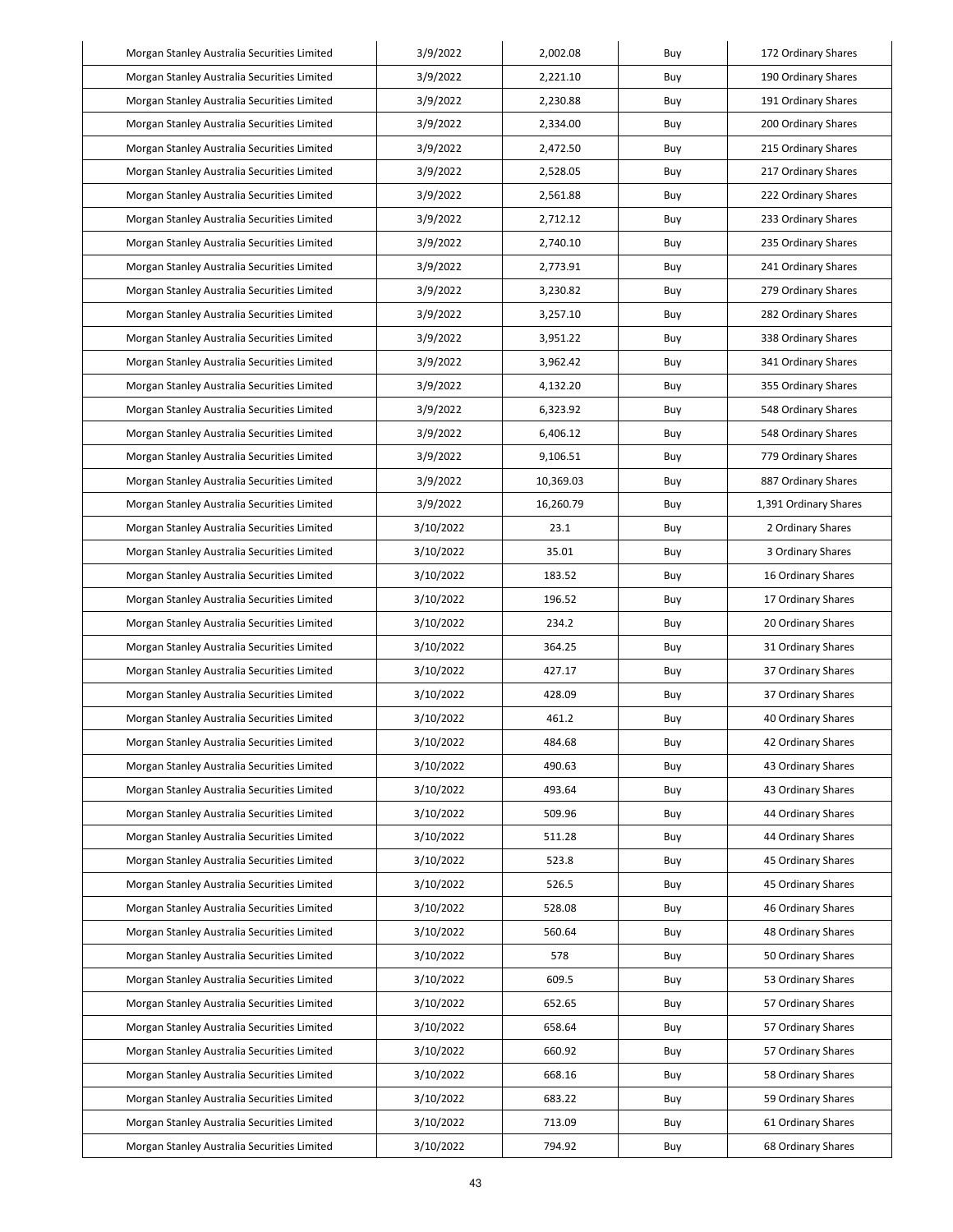| Morgan Stanley Australia Securities Limited | 3/10/2022 | 836.58    | Buy | 73 Ordinary Shares    |
|---------------------------------------------|-----------|-----------|-----|-----------------------|
| Morgan Stanley Australia Securities Limited | 3/10/2022 | 866.25    | Buy | 75 Ordinary Shares    |
| Morgan Stanley Australia Securities Limited | 3/10/2022 | 924.8     | Buy | 80 Ordinary Shares    |
| Morgan Stanley Australia Securities Limited | 3/10/2022 | 927.75    | Buy | 75 Ordinary Shares    |
| Morgan Stanley Australia Securities Limited | 3/10/2022 | 1,104.96  | Buy | 96 Ordinary Shares    |
| Morgan Stanley Australia Securities Limited | 3/10/2022 | 1,142.00  | Buy | 100 Ordinary Shares   |
| Morgan Stanley Australia Securities Limited | 3/10/2022 | 1,191.36  | Buy | 102 Ordinary Shares   |
| Morgan Stanley Australia Securities Limited | 3/10/2022 | 1,218.00  | Buy | 105 Ordinary Shares   |
| Morgan Stanley Australia Securities Limited | 3/10/2022 | 1,289.12  | Buy | 112 Ordinary Shares   |
| Morgan Stanley Australia Securities Limited | 3/10/2022 | 1,322.50  | Buy | 115 Ordinary Shares   |
| Morgan Stanley Australia Securities Limited | 3/10/2022 | 1,350.18  | Buy | 117 Ordinary Shares   |
| Morgan Stanley Australia Securities Limited | 3/10/2022 | 1,357.00  | Buy | 118 Ordinary Shares   |
| Morgan Stanley Australia Securities Limited | 3/10/2022 | 1,359.36  | Buy | 118 Ordinary Shares   |
| Morgan Stanley Australia Securities Limited | 3/10/2022 | 1,435.92  | Buy | 124 Ordinary Shares   |
| Morgan Stanley Australia Securities Limited | 3/10/2022 | 1,520.64  | Buy | 132 Ordinary Shares   |
| Morgan Stanley Australia Securities Limited | 3/10/2022 | 1,709.40  | Buy | 148 Ordinary Shares   |
| Morgan Stanley Australia Securities Limited | 3/10/2022 | 1,710.00  | Buy | 150 Ordinary Shares   |
| Morgan Stanley Australia Securities Limited | 3/10/2022 | 1,723.93  | Buy | 149 Ordinary Shares   |
| Morgan Stanley Australia Securities Limited | 3/10/2022 | 1,839.63  | Buy | 159 Ordinary Shares   |
| Morgan Stanley Australia Securities Limited | 3/10/2022 | 1,841.22  | Buy | 159 Ordinary Shares   |
| Morgan Stanley Australia Securities Limited | 3/10/2022 | 1,846.40  | Buy | 160 Ordinary Shares   |
| Morgan Stanley Australia Securities Limited | 3/10/2022 | 1,993.48  | Buy | 172 Ordinary Shares   |
| Morgan Stanley Australia Securities Limited | 3/10/2022 | 2,007.96  | Buy | 174 Ordinary Shares   |
| Morgan Stanley Australia Securities Limited | 3/10/2022 | 2,017.75  | Buy | 175 Ordinary Shares   |
| Morgan Stanley Australia Securities Limited | 3/10/2022 | 2,125.65  | Buy | 185 Ordinary Shares   |
| Morgan Stanley Australia Securities Limited | 3/10/2022 | 2,548.13  | Buy | 221 Ordinary Shares   |
| Morgan Stanley Australia Securities Limited | 3/10/2022 | 2,674.84  | Buy | 233 Ordinary Shares   |
| Morgan Stanley Australia Securities Limited | 3/10/2022 | 2,769.60  | Buy | 240 Ordinary Shares   |
| Morgan Stanley Australia Securities Limited | 3/10/2022 | 2,880.93  | Buy | 249 Ordinary Shares   |
| Morgan Stanley Australia Securities Limited | 3/10/2022 | 2,897.50  | Buy | 250 Ordinary Shares   |
| Morgan Stanley Australia Securities Limited | 3/10/2022 | 2,943.86  | Buy | 254 Ordinary Shares   |
| Morgan Stanley Australia Securities Limited | 3/10/2022 | 2,962.63  | Buy | 253 Ordinary Shares   |
| Morgan Stanley Australia Securities Limited | 3/10/2022 | 3,040.28  | Buy | 263 Ordinary Shares   |
| Morgan Stanley Australia Securities Limited | 3/10/2022 | 3,190.00  | Buy | 275 Ordinary Shares   |
| Morgan Stanley Australia Securities Limited | 3/10/2022 | 3,464.51  | Buy | 301 Ordinary Shares   |
| Morgan Stanley Australia Securities Limited | 3/10/2022 | 3,887.52  | Buy | 336 Ordinary Shares   |
| Morgan Stanley Australia Securities Limited | 3/10/2022 | 4,157.22  | Buy | 359 Ordinary Shares   |
| Morgan Stanley Australia Securities Limited | 3/10/2022 | 5,022.80  | Buy | 433 Ordinary Shares   |
| Morgan Stanley Australia Securities Limited | 3/10/2022 | 6,555.08  | Buy | 574 Ordinary Shares   |
| Morgan Stanley Australia Securities Limited | 3/10/2022 | 6,739.60  | Buy | 581 Ordinary Shares   |
| Morgan Stanley Australia Securities Limited | 3/10/2022 | 9,261.14  | Buy | 797 Ordinary Shares   |
| Morgan Stanley Australia Securities Limited | 3/10/2022 | 16,982.40 | Buy | 1,464 Ordinary Shares |
| Morgan Stanley Australia Securities Limited | 3/10/2022 | 25,949.20 | Buy | 2,237 Ordinary Shares |
| Morgan Stanley Australia Securities Limited | 3/11/2022 | 33.81     | Buy | 3 Ordinary Shares     |
| Morgan Stanley Australia Securities Limited | 3/11/2022 | 46.2      | Buy | 4 Ordinary Shares     |
| Morgan Stanley Australia Securities Limited | 3/11/2022 | 68.4      | Buy | 6 Ordinary Shares     |
| Morgan Stanley Australia Securities Limited | 3/11/2022 | 79.8      | Buy | 7 Ordinary Shares     |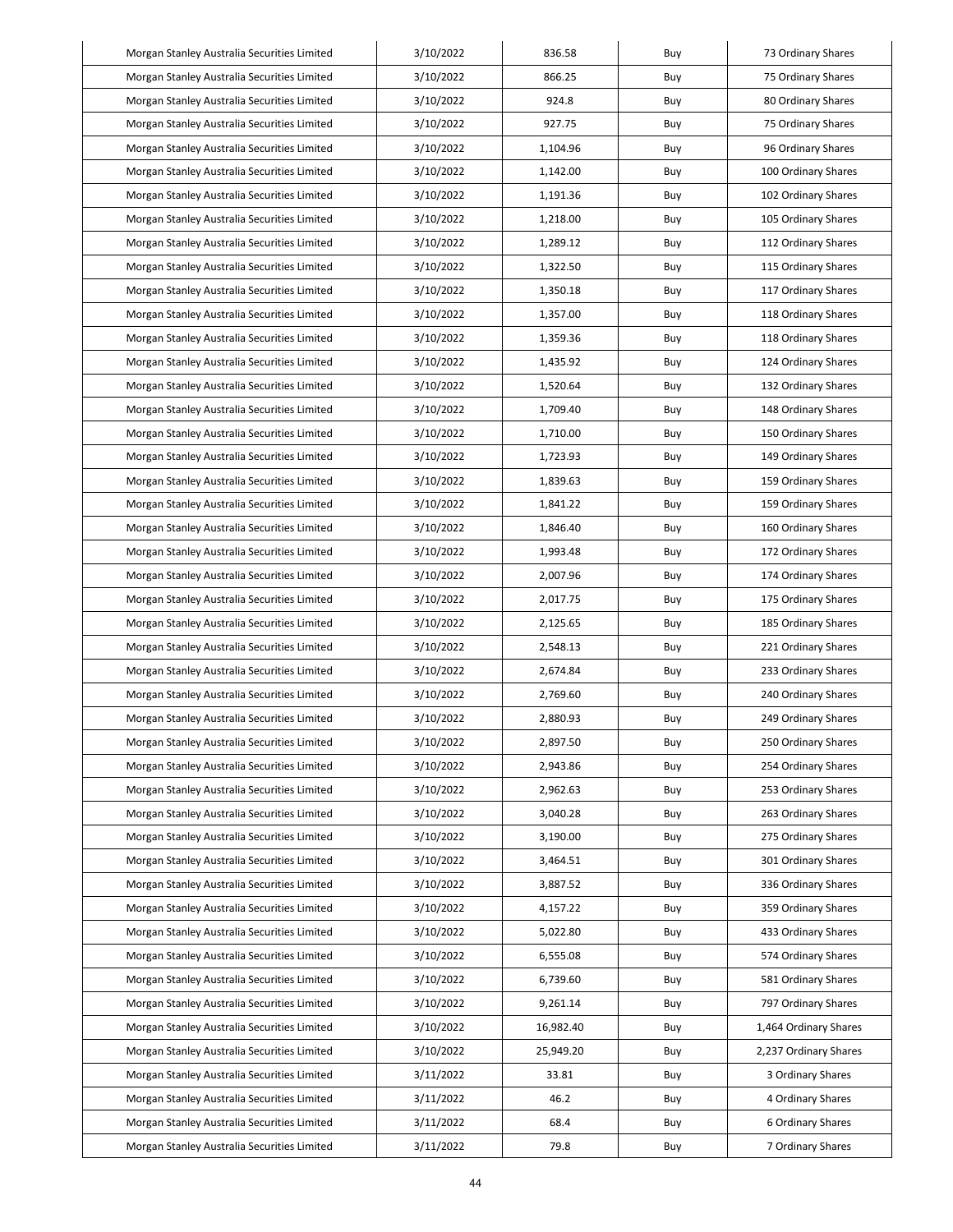| Morgan Stanley Australia Securities Limited | 3/11/2022 | 113.3     | Buy | 10 Ordinary Shares    |
|---------------------------------------------|-----------|-----------|-----|-----------------------|
| Morgan Stanley Australia Securities Limited | 3/11/2022 | 113.4     | Buy | 10 Ordinary Shares    |
| Morgan Stanley Australia Securities Limited | 3/11/2022 | 146.38    | Buy | 13 Ordinary Shares    |
| Morgan Stanley Australia Securities Limited | 3/11/2022 | 205.74    | Buy | 18 Ordinary Shares    |
| Morgan Stanley Australia Securities Limited | 3/11/2022 | 207.63    | Buy | 18 Ordinary Shares    |
| Morgan Stanley Australia Securities Limited | 3/11/2022 | 248.82    | Buy | 22 Ordinary Shares    |
| Morgan Stanley Australia Securities Limited | 3/11/2022 | 285       | Buy | 25 Ordinary Shares    |
| Morgan Stanley Australia Securities Limited | 3/11/2022 | 383.86    | Buy | 34 Ordinary Shares    |
| Morgan Stanley Australia Securities Limited | 3/11/2022 | 398.65    | Buy | 35 Ordinary Shares    |
| Morgan Stanley Australia Securities Limited | 3/11/2022 | 463.3     | Buy | 41 Ordinary Shares    |
| Morgan Stanley Australia Securities Limited | 3/11/2022 | 466.99    | Buy | 41 Ordinary Shares    |
| Morgan Stanley Australia Securities Limited | 3/11/2022 | 485.47    | Buy | 43 Ordinary Shares    |
| Morgan Stanley Australia Securities Limited | 3/11/2022 | 497.51    | Buy | 43 Ordinary Shares    |
| Morgan Stanley Australia Securities Limited | 3/11/2022 | 529.22    | Buy | 47 Ordinary Shares    |
| Morgan Stanley Australia Securities Limited | 3/11/2022 | 531.57    | Buy | 47 Ordinary Shares    |
| Morgan Stanley Australia Securities Limited | 3/11/2022 | 532.51    | Buy | 47 Ordinary Shares    |
| Morgan Stanley Australia Securities Limited | 3/11/2022 | 532.98    | Buy | 47 Ordinary Shares    |
| Morgan Stanley Australia Securities Limited | 3/11/2022 | 543.32    | Buy | 47 Ordinary Shares    |
| Morgan Stanley Australia Securities Limited | 3/11/2022 | 543.36    | Buy | 48 Ordinary Shares    |
| Morgan Stanley Australia Securities Limited | 3/11/2022 | 544.56    | Buy | 48 Ordinary Shares    |
| Morgan Stanley Australia Securities Limited | 3/11/2022 | 576.75    | Buy | 50 Ordinary Shares    |
| Morgan Stanley Australia Securities Limited | 3/11/2022 | 579.36    | Buy | 51 Ordinary Shares    |
| Morgan Stanley Australia Securities Limited | 3/11/2022 | 582.93    | Buy | 51 Ordinary Shares    |
| Morgan Stanley Australia Securities Limited | 3/11/2022 | 613.44    | Buy | 54 Ordinary Shares    |
| Morgan Stanley Australia Securities Limited | 3/11/2022 | 622.05    | Buy | 55 Ordinary Shares    |
| Morgan Stanley Australia Securities Limited | 3/11/2022 | 623.7     | Buy | 54 Ordinary Shares    |
| Morgan Stanley Australia Securities Limited | 3/11/2022 | 624.8     | Buy | 55 Ordinary Shares    |
| Morgan Stanley Australia Securities Limited | 3/11/2022 | 626.45    | Buy | 55 Ordinary Shares    |
| Morgan Stanley Australia Securities Limited | 3/11/2022 | 641.48    | Buy | 56 Ordinary Shares    |
| Morgan Stanley Australia Securities Limited | 3/11/2022 | 677.4     | Buy | 60 Ordinary Shares    |
| Morgan Stanley Australia Securities Limited | 3/11/2022 | 689.91    | Buy | 61 Ordinary Shares    |
| Morgan Stanley Australia Securities Limited | 3/11/2022 | 798       | Buy | 70 Ordinary Shares    |
| Morgan Stanley Australia Securities Limited | 3/11/2022 | 973.52    | Buy | 86 Ordinary Shares    |
| Morgan Stanley Australia Securities Limited | 3/11/2022 | 1,273.80  | Buy | 110 Ordinary Shares   |
| Morgan Stanley Australia Securities Limited | 3/11/2022 | 1,275.77  | Buy | 113 Ordinary Shares   |
| Morgan Stanley Australia Securities Limited | 3/11/2022 | 1,519.60  | Buy | 131 Ordinary Shares   |
| Morgan Stanley Australia Securities Limited | 3/11/2022 | 1,666.08  | Buy | 144 Ordinary Shares   |
| Morgan Stanley Australia Securities Limited | 3/11/2022 | 2,624.12  | Buy | 227 Ordinary Shares   |
| Morgan Stanley Australia Securities Limited | 3/11/2022 | 3,051.00  | Buy | 270 Ordinary Shares   |
| Morgan Stanley Australia Securities Limited | 3/11/2022 | 4,549.04  | Buy | 404 Ordinary Shares   |
| Morgan Stanley Australia Securities Limited | 3/11/2022 | 4,633.00  | Buy | 410 Ordinary Shares   |
| Morgan Stanley Australia Securities Limited | 3/11/2022 | 7,127.12  | Buy | 616 Ordinary Shares   |
| Morgan Stanley Australia Securities Limited | 3/11/2022 | 7,836.96  | Buy | 696 Ordinary Shares   |
| Morgan Stanley Australia Securities Limited | 3/11/2022 | 8,197.28  | Buy | 728 Ordinary Shares   |
| Morgan Stanley Australia Securities Limited | 3/11/2022 | 23,004.18 | Buy | 2,043 Ordinary Shares |
| Morgan Stanley Australia Securities Limited | 3/11/2022 | 42,067.36 | Buy | 3,736 Ordinary Shares |
| Morgan Stanley Australia Securities Limited | 3/14/2022 | 80.08     | Buy | 7 Ordinary Shares     |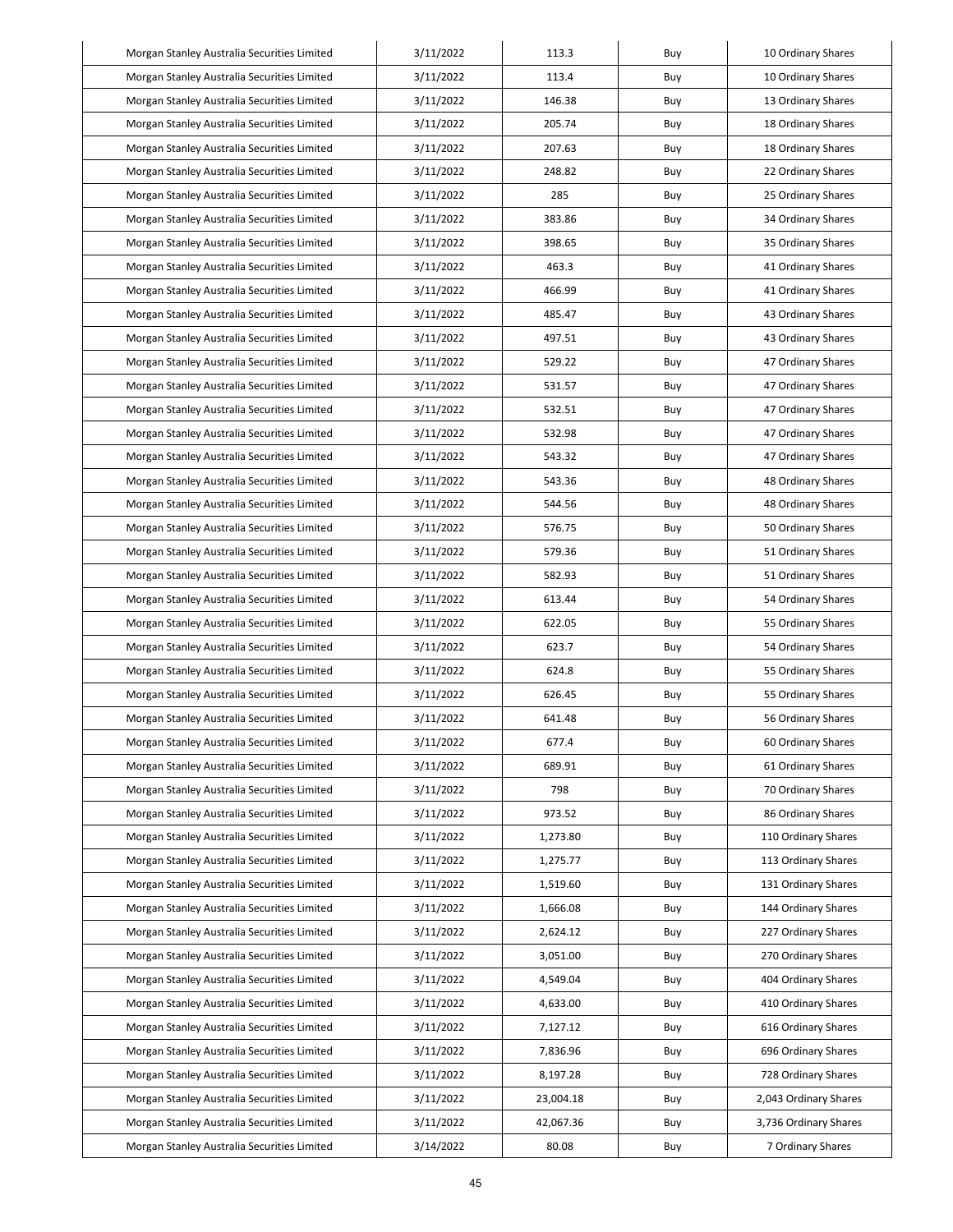| Morgan Stanley Australia Securities Limited | 3/14/2022 | 236.25    | Buy | 21 Ordinary Shares  |
|---------------------------------------------|-----------|-----------|-----|---------------------|
| Morgan Stanley Australia Securities Limited | 3/14/2022 | 236.25    | Buy | 21 Ordinary Shares  |
| Morgan Stanley Australia Securities Limited | 3/14/2022 | 236.88    | Buy | 21 Ordinary Shares  |
| Morgan Stanley Australia Securities Limited | 3/14/2022 | 261.97    | Buy | 23 Ordinary Shares  |
| Morgan Stanley Australia Securities Limited | 3/14/2022 | 273.12    | Buy | 24 Ordinary Shares  |
| Morgan Stanley Australia Securities Limited | 3/14/2022 | 304.02    | Buy | 27 Ordinary Shares  |
| Morgan Stanley Australia Securities Limited | 3/14/2022 | 319.48    | Buy | 28 Ordinary Shares  |
| Morgan Stanley Australia Securities Limited | 3/14/2022 | 348.75    | Buy | 31 Ordinary Shares  |
| Morgan Stanley Australia Securities Limited | 3/14/2022 | 480.9     | Buy | 42 Ordinary Shares  |
| Morgan Stanley Australia Securities Limited | 3/14/2022 | 494.07    | Buy | 43 Ordinary Shares  |
| Morgan Stanley Australia Securities Limited | 3/14/2022 | 497.2     | Buy | 44 Ordinary Shares  |
| Morgan Stanley Australia Securities Limited | 3/14/2022 | 498.08    | Buy | 44 Ordinary Shares  |
| Morgan Stanley Australia Securities Limited | 3/14/2022 | 502.48    | Buy | 44 Ordinary Shares  |
| Morgan Stanley Australia Securities Limited | 3/14/2022 | 509.85    | Buy | 45 Ordinary Shares  |
| Morgan Stanley Australia Securities Limited | 3/14/2022 | 536.98    | Buy | 47 Ordinary Shares  |
| Morgan Stanley Australia Securities Limited | 3/14/2022 | 539.09    | Buy | 47 Ordinary Shares  |
| Morgan Stanley Australia Securities Limited | 3/14/2022 | 572.5     | Buy | 50 Ordinary Shares  |
| Morgan Stanley Australia Securities Limited | 3/14/2022 | 572.5     | Buy | 50 Ordinary Shares  |
| Morgan Stanley Australia Securities Limited | 3/14/2022 | 604.73    | Buy | 53 Ordinary Shares  |
| Morgan Stanley Australia Securities Limited | 3/14/2022 | 617.22    | Buy | 54 Ordinary Shares  |
| Morgan Stanley Australia Securities Limited | 3/14/2022 | 638.4     | Buy | 56 Ordinary Shares  |
| Morgan Stanley Australia Securities Limited | 3/14/2022 | 684       | Buy | 60 Ordinary Shares  |
| Morgan Stanley Australia Securities Limited | 3/14/2022 | 697.23    | Buy | 61 Ordinary Shares  |
| Morgan Stanley Australia Securities Limited | 3/14/2022 | 699.06    | Buy | 61 Ordinary Shares  |
| Morgan Stanley Australia Securities Limited | 3/14/2022 | 755.04    | Buy | 66 Ordinary Shares  |
| Morgan Stanley Australia Securities Limited | 3/14/2022 | 767.82    | Buy | 67 Ordinary Shares  |
| Morgan Stanley Australia Securities Limited | 3/14/2022 | 889.98    | Buy | 78 Ordinary Shares  |
| Morgan Stanley Australia Securities Limited | 3/14/2022 | 983.1     | Buy | 87 Ordinary Shares  |
| Morgan Stanley Australia Securities Limited | 3/14/2022 | 1,073.48  | Buy | 94 Ordinary Shares  |
| Morgan Stanley Australia Securities Limited | 3/14/2022 | 1,090.60  | Buy | 95 Ordinary Shares  |
| Morgan Stanley Australia Securities Limited | 3/14/2022 | 1,094.40  | Buy | 96 Ordinary Shares  |
| Morgan Stanley Australia Securities Limited | 3/14/2022 | 1,163.82  | Buy | 102 Ordinary Shares |
| Morgan Stanley Australia Securities Limited | 3/14/2022 | 1,205.40  | Buy | 105 Ordinary Shares |
| Morgan Stanley Australia Securities Limited | 3/14/2022 | 1,257.63  | Buy | 111 Ordinary Shares |
| Morgan Stanley Australia Securities Limited | 3/14/2022 | 1,474.47  | Buy | 129 Ordinary Shares |
| Morgan Stanley Australia Securities Limited | 3/14/2022 | 1,484.60  | Buy | 130 Ordinary Shares |
| Morgan Stanley Australia Securities Limited | 3/14/2022 | 1,492.09  | Buy | 131 Ordinary Shares |
| Morgan Stanley Australia Securities Limited | 3/14/2022 | 1,931.67  | Buy | 169 Ordinary Shares |
| Morgan Stanley Australia Securities Limited | 3/14/2022 | 1,938.00  | Buy | 170 Ordinary Shares |
| Morgan Stanley Australia Securities Limited | 3/14/2022 | 2,038.10  | Buy | 178 Ordinary Shares |
| Morgan Stanley Australia Securities Limited | 3/14/2022 | 2,118.25  | Buy | 185 Ordinary Shares |
| Morgan Stanley Australia Securities Limited | 3/14/2022 | 2,220.68  | Buy | 196 Ordinary Shares |
| Morgan Stanley Australia Securities Limited | 3/14/2022 | 2,706.54  | Buy | 237 Ordinary Shares |
| Morgan Stanley Australia Securities Limited | 3/14/2022 | 3,129.08  | Buy | 274 Ordinary Shares |
| Morgan Stanley Australia Securities Limited | 3/14/2022 | 5,491.20  | Buy | 480 Ordinary Shares |
| Morgan Stanley Australia Securities Limited | 3/14/2022 | 5,685.68  | Buy | 497 Ordinary Shares |
| Morgan Stanley Australia Securities Limited | 3/14/2022 | 10,982.40 | Buy | 960 Ordinary Shares |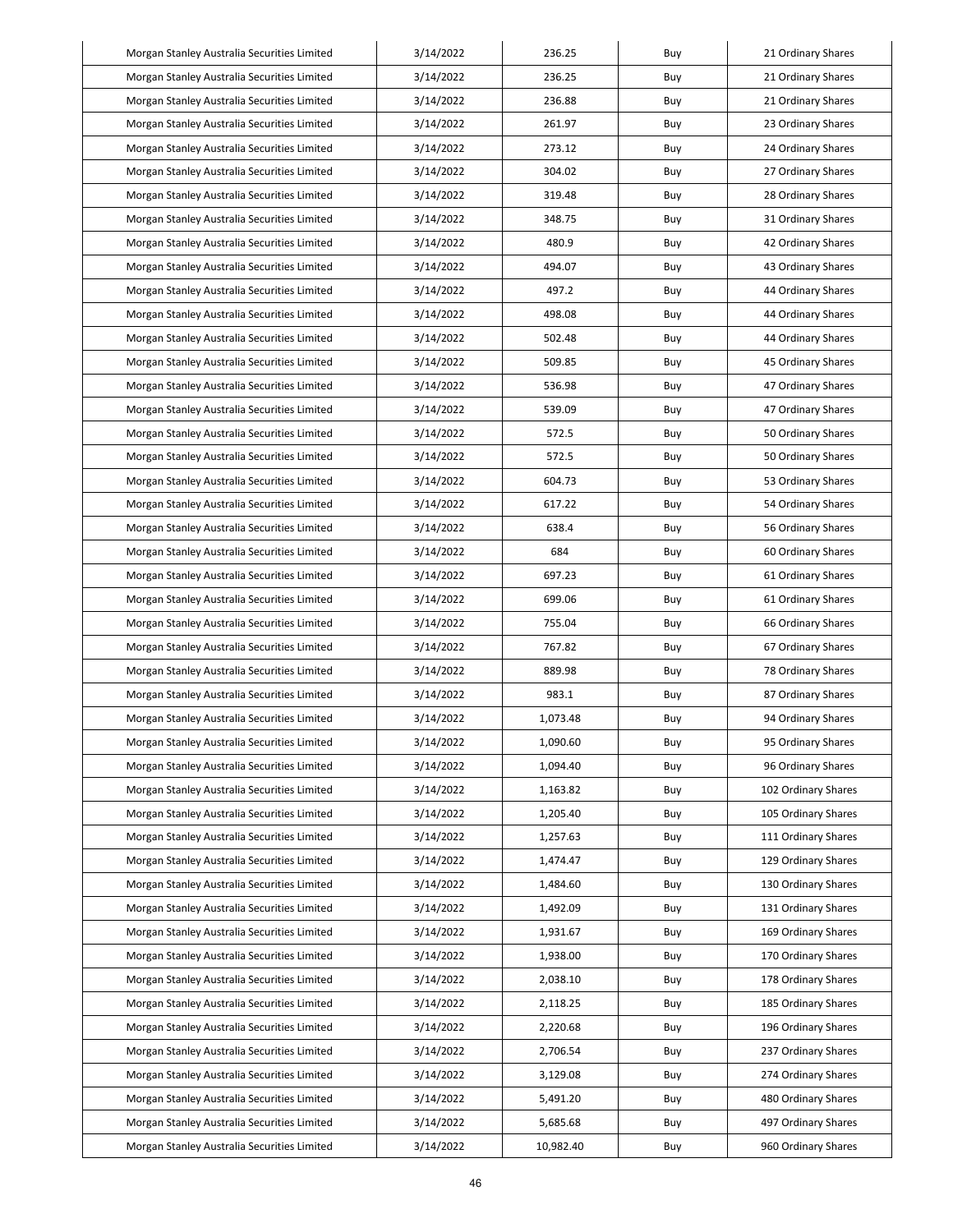| Morgan Stanley Australia Securities Limited | 3/14/2022 | 75,481.12 | Buy | 6,598 Ordinary Shares |
|---------------------------------------------|-----------|-----------|-----|-----------------------|
| Morgan Stanley & Co. LLC                    | 3/15/2022 | 24,220.92 | Buy | 2,108 Ordinary Shares |
| Morgan Stanley Australia Securities Limited | 3/15/2022 | 11.49     | Buy | 1 Ordinary Share      |
| Morgan Stanley Australia Securities Limited | 3/15/2022 | 91.44     | Buy | 8 Ordinary Shares     |
| Morgan Stanley Australia Securities Limited | 3/15/2022 | 148.85    | Buy | 13 Ordinary Shares    |
| Morgan Stanley Australia Securities Limited | 3/15/2022 | 207.54    | Buy | 18 Ordinary Shares    |
| Morgan Stanley Australia Securities Limited | 3/15/2022 | 239.82    | Buy | 21 Ordinary Shares    |
| Morgan Stanley Australia Securities Limited | 3/15/2022 | 285.25    | Buy | 25 Ordinary Shares    |
| Morgan Stanley Australia Securities Limited | 3/15/2022 | 296.92    | Buy | 26 Ordinary Shares    |
| Morgan Stanley Australia Securities Limited | 3/15/2022 | 300.04    | Buy | 26 Ordinary Shares    |
| Morgan Stanley Australia Securities Limited | 3/15/2022 | 403.2     | Buy | 35 Ordinary Shares    |
| Morgan Stanley Australia Securities Limited | 3/15/2022 | 437       | Buy | 38 Ordinary Shares    |
| Morgan Stanley Australia Securities Limited | 3/15/2022 | 493.21    | Buy | 43 Ordinary Shares    |
| Morgan Stanley Australia Securities Limited | 3/15/2022 | 515.7     | Buy | 45 Ordinary Shares    |
| Morgan Stanley Australia Securities Limited | 3/15/2022 | 529.46    | Buy | 46 Ordinary Shares    |
| Morgan Stanley Australia Securities Limited | 3/15/2022 | 549.84    | Buy | 48 Ordinary Shares    |
| Morgan Stanley Australia Securities Limited | 3/15/2022 | 572.25    | Buy | 50 Ordinary Shares    |
| Morgan Stanley Australia Securities Limited | 3/15/2022 | 606.85    | Buy | 53 Ordinary Shares    |
| Morgan Stanley Australia Securities Limited | 3/15/2022 | 680.27    | Buy | 59 Ordinary Shares    |
| Morgan Stanley Australia Securities Limited | 3/15/2022 | 711.76    | Buy | 62 Ordinary Shares    |
| Morgan Stanley Australia Securities Limited | 3/15/2022 | 742.3     | Buy | 65 Ordinary Shares    |
| Morgan Stanley Australia Securities Limited | 3/15/2022 | 758.34    | Buy | 66 Ordinary Shares    |
| Morgan Stanley Australia Securities Limited | 3/15/2022 | 760.32    | Buy | 66 Ordinary Shares    |
| Morgan Stanley Australia Securities Limited | 3/15/2022 | 808.5     | Buy | 70 Ordinary Shares    |
| Morgan Stanley Australia Securities Limited | 3/15/2022 | 822.96    | Buy | 72 Ordinary Shares    |
| Morgan Stanley Australia Securities Limited | 3/15/2022 | 836.95    | Buy | 73 Ordinary Shares    |
| Morgan Stanley Australia Securities Limited | 3/15/2022 | 858.75    | Buy | 75 Ordinary Shares    |
| Morgan Stanley Australia Securities Limited | 3/15/2022 | 904.95    | Buy | 79 Ordinary Shares    |
| Morgan Stanley Australia Securities Limited | 3/15/2022 | 960.12    | Buy | 84 Ordinary Shares    |
| Morgan Stanley Australia Securities Limited | 3/15/2022 | 1,028.70  | Buy | 90 Ordinary Shares    |
| Morgan Stanley Australia Securities Limited | 3/15/2022 | 1,163.82  | Buy | 102 Ordinary Shares   |
| Morgan Stanley Australia Securities Limited | 3/15/2022 | 1,270.95  | Buy | 111 Ordinary Shares   |
| Morgan Stanley Australia Securities Limited | 3/15/2022 | 1,339.07  | Buy | 117 Ordinary Shares   |
| Morgan Stanley Australia Securities Limited | 3/15/2022 | 1,352.28  | Buy | 118 Ordinary Shares   |
| Morgan Stanley Australia Securities Limited | 3/15/2022 | 1,567.28  | Buy | 137 Ordinary Shares   |
| Morgan Stanley Australia Securities Limited | 3/15/2022 | 1,680.21  | Buy | 147 Ordinary Shares   |
| Morgan Stanley Australia Securities Limited | 3/15/2022 | 1,725.75  | Buy | 150 Ordinary Shares   |
| Morgan Stanley Australia Securities Limited | 3/15/2022 | 2,599.15  | Buy | 227 Ordinary Shares   |
| Morgan Stanley Australia Securities Limited | 3/15/2022 | 2,654.08  | Buy | 232 Ordinary Shares   |
| Morgan Stanley Australia Securities Limited | 3/15/2022 | 2,918.46  | Buy | 254 Ordinary Shares   |
| Morgan Stanley Australia Securities Limited | 3/15/2022 | 4,095.52  | Buy | 358 Ordinary Shares   |
| Morgan Stanley Australia Securities Limited | 3/15/2022 | 4,613.68  | Buy | 404 Ordinary Shares   |
| Morgan Stanley Australia Securities Limited | 3/15/2022 | 14,603.79 | Buy | 1,271 Ordinary Shares |
| Morgan Stanley Australia Securities Limited | 3/15/2022 | 42,041.91 | Buy | 3,659 Ordinary Shares |
| Morgan Stanley Australia Securities Limited | 3/16/2022 | 22.9      | Buy | 2 Ordinary Shares     |
| Morgan Stanley Australia Securities Limited | 3/16/2022 | 68.16     | Buy | 6 Ordinary Shares     |
| Morgan Stanley Australia Securities Limited | 3/16/2022 | 206.1     | Buy | 18 Ordinary Shares    |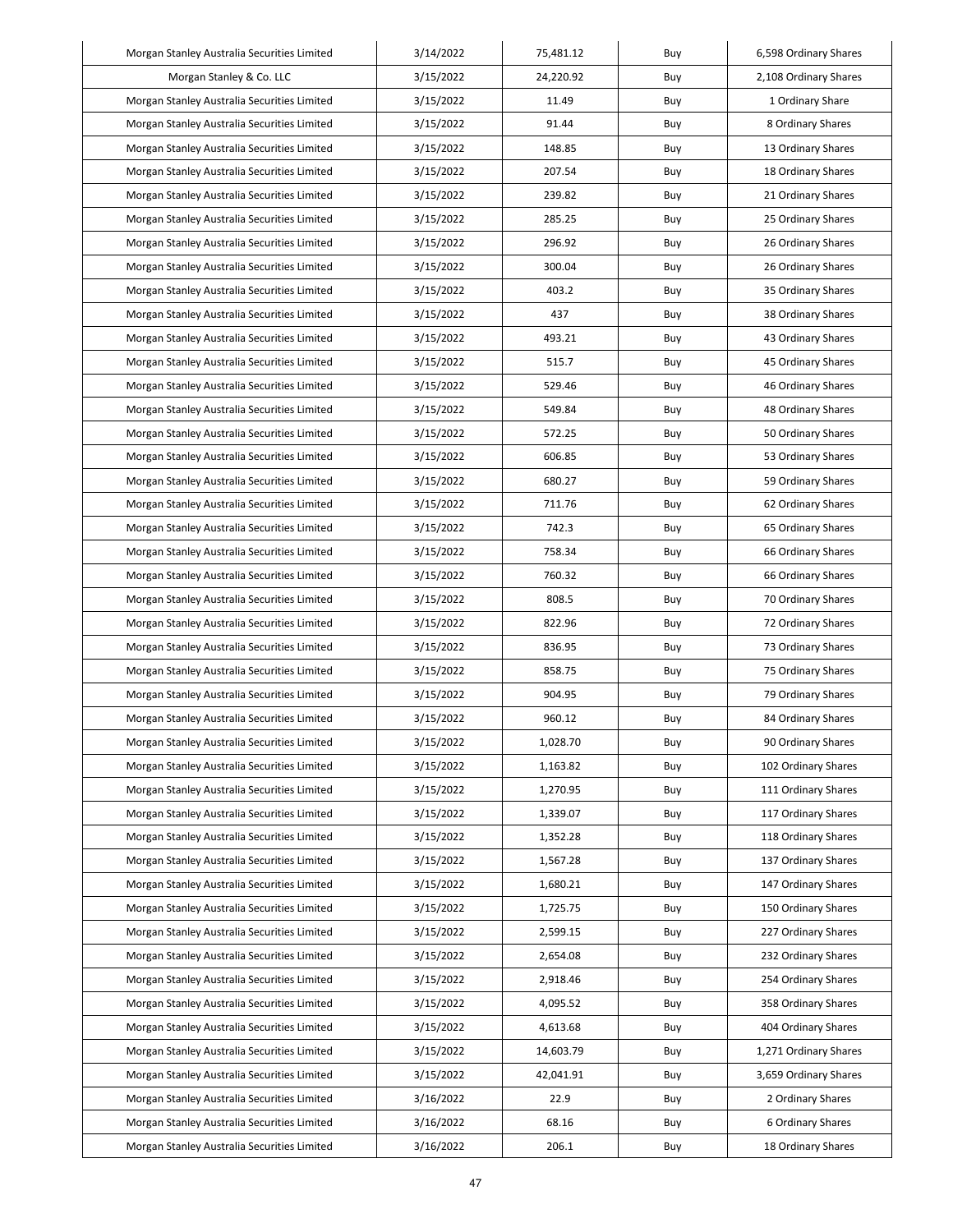| Morgan Stanley Australia Securities Limited | 3/16/2022 | 217.36   | Buy | 19 Ordinary Shares  |
|---------------------------------------------|-----------|----------|-----|---------------------|
| Morgan Stanley Australia Securities Limited | 3/16/2022 | 229      | Buy | 20 Ordinary Shares  |
| Morgan Stanley Australia Securities Limited | 3/16/2022 | 229.8    | Buy | 20 Ordinary Shares  |
| Morgan Stanley Australia Securities Limited | 3/16/2022 | 306.18   | Buy | 27 Ordinary Shares  |
| Morgan Stanley Australia Securities Limited | 3/16/2022 | 307.8    | Buy | 27 Ordinary Shares  |
| Morgan Stanley Australia Securities Limited | 3/16/2022 | 351.7    | Buy | 31 Ordinary Shares  |
| Morgan Stanley Australia Securities Limited | 3/16/2022 | 355.11   | Buy | 31 Ordinary Shares  |
| Morgan Stanley Australia Securities Limited | 3/16/2022 | 421.43   | Buy | 37 Ordinary Shares  |
| Morgan Stanley Australia Securities Limited | 3/16/2022 | 465.35   | Buy | 41 Ordinary Shares  |
| Morgan Stanley Australia Securities Limited | 3/16/2022 | 476.28   | Buy | 42 Ordinary Shares  |
| Morgan Stanley Australia Securities Limited | 3/16/2022 | 496.22   | Buy | 43 Ordinary Shares  |
| Morgan Stanley Australia Securities Limited | 3/16/2022 | 504.68   | Buy | 44 Ordinary Shares  |
| Morgan Stanley Australia Securities Limited | 3/16/2022 | 505.56   | Buy | 44 Ordinary Shares  |
| Morgan Stanley Australia Securities Limited | 3/16/2022 | 529      | Buy | 46 Ordinary Shares  |
| Morgan Stanley Australia Securities Limited | 3/16/2022 | 533.45   | Buy | 47 Ordinary Shares  |
| Morgan Stanley Australia Securities Limited | 3/16/2022 | 534.63   | Buy | 47 Ordinary Shares  |
| Morgan Stanley Australia Securities Limited | 3/16/2022 | 535.33   | Buy | 47 Ordinary Shares  |
| Morgan Stanley Australia Securities Limited | 3/16/2022 | 545.28   | Buy | 48 Ordinary Shares  |
| Morgan Stanley Australia Securities Limited | 3/16/2022 | 549.12   | Buy | 48 Ordinary Shares  |
| Morgan Stanley Australia Securities Limited | 3/16/2022 | 557.13   | Buy | 49 Ordinary Shares  |
| Morgan Stanley Australia Securities Limited | 3/16/2022 | 557.62   | Buy | 49 Ordinary Shares  |
| Morgan Stanley Australia Securities Limited | 3/16/2022 | 558.85   | Buy | 49 Ordinary Shares  |
| Morgan Stanley Australia Securities Limited | 3/16/2022 | 580.38   | Buy | 51 Ordinary Shares  |
| Morgan Stanley Australia Securities Limited | 3/16/2022 | 582.93   | Buy | 51 Ordinary Shares  |
| Morgan Stanley Australia Securities Limited | 3/16/2022 | 583.44   | Buy | 51 Ordinary Shares  |
| Morgan Stanley Australia Securities Limited | 3/16/2022 | 592.28   | Buy | 52 Ordinary Shares  |
| Morgan Stanley Australia Securities Limited | 3/16/2022 | 605.26   | Buy | 53 Ordinary Shares  |
| Morgan Stanley Australia Securities Limited | 3/16/2022 | 627      | Buy | 55 Ordinary Shares  |
| Morgan Stanley Australia Securities Limited | 3/16/2022 | 633.36   | Buy | 56 Ordinary Shares  |
| Morgan Stanley Australia Securities Limited | 3/16/2022 | 669.36   | Buy | 59 Ordinary Shares  |
| Morgan Stanley Australia Securities Limited | 3/16/2022 | 670.83   | Buy | 59 Ordinary Shares  |
| Morgan Stanley Australia Securities Limited | 3/16/2022 | 676.14   | Buy | 59 Ordinary Shares  |
| Morgan Stanley Australia Securities Limited | 3/16/2022 | 692.66   | Buy | 61 Ordinary Shares  |
| Morgan Stanley Australia Securities Limited | 3/16/2022 | 712.38   | Buy | 62 Ordinary Shares  |
| Morgan Stanley Australia Securities Limited | 3/16/2022 | 731.52   | Buy | 64 Ordinary Shares  |
| Morgan Stanley Australia Securities Limited | 3/16/2022 | 749.76   | Buy | 66 Ordinary Shares  |
| Morgan Stanley Australia Securities Limited | 3/16/2022 | 752.4    | Buy | 66 Ordinary Shares  |
| Morgan Stanley Australia Securities Limited | 3/16/2022 | 759.11   | Buy | 67 Ordinary Shares  |
| Morgan Stanley Australia Securities Limited | 3/16/2022 | 887.43   | Buy | 77 Ordinary Shares  |
| Morgan Stanley Australia Securities Limited | 3/16/2022 | 950.04   | Buy | 84 Ordinary Shares  |
| Morgan Stanley Australia Securities Limited | 3/16/2022 | 1,036.80 | Buy | 90 Ordinary Shares  |
| Morgan Stanley Australia Securities Limited | 3/16/2022 | 1,056.16 | Buy | 92 Ordinary Shares  |
| Morgan Stanley Australia Securities Limited | 3/16/2022 | 1,065.78 | Buy | 93 Ordinary Shares  |
| Morgan Stanley Australia Securities Limited | 3/16/2022 | 1,155.66 | Buy | 102 Ordinary Shares |
| Morgan Stanley Australia Securities Limited | 3/16/2022 | 1,182.44 | Buy | 103 Ordinary Shares |
| Morgan Stanley Australia Securities Limited | 3/16/2022 | 1,262.07 | Buy | 111 Ordinary Shares |
| Morgan Stanley Australia Securities Limited | 3/16/2022 | 1,375.20 | Buy | 120 Ordinary Shares |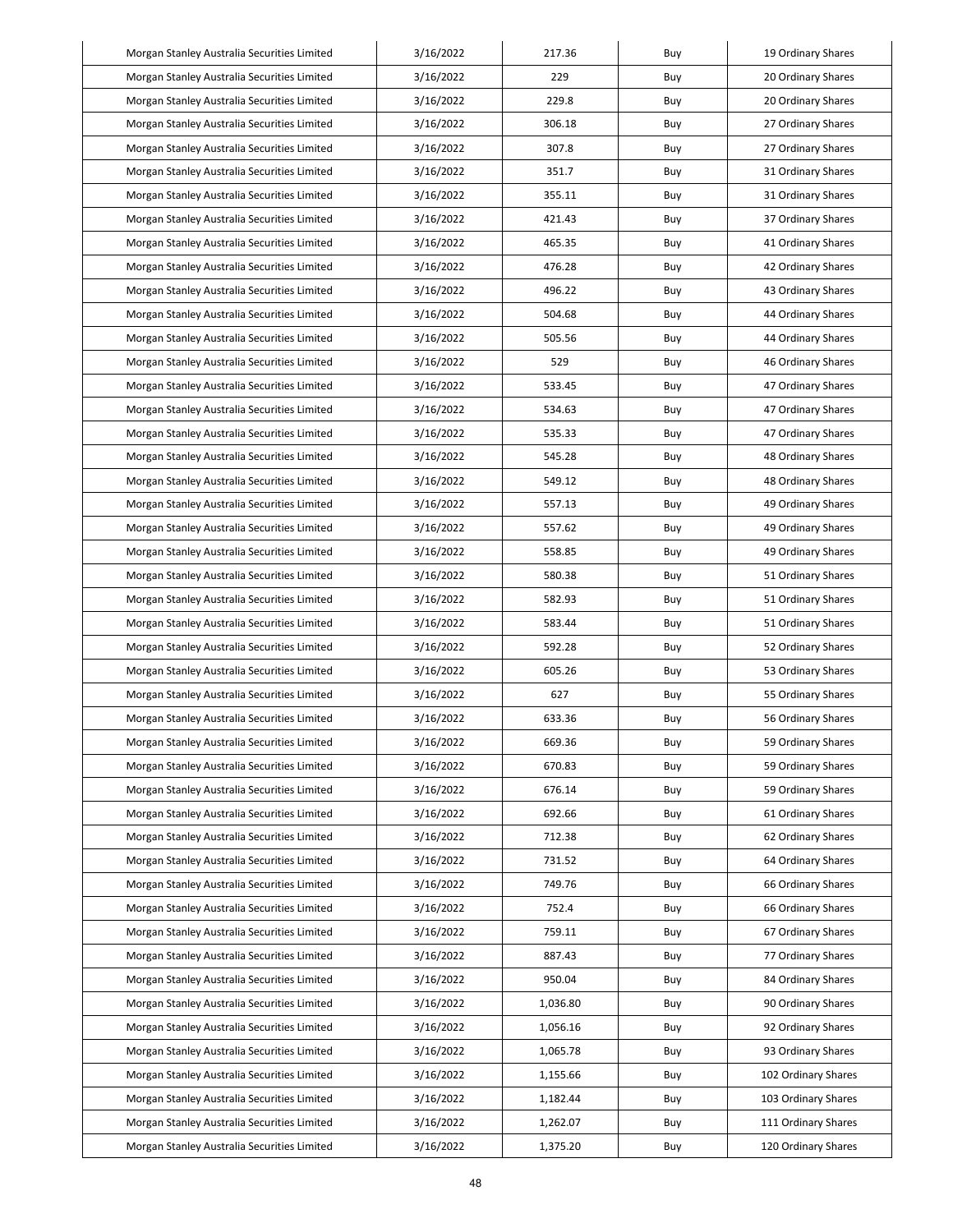| Morgan Stanley Australia Securities Limited | 3/16/2022 | 1,540.35  | Buy | 135 Ordinary Shares   |
|---------------------------------------------|-----------|-----------|-----|-----------------------|
| Morgan Stanley Australia Securities Limited | 3/16/2022 | 1,557.20  | Buy | 136 Ordinary Shares   |
| Morgan Stanley Australia Securities Limited | 3/16/2022 | 1,596.12  | Buy | 141 Ordinary Shares   |
| Morgan Stanley Australia Securities Limited | 3/16/2022 | 1,654.45  | Buy | 145 Ordinary Shares   |
| Morgan Stanley Australia Securities Limited | 3/16/2022 | 1,671.39  | Buy | 147 Ordinary Shares   |
| Morgan Stanley Australia Securities Limited | 3/16/2022 | 1,768.55  | Buy | 155 Ordinary Shares   |
| Morgan Stanley Australia Securities Limited | 3/16/2022 | 1,851.68  | Buy | 163 Ordinary Shares   |
| Morgan Stanley Australia Securities Limited | 3/16/2022 | 1,913.15  | Buy | 166 Ordinary Shares   |
| Morgan Stanley Australia Securities Limited | 3/16/2022 | 1,958.36  | Buy | 173 Ordinary Shares   |
| Morgan Stanley Australia Securities Limited | 3/16/2022 | 2,060.24  | Buy | 182 Ordinary Shares   |
| Morgan Stanley Australia Securities Limited | 3/16/2022 | 2,362.88  | Buy | 208 Ordinary Shares   |
| Morgan Stanley Australia Securities Limited | 3/16/2022 | 2,831.13  | Buy | 249 Ordinary Shares   |
| Morgan Stanley Australia Securities Limited | 3/16/2022 | 3,089.40  | Buy | 271 Ordinary Shares   |
| Morgan Stanley Australia Securities Limited | 3/16/2022 | 3,552.60  | Buy | 310 Ordinary Shares   |
| Morgan Stanley Australia Securities Limited | 3/16/2022 | 3,625.60  | Buy | 320 Ordinary Shares   |
| Morgan Stanley Australia Securities Limited | 3/16/2022 | 12,422.64 | Buy | 1,084 Ordinary Shares |
| Morgan Stanley Australia Securities Limited | 3/16/2022 | 19,126.74 | Buy | 1,669 Ordinary Shares |
| Morgan Stanley Australia Securities Limited | 3/17/2022 | 35.97     | Buy | 3 Ordinary Shares     |
| Morgan Stanley Australia Securities Limited | 3/17/2022 | 47.96     | Buy | 4 Ordinary Shares     |
| Morgan Stanley Australia Securities Limited | 3/17/2022 | 70.8      | Buy | 6 Ordinary Shares     |
| Morgan Stanley Australia Securities Limited | 3/17/2022 | 143.4     | Buy | 12 Ordinary Shares    |
| Morgan Stanley Australia Securities Limited | 3/17/2022 | 143.88    | Buy | 12 Ordinary Shares    |
| Morgan Stanley Australia Securities Limited | 3/17/2022 | 153.53    | Buy | 13 Ordinary Shares    |
| Morgan Stanley Australia Securities Limited | 3/17/2022 | 154.18    | Buy | 13 Ordinary Shares    |
| Morgan Stanley Australia Securities Limited | 3/17/2022 | 177.75    | Buy | 15 Ordinary Shares    |
| Morgan Stanley Australia Securities Limited | 3/17/2022 | 178.35    | Buy | 15 Ordinary Shares    |
| Morgan Stanley Australia Securities Limited | 3/17/2022 | 200.94    | Buy | 17 Ordinary Shares    |
| Morgan Stanley Australia Securities Limited | 3/17/2022 | 212.58    | Buy | 18 Ordinary Shares    |
| Morgan Stanley Australia Securities Limited | 3/17/2022 | 235.4     | Buy | 20 Ordinary Shares    |
| Morgan Stanley Australia Securities Limited | 3/17/2022 | 259.82    | Buy | 22 Ordinary Shares    |
| Morgan Stanley Australia Securities Limited | 3/17/2022 | 319.41    | Buy | 27 Ordinary Shares    |
| Morgan Stanley Australia Securities Limited | 3/17/2022 | 367.51    | Buy | 31 Ordinary Shares    |
| Morgan Stanley Australia Securities Limited | 3/17/2022 | 458.25    | Buy | 39 Ordinary Shares    |
| Morgan Stanley Australia Securities Limited | 3/17/2022 | 463.71    | Buy | 39 Ordinary Shares    |
| Morgan Stanley Australia Securities Limited | 3/17/2022 | 487.49    | Buy | 41 Ordinary Shares    |
| Morgan Stanley Australia Securities Limited | 3/17/2022 | 510.84    | Buy | 43 Ordinary Shares    |
| Morgan Stanley Australia Securities Limited | 3/17/2022 | 511.27    | Buy | 43 Ordinary Shares    |
| Morgan Stanley Australia Securities Limited | 3/17/2022 | 520.96    | Buy | 44 Ordinary Shares    |
| Morgan Stanley Australia Securities Limited | 3/17/2022 | 521.84    | Buy | 44 Ordinary Shares    |
| Morgan Stanley Australia Securities Limited | 3/17/2022 | 534.15    | Buy | 45 Ordinary Shares    |
| Morgan Stanley Australia Securities Limited | 3/17/2022 | 544.18    | Buy | 46 Ordinary Shares    |
| Morgan Stanley Australia Securities Limited | 3/17/2022 | 556.25    | Buy | 47 Ordinary Shares    |
| Morgan Stanley Australia Securities Limited | 3/17/2022 | 568.8     | Buy | 48 Ordinary Shares    |
| Morgan Stanley Australia Securities Limited | 3/17/2022 | 570.24    | Buy | 48 Ordinary Shares    |
| Morgan Stanley Australia Securities Limited | 3/17/2022 | 604.86    | Buy | 51 Ordinary Shares    |
| Morgan Stanley Australia Securities Limited | 3/17/2022 | 613.86    | Buy | 52 Ordinary Shares    |
| Morgan Stanley Australia Securities Limited | 3/17/2022 | 616.46    | Buy | 52 Ordinary Shares    |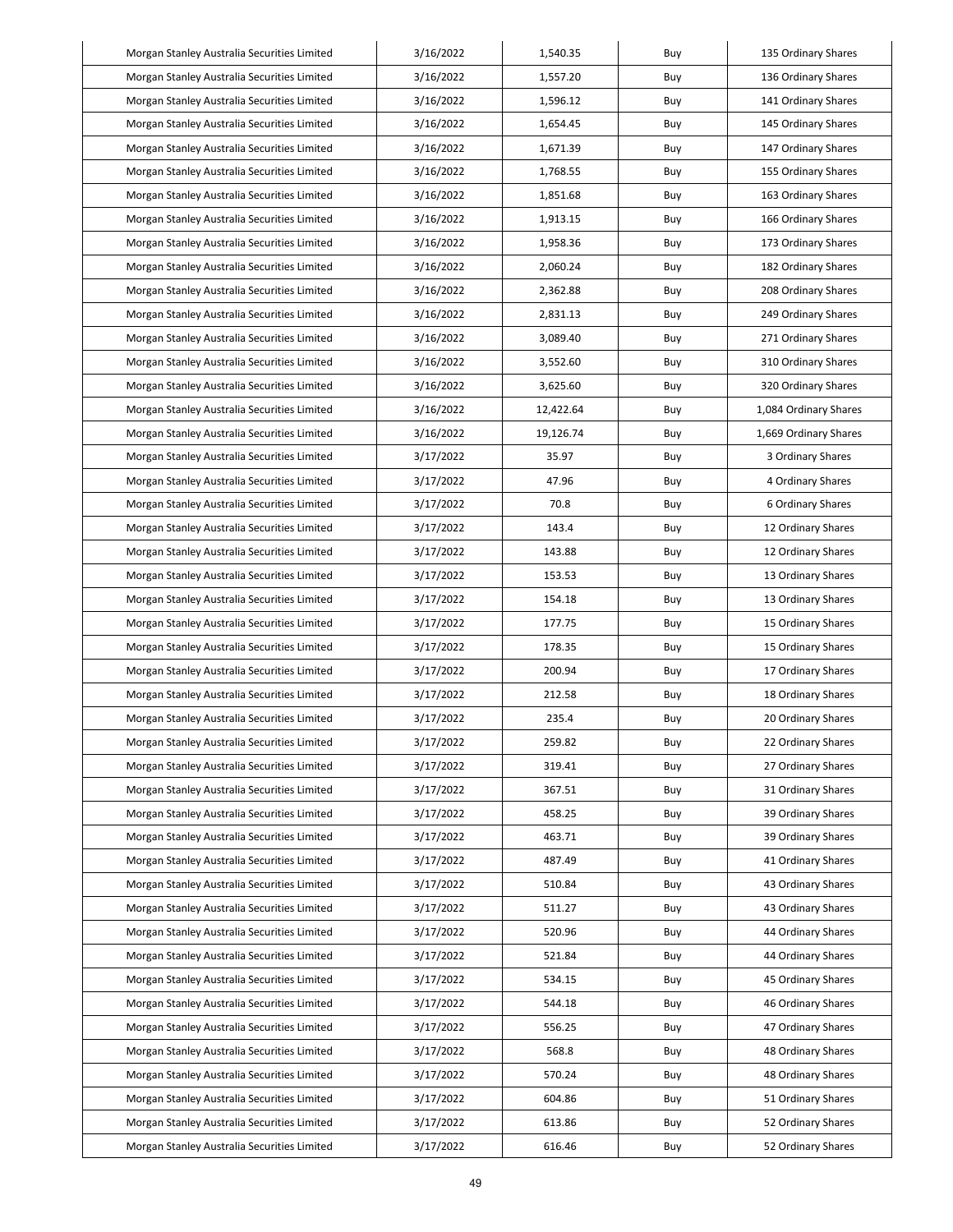| Morgan Stanley Australia Securities Limited | 3/17/2022 | 619.84    | Buy | 52 Ordinary Shares    |
|---------------------------------------------|-----------|-----------|-----|-----------------------|
| Morgan Stanley Australia Securities Limited | 3/17/2022 | 636.93    | Buy | 54 Ordinary Shares    |
| Morgan Stanley Australia Securities Limited | 3/17/2022 | 637.47    | Buy | 54 Ordinary Shares    |
| Morgan Stanley Australia Securities Limited | 3/17/2022 | 650.93    | Buy | 55 Ordinary Shares    |
| Morgan Stanley Australia Securities Limited | 3/17/2022 | 687.3     | Buy | 58 Ordinary Shares    |
| Morgan Stanley Australia Securities Limited | 3/17/2022 | 707.7     | Buy | 60 Ordinary Shares    |
| Morgan Stanley Australia Securities Limited | 3/17/2022 | 731.39    | Buy | 61 Ordinary Shares    |
| Morgan Stanley Australia Securities Limited | 3/17/2022 | 767.65    | Buy | 65 Ordinary Shares    |
| Morgan Stanley Australia Securities Limited | 3/17/2022 | 767.98    | Buy | 65 Ordinary Shares    |
| Morgan Stanley Australia Securities Limited | 3/17/2022 | 814.89    | Buy | 69 Ordinary Shares    |
| Morgan Stanley Australia Securities Limited | 3/17/2022 | 896.8     | Buy | 76 Ordinary Shares    |
| Morgan Stanley Australia Securities Limited | 3/17/2022 | 944       | Buy | 80 Ordinary Shares    |
| Morgan Stanley Australia Securities Limited | 3/17/2022 | 957.6     | Buy | 80 Ordinary Shares    |
| Morgan Stanley Australia Securities Limited | 3/17/2022 | 1,026.84  | Buy | 86 Ordinary Shares    |
| Morgan Stanley Australia Securities Limited | 3/17/2022 | 1,077.44  | Buy | 91 Ordinary Shares    |
| Morgan Stanley Australia Securities Limited | 3/17/2022 | 1,123.85  | Buy | 95 Ordinary Shares    |
| Morgan Stanley Australia Securities Limited | 3/17/2022 | 1,147.03  | Buy | 97 Ordinary Shares    |
| Morgan Stanley Australia Securities Limited | 3/17/2022 | 1,166.20  | Buy | 98 Ordinary Shares    |
| Morgan Stanley Australia Securities Limited | 3/17/2022 | 1,192.31  | Buy | 101 Ordinary Shares   |
| Morgan Stanley Australia Securities Limited | 3/17/2022 | 1,240.58  | Buy | 105 Ordinary Shares   |
| Morgan Stanley Australia Securities Limited | 3/17/2022 | 1,261.53  | Buy | 107 Ordinary Shares   |
| Morgan Stanley Australia Securities Limited | 3/17/2022 | 1,274.40  | Buy | 108 Ordinary Shares   |
| Morgan Stanley Australia Securities Limited | 3/17/2022 | 1,308.69  | Buy | 111 Ordinary Shares   |
| Morgan Stanley Australia Securities Limited | 3/17/2022 | 1,416.00  | Buy | 120 Ordinary Shares   |
| Morgan Stanley Australia Securities Limited | 3/17/2022 | 1,448.14  | Buy | 122 Ordinary Shares   |
| Morgan Stanley Australia Securities Limited | 3/17/2022 | 1,971.44  | Buy | 167 Ordinary Shares   |
| Morgan Stanley Australia Securities Limited | 3/17/2022 | 2,233.98  | Buy | 189 Ordinary Shares   |
| Morgan Stanley Australia Securities Limited | 3/17/2022 | 2,999.74  | Buy | 254 Ordinary Shares   |
| Morgan Stanley Australia Securities Limited | 3/17/2022 | 3,268.60  | Buy | 277 Ordinary Shares   |
| Morgan Stanley Australia Securities Limited | 3/17/2022 | 3,981.60  | Buy | 336 Ordinary Shares   |
| Morgan Stanley Australia Securities Limited | 3/17/2022 | 4,769.22  | Buy | 404 Ordinary Shares   |
| Morgan Stanley Australia Securities Limited | 3/17/2022 | 5,101.95  | Buy | 430 Ordinary Shares   |
| Morgan Stanley Australia Securities Limited | 3/17/2022 | 8,074.62  | Buy | 684 Ordinary Shares   |
| Morgan Stanley Australia Securities Limited | 3/17/2022 | 9,199.99  | Buy | 779 Ordinary Shares   |
| Morgan Stanley Australia Securities Limited | 3/17/2022 | 9,880.59  | Buy | 831 Ordinary Shares   |
| Morgan Stanley Australia Securities Limited | 3/17/2022 | 61,530.75 | Buy | 5,175 Ordinary Shares |
| Morgan Stanley & Co. International plc      | 3/18/2022 | 293.75    | Buy | 25 Ordinary Shares    |
| Morgan Stanley & Co. LLC                    | 3/18/2022 | 2,173.75  | Buy | 185 Ordinary Shares   |
| Morgan Stanley Australia Securities Limited | 3/18/2022 | 34.92     | Buy | 3 Ordinary Shares     |
| Morgan Stanley Australia Securities Limited | 3/18/2022 | 46.4      | Buy | 4 Ordinary Shares     |
| Morgan Stanley Australia Securities Limited | 3/18/2022 | 94        | Buy | 8 Ordinary Shares     |
| Morgan Stanley Australia Securities Limited | 3/18/2022 | 162.96    | Buy | 14 Ordinary Shares    |
| Morgan Stanley Australia Securities Limited | 3/18/2022 | 209.7     | Buy | 18 Ordinary Shares    |
| Morgan Stanley Australia Securities Limited | 3/18/2022 | 452.6     | Buy | 39 Ordinary Shares    |
| Morgan Stanley Australia Securities Limited | 3/18/2022 | 456.3     | Buy | 39 Ordinary Shares    |
| Morgan Stanley Australia Securities Limited | 3/18/2022 | 465       | Buy | 40 Ordinary Shares    |
| Morgan Stanley Australia Securities Limited | 3/18/2022 | 476.83    | Buy | 41 Ordinary Shares    |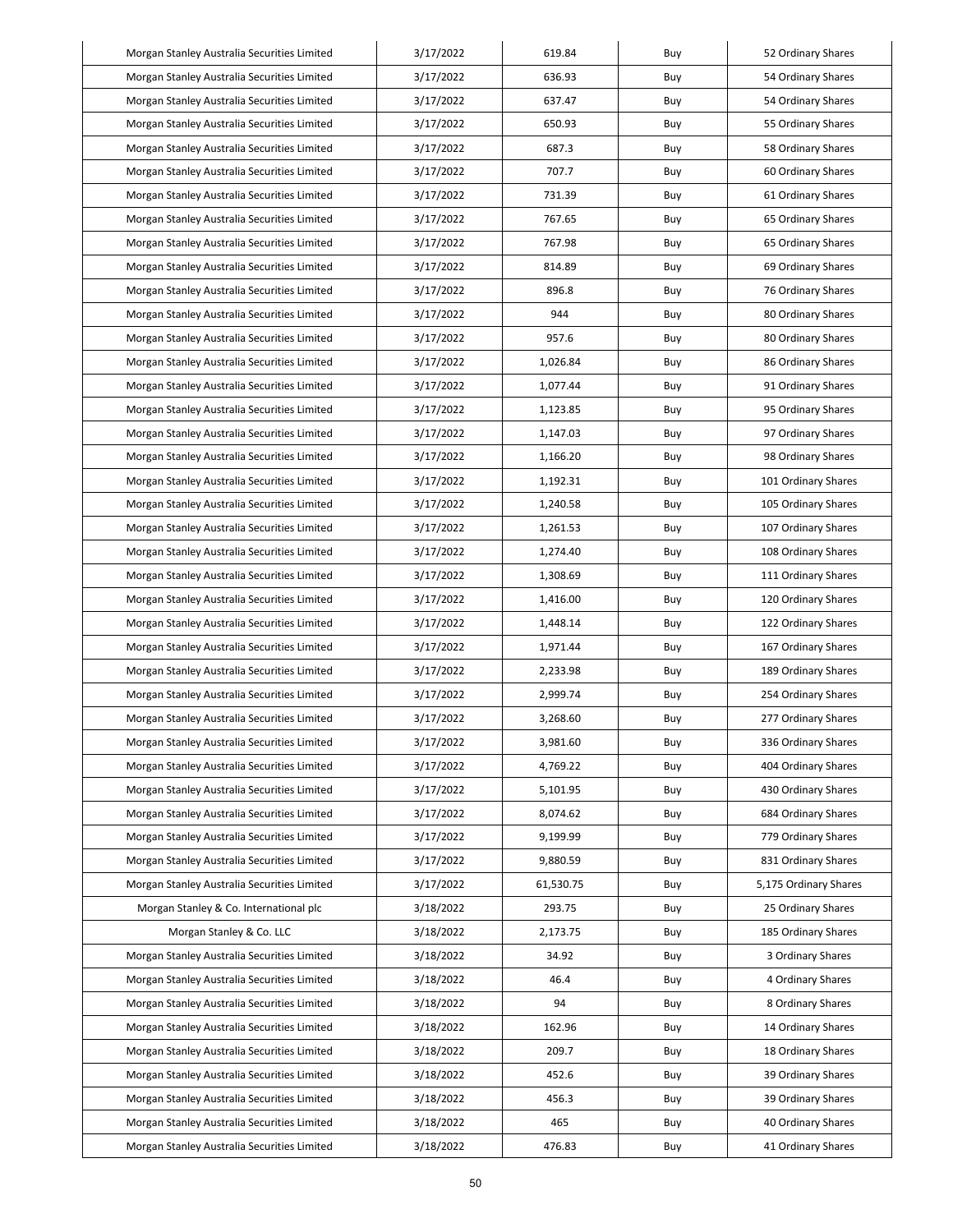| Morgan Stanley Australia Securities Limited | 3/18/2022 | 477.24    | Buy | 41 Ordinary Shares    |
|---------------------------------------------|-----------|-----------|-----|-----------------------|
| Morgan Stanley Australia Securities Limited | 3/18/2022 | 486.57    | Buy | 42 Ordinary Shares    |
| Morgan Stanley Australia Securities Limited | 3/18/2022 | 500.09    | Buy | 43 Ordinary Shares    |
| Morgan Stanley Australia Securities Limited | 3/18/2022 | 514.36    | Buy | 44 Ordinary Shares    |
| Morgan Stanley Australia Securities Limited | 3/18/2022 | 516.56    | Buy | 44 Ordinary Shares    |
| Morgan Stanley Australia Securities Limited | 3/18/2022 | 545.44    | Buy | 47 Ordinary Shares    |
| Morgan Stanley Australia Securities Limited | 3/18/2022 | 546.14    | Buy | 47 Ordinary Shares    |
| Morgan Stanley Australia Securities Limited | 3/18/2022 | 587.75    | Buy | 50 Ordinary Shares    |
| Morgan Stanley Australia Securities Limited | 3/18/2022 | 724.78    | Buy | 62 Ordinary Shares    |
| Morgan Stanley Australia Securities Limited | 3/18/2022 | 783.23    | Buy | 67 Ordinary Shares    |
| Morgan Stanley Australia Securities Limited | 3/18/2022 | 822.5     | Buy | 70 Ordinary Shares    |
| Morgan Stanley Australia Securities Limited | 3/18/2022 | 841.32    | Buy | 72 Ordinary Shares    |
| Morgan Stanley Australia Securities Limited | 3/18/2022 | 930.4     | Buy | 80 Ordinary Shares    |
| Morgan Stanley Australia Securities Limited | 3/18/2022 | 1,109.13  | Buy | 95 Ordinary Shares    |
| Morgan Stanley Australia Securities Limited | 3/18/2022 | 1,113.12  | Buy | 96 Ordinary Shares    |
| Morgan Stanley Australia Securities Limited | 3/18/2022 | 1,216.95  | Buy | 105 Ordinary Shares   |
| Morgan Stanley Australia Securities Limited | 3/18/2022 | 1,217.48  | Buy | 105 Ordinary Shares   |
| Morgan Stanley Australia Securities Limited | 3/18/2022 | 1,248.16  | Buy | 107 Ordinary Shares   |
| Morgan Stanley Australia Securities Limited | 3/18/2022 | 1,258.20  | Buy | 108 Ordinary Shares   |
| Morgan Stanley Australia Securities Limited | 3/18/2022 | 1,652.88  | Buy | 142 Ordinary Shares   |
| Morgan Stanley Australia Securities Limited | 3/18/2022 | 1,904.86  | Buy | 164 Ordinary Shares   |
| Morgan Stanley Australia Securities Limited | 3/18/2022 | 1,997.28  | Buy | 171 Ordinary Shares   |
| Morgan Stanley Australia Securities Limited | 3/18/2022 | 2,047.76  | Buy | 176 Ordinary Shares   |
| Morgan Stanley Australia Securities Limited | 3/18/2022 | 2,526.25  | Buy | 215 Ordinary Shares   |
| Morgan Stanley Australia Securities Limited | 3/18/2022 | 2,628.00  | Buy | 225 Ordinary Shares   |
| Morgan Stanley Australia Securities Limited | 3/18/2022 | 2,731.95  | Buy | 234 Ordinary Shares   |
| Morgan Stanley Australia Securities Limited | 3/18/2022 | 3,231.75  | Buy | 278 Ordinary Shares   |
| Morgan Stanley Australia Securities Limited | 3/18/2022 | 3,505.15  | Buy | 301 Ordinary Shares   |
| Morgan Stanley Australia Securities Limited | 3/18/2022 | 5,026.70  | Buy | 430 Ordinary Shares   |
| Morgan Stanley Australia Securities Limited | 3/18/2022 | 5,064.25  | Buy | 431 Ordinary Shares   |
| Morgan Stanley Australia Securities Limited | 3/18/2022 | 5,312.63  | Buy | 457 Ordinary Shares   |
| Morgan Stanley Australia Securities Limited | 3/18/2022 | 13,618.25 | Buy | 1,159 Ordinary Shares |
| Morgan Stanley Australia Securities Limited | 3/18/2022 | 44,191.75 | Buy | 3,761 Ordinary Shares |
| Morgan Stanley Australia Securities Limited | 3/21/2022 | 11.63     | Buy | 1 Ordinary Share      |
| Morgan Stanley Australia Securities Limited | 3/21/2022 | 11.66     | Buy | 1 Ordinary Share      |
| Morgan Stanley Australia Securities Limited | 3/21/2022 | 23.25     | Buy | 2 Ordinary Shares     |
| Morgan Stanley Australia Securities Limited | 3/21/2022 | 58.45     | Buy | 5 Ordinary Shares     |
| Morgan Stanley Australia Securities Limited | 3/21/2022 | 58.55     | Buy | 5 Ordinary Shares     |
| Morgan Stanley Australia Securities Limited | 3/21/2022 | 314.01    | Buy | 27 Ordinary Shares    |
| Morgan Stanley Australia Securities Limited | 3/21/2022 | 397.46    | Buy | 34 Ordinary Shares    |
| Morgan Stanley Australia Securities Limited | 3/21/2022 | 421.38    | Buy | 36 Ordinary Shares    |
| Morgan Stanley Australia Securities Limited | 3/21/2022 | 484.62    | Buy | 41 Ordinary Shares    |
| Morgan Stanley Australia Securities Limited | 3/21/2022 | 513.48    | Buy | 44 Ordinary Shares    |
| Morgan Stanley Australia Securities Limited | 3/21/2022 | 535.9     | Buy | 46 Ordinary Shares    |
| Morgan Stanley Australia Securities Limited | 3/21/2022 | 582       | Buy | 50 Ordinary Shares    |
| Morgan Stanley Australia Securities Limited | 3/21/2022 | 626.99    | Buy | 53 Ordinary Shares    |
| Morgan Stanley Australia Securities Limited | 3/21/2022 | 695.02    | Buy | 59 Ordinary Shares    |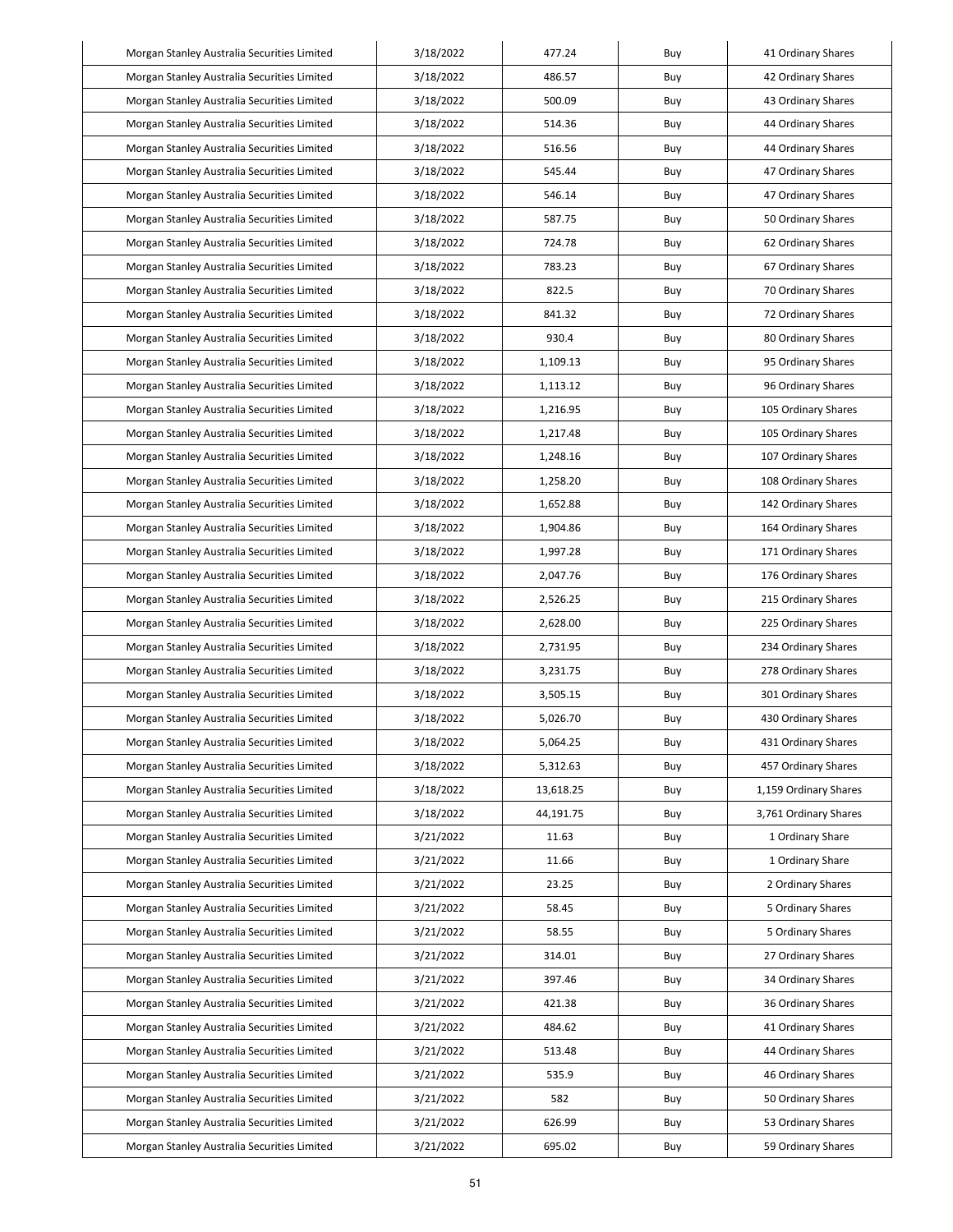| Morgan Stanley Australia Securities Limited | 3/21/2022 | 703.2     | Buy | 60 Ordinary Shares    |
|---------------------------------------------|-----------|-----------|-----|-----------------------|
| Morgan Stanley Australia Securities Limited | 3/21/2022 | 734.9     | Buy | 63 Ordinary Shares    |
| Morgan Stanley Australia Securities Limited | 3/21/2022 | 819       | Buy | 70 Ordinary Shares    |
| Morgan Stanley Australia Securities Limited | 3/21/2022 | 822.48    | Buy | 69 Ordinary Shares    |
| Morgan Stanley Australia Securities Limited | 3/21/2022 | 846       | Buy | 72 Ordinary Shares    |
| Morgan Stanley Australia Securities Limited | 3/21/2022 | 1,071.80  | Buy | 92 Ordinary Shares    |
| Morgan Stanley Australia Securities Limited | 3/21/2022 | 1,071.80  | Buy | 92 Ordinary Shares    |
| Morgan Stanley Australia Securities Limited | 3/21/2022 | 1,081.92  | Buy | 92 Ordinary Shares    |
| Morgan Stanley Australia Securities Limited | 3/21/2022 | 1,097.92  | Buy | 94 Ordinary Shares    |
| Morgan Stanley Australia Securities Limited | 3/21/2022 | 1,097.92  | Buy | 94 Ordinary Shares    |
| Morgan Stanley Australia Securities Limited | 3/21/2022 | 1,105.44  | Buy | 94 Ordinary Shares    |
| Morgan Stanley Australia Securities Limited | 3/21/2022 | 1,225.35  | Buy | 105 Ordinary Shares   |
| Morgan Stanley Australia Securities Limited | 3/21/2022 | 1,227.45  | Buy | 105 Ordinary Shares   |
| Morgan Stanley Australia Securities Limited | 3/21/2022 | 1,234.90  | Buy | 106 Ordinary Shares   |
| Morgan Stanley Australia Securities Limited | 3/21/2022 | 1,825.20  | Buy | 156 Ordinary Shares   |
| Morgan Stanley Australia Securities Limited | 3/21/2022 | 1,922.08  | Buy | 164 Ordinary Shares   |
| Morgan Stanley Australia Securities Limited | 3/21/2022 | 2,059.75  | Buy | 175 Ordinary Shares   |
| Morgan Stanley Australia Securities Limited | 3/21/2022 | 2,393.91  | Buy | 201 Ordinary Shares   |
| Morgan Stanley Australia Securities Limited | 3/21/2022 | 2,401.96  | Buy | 206 Ordinary Shares   |
| Morgan Stanley Australia Securities Limited | 3/21/2022 | 2,511.20  | Buy | 215 Ordinary Shares   |
| Morgan Stanley Australia Securities Limited | 3/21/2022 | 3,127.56  | Buy | 268 Ordinary Shares   |
| Morgan Stanley Australia Securities Limited | 3/21/2022 | 3,436.75  | Buy | 295 Ordinary Shares   |
| Morgan Stanley Australia Securities Limited | 3/21/2022 | 3,661.24  | Buy | 314 Ordinary Shares   |
| Morgan Stanley Australia Securities Limited | 3/21/2022 | 3,683.22  | Buy | 314 Ordinary Shares   |
| Morgan Stanley Australia Securities Limited | 3/21/2022 | 3,929.42  | Buy | 337 Ordinary Shares   |
| Morgan Stanley Australia Securities Limited | 3/21/2022 | 3,951.22  | Buy | 338 Ordinary Shares   |
| Morgan Stanley Australia Securities Limited | 3/21/2022 | 4,216.48  | Buy | 361 Ordinary Shares   |
| Morgan Stanley Australia Securities Limited | 3/21/2022 | 4,329.00  | Buy | 370 Ordinary Shares   |
| Morgan Stanley Australia Securities Limited | 3/21/2022 | 4,664.31  | Buy | 399 Ordinary Shares   |
| Morgan Stanley Australia Securities Limited | 3/21/2022 | 4,886.42  | Buy | 418 Ordinary Shares   |
| Morgan Stanley Australia Securities Limited | 3/21/2022 | 5,057.44  | Buy | 433 Ordinary Shares   |
| Morgan Stanley Australia Securities Limited | 3/21/2022 | 5,716.04  | Buy | 484 Ordinary Shares   |
| Morgan Stanley Australia Securities Limited | 3/21/2022 | 5,792.75  | Buy | 493 Ordinary Shares   |
| Morgan Stanley Australia Securities Limited | 3/21/2022 | 7,340.43  | Buy | 629 Ordinary Shares   |
| Morgan Stanley Australia Securities Limited | 3/21/2022 | 12,730.41 | Buy | 1,089 Ordinary Shares |
| Morgan Stanley Australia Securities Limited | 3/21/2022 | 13,443.50 | Buy | 1,150 Ordinary Shares |
| Morgan Stanley Australia Securities Limited | 3/22/2022 | 46.64     | Buy | 4 Ordinary Shares     |
| Morgan Stanley Australia Securities Limited | 3/22/2022 | 187.68    | Buy | 16 Ordinary Shares    |
| Morgan Stanley Australia Securities Limited | 3/22/2022 | 200.52    | Buy | 17 Ordinary Shares    |
| Morgan Stanley Australia Securities Limited | 3/22/2022 | 365.8     | Buy | 31 Ordinary Shares    |
| Morgan Stanley Australia Securities Limited | 3/22/2022 | 471.6     | Buy | 40 Ordinary Shares    |
| Morgan Stanley Australia Securities Limited | 3/22/2022 | 2,010.96  | Buy | 171 Ordinary Shares   |
| Morgan Stanley Australia Securities Limited | 3/22/2022 | 2,643.75  | Buy | 225 Ordinary Shares   |
| Morgan Stanley Australia Securities Limited | 3/22/2022 | 2,674.44  | Buy | 228 Ordinary Shares   |
| Morgan Stanley Australia Securities Limited | 3/22/2022 | 2,794.23  | Buy | 237 Ordinary Shares   |
| Morgan Stanley Australia Securities Limited | 3/22/2022 | 2,923.92  | Buy | 248 Ordinary Shares   |
| Morgan Stanley Australia Securities Limited | 3/22/2022 | 3,581.12  | Buy | 304 Ordinary Shares   |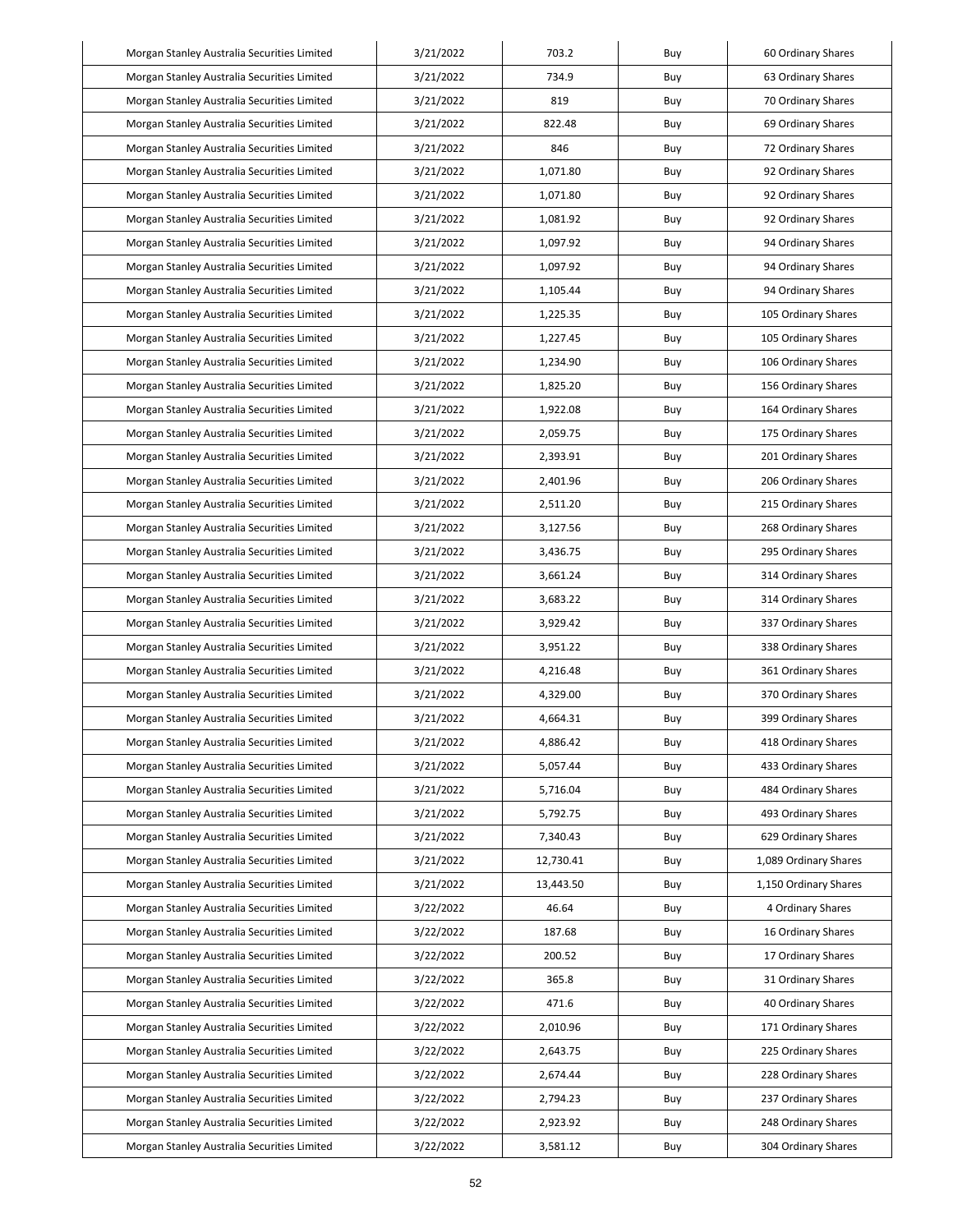| Morgan Stanley Australia Securities Limited | 3/22/2022 | 3,734.40 | Buy                        | 320 Ordinary Shares       |
|---------------------------------------------|-----------|----------|----------------------------|---------------------------|
| Morgan Stanley Australia Securities Limited | 3/22/2022 | 3,972.65 | Buy                        | 341 Ordinary Shares       |
| Morgan Stanley Australia Securities Limited | 3/22/2022 | 4,442.46 | Buy                        | 381 Ordinary Shares       |
| Morgan Stanley Australia Securities Limited | 3/22/2022 | 4,598.10 | Buy                        | 390 Ordinary Shares       |
| Morgan Stanley & Co. International plc      | 3/23/2022 | 1,339.07 | Buy                        | 114 Ordinary Shares       |
| Morgan Stanley & Co. International plc      | 3/23/2022 | N/A      | <b>Collateral Received</b> | 2,606,172 Ordinary Shares |
| Morgan Stanley Australia Securities Limited | 3/23/2022 | 11.82    | Buy                        | 1 Ordinary Share          |
| Morgan Stanley Australia Securities Limited | 3/23/2022 | 23.5     | Buy                        | 2 Ordinary Shares         |
| Morgan Stanley Australia Securities Limited | 3/23/2022 | 47.12    | Buy                        | 4 Ordinary Shares         |
| Morgan Stanley Australia Securities Limited | 3/23/2022 | 130.24   | Buy                        | 11 Ordinary Shares        |
| Morgan Stanley Australia Securities Limited | 3/23/2022 | 164.92   | Buy                        | 14 Ordinary Shares        |
| Morgan Stanley Australia Securities Limited | 3/23/2022 | 389.4    | Buy                        | 33 Ordinary Shares        |
| Morgan Stanley Australia Securities Limited | 3/23/2022 | 458.64   | Buy                        | 39 Ordinary Shares        |
| Morgan Stanley Australia Securities Limited | 3/23/2022 | 470.4    | Buy                        | 40 Ordinary Shares        |
| Morgan Stanley Australia Securities Limited | 3/23/2022 | 505.68   | Buy                        | 43 Ordinary Shares        |
| Morgan Stanley Australia Securities Limited | 3/23/2022 | 547.86   | Buy                        | 46 Ordinary Shares        |
| Morgan Stanley Australia Securities Limited | 3/23/2022 | 553.66   | Buy                        | 47 Ordinary Shares        |
| Morgan Stanley Australia Securities Limited | 3/23/2022 | 575.75   | Buy                        | 49 Ordinary Shares        |
| Morgan Stanley Australia Securities Limited | 3/23/2022 | 578.69   | Buy                        | 49 Ordinary Shares        |
| Morgan Stanley Australia Securities Limited | 3/23/2022 | 621.16   | Buy                        | 53 Ordinary Shares        |
| Morgan Stanley Australia Securities Limited | 3/23/2022 | 660.52   | Buy                        | 56 Ordinary Shares        |
| Morgan Stanley Australia Securities Limited | 3/23/2022 | 733.46   | Buy                        | 62 Ordinary Shares        |
| Morgan Stanley Australia Securities Limited | 3/23/2022 | 743.4    | Buy                        | 63 Ordinary Shares        |
| Morgan Stanley Australia Securities Limited | 3/23/2022 | 902.88   | Buy                        | 76 Ordinary Shares        |
| Morgan Stanley Australia Securities Limited | 3/23/2022 | 1,093.68 | Buy                        | 93 Ordinary Shares        |
| Morgan Stanley Australia Securities Limited | 3/23/2022 | 1,113.90 | Buy                        | 94 Ordinary Shares        |
| Morgan Stanley Australia Securities Limited | 3/23/2022 | 1,138.78 | Buy                        | 97 Ordinary Shares        |
| Morgan Stanley Australia Securities Limited | 3/23/2022 | 1,444.02 | Buy                        | 123 Ordinary Shares       |
| Morgan Stanley Australia Securities Limited | 3/23/2022 | 1,553.66 | Buy                        | 131 Ordinary Shares       |
| Morgan Stanley Australia Securities Limited | 3/23/2022 | 1,747.88 | Buy                        | 148 Ordinary Shares       |
| Morgan Stanley Australia Securities Limited | 3/23/2022 | 1,835.68 | Buy                        | 154 Ordinary Shares       |
| Morgan Stanley Australia Securities Limited | 3/23/2022 | 1,982.37 | Buy                        | 169 Ordinary Shares       |
| Morgan Stanley Australia Securities Limited | 3/23/2022 | 2,171.20 | Buy                        | 184 Ordinary Shares       |
| Morgan Stanley Australia Securities Limited | 3/23/2022 | 2,356.00 | Buy                        | 200 Ordinary Shares       |
| Morgan Stanley Australia Securities Limited | 3/23/2022 | 2,582.30 | Buy                        | 217 Ordinary Shares       |
| Morgan Stanley Australia Securities Limited | 3/23/2022 | 2,680.87 | Buy                        | 227 Ordinary Shares       |
| Morgan Stanley Australia Securities Limited | 3/23/2022 | 2,831.75 | Buy                        | 241 Ordinary Shares       |
| Morgan Stanley Australia Securities Limited | 3/23/2022 | 3,327.60 | Buy                        | 282 Ordinary Shares       |
| Morgan Stanley Australia Securities Limited | 3/23/2022 | 3,407.31 | Buy                        | 289 Ordinary Shares       |
| Morgan Stanley Australia Securities Limited | 3/23/2022 | 4,994.72 | Buy                        | 424 Ordinary Shares       |
| Morgan Stanley Australia Securities Limited | 3/23/2022 | 5,110.56 | Buy                        | 432 Ordinary Shares       |
| Morgan Stanley Australia Securities Limited | 3/23/2022 | 5,244.96 | Buy                        | 446 Ordinary Shares       |
| Morgan Stanley Australia Securities Limited | 3/23/2022 | 5,305.89 | Buy                        | 447 Ordinary Shares       |
| Morgan Stanley Australia Securities Limited | 3/23/2022 | 5,766.65 | Buy                        | 485 Ordinary Shares       |
| Morgan Stanley Australia Securities Limited | 3/23/2022 | 6,280.50 | Buy                        | 530 Ordinary Shares       |
| Morgan Stanley Australia Securities Limited | 3/23/2022 | 7,374.28 | Buy                        | 626 Ordinary Shares       |
| Morgan Stanley Australia Securities Limited | 3/23/2022 | 8,572.16 | Buy                        | 724 Ordinary Shares       |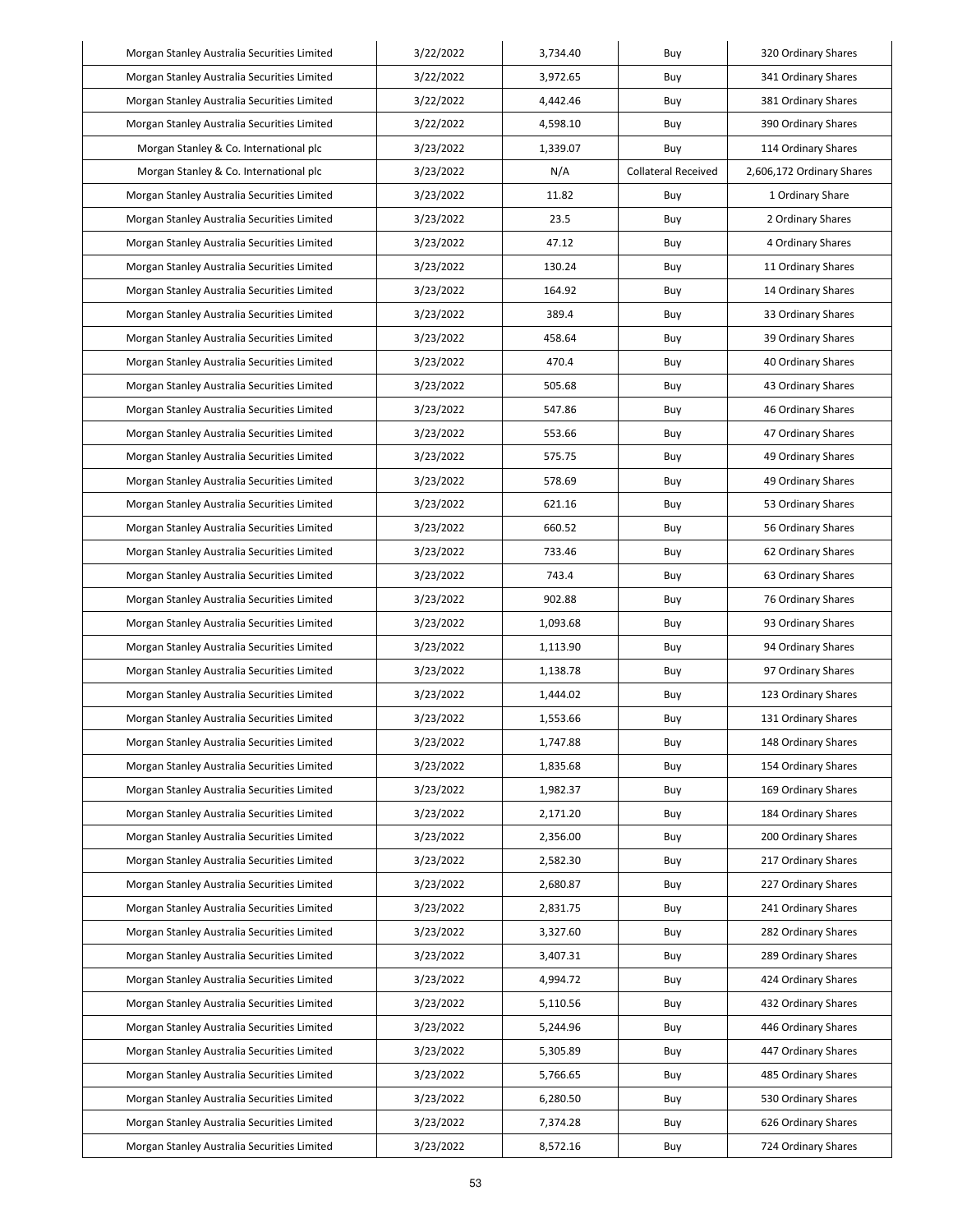| Morgan Stanley Australia Securities Limited | 3/23/2022 | 8,947.74  | Buy | 757 Ordinary Shares   |
|---------------------------------------------|-----------|-----------|-----|-----------------------|
| Morgan Stanley Australia Securities Limited | 3/23/2022 | 9,341.54  | Buy | 793 Ordinary Shares   |
| Morgan Stanley Australia Securities Limited | 3/23/2022 | 17,293.04 | Buy | 1,468 Ordinary Shares |
| Morgan Stanley Australia Securities Limited | 3/24/2022 | 11.64     | Buy | 1 Ordinary Share      |
| Morgan Stanley Australia Securities Limited | 3/24/2022 | 11.64     | Buy | 1 Ordinary Share      |
| Morgan Stanley Australia Securities Limited | 3/24/2022 | 34.8      | Buy | 3 Ordinary Shares     |
| Morgan Stanley Australia Securities Limited | 3/24/2022 | 116.5     | Buy | 10 Ordinary Shares    |
| Morgan Stanley Australia Securities Limited | 3/24/2022 | 129.14    | Buy | 11 Ordinary Shares    |
| Morgan Stanley Australia Securities Limited | 3/24/2022 | 139.62    | Buy | 12 Ordinary Shares    |
| Morgan Stanley Australia Securities Limited | 3/24/2022 | 244.44    | Buy | 21 Ordinary Shares    |
| Morgan Stanley Australia Securities Limited | 3/24/2022 | 349.2     | Buy | 30 Ordinary Shares    |
| Morgan Stanley Australia Securities Limited | 3/24/2022 | 466.4     | Buy | 40 Ordinary Shares    |
| Morgan Stanley Australia Securities Limited | 3/24/2022 | 477.04    | Buy | 41 Ordinary Shares    |
| Morgan Stanley Australia Securities Limited | 3/24/2022 | 574.53    | Buy | 49 Ordinary Shares    |
| Morgan Stanley Australia Securities Limited | 3/24/2022 | 603.72    | Buy | 52 Ordinary Shares    |
| Morgan Stanley Australia Securities Limited | 3/24/2022 | 675.7     | Buy | 58 Ordinary Shares    |
| Morgan Stanley Australia Securities Limited | 3/24/2022 | 848.26    | Buy | 73 Ordinary Shares    |
| Morgan Stanley Australia Securities Limited | 3/24/2022 | 942.84    | Buy | 81 Ordinary Shares    |
| Morgan Stanley Australia Securities Limited | 3/24/2022 | 966.95    | Buy | 83 Ordinary Shares    |
| Morgan Stanley Australia Securities Limited | 3/24/2022 | 1,212.64  | Buy | 104 Ordinary Shares   |
| Morgan Stanley Australia Securities Limited | 3/24/2022 | 2,182.29  | Buy | 187 Ordinary Shares   |
| Morgan Stanley Australia Securities Limited | 3/24/2022 | 4,640.37  | Buy | 399 Ordinary Shares   |
| Morgan Stanley Australia Securities Limited | 3/24/2022 | 5,396.32  | Buy | 464 Ordinary Shares   |
| Morgan Stanley Australia Securities Limited | 3/24/2022 | 5,854.92  | Buy | 503 Ordinary Shares   |
| Morgan Stanley Australia Securities Limited | 3/24/2022 | 7,699.06  | Buy | 662 Ordinary Shares   |
| Morgan Stanley Australia Securities Limited | 3/24/2022 | 18,945.27 | Buy | 1,629 Ordinary Shares |
| Morgan Stanley Australia Securities Limited | 3/25/2022 | 34.65     | Buy | 3 Ordinary Shares     |
| Morgan Stanley Australia Securities Limited | 3/25/2022 | 92.48     | Buy | 8 Ordinary Shares     |
| Morgan Stanley Australia Securities Limited | 3/25/2022 | 219.74    | Buy | 19 Ordinary Shares    |
| Morgan Stanley Australia Securities Limited | 3/25/2022 | 219.83    | Buy | 19 Ordinary Shares    |
| Morgan Stanley Australia Securities Limited | 3/25/2022 | 254.32    | Buy | 22 Ordinary Shares    |
| Morgan Stanley Australia Securities Limited | 3/25/2022 | 254.54    | Buy | 22 Ordinary Shares    |
| Morgan Stanley Australia Securities Limited | 3/25/2022 | 256.3     | Buy | 22 Ordinary Shares    |
| Morgan Stanley Australia Securities Limited | 3/25/2022 | 450.06    | Buy | 39 Ordinary Shares    |
| Morgan Stanley Australia Securities Limited | 3/25/2022 | 452.01    | Buy | 39 Ordinary Shares    |
| Morgan Stanley Australia Securities Limited | 3/25/2022 | 671.06    | Buy | 58 Ordinary Shares    |
| Morgan Stanley Australia Securities Limited | 3/25/2022 | 705.16    | Buy | 61 Ordinary Shares    |
| Morgan Stanley Australia Securities Limited | 3/25/2022 | 778.54    | Buy | 67 Ordinary Shares    |
| Morgan Stanley Australia Securities Limited | 3/25/2022 | 926.4     | Buy | 80 Ordinary Shares    |
| Morgan Stanley Australia Securities Limited | 3/25/2022 | 1,052.87  | Buy | 91 Ordinary Shares    |
| Morgan Stanley Australia Securities Limited | 3/25/2022 | 1,538.81  | Buy | 133 Ordinary Shares   |
| Morgan Stanley Australia Securities Limited | 3/25/2022 | 1,558.42  | Buy | 134 Ordinary Shares   |
| Morgan Stanley Australia Securities Limited | 3/25/2022 | 1,907.40  | Buy | 165 Ordinary Shares   |
| Morgan Stanley Australia Securities Limited | 3/25/2022 | 2,350.74  | Buy | 203 Ordinary Shares   |
| Morgan Stanley Australia Securities Limited | 3/25/2022 | 2,621.85  | Buy | 227 Ordinary Shares   |
| Morgan Stanley Australia Securities Limited | 3/25/2022 | 15,688.92 | Buy | 1,356 Ordinary Shares |
| Morgan Stanley & Co. International plc      | 3/28/2022 | 11.57     | Buy | 1 Ordinary Share      |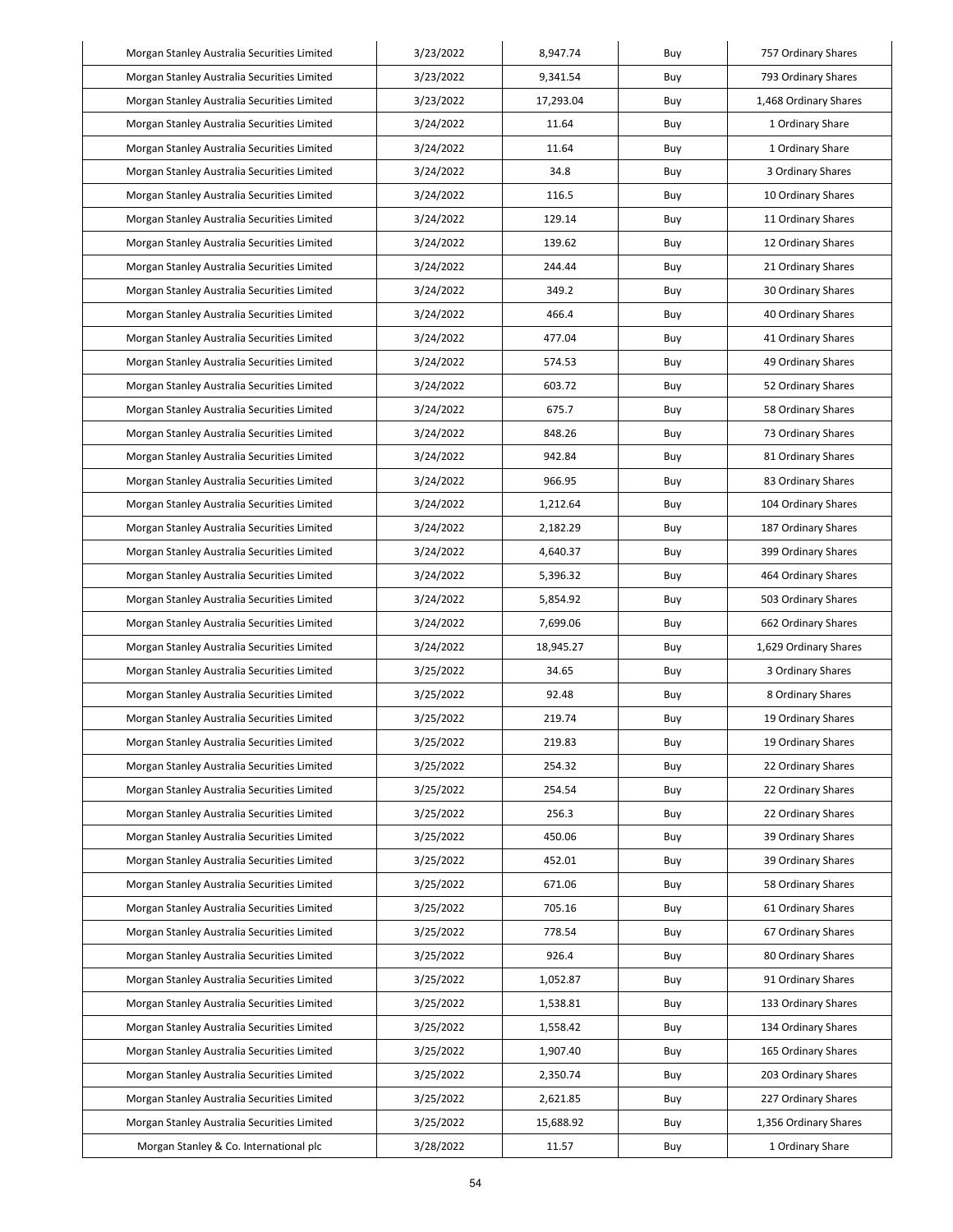| Morgan Stanley & Co. LLC                    | 3/28/2022 | 17,945.09 | Buy | 1,543 Ordinary Shares |
|---------------------------------------------|-----------|-----------|-----|-----------------------|
| Morgan Stanley Australia Securities Limited | 3/28/2022 | 11.65     | Buy | 1 Ordinary Share      |
| Morgan Stanley Australia Securities Limited | 3/28/2022 | 57.88     | Buy | 5 Ordinary Shares     |
| Morgan Stanley Australia Securities Limited | 3/28/2022 | 80.92     | Buy | 7 Ordinary Shares     |
| Morgan Stanley Australia Securities Limited | 3/28/2022 | 80.99     | Buy | 7 Ordinary Shares     |
| Morgan Stanley Australia Securities Limited | 3/28/2022 | 162.54    | Buy | 14 Ordinary Shares    |
| Morgan Stanley Australia Securities Limited | 3/28/2022 | 208.08    | Buy | 18 Ordinary Shares    |
| Morgan Stanley Australia Securities Limited | 3/28/2022 | 312.93    | Buy | 27 Ordinary Shares    |
| Morgan Stanley Australia Securities Limited | 3/28/2022 | 359.6     | Buy | 31 Ordinary Shares    |
| Morgan Stanley Australia Securities Limited | 3/28/2022 | 397.12    | Buy | 34 Ordinary Shares    |
| Morgan Stanley Australia Securities Limited | 3/28/2022 | 415.8     | Buy | 36 Ordinary Shares    |
| Morgan Stanley Australia Securities Limited | 3/28/2022 | 474.17    | Buy | 41 Ordinary Shares    |
| Morgan Stanley Australia Securities Limited | 3/28/2022 | 487.62    | Buy | 42 Ordinary Shares    |
| Morgan Stanley Australia Securities Limited | 3/28/2022 | 499.23    | Buy | 43 Ordinary Shares    |
| Morgan Stanley Australia Securities Limited | 3/28/2022 | 499.45    | Buy | 43 Ordinary Shares    |
| Morgan Stanley Australia Securities Limited | 3/28/2022 | 509.08    | Buy | 44 Ordinary Shares    |
| Morgan Stanley Australia Securities Limited | 3/28/2022 | 521.1     | Buy | 45 Ordinary Shares    |
| Morgan Stanley Australia Securities Limited | 3/28/2022 | 531.99    | Buy | 46 Ordinary Shares    |
| Morgan Stanley Australia Securities Limited | 3/28/2022 | 532.45    | Buy | 46 Ordinary Shares    |
| Morgan Stanley Australia Securities Limited | 3/28/2022 | 533.83    | Buy | 46 Ordinary Shares    |
| Morgan Stanley Australia Securities Limited | 3/28/2022 | 535.44    | Buy | 46 Ordinary Shares    |
| Morgan Stanley Australia Securities Limited | 3/28/2022 | 543.79    | Buy | 47 Ordinary Shares    |
| Morgan Stanley Australia Securities Limited | 3/28/2022 | 567.67    | Buy | 49 Ordinary Shares    |
| Morgan Stanley Australia Securities Limited | 3/28/2022 | 576.5     | Buy | 50 Ordinary Shares    |
| Morgan Stanley Australia Securities Limited | 3/28/2022 | 579       | Buy | 50 Ordinary Shares    |
| Morgan Stanley Australia Securities Limited | 3/28/2022 | 591.6     | Buy | 51 Ordinary Shares    |
| Morgan Stanley Australia Securities Limited | 3/28/2022 | 626.13    | Buy | 54 Ordinary Shares    |
| Morgan Stanley Australia Securities Limited | 3/28/2022 | 636.35    | Buy | 55 Ordinary Shares    |
| Morgan Stanley Australia Securities Limited | 3/28/2022 | 692.4     | Buy | 60 Ordinary Shares    |
| Morgan Stanley Australia Securities Limited | 3/28/2022 | 719.51    | Buy | 62 Ordinary Shares    |
| Morgan Stanley Australia Securities Limited | 3/28/2022 | 825.02    | Buy | 71 Ordinary Shares    |
| Morgan Stanley Australia Securities Limited | 3/28/2022 | 961.97    | Buy | 83 Ordinary Shares    |
| Morgan Stanley Australia Securities Limited | 3/28/2022 | 991.95    | Buy | 85 Ordinary Shares    |
| Morgan Stanley Australia Securities Limited | 3/28/2022 | 1,000.18  | Buy | 86 Ordinary Shares    |
| Morgan Stanley Australia Securities Limited | 3/28/2022 | 1,079.73  | Buy | 93 Ordinary Shares    |
| Morgan Stanley Australia Securities Limited | 3/28/2022 | 1,100.10  | Buy | 95 Ordinary Shares    |
| Morgan Stanley Australia Securities Limited | 3/28/2022 | 1,111.20  | Buy | 96 Ordinary Shares    |
| Morgan Stanley Australia Securities Limited | 3/28/2022 | 1,164.00  | Buy | 100 Ordinary Shares   |
| Morgan Stanley Australia Securities Limited | 3/28/2022 | 1,174.63  | Buy | 101 Ordinary Shares   |
| Morgan Stanley Australia Securities Limited | 3/28/2022 | 1,252.26  | Buy | 108 Ordinary Shares   |
| Morgan Stanley Australia Securities Limited | 3/28/2022 | 1,473.20  | Buy | 127 Ordinary Shares   |
| Morgan Stanley Australia Securities Limited | 3/28/2022 | 1,657.37  | Buy | 143 Ordinary Shares   |
| Morgan Stanley Australia Securities Limited | 3/28/2022 | 1,750.09  | Buy | 151 Ordinary Shares   |
| Morgan Stanley Australia Securities Limited | 3/28/2022 | 1,888.92  | Buy | 162 Ordinary Shares   |
| Morgan Stanley Australia Securities Limited | 3/28/2022 | 2,119.14  | Buy | 183 Ordinary Shares   |
| Morgan Stanley Australia Securities Limited | 3/28/2022 | 3,028.91  | Buy | 261 Ordinary Shares   |
| Morgan Stanley Australia Securities Limited | 3/28/2022 | 4,110.90  | Buy | 355 Ordinary Shares   |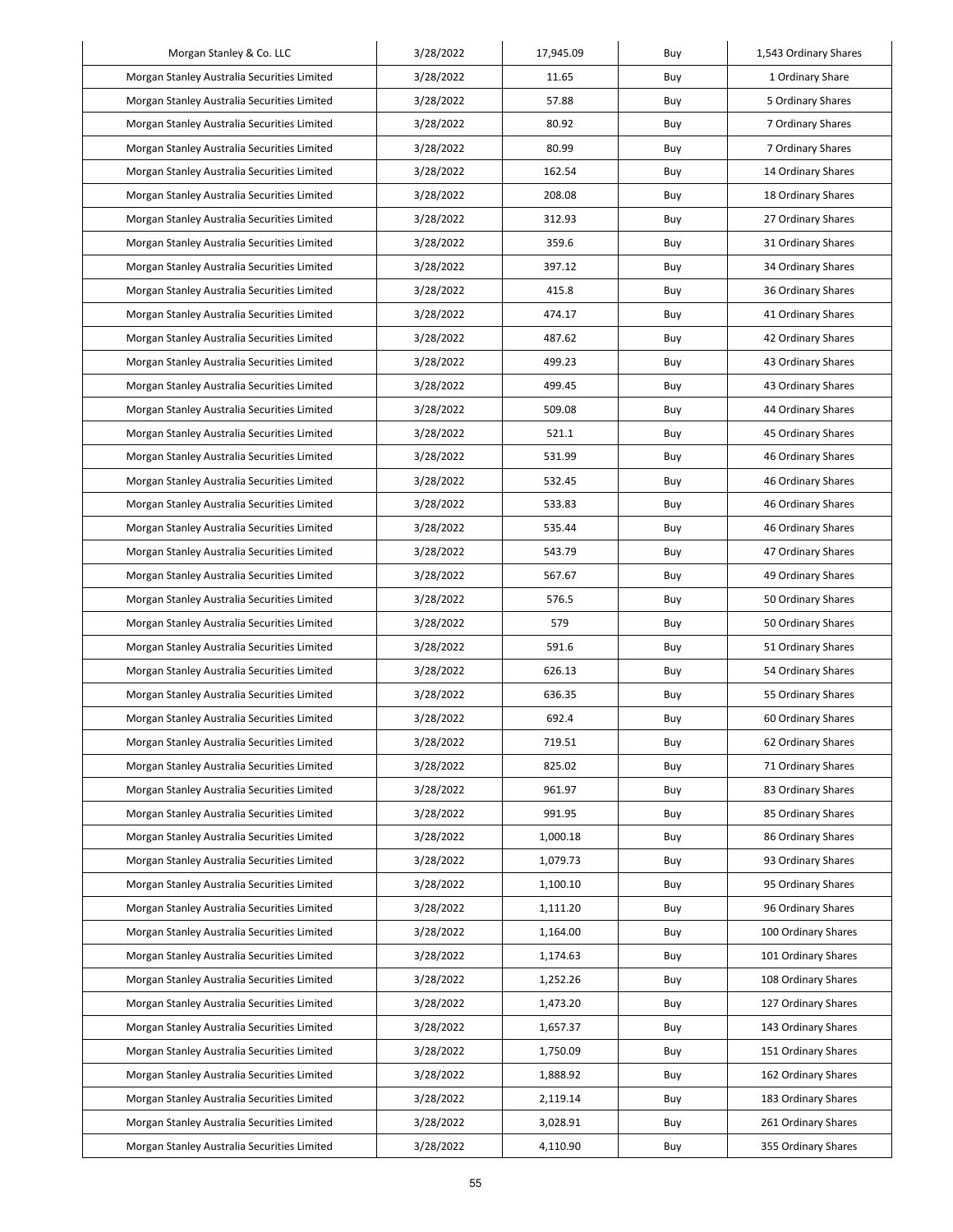| Morgan Stanley Australia Securities Limited | 3/29/2022 | 96.16     | Buy         | 8 Ordinary Shares      |
|---------------------------------------------|-----------|-----------|-------------|------------------------|
| Morgan Stanley Australia Securities Limited | 3/29/2022 | 228.19    | Buy         | 19 Ordinary Shares     |
| Morgan Stanley Australia Securities Limited | 3/29/2022 | 291.5     | Buy         | 25 Ordinary Shares     |
| Morgan Stanley Australia Securities Limited | 3/29/2022 | 326.76    | Buy         | 28 Ordinary Shares     |
| Morgan Stanley Australia Securities Limited | 3/29/2022 | 453.18    | Buy         | 39 Ordinary Shares     |
| Morgan Stanley Australia Securities Limited | 3/29/2022 | 680.01    | Buy         | 57 Ordinary Shares     |
| Morgan Stanley & Co. International plc      | 3/30/2022 | 15,286.00 | Buy         | 1,275 Ordinary Shares  |
| Morgan Stanley & Co. International plc      | 3/30/2022 | 38,474.25 | Buy         | 3,225 Ordinary Shares  |
| Morgan Stanley Australia Securities Limited | 3/30/2022 | 156.39    | Buy         | 13 Ordinary Shares     |
| Morgan Stanley Australia Securities Limited | 3/30/2022 | 298.25    | Buy         | 25 Ordinary Shares     |
| Morgan Stanley Australia Securities Limited | 3/30/2022 | 322.92    | Buy         | 27 Ordinary Shares     |
| Morgan Stanley Australia Securities Limited | 3/30/2022 | 444.37    | Buy         | 37 Ordinary Shares     |
| Morgan Stanley Australia Securities Limited | 3/30/2022 | 456.38    | Buy         | 38 Ordinary Shares     |
| Morgan Stanley Australia Securities Limited | 3/30/2022 | 501.48    | Buy         | 42 Ordinary Shares     |
| Morgan Stanley Australia Securities Limited | 3/30/2022 | 515.57    | Buy         | 43 Ordinary Shares     |
| Morgan Stanley Australia Securities Limited | 3/30/2022 | 575.04    | Buy         | 48 Ordinary Shares     |
| Morgan Stanley Australia Securities Limited | 3/30/2022 | 606.9     | Buy         | 51 Ordinary Shares     |
| Morgan Stanley Australia Securities Limited | 3/30/2022 | 694.26    | Buy         | 58 Ordinary Shares     |
| Morgan Stanley Australia Securities Limited | 3/30/2022 | 735.05    | Buy         | 61 Ordinary Shares     |
| Morgan Stanley Australia Securities Limited | 3/30/2022 | 833.7     | Buy         | 70 Ordinary Shares     |
| Morgan Stanley Australia Securities Limited | 3/30/2022 | 860.4     | Buy         | 72 Ordinary Shares     |
| Morgan Stanley Australia Securities Limited | 3/30/2022 | 961.6     | Buy         | 80 Ordinary Shares     |
| Morgan Stanley Australia Securities Limited | 3/30/2022 | 1,038.78  | Buy         | 87 Ordinary Shares     |
| Morgan Stanley Australia Securities Limited | 3/30/2022 | 1,156.24  | Buy         | 97 Ordinary Shares     |
| Morgan Stanley Australia Securities Limited | 3/30/2022 | 1,266.30  | Buy         | 105 Ordinary Shares    |
| Morgan Stanley Australia Securities Limited | 3/30/2022 | 1,963.50  | Buy         | 165 Ordinary Shares    |
| Morgan Stanley Australia Securities Limited | 3/30/2022 | 2,277.45  | Buy         | 189 Ordinary Shares    |
| Morgan Stanley Australia Securities Limited | 3/30/2022 | 2,304.00  | Buy         | 192 Ordinary Shares    |
| Morgan Stanley Australia Securities Limited | 3/30/2022 | 2,473.65  | Buy         | 207 Ordinary Shares    |
| Morgan Stanley Australia Securities Limited | 3/30/2022 | 2,571.40  | Buy         | 215 Ordinary Shares    |
| Morgan Stanley Australia Securities Limited | 3/30/2022 | 2,970.57  | Buy         | 249 Ordinary Shares    |
| Morgan Stanley Australia Securities Limited | 3/30/2022 | 4,117.68  | Buy         | 342 Ordinary Shares    |
| Morgan Stanley Australia Securities Limited | 3/30/2022 | 4,443.70  | Buy         | 370 Ordinary Shares    |
| Morgan Stanley Australia Securities Limited | 3/30/2022 | 5,167.69  | Buy         | 431 Ordinary Shares    |
| Morgan Stanley Australia Securities Limited | 3/30/2022 | 5,870.20  | Buy         | 490 Ordinary Shares    |
| Morgan Stanley Australia Securities Limited | 3/30/2022 | 7,428.36  | Buy         | 618 Ordinary Shares    |
| Morgan Stanley Australia Securities Limited | 3/30/2022 | 8,007.93  | Buy         | 669 Ordinary Shares    |
| Morgan Stanley Australia Securities Limited | 3/30/2022 | 10,682.64 | Buy         | 888 Ordinary Shares    |
| Morgan Stanley Australia Securities Limited | 3/30/2022 | 15,210.75 | Buy         | 1,275 Ordinary Shares  |
| Parametric Portfolio Associates LLC         | 3/30/2022 | N/A       | Transfer In | 40,061 Ordinary Shares |
| Morgan Stanley Australia Securities Limited | 3/31/2022 | 24.16     | Buy         | 2 Ordinary Shares      |
| Morgan Stanley Australia Securities Limited | 3/31/2022 | 24.24     | Buy         | 2 Ordinary Shares      |
| Morgan Stanley Australia Securities Limited | 3/31/2022 | 36.18     | Buy         | 3 Ordinary Shares      |
| Morgan Stanley Australia Securities Limited | 3/31/2022 | 60.45     | Buy         | 5 Ordinary Shares      |
| Morgan Stanley Australia Securities Limited | 3/31/2022 | 84.14     | Buy         | 7 Ordinary Shares      |
| Morgan Stanley Australia Securities Limited | 3/31/2022 | 168.28    | Buy         | 14 Ordinary Shares     |
| Morgan Stanley Australia Securities Limited | 3/31/2022 | 204.94    | Buy         | 17 Ordinary Shares     |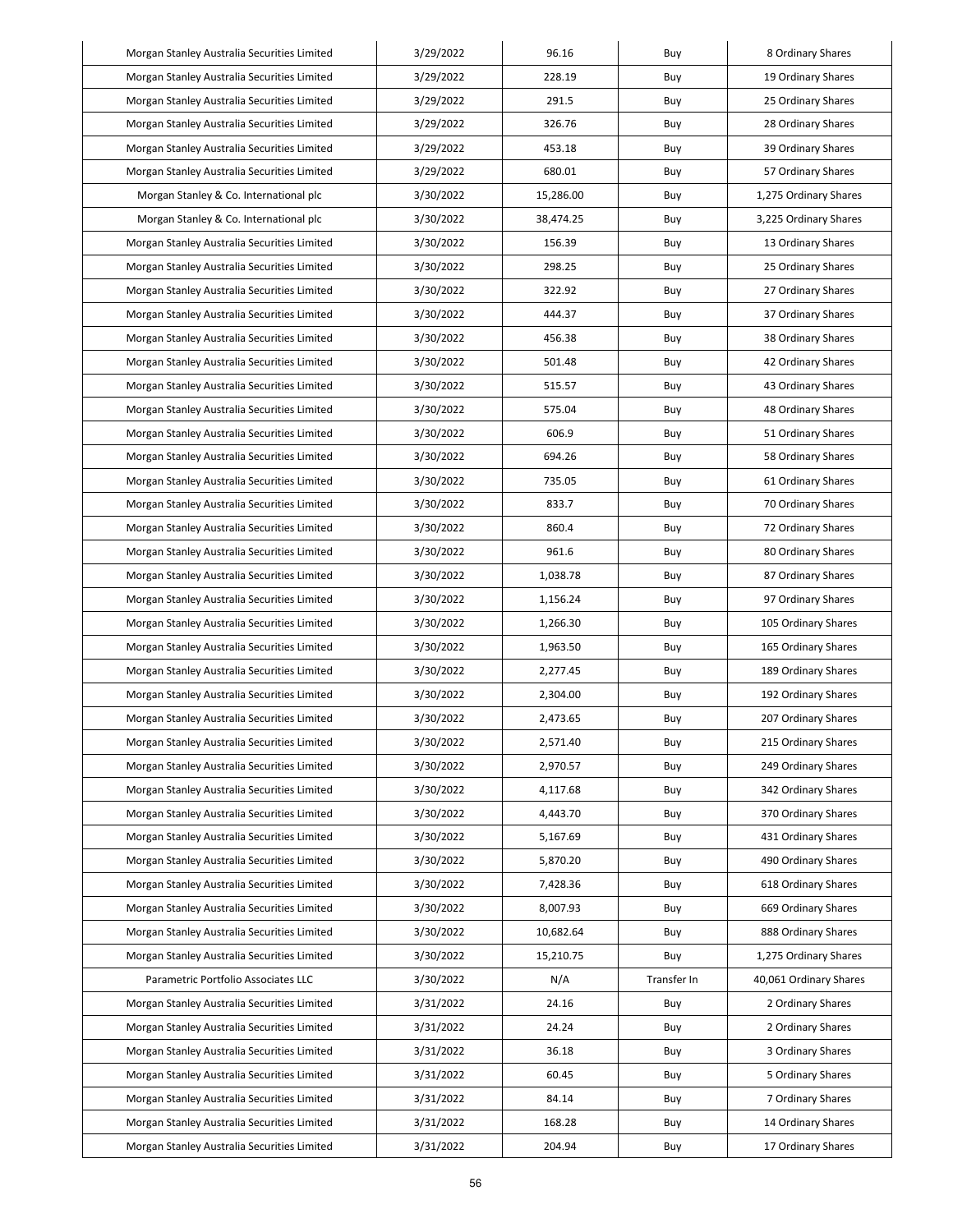| Morgan Stanley Australia Securities Limited | 3/31/2022 | 228       | Buy                        | 19 Ordinary Shares    |
|---------------------------------------------|-----------|-----------|----------------------------|-----------------------|
| Morgan Stanley Australia Securities Limited | 3/31/2022 | 242.4     | Buy                        | 20 Ordinary Shares    |
| Morgan Stanley Australia Securities Limited | 3/31/2022 | 264       | Buy                        | 22 Ordinary Shares    |
| Morgan Stanley Australia Securities Limited | 3/31/2022 | 368.59    | Buy                        | 31 Ordinary Shares    |
| Morgan Stanley Australia Securities Limited | 3/31/2022 | 447.33    | Buy                        | 37 Ordinary Shares    |
| Morgan Stanley Australia Securities Limited | 3/31/2022 | 483       | Buy                        | 40 Ordinary Shares    |
| Morgan Stanley Australia Securities Limited | 3/31/2022 | 492.82    | Buy                        | 41 Ordinary Shares    |
| Morgan Stanley Australia Securities Limited | 3/31/2022 | 589.47    | Buy                        | 49 Ordinary Shares    |
| Morgan Stanley Australia Securities Limited | 3/31/2022 | 594.37    | Buy                        | 49 Ordinary Shares    |
| Morgan Stanley Australia Securities Limited | 3/31/2022 | 641.3     | Buy                        | 53 Ordinary Shares    |
| Morgan Stanley Australia Securities Limited | 3/31/2022 | 646.38    | Buy                        | 54 Ordinary Shares    |
| Morgan Stanley Australia Securities Limited | 3/31/2022 | 699.48    | Buy                        | 58 Ordinary Shares    |
| Morgan Stanley Australia Securities Limited | 3/31/2022 | 809.2     | Buy                        | 68 Ordinary Shares    |
| Morgan Stanley Australia Securities Limited | 3/31/2022 | 856.26    | Buy                        | 71 Ordinary Shares    |
| Morgan Stanley Australia Securities Limited | 3/31/2022 | 868.68    | Buy                        | 72 Ordinary Shares    |
| Morgan Stanley Australia Securities Limited | 3/31/2022 | 940.89    | Buy                        | 79 Ordinary Shares    |
| Morgan Stanley Australia Securities Limited | 3/31/2022 | 1,015.14  | Buy                        | 84 Ordinary Shares    |
| Morgan Stanley Australia Securities Limited | 3/31/2022 | 1,180.08  | Buy                        | 99 Ordinary Shares    |
| Morgan Stanley Australia Securities Limited | 3/31/2022 | 1,348.48  | Buy                        | 112 Ordinary Shares   |
| Morgan Stanley Australia Securities Limited | 3/31/2022 | 1,450.80  | Buy                        | 120 Ordinary Shares   |
| Morgan Stanley Australia Securities Limited | 3/31/2022 | 1,534.16  | Buy                        | 127 Ordinary Shares   |
| Morgan Stanley Australia Securities Limited | 3/31/2022 | 1,548.00  | Buy                        | 129 Ordinary Shares   |
| Morgan Stanley Australia Securities Limited | 3/31/2022 | 1,584.45  | Buy                        | 131 Ordinary Shares   |
| Morgan Stanley Australia Securities Limited | 3/31/2022 | 1,676.34  | Buy                        | 139 Ordinary Shares   |
| Morgan Stanley Australia Securities Limited | 3/31/2022 | 1,785.02  | Buy                        | 149 Ordinary Shares   |
| Morgan Stanley Australia Securities Limited | 3/31/2022 | 2,100.18  | Buy                        | 174 Ordinary Shares   |
| Morgan Stanley Australia Securities Limited | 3/31/2022 | 2,696.18  | Buy                        | 226 Ordinary Shares   |
| Morgan Stanley Australia Securities Limited | 3/31/2022 | 2,979.06  | Buy                        | 246 Ordinary Shares   |
| Morgan Stanley Australia Securities Limited | 3/31/2022 | 3,777.91  | Buy                        | 313 Ordinary Shares   |
| Morgan Stanley Australia Securities Limited | 3/31/2022 | 4,283.40  | Buy                        | 354 Ordinary Shares   |
| Morgan Stanley Australia Securities Limited | 3/31/2022 | 4,301.85  | Buy                        | 357 Ordinary Shares   |
| Morgan Stanley Australia Securities Limited | 3/31/2022 | 4,388.67  | Buy                        | 363 Ordinary Shares   |
| Morgan Stanley Australia Securities Limited | 3/31/2022 | 4,948.44  | Buy                        | 411 Ordinary Shares   |
| Morgan Stanley Australia Securities Limited | 3/31/2022 | 5,506.20  | Buy                        | 456 Ordinary Shares   |
| Morgan Stanley Australia Securities Limited | 3/31/2022 | 5,868.00  | Buy                        | 489 Ordinary Shares   |
| Morgan Stanley Australia Securities Limited | 3/31/2022 | 6,351.45  | Buy                        | 526 Ordinary Shares   |
| Morgan Stanley Australia Securities Limited | 3/31/2022 | 7,932.00  | Buy                        | 661 Ordinary Shares   |
| Morgan Stanley Australia Securities Limited | 3/31/2022 | 10,464.00 | Buy                        | 872 Ordinary Shares   |
| Morgan Stanley Australia Securities Limited | 3/31/2022 | 11,332.26 | Buy                        | 942 Ordinary Shares   |
| Morgan Stanley Australia Securities Limited | 3/31/2022 | 29,700.00 | Buy                        | 2,475 Ordinary Shares |
| Morgan Stanley Australia Securities Limited | 3/31/2022 | 32,832.00 | Buy                        | 2,736 Ordinary Shares |
| Morgan Stanley Australia Securities Limited | 3/31/2022 | N/A       | Borrow                     | 4,000 Ordinary Shares |
| Morgan Stanley & Co. International plc      | 4/1/2022  | N/A       | <b>Collateral Received</b> | 4,000 Ordinary Shares |
| Morgan Stanley Australia Securities Limited | 4/1/2022  | 118.4     | Buy                        | 10 Ordinary Shares    |
| Morgan Stanley Australia Securities Limited | 4/1/2022  | 153.92    | Buy                        | 13 Ordinary Shares    |
| Morgan Stanley Australia Securities Limited | 4/1/2022  | 212.76    | Buy                        | 18 Ordinary Shares    |
| Morgan Stanley Australia Securities Limited | 4/1/2022  | 369.21    | Buy                        | 31 Ordinary Shares    |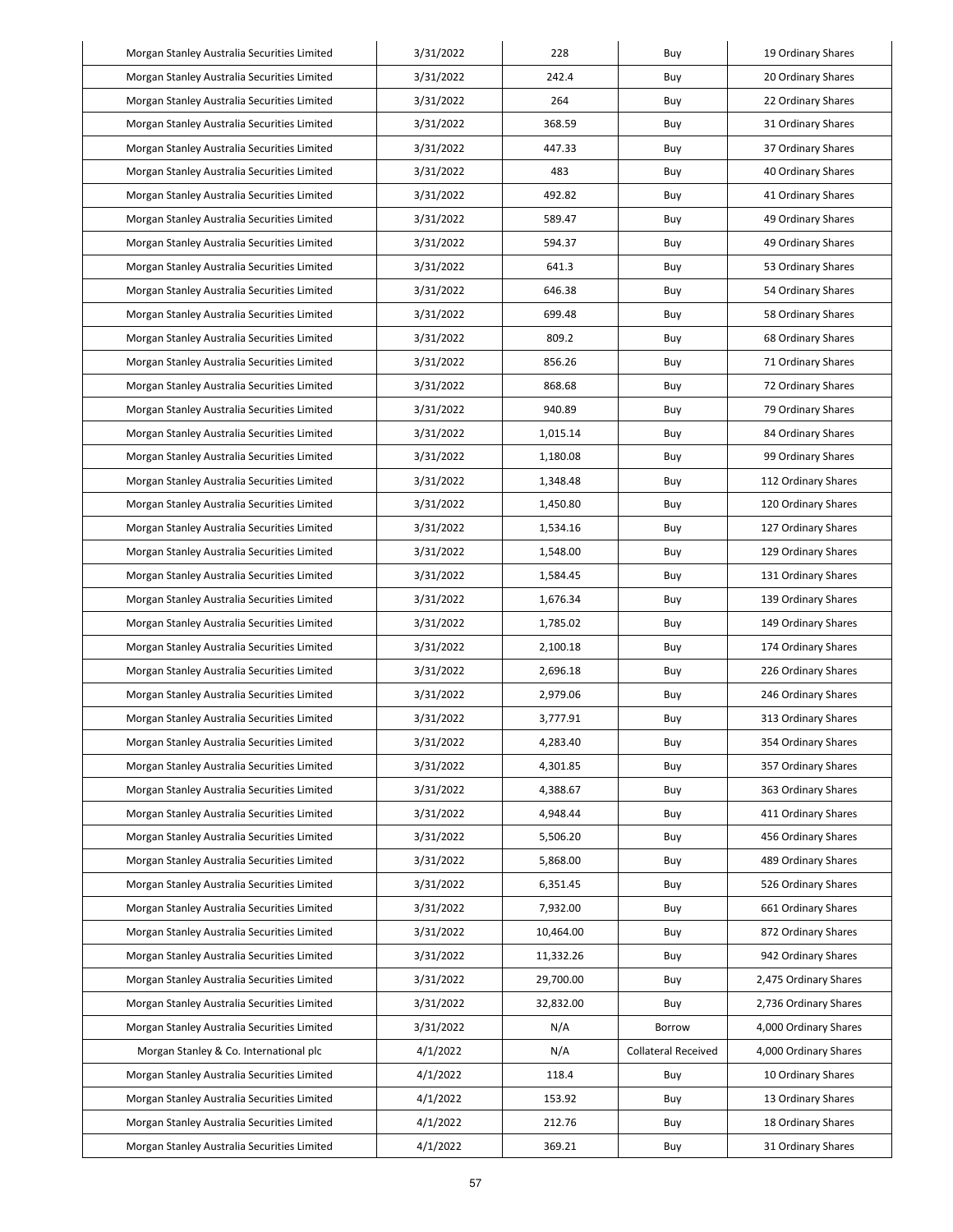| Morgan Stanley Australia Securities Limited | 4/1/2022 | 379.2    | Buy | 32 Ordinary Shares  |
|---------------------------------------------|----------|----------|-----|---------------------|
| Morgan Stanley Australia Securities Limited | 4/1/2022 | 449.54   | Buy | 38 Ordinary Shares  |
| Morgan Stanley Australia Securities Limited | 4/1/2022 | 485.85   | Buy | 41 Ordinary Shares  |
| Morgan Stanley Australia Securities Limited | 4/1/2022 | 488.31   | Buy | 41 Ordinary Shares  |
| Morgan Stanley Australia Securities Limited | 4/1/2022 | 499.8    | Buy | 42 Ordinary Shares  |
| Morgan Stanley Australia Securities Limited | 4/1/2022 | 501.06   | Buy | 42 Ordinary Shares  |
| Morgan Stanley Australia Securities Limited | 4/1/2022 | 546.94   | Buy | 46 Ordinary Shares  |
| Morgan Stanley Australia Securities Limited | 4/1/2022 | 549.24   | Buy | 46 Ordinary Shares  |
| Morgan Stanley Australia Securities Limited | 4/1/2022 | 557.89   | Buy | 47 Ordinary Shares  |
| Morgan Stanley Australia Securities Limited | 4/1/2022 | 559.77   | Buy | 47 Ordinary Shares  |
| Morgan Stanley Australia Securities Limited | 4/1/2022 | 570.24   | Buy | 48 Ordinary Shares  |
| Morgan Stanley Australia Securities Limited | 4/1/2022 | 572.16   | Buy | 48 Ordinary Shares  |
| Morgan Stanley Australia Securities Limited | 4/1/2022 | 578.69   | Buy | 49 Ordinary Shares  |
| Morgan Stanley Australia Securities Limited | 4/1/2022 | 580.16   | Buy | 49 Ordinary Shares  |
| Morgan Stanley Australia Securities Limited | 4/1/2022 | 596      | Buy | 50 Ordinary Shares  |
| Morgan Stanley Australia Securities Limited | 4/1/2022 | 608.94   | Buy | 51 Ordinary Shares  |
| Morgan Stanley Australia Securities Limited | 4/1/2022 | 609.45   | Buy | 51 Ordinary Shares  |
| Morgan Stanley Australia Securities Limited | 4/1/2022 | 630.7    | Buy | 53 Ordinary Shares  |
| Morgan Stanley Australia Securities Limited | 4/1/2022 | 651.75   | Buy | 55 Ordinary Shares  |
| Morgan Stanley Australia Securities Limited | 4/1/2022 | 686.72   | Buy | 58 Ordinary Shares  |
| Morgan Stanley Australia Securities Limited | 4/1/2022 | 691.36   | Buy | 58 Ordinary Shares  |
| Morgan Stanley Australia Securities Limited | 4/1/2022 | 703.28   | Buy | 59 Ordinary Shares  |
| Morgan Stanley Australia Securities Limited | 4/1/2022 | 712.8    | Buy | 60 Ordinary Shares  |
| Morgan Stanley Australia Securities Limited | 4/1/2022 | 757.76   | Buy | 64 Ordinary Shares  |
| Morgan Stanley Australia Securities Limited | 4/1/2022 | 759.68   | Buy | 64 Ordinary Shares  |
| Morgan Stanley Australia Securities Limited | 4/1/2022 | 922.74   | Buy | 78 Ordinary Shares  |
| Morgan Stanley Australia Securities Limited | 4/1/2022 | 940.89   | Buy | 79 Ordinary Shares  |
| Morgan Stanley Australia Securities Limited | 4/1/2022 | 963.9    | Buy | 81 Ordinary Shares  |
| Morgan Stanley Australia Securities Limited | 4/1/2022 | 1,035.30 | Buy | 87 Ordinary Shares  |
| Morgan Stanley Australia Securities Limited | 4/1/2022 | 1,058.21 | Buy | 89 Ordinary Shares  |
| Morgan Stanley Australia Securities Limited | 4/1/2022 | 1,060.88 | Buy | 89 Ordinary Shares  |
| Morgan Stanley Australia Securities Limited | 4/1/2022 | 1,062.66 | Buy | 89 Ordinary Shares  |
| Morgan Stanley Australia Securities Limited | 4/1/2022 | 1,129.55 | Buy | 95 Ordinary Shares  |
| Morgan Stanley Australia Securities Limited | 4/1/2022 | 1,171.17 | Buy | 99 Ordinary Shares  |
| Morgan Stanley Australia Securities Limited | 4/1/2022 | 1,203.92 | Buy | 101 Ordinary Shares |
| Morgan Stanley Australia Securities Limited | 4/1/2022 | 1,216.86 | Buy | 102 Ordinary Shares |
| Morgan Stanley Australia Securities Limited | 4/1/2022 | 1,291.65 | Buy | 109 Ordinary Shares |
| Morgan Stanley Australia Securities Limited | 4/1/2022 | 1,488.06 | Buy | 126 Ordinary Shares |
| Morgan Stanley Australia Securities Limited | 4/1/2022 | 1,535.10 | Buy | 129 Ordinary Shares |
| Morgan Stanley Australia Securities Limited | 4/1/2022 | 1,597.05 | Buy | 135 Ordinary Shares |
| Morgan Stanley Australia Securities Limited | 4/1/2022 | 1,613.25 | Buy | 135 Ordinary Shares |
| Morgan Stanley Australia Securities Limited | 4/1/2022 | 1,684.95 | Buy | 141 Ordinary Shares |
| Morgan Stanley Australia Securities Limited | 4/1/2022 | 1,802.72 | Buy | 152 Ordinary Shares |
| Morgan Stanley Australia Securities Limited | 4/1/2022 | 1,819.17 | Buy | 153 Ordinary Shares |
| Morgan Stanley Australia Securities Limited | 4/1/2022 | 1,955.25 | Buy | 165 Ordinary Shares |
| Morgan Stanley Australia Securities Limited | 4/1/2022 | 1,999.27 | Buy | 169 Ordinary Shares |
| Morgan Stanley Australia Securities Limited | 4/1/2022 | 2,177.70 | Buy | 183 Ordinary Shares |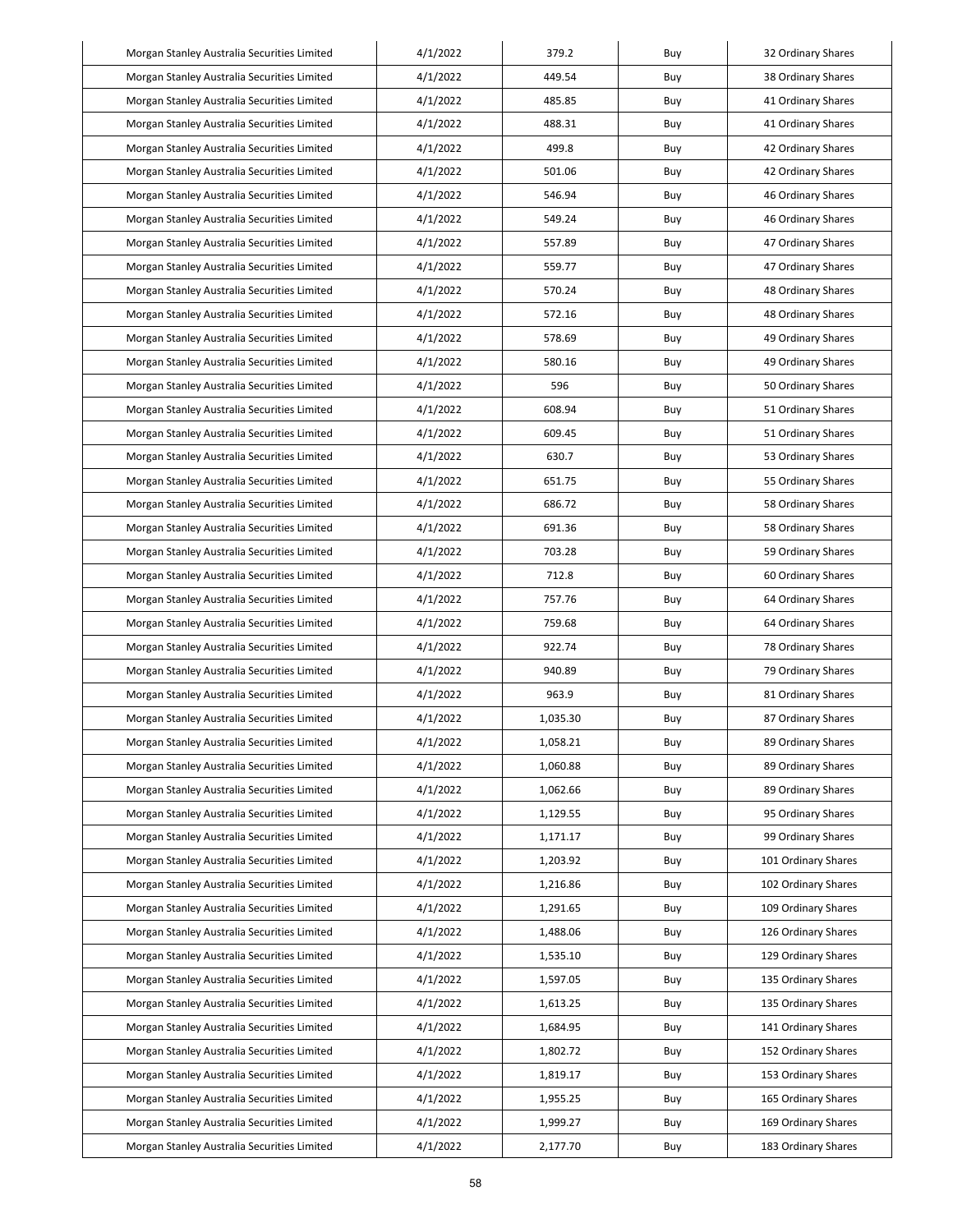| Morgan Stanley Australia Securities Limited | 4/1/2022 | 2,572.56  | Buy | 216 Ordinary Shares   |
|---------------------------------------------|----------|-----------|-----|-----------------------|
| Morgan Stanley Australia Securities Limited | 4/1/2022 | 2,575.79  | Buy | 217 Ordinary Shares   |
| Morgan Stanley Australia Securities Limited | 4/1/2022 | 2,808.45  | Buy | 237 Ordinary Shares   |
| Morgan Stanley Australia Securities Limited | 4/1/2022 | 2,995.52  | Buy | 253 Ordinary Shares   |
| Morgan Stanley Australia Securities Limited | 4/1/2022 | 3,034.50  | Buy | 255 Ordinary Shares   |
| Morgan Stanley Australia Securities Limited | 4/1/2022 | 3,283.50  | Buy | 275 Ordinary Shares   |
| Morgan Stanley Australia Securities Limited | 4/1/2022 | 3,310.15  | Buy | 277 Ordinary Shares   |
| Morgan Stanley Australia Securities Limited | 4/1/2022 | 3,322.10  | Buy | 278 Ordinary Shares   |
| Morgan Stanley Australia Securities Limited | 4/1/2022 | 3,991.30  | Buy | 334 Ordinary Shares   |
| Morgan Stanley Australia Securities Limited | 4/1/2022 | 4,732.14  | Buy | 399 Ordinary Shares   |
| Morgan Stanley Australia Securities Limited | 4/1/2022 | 6,244.95  | Buy | 527 Ordinary Shares   |
| Morgan Stanley Australia Securities Limited | 4/1/2022 | 6,320.16  | Buy | 532 Ordinary Shares   |
| Morgan Stanley Australia Securities Limited | 4/1/2022 | 6,417.28  | Buy | 542 Ordinary Shares   |
| Morgan Stanley Australia Securities Limited | 4/1/2022 | 7,044.80  | Buy | 595 Ordinary Shares   |
| Morgan Stanley & Co. LLC                    | 4/4/2022 | 16,594.74 | Buy | 1,422 Ordinary Shares |
| Morgan Stanley Australia Securities Limited | 4/4/2022 | 11.71     | Buy | 1 Ordinary Share      |
| Morgan Stanley Australia Securities Limited | 4/4/2022 | 11.78     | Buy | 1 Ordinary Share      |
| Morgan Stanley Australia Securities Limited | 4/4/2022 | 23.5      | Buy | 2 Ordinary Shares     |
| Morgan Stanley Australia Securities Limited | 4/4/2022 | 23.74     | Buy | 2 Ordinary Shares     |
| Morgan Stanley Australia Securities Limited | 4/4/2022 | 34.95     | Buy | 3 Ordinary Shares     |
| Morgan Stanley Australia Securities Limited | 4/4/2022 | 116.7     | Buy | 10 Ordinary Shares    |
| Morgan Stanley Australia Securities Limited | 4/4/2022 | 176.1     | Buy | 15 Ordinary Shares    |
| Morgan Stanley Australia Securities Limited | 4/4/2022 | 213.03    | Buy | 18 Ordinary Shares    |
| Morgan Stanley Australia Securities Limited | 4/4/2022 | 226.1     | Buy | 19 Ordinary Shares    |
| Morgan Stanley Australia Securities Limited | 4/4/2022 | 302.38    | Buy | 26 Ordinary Shares    |
| Morgan Stanley Australia Securities Limited | 4/4/2022 | 315.36    | Buy | 27 Ordinary Shares    |
| Morgan Stanley Australia Securities Limited | 4/4/2022 | 466.8     | Buy | 40 Ordinary Shares    |
| Morgan Stanley Australia Securities Limited | 4/4/2022 | 469.4     | Buy | 40 Ordinary Shares    |
| Morgan Stanley Australia Securities Limited | 4/4/2022 | 485.44    | Buy | 41 Ordinary Shares    |
| Morgan Stanley Australia Securities Limited | 4/4/2022 | 512.6     | Buy | 44 Ordinary Shares    |
| Morgan Stanley Australia Securities Limited | 4/4/2022 | 541.88    | Buy | 46 Ordinary Shares    |
| Morgan Stanley Australia Securities Limited | 4/4/2022 | 602.57    | Buy | 51 Ordinary Shares    |
| Morgan Stanley Australia Securities Limited | 4/4/2022 | 611       | Buy | 52 Ordinary Shares    |
| Morgan Stanley Australia Securities Limited | 4/4/2022 | 623.81    | Buy | 53 Ordinary Shares    |
| Morgan Stanley Australia Securities Limited | 4/4/2022 | 627.52    | Buy | 53 Ordinary Shares    |
| Morgan Stanley Australia Securities Limited | 4/4/2022 | 632.88    | Buy | 54 Ordinary Shares    |
| Morgan Stanley Australia Securities Limited | 4/4/2022 | 633.15    | Buy | 54 Ordinary Shares    |
| Morgan Stanley Australia Securities Limited | 4/4/2022 | 645.15    | Buy | 55 Ordinary Shares    |
| Morgan Stanley Australia Securities Limited | 4/4/2022 | 657.44    | Buy | 56 Ordinary Shares    |
| Morgan Stanley Australia Securities Limited | 4/4/2022 | 660.8     | Buy | 56 Ordinary Shares    |
| Morgan Stanley Australia Securities Limited | 4/4/2022 | 667.76    | Buy | 57 Ordinary Shares    |
| Morgan Stanley Australia Securities Limited | 4/4/2022 | 726.95    | Buy | 62 Ordinary Shares    |
| Morgan Stanley Australia Securities Limited | 4/4/2022 | 729.74    | Buy | 62 Ordinary Shares    |
| Morgan Stanley Australia Securities Limited | 4/4/2022 | 807.99    | Buy | 69 Ordinary Shares    |
| Morgan Stanley Australia Securities Limited | 4/4/2022 | 898.59    | Buy | 77 Ordinary Shares    |
| Morgan Stanley Australia Securities Limited | 4/4/2022 | 977.74    | Buy | 83 Ordinary Shares    |
| Morgan Stanley Australia Securities Limited | 4/4/2022 | 1,056.60  | Buy | 90 Ordinary Shares    |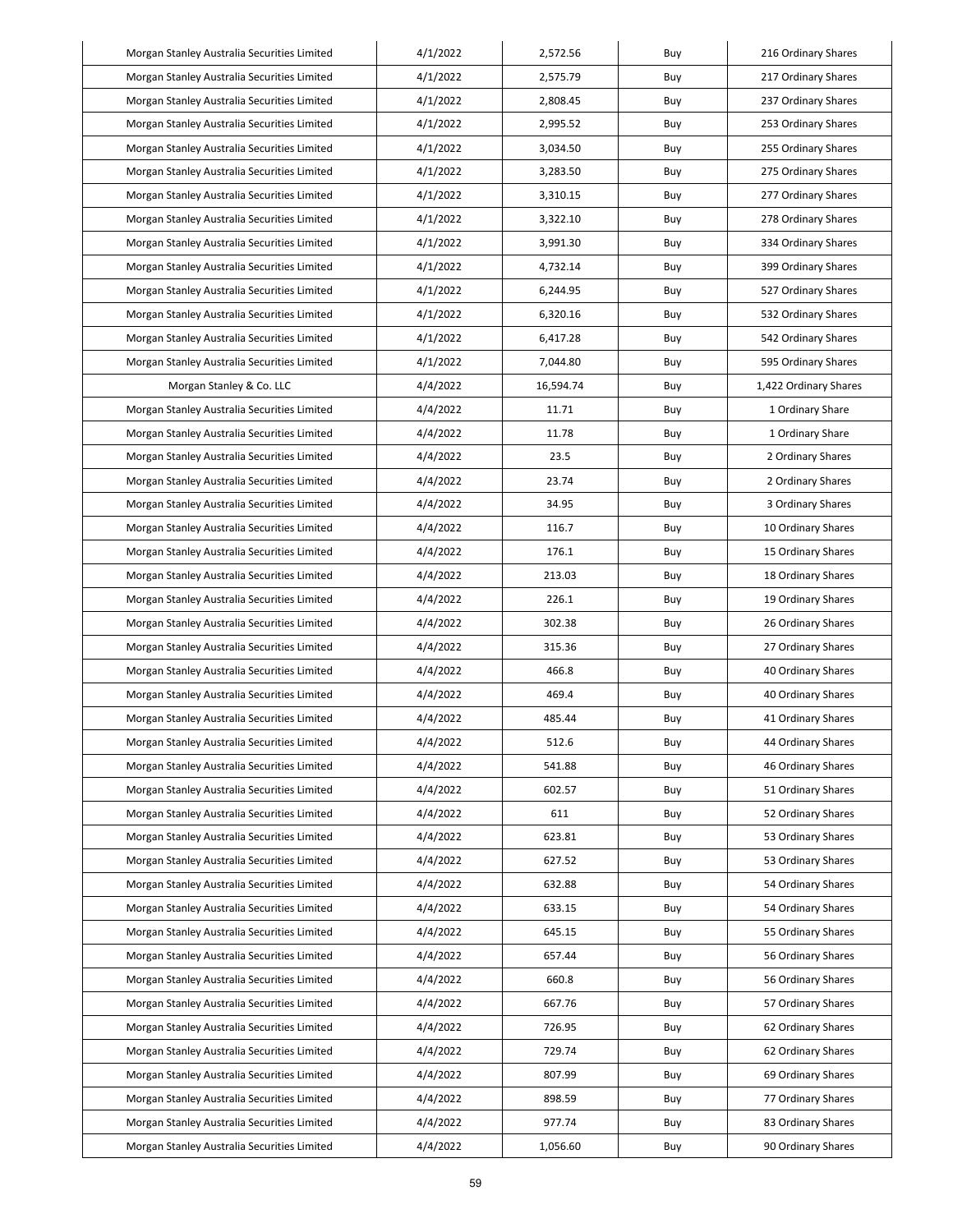| Morgan Stanley Australia Securities Limited | 4/4/2022 | 1,062.88  | Buy                        | 91 Ordinary Shares        |
|---------------------------------------------|----------|-----------|----------------------------|---------------------------|
| Morgan Stanley Australia Securities Limited | 4/4/2022 | 1,089.96  | Buy                        | 93 Ordinary Shares        |
| Morgan Stanley Australia Securities Limited | 4/4/2022 | 1,140.72  | Buy                        | 97 Ordinary Shares        |
| Morgan Stanley Australia Securities Limited | 4/4/2022 | 1,227.45  | Buy                        | 105 Ordinary Shares       |
| Morgan Stanley Australia Securities Limited | 4/4/2022 | 1,275.48  | Buy                        | 108 Ordinary Shares       |
| Morgan Stanley Australia Securities Limited | 4/4/2022 | 1,276.94  | Buy                        | 109 Ordinary Shares       |
| Morgan Stanley Australia Securities Limited | 4/4/2022 | 1,297.59  | Buy                        | 111 Ordinary Shares       |
| Morgan Stanley Australia Securities Limited | 4/4/2022 | 1,307.58  | Buy                        | 111 Ordinary Shares       |
| Morgan Stanley Australia Securities Limited | 4/4/2022 | 1,434.72  | Buy                        | 122 Ordinary Shares       |
| Morgan Stanley Australia Securities Limited | 4/4/2022 | 1,563.78  | Buy                        | 134 Ordinary Shares       |
| Morgan Stanley Australia Securities Limited | 4/4/2022 | 1,570.07  | Buy                        | 133 Ordinary Shares       |
| Morgan Stanley Australia Securities Limited | 4/4/2022 | 1,724.20  | Buy                        | 148 Ordinary Shares       |
| Morgan Stanley Australia Securities Limited | 4/4/2022 | 1,748.62  | Buy                        | 148 Ordinary Shares       |
| Morgan Stanley Australia Securities Limited | 4/4/2022 | 1,807.30  | Buy                        | 155 Ordinary Shares       |
| Morgan Stanley Australia Securities Limited | 4/4/2022 | 1,838.47  | Buy                        | 157 Ordinary Shares       |
| Morgan Stanley Australia Securities Limited | 4/4/2022 | 2,183.64  | Buy                        | 186 Ordinary Shares       |
| Morgan Stanley Australia Securities Limited | 4/4/2022 | 2,248.32  | Buy                        | 192 Ordinary Shares       |
| Morgan Stanley Australia Securities Limited | 4/4/2022 | 2,521.95  | Buy                        | 215 Ordinary Shares       |
| Morgan Stanley Australia Securities Limited | 4/4/2022 | 2,652.75  | Buy                        | 225 Ordinary Shares       |
| Morgan Stanley Australia Securities Limited | 4/4/2022 | 2,880.02  | Buy                        | 247 Ordinary Shares       |
| Morgan Stanley Australia Securities Limited | 4/4/2022 | 3,224.98  | Buy                        | 274 Ordinary Shares       |
| Morgan Stanley Australia Securities Limited | 4/4/2022 | 3,995.00  | Buy                        | 340 Ordinary Shares       |
| Morgan Stanley Australia Securities Limited | 4/4/2022 | 4,539.51  | Buy                        | 387 Ordinary Shares       |
| Morgan Stanley Australia Securities Limited | 4/4/2022 | 5,221.44  | Buy                        | 444 Ordinary Shares       |
| Morgan Stanley Australia Securities Limited | 4/4/2022 | 5,631.78  | Buy                        | 483 Ordinary Shares       |
| Morgan Stanley Australia Securities Limited | 4/4/2022 | 6,348.48  | Buy                        | 544 Ordinary Shares       |
| Morgan Stanley Australia Securities Limited | 4/4/2022 | 7,283.62  | Buy                        | 622 Ordinary Shares       |
| Morgan Stanley Australia Securities Limited | 4/4/2022 | 8,554.11  | Buy                        | 733 Ordinary Shares       |
| Morgan Stanley Australia Securities Limited | 4/4/2022 | 10,596.36 | Buy                        | 908 Ordinary Shares       |
| Morgan Stanley Australia Securities Limited | 4/4/2022 | 55,724.25 | Buy                        | 4,775 Ordinary Shares     |
| Morgan Stanley & Co. International plc      | 4/5/2022 | N/A       | <b>Collateral Received</b> | 2,901,791 Ordinary Shares |
| Morgan Stanley Australia Securities Limited | 4/5/2022 | 11.62     | Buy                        | 1 Ordinary Share          |
| Morgan Stanley Australia Securities Limited | 4/5/2022 | 11.64     | Buy                        | 1 Ordinary Share          |
| Morgan Stanley Australia Securities Limited | 4/5/2022 | 11.64     | Buy                        | 1 Ordinary Share          |
| Morgan Stanley Australia Securities Limited | 4/5/2022 | 11.71     | Buy                        | 1 Ordinary Share          |
| Morgan Stanley Australia Securities Limited | 4/5/2022 | 23.22     | Buy                        | 2 Ordinary Shares         |
| Morgan Stanley Australia Securities Limited | 4/5/2022 | 46.54     | Buy                        | 4 Ordinary Shares         |
| Morgan Stanley Australia Securities Limited | 4/5/2022 | 46.7      | Buy                        | 4 Ordinary Shares         |
| Morgan Stanley Australia Securities Limited | 4/5/2022 | 69.84     | Buy                        | 6 Ordinary Shares         |
| Morgan Stanley Australia Securities Limited | 4/5/2022 | 81.31     | Buy                        | 7 Ordinary Shares         |
| Morgan Stanley Australia Securities Limited | 4/5/2022 | 243.18    | Buy                        | 21 Ordinary Shares        |
| Morgan Stanley Australia Securities Limited | 4/5/2022 | 245.07    | Buy                        | 21 Ordinary Shares        |
| Morgan Stanley Australia Securities Limited | 4/5/2022 | 303.94    | Buy                        | 26 Ordinary Shares        |
| Morgan Stanley Australia Securities Limited | 4/5/2022 | 314.55    | Buy                        | 27 Ordinary Shares        |
| Morgan Stanley Australia Securities Limited | 4/5/2022 | 359.29    | Buy                        | 31 Ordinary Shares        |
| Morgan Stanley Australia Securities Limited | 4/5/2022 | 372.8     | Buy                        | 32 Ordinary Shares        |
| Morgan Stanley Australia Securities Limited | 4/5/2022 | 382.47    | Buy                        | 33 Ordinary Shares        |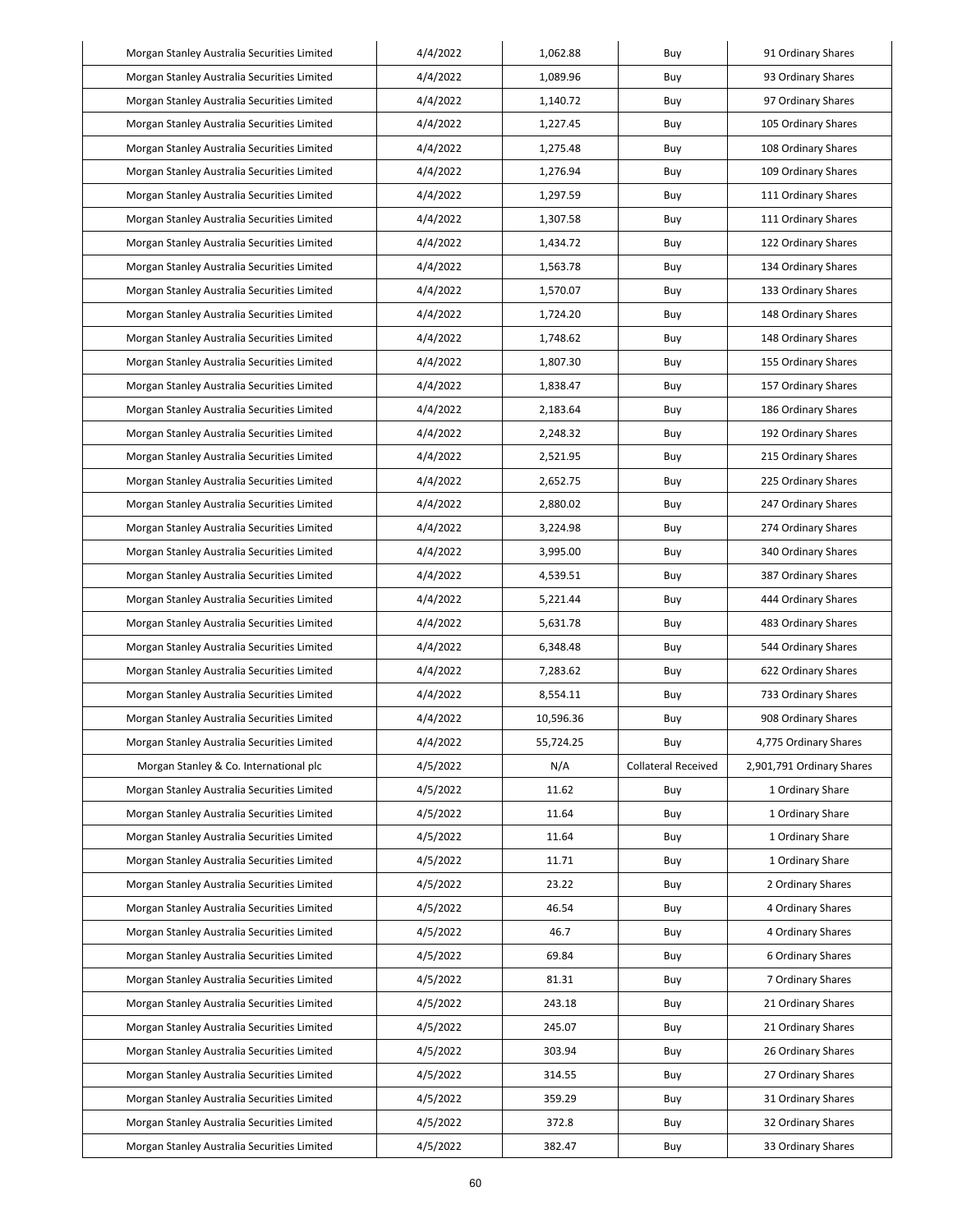| Morgan Stanley Australia Securities Limited | 4/5/2022 | 421.2     | Buy | 36 Ordinary Shares  |
|---------------------------------------------|----------|-----------|-----|---------------------|
| Morgan Stanley Australia Securities Limited | 4/5/2022 | 440.8     | Buy | 38 Ordinary Shares  |
| Morgan Stanley Australia Securities Limited | 4/5/2022 | 476.63    | Buy | 41 Ordinary Shares  |
| Morgan Stanley Australia Securities Limited | 4/5/2022 | 477.86    | Buy | 41 Ordinary Shares  |
| Morgan Stanley Australia Securities Limited | 4/5/2022 | 487.41    | Buy | 42 Ordinary Shares  |
| Morgan Stanley Australia Securities Limited | 4/5/2022 | 499.66    | Buy | 43 Ordinary Shares  |
| Morgan Stanley Australia Securities Limited | 4/5/2022 | 500.95    | Buy | 43 Ordinary Shares  |
| Morgan Stanley Australia Securities Limited | 4/5/2022 | 514.36    | Buy | 44 Ordinary Shares  |
| Morgan Stanley Australia Securities Limited | 4/5/2022 | 524.03    | Buy | 45 Ordinary Shares  |
| Morgan Stanley Australia Securities Limited | 4/5/2022 | 524.25    | Buy | 45 Ordinary Shares  |
| Morgan Stanley Australia Securities Limited | 4/5/2022 | 525.38    | Buy | 45 Ordinary Shares  |
| Morgan Stanley Australia Securities Limited | 4/5/2022 | 533.6     | Buy | 46 Ordinary Shares  |
| Morgan Stanley Australia Securities Limited | 4/5/2022 | 534.75    | Buy | 46 Ordinary Shares  |
| Morgan Stanley Australia Securities Limited | 4/5/2022 | 546.38    | Buy | 47 Ordinary Shares  |
| Morgan Stanley Australia Securities Limited | 4/5/2022 | 560.4     | Buy | 48 Ordinary Shares  |
| Morgan Stanley Australia Securities Limited | 4/5/2022 | 590.07    | Buy | 51 Ordinary Shares  |
| Morgan Stanley Australia Securities Limited | 4/5/2022 | 590.33    | Buy | 51 Ordinary Shares  |
| Morgan Stanley Australia Securities Limited | 4/5/2022 | 595.94    | Buy | 51 Ordinary Shares  |
| Morgan Stanley Australia Securities Limited | 4/5/2022 | 617.45    | Buy | 53 Ordinary Shares  |
| Morgan Stanley Australia Securities Limited | 4/5/2022 | 619.04    | Buy | 53 Ordinary Shares  |
| Morgan Stanley Australia Securities Limited | 4/5/2022 | 636.35    | Buy | 55 Ordinary Shares  |
| Morgan Stanley Australia Securities Limited | 4/5/2022 | 652.96    | Buy | 56 Ordinary Shares  |
| Morgan Stanley Australia Securities Limited | 4/5/2022 | 730.8     | Buy | 63 Ordinary Shares  |
| Morgan Stanley Australia Securities Limited | 4/5/2022 | 753.35    | Buy | 65 Ordinary Shares  |
| Morgan Stanley Australia Securities Limited | 4/5/2022 | 779.21    | Buy | 67 Ordinary Shares  |
| Morgan Stanley Australia Securities Limited | 4/5/2022 | 805.92    | Buy | 69 Ordinary Shares  |
| Morgan Stanley Australia Securities Limited | 4/5/2022 | 818.3     | Buy | 70 Ordinary Shares  |
| Morgan Stanley Australia Securities Limited | 4/5/2022 | 860.62    | Buy | 74 Ordinary Shares  |
| Morgan Stanley Australia Securities Limited | 4/5/2022 | 941.63    | Buy | 81 Ordinary Shares  |
| Morgan Stanley Australia Securities Limited | 4/5/2022 | 958.99    | Buy | 82 Ordinary Shares  |
| Morgan Stanley Australia Securities Limited | 4/5/2022 | 974.4     | Buy | 84 Ordinary Shares  |
| Morgan Stanley Australia Securities Limited | 4/5/2022 | 1,041.30  | Buy | 89 Ordinary Shares  |
| Morgan Stanley Australia Securities Limited | 4/5/2022 | 1,075.48  | Buy | 92 Ordinary Shares  |
| Morgan Stanley Australia Securities Limited | 4/5/2022 | 1,091.34  | Buy | 94 Ordinary Shares  |
| Morgan Stanley Australia Securities Limited | 4/5/2022 | 1,104.85  | Buy | 95 Ordinary Shares  |
| Morgan Stanley Australia Securities Limited | 4/5/2022 | 1,173.62  | Buy | 101 Ordinary Shares |
| Morgan Stanley Australia Securities Limited | 4/5/2022 | 1,230.66  | Buy | 106 Ordinary Shares |
| Morgan Stanley Australia Securities Limited | 4/5/2022 | 1,574.10  | Buy | 135 Ordinary Shares |
| Morgan Stanley Australia Securities Limited | 4/5/2022 | 1,787.94  | Buy | 154 Ordinary Shares |
| Morgan Stanley Australia Securities Limited | 4/5/2022 | 1,948.89  | Buy | 167 Ordinary Shares |
| Morgan Stanley Australia Securities Limited | 4/5/2022 | 2,951.48  | Buy | 254 Ordinary Shares |
| Morgan Stanley Australia Securities Limited | 4/5/2022 | 3,849.53  | Buy | 331 Ordinary Shares |
| Morgan Stanley Australia Securities Limited | 4/5/2022 | 4,180.47  | Buy | 357 Ordinary Shares |
| Morgan Stanley Australia Securities Limited | 4/5/2022 | 4,740.96  | Buy | 408 Ordinary Shares |
| Morgan Stanley Australia Securities Limited | 4/5/2022 | 5,227.09  | Buy | 451 Ordinary Shares |
| Morgan Stanley Australia Securities Limited | 4/5/2022 | 7,162.62  | Buy | 618 Ordinary Shares |
| Morgan Stanley Australia Securities Limited | 4/5/2022 | 11,578.41 | Buy | 999 Ordinary Shares |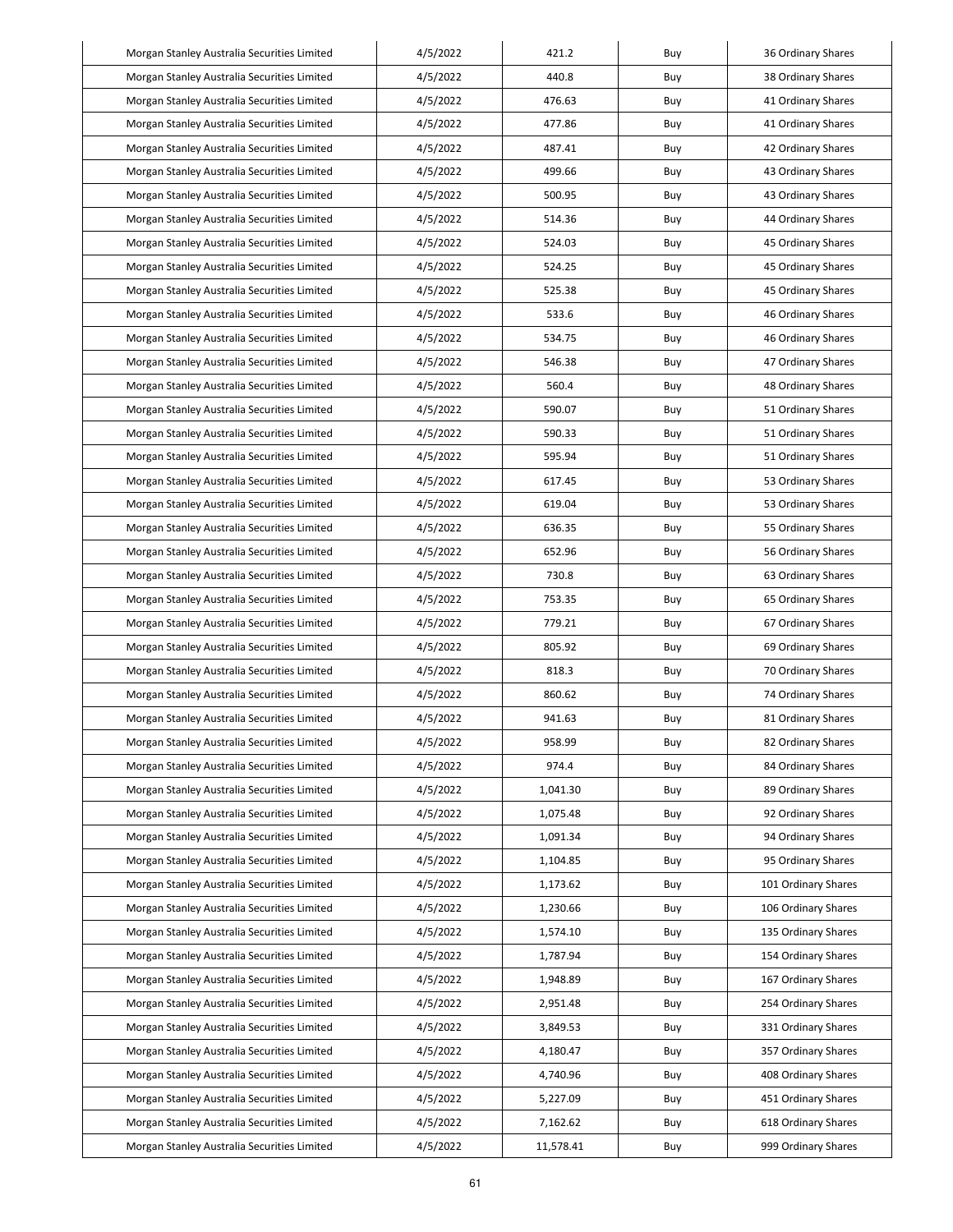| Morgan Stanley Australia Securities Limited | 4/5/2022 | 11,608.38 | Buy | 999 Ordinary Shares   |
|---------------------------------------------|----------|-----------|-----|-----------------------|
| Morgan Stanley Australia Securities Limited | 4/5/2022 | 25,324.15 | Buy | 2,185 Ordinary Shares |
| Morgan Stanley Australia Securities Limited | 4/6/2022 | 11.63     | Buy | 1 Ordinary Share      |
| Morgan Stanley Australia Securities Limited | 4/6/2022 | 11.69     | Buy | 1 Ordinary Share      |
| Morgan Stanley Australia Securities Limited | 4/6/2022 | 23.52     | Buy | 2 Ordinary Shares     |
| Morgan Stanley Australia Securities Limited | 4/6/2022 | 23.6      | Buy | 2 Ordinary Shares     |
| Morgan Stanley Australia Securities Limited | 4/6/2022 | 34.98     | Buy | 3 Ordinary Shares     |
| Morgan Stanley Australia Securities Limited | 4/6/2022 | 35.16     | Buy | 3 Ordinary Shares     |
| Morgan Stanley Australia Securities Limited | 4/6/2022 | 58.15     | Buy | 5 Ordinary Shares     |
| Morgan Stanley Australia Securities Limited | 4/6/2022 | 59        | Buy | 5 Ordinary Shares     |
| Morgan Stanley Australia Securities Limited | 4/6/2022 | 70.68     | Buy | 6 Ordinary Shares     |
| Morgan Stanley Australia Securities Limited | 4/6/2022 | 116.9     | Buy | 10 Ordinary Shares    |
| Morgan Stanley Australia Securities Limited | 4/6/2022 | 255.64    | Buy | 22 Ordinary Shares    |
| Morgan Stanley Australia Securities Limited | 4/6/2022 | 268.64    | Buy | 23 Ordinary Shares    |
| Morgan Stanley Australia Securities Limited | 4/6/2022 | 279.6     | Buy | 24 Ordinary Shares    |
| Morgan Stanley Australia Securities Limited | 4/6/2022 | 303.16    | Buy | 26 Ordinary Shares    |
| Morgan Stanley Australia Securities Limited | 4/6/2022 | 348.9     | Buy | 30 Ordinary Shares    |
| Morgan Stanley Australia Securities Limited | 4/6/2022 | 360.84    | Buy | 31 Ordinary Shares    |
| Morgan Stanley Australia Securities Limited | 4/6/2022 | 384.78    | Buy | 33 Ordinary Shares    |
| Morgan Stanley Australia Securities Limited | 4/6/2022 | 407.4     | Buy | 35 Ordinary Shares    |
| Morgan Stanley Australia Securities Limited | 4/6/2022 | 442.7     | Buy | 38 Ordinary Shares    |
| Morgan Stanley Australia Securities Limited | 4/6/2022 | 456.69    | Buy | 39 Ordinary Shares    |
| Morgan Stanley Australia Securities Limited | 4/6/2022 | 477.65    | Buy | 41 Ordinary Shares    |
| Morgan Stanley Australia Securities Limited | 4/6/2022 | 487.2     | Buy | 42 Ordinary Shares    |
| Morgan Stanley Australia Securities Limited | 4/6/2022 | 492.03    | Buy | 42 Ordinary Shares    |
| Morgan Stanley Australia Securities Limited | 4/6/2022 | 523.8     | Buy | 45 Ordinary Shares    |
| Morgan Stanley Australia Securities Limited | 4/6/2022 | 526.5     | Buy | 45 Ordinary Shares    |
| Morgan Stanley Australia Securities Limited | 4/6/2022 | 547.08    | Buy | 47 Ordinary Shares    |
| Morgan Stanley Australia Securities Limited | 4/6/2022 | 547.55    | Buy | 47 Ordinary Shares    |
| Morgan Stanley Australia Securities Limited | 4/6/2022 | 560.88    | Buy | 48 Ordinary Shares    |
| Morgan Stanley Australia Securities Limited | 4/6/2022 | 578.69    | Buy | 49 Ordinary Shares    |
| Morgan Stanley Australia Securities Limited | 4/6/2022 | 595.17    | Buy | 51 Ordinary Shares    |
| Morgan Stanley Australia Securities Limited | 4/6/2022 | 630.72    | Buy | 54 Ordinary Shares    |
| Morgan Stanley Australia Securities Limited | 4/6/2022 | 655.76    | Buy | 56 Ordinary Shares    |
| Morgan Stanley Australia Securities Limited | 4/6/2022 | 696.6     | Buy | 60 Ordinary Shares    |
| Morgan Stanley Australia Securities Limited | 4/6/2022 | 697.2     | Buy | 60 Ordinary Shares    |
| Morgan Stanley Australia Securities Limited | 4/6/2022 | 701.4     | Buy | 60 Ordinary Shares    |
| Morgan Stanley Australia Securities Limited | 4/6/2022 | 826.44    | Buy | 71 Ordinary Shares    |
| Morgan Stanley Australia Securities Limited | 4/6/2022 | 923.12    | Buy | 79 Ordinary Shares    |
| Morgan Stanley Australia Securities Limited | 4/6/2022 | 945.27    | Buy | 81 Ordinary Shares    |
| Morgan Stanley Australia Securities Limited | 4/6/2022 | 1,036.85  | Buy | 89 Ordinary Shares    |
| Morgan Stanley Australia Securities Limited | 4/6/2022 | 1,070.88  | Buy | 92 Ordinary Shares    |
| Morgan Stanley Australia Securities Limited | 4/6/2022 | 1,077.44  | Buy | 91 Ordinary Shares    |
| Morgan Stanley Australia Securities Limited | 4/6/2022 | 1,590.30  | Buy | 135 Ordinary Shares   |
| Morgan Stanley Australia Securities Limited | 4/6/2022 | 1,686.35  | Buy | 145 Ordinary Shares   |
| Morgan Stanley Australia Securities Limited | 4/6/2022 | 1,770.80  | Buy | 152 Ordinary Shares   |
| Morgan Stanley Australia Securities Limited | 4/6/2022 | 1,952.23  | Buy | 167 Ordinary Shares   |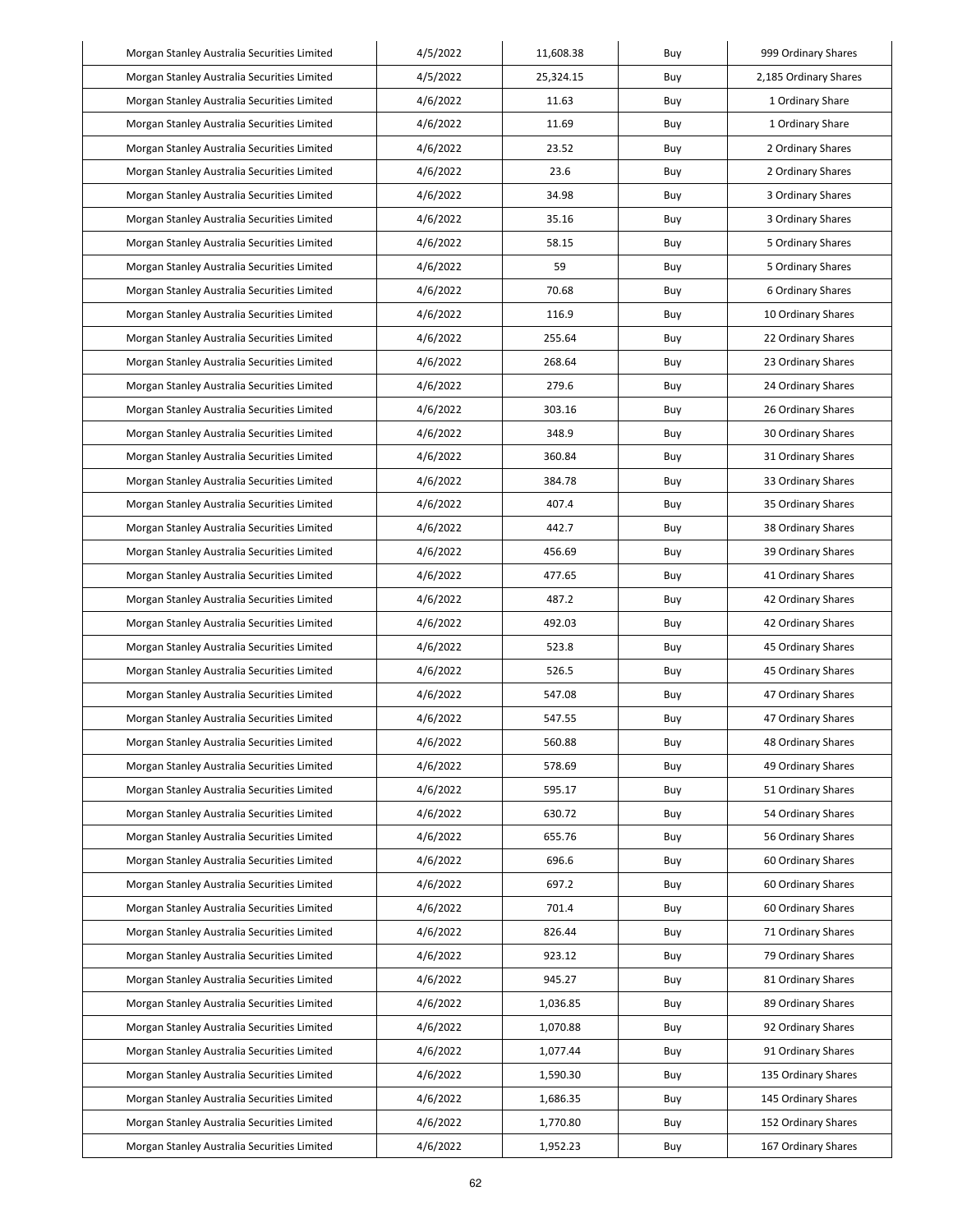| Morgan Stanley Australia Securities Limited | 4/6/2022 | 2,742.24  | Buy                        | 232 Ordinary Shares       |
|---------------------------------------------|----------|-----------|----------------------------|---------------------------|
| Morgan Stanley Australia Securities Limited | 4/6/2022 | 2,903.34  | Buy                        | 249 Ordinary Shares       |
| Morgan Stanley Australia Securities Limited | 4/6/2022 | 3,230.36  | Buy                        | 278 Ordinary Shares       |
| Morgan Stanley Australia Securities Limited | 4/6/2022 | 3,276.46  | Buy                        | 281 Ordinary Shares       |
| Morgan Stanley Australia Securities Limited | 4/6/2022 | 3,343.34  | Buy                        | 286 Ordinary Shares       |
| Morgan Stanley Australia Securities Limited | 4/6/2022 | 3,609.12  | Buy                        | 309 Ordinary Shares       |
| Morgan Stanley Australia Securities Limited | 4/6/2022 | 3,868.41  | Buy                        | 327 Ordinary Shares       |
| Morgan Stanley Australia Securities Limited | 4/6/2022 | 5,239.83  | Buy                        | 449 Ordinary Shares       |
| Morgan Stanley Australia Securities Limited | 4/6/2022 | 6,926.24  | Buy                        | 593 Ordinary Shares       |
| Morgan Stanley Australia Securities Limited | 4/6/2022 | 7,468.80  | Buy                        | 640 Ordinary Shares       |
| Morgan Stanley Australia Securities Limited | 4/6/2022 | 7,553.00  | Buy                        | 650 Ordinary Shares       |
| Morgan Stanley Australia Securities Limited | 4/6/2022 | 14,443.66 | Buy                        | 1,243 Ordinary Shares     |
| Morgan Stanley Australia Securities Limited | 4/6/2022 | 17,499.72 | Buy                        | 1,506 Ordinary Shares     |
| Morgan Stanley Australia Securities Limited | 4/7/2022 | 46.44     | Buy                        | 4 Ordinary Shares         |
| Morgan Stanley Australia Securities Limited | 4/7/2022 | 69.72     | Buy                        | 6 Ordinary Shares         |
| Morgan Stanley Australia Securities Limited | 4/7/2022 | 150.54    | Buy                        | 13 Ordinary Shares        |
| Morgan Stanley Australia Securities Limited | 4/7/2022 | 224.01    | Buy                        | 19 Ordinary Shares        |
| Morgan Stanley Australia Securities Limited | 4/7/2022 | 301.86    | Buy                        | 26 Ordinary Shares        |
| Morgan Stanley Australia Securities Limited | 4/7/2022 | 440.04    | Buy                        | 38 Ordinary Shares        |
| Morgan Stanley Australia Securities Limited | 4/7/2022 | 463.6     | Buy                        | 40 Ordinary Shares        |
| Morgan Stanley Australia Securities Limited | 4/7/2022 | 487.41    | Buy                        | 42 Ordinary Shares        |
| Morgan Stanley Australia Securities Limited | 4/7/2022 | 497.08    | Buy                        | 43 Ordinary Shares        |
| Morgan Stanley Australia Securities Limited | 4/7/2022 | 542.38    | Buy                        | 47 Ordinary Shares        |
| Morgan Stanley Australia Securities Limited | 4/7/2022 | 624.24    | Buy                        | 54 Ordinary Shares        |
| Morgan Stanley Australia Securities Limited | 4/7/2022 | 625.86    | Buy                        | 54 Ordinary Shares        |
| Morgan Stanley Australia Securities Limited | 4/7/2022 | 636.9     | Buy                        | 55 Ordinary Shares        |
| Morgan Stanley Australia Securities Limited | 4/7/2022 | 639.65    | Buy                        | 55 Ordinary Shares        |
| Morgan Stanley Australia Securities Limited | 4/7/2022 | 646.8     | Buy                        | 56 Ordinary Shares        |
| Morgan Stanley Australia Securities Limited | 4/7/2022 | 733.32    | Buy                        | 63 Ordinary Shares        |
| Morgan Stanley Australia Securities Limited | 4/7/2022 | 951.2     | Buy                        | 82 Ordinary Shares        |
| Morgan Stanley Australia Securities Limited | 4/7/2022 | 1,619.80  | Buy                        | 140 Ordinary Shares       |
| Morgan Stanley Australia Securities Limited | 4/7/2022 | 1,903.22  | Buy                        | 164 Ordinary Shares       |
| Morgan Stanley Australia Securities Limited | 4/7/2022 | 2,024.75  | Buy                        | 175 Ordinary Shares       |
| Morgan Stanley Australia Securities Limited | 4/7/2022 | 2,071.92  | Buy                        | 178 Ordinary Shares       |
| Morgan Stanley Australia Securities Limited | 4/7/2022 | 2,202.10  | Buy                        | 190 Ordinary Shares       |
| Morgan Stanley Australia Securities Limited | 4/7/2022 | 3,022.38  | Buy                        | 261 Ordinary Shares       |
| Morgan Stanley Australia Securities Limited | 4/7/2022 | 5,122.78  | Buy                        | 442 Ordinary Shares       |
| Morgan Stanley Australia Securities Limited | 4/7/2022 | 6,390.36  | Buy                        | 549 Ordinary Shares       |
| Morgan Stanley Australia Securities Limited | 4/7/2022 | 7,250.00  | Buy                        | 625 Ordinary Shares       |
| Morgan Stanley & Co. International plc      | 4/8/2022 | N/A       | <b>Collateral Received</b> | 1,944,540 Ordinary Shares |
| Morgan Stanley Australia Securities Limited | 4/8/2022 | 11.86     | Buy                        | 1 Ordinary Share          |
| Morgan Stanley Australia Securities Limited | 4/8/2022 | 35.73     | Buy                        | 3 Ordinary Shares         |
| Morgan Stanley Australia Securities Limited | 4/8/2022 | 59.2      | Buy                        | 5 Ordinary Shares         |
| Morgan Stanley Australia Securities Limited | 4/8/2022 | 70.98     | Buy                        | 6 Ordinary Shares         |
| Morgan Stanley Australia Securities Limited | 4/8/2022 | 129.25    | Buy                        | 11 Ordinary Shares        |
| Morgan Stanley Australia Securities Limited | 4/8/2022 | 154.05    | Buy                        | 13 Ordinary Shares        |
| Morgan Stanley Australia Securities Limited | 4/8/2022 | 439.19    | Buy                        | 37 Ordinary Shares        |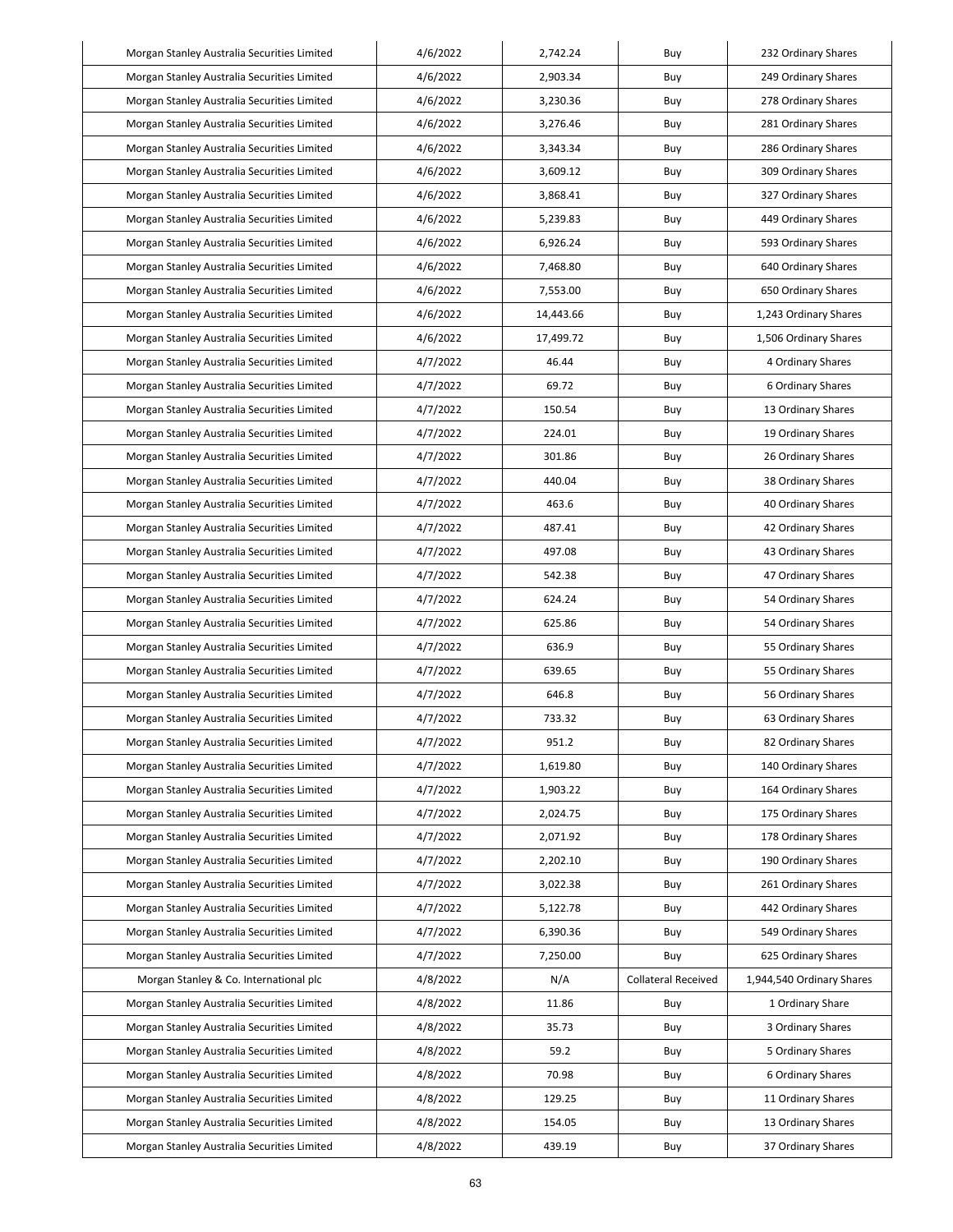| Morgan Stanley Australia Securities Limited | 4/8/2022  | 461.76   | Buy                        | 39 Ordinary Shares        |
|---------------------------------------------|-----------|----------|----------------------------|---------------------------|
| Morgan Stanley Australia Securities Limited | 4/8/2022  | 502.24   | Buy                        | 43 Ordinary Shares        |
| Morgan Stanley Australia Securities Limited | 4/8/2022  | 535.95   | Buy                        | 45 Ordinary Shares        |
| Morgan Stanley Australia Securities Limited | 4/8/2022  | 547.86   | Buy                        | 46 Ordinary Shares        |
| Morgan Stanley Australia Securities Limited | 4/8/2022  | 636.66   | Buy                        | 54 Ordinary Shares        |
| Morgan Stanley Australia Securities Limited | 4/8/2022  | 809.2    | Buy                        | 68 Ordinary Shares        |
| Morgan Stanley Australia Securities Limited | 4/8/2022  | 1,091.12 | Buy                        | 92 Ordinary Shares        |
| Morgan Stanley Australia Securities Limited | 4/8/2022  | 1,188.77 | Buy                        | 101 Ordinary Shares       |
| Morgan Stanley Australia Securities Limited | 4/8/2022  | 1,213.80 | Buy                        | 102 Ordinary Shares       |
| Morgan Stanley Australia Securities Limited | 4/8/2022  | 1,353.18 | Buy                        | 114 Ordinary Shares       |
| Morgan Stanley Australia Securities Limited | 4/8/2022  | 1,779.00 | Buy                        | 150 Ordinary Shares       |
| Morgan Stanley Australia Securities Limited | 4/8/2022  | 1,955.25 | Buy                        | 165 Ordinary Shares       |
| Morgan Stanley Australia Securities Limited | 4/8/2022  | 2,174.04 | Buy                        | 183 Ordinary Shares       |
| Morgan Stanley & Co. International plc      | 4/11/2022 | N/A      | <b>Collateral Received</b> | 1,222,982 Ordinary Shares |
| Morgan Stanley Australia Securities Limited | 4/11/2022 | 11.66    | Buy                        | 1 Ordinary Share          |
| Morgan Stanley Australia Securities Limited | 4/11/2022 | 35.28    | Buy                        | 3 Ordinary Shares         |
| Morgan Stanley Australia Securities Limited | 4/11/2022 | 70.05    | Buy                        | 6 Ordinary Shares         |
| Morgan Stanley Australia Securities Limited | 4/11/2022 | 117      | Buy                        | 10 Ordinary Shares        |
| Morgan Stanley Australia Securities Limited | 4/11/2022 | 175.13   | Buy                        | 15 Ordinary Shares        |
| Morgan Stanley Australia Securities Limited | 4/11/2022 | 234      | Buy                        | 20 Ordinary Shares        |
| Morgan Stanley Australia Securities Limited | 4/11/2022 | 267.72   | Buy                        | 23 Ordinary Shares        |
| Morgan Stanley Australia Securities Limited | 4/11/2022 | 295      | Buy                        | 25 Ordinary Shares        |
| Morgan Stanley Australia Securities Limited | 4/11/2022 | 421.56   | Buy                        | 36 Ordinary Shares        |
| Morgan Stanley Australia Securities Limited | 4/11/2022 | 430.68   | Buy                        | 37 Ordinary Shares        |
| Morgan Stanley Australia Securities Limited | 4/11/2022 | 479.29   | Buy                        | 41 Ordinary Shares        |
| Morgan Stanley Australia Securities Limited | 4/11/2022 | 482.98   | Buy                        | 41 Ordinary Shares        |
| Morgan Stanley Australia Securities Limited | 4/11/2022 | 490.14   | Buy                        | 42 Ordinary Shares        |
| Morgan Stanley Australia Securities Limited | 4/11/2022 | 490.98   | Buy                        | 42 Ordinary Shares        |
| Morgan Stanley Australia Securities Limited | 4/11/2022 | 493.08   | Buy                        | 42 Ordinary Shares        |
| Morgan Stanley Australia Securities Limited | 4/11/2022 | 500.95   | Buy                        | 43 Ordinary Shares        |
| Morgan Stanley Australia Securities Limited | 4/11/2022 | 525.6    | Buy                        | 45 Ordinary Shares        |
| Morgan Stanley Australia Securities Limited | 4/11/2022 | 525.6    | Buy                        | 45 Ordinary Shares        |
| Morgan Stanley Australia Securities Limited | 4/11/2022 | 530.1    | Buy                        | 45 Ordinary Shares        |
| Morgan Stanley Australia Securities Limited | 4/11/2022 | 531.45   | Buy                        | 45 Ordinary Shares        |
| Morgan Stanley Australia Securities Limited | 4/11/2022 | 543.72   | Buy                        | 46 Ordinary Shares        |
| Morgan Stanley Australia Securities Limited | 4/11/2022 | 596.19   | Buy                        | 51 Ordinary Shares        |
| Morgan Stanley Australia Securities Limited | 4/11/2022 | 633.15   | Buy                        | 54 Ordinary Shares        |
| Morgan Stanley Australia Securities Limited | 4/11/2022 | 734.58   | Buy                        | 63 Ordinary Shares        |
| Morgan Stanley Australia Securities Limited | 4/11/2022 | 780.12   | Buy                        | 66 Ordinary Shares        |
| Morgan Stanley Australia Securities Limited | 4/11/2022 | 791.27   | Buy                        | 67 Ordinary Shares        |
| Morgan Stanley Australia Securities Limited | 4/11/2022 | 843.12   | Buy                        | 72 Ordinary Shares        |
| Morgan Stanley Australia Securities Limited | 4/11/2022 | 898.59   | Buy                        | 77 Ordinary Shares        |
| Morgan Stanley Australia Securities Limited | 4/11/2022 | 1,012.22 | Buy                        | 86 Ordinary Shares        |
| Morgan Stanley Australia Securities Limited | 4/11/2022 | 1,021.38 | Buy                        | 87 Ordinary Shares        |
| Morgan Stanley Australia Securities Limited | 4/11/2022 | 1,033.12 | Buy                        | 88 Ordinary Shares        |
| Morgan Stanley Australia Securities Limited | 4/11/2022 | 1,127.04 | Buy                        | 96 Ordinary Shares        |
| Morgan Stanley Australia Securities Limited | 4/11/2022 | 1,129.92 | Buy                        | 96 Ordinary Shares        |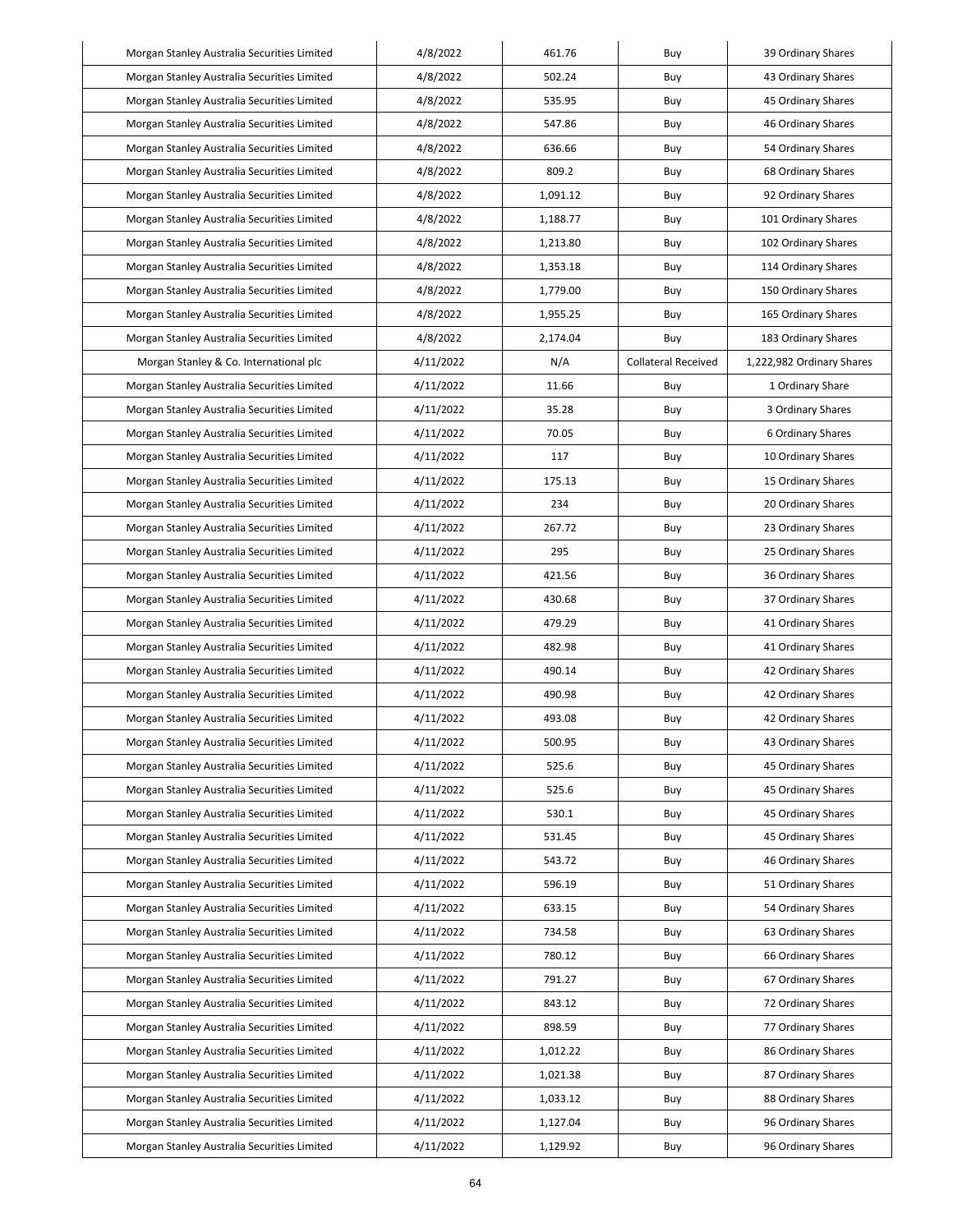| Morgan Stanley Australia Securities Limited | 4/11/2022 | 1,178.00 | Buy                        | 100 Ordinary Shares   |
|---------------------------------------------|-----------|----------|----------------------------|-----------------------|
| Morgan Stanley Australia Securities Limited | 4/11/2022 | 1,295.80 | Buy                        | 110 Ordinary Shares   |
| Morgan Stanley Australia Securities Limited | 4/11/2022 | 1,320.48 | Buy                        | 112 Ordinary Shares   |
| Morgan Stanley Australia Securities Limited | 4/11/2022 | 1,629.78 | Buy                        | 138 Ordinary Shares   |
| Morgan Stanley Australia Securities Limited | 4/11/2022 | 1,679.04 | Buy                        | 144 Ordinary Shares   |
| Morgan Stanley Australia Securities Limited | 4/11/2022 | 1,690.70 | Buy                        | 145 Ordinary Shares   |
| Morgan Stanley Australia Securities Limited | 4/11/2022 | 1,797.18 | Buy                        | 154 Ordinary Shares   |
| Morgan Stanley Australia Securities Limited | 4/11/2022 | 1,891.20 | Buy                        | 160 Ordinary Shares   |
| Morgan Stanley Australia Securities Limited | 4/11/2022 | 2,525.88 | Buy                        | 217 Ordinary Shares   |
| Morgan Stanley Australia Securities Limited | 4/11/2022 | 2,761.20 | Buy                        | 234 Ordinary Shares   |
| Morgan Stanley Australia Securities Limited | 4/11/2022 | 2,810.06 | Buy                        | 241 Ordinary Shares   |
| Morgan Stanley Australia Securities Limited | 4/11/2022 | 2,968.20 | Buy                        | 255 Ordinary Shares   |
| Morgan Stanley Australia Securities Limited | 4/11/2022 | 3,220.48 | Buy                        | 272 Ordinary Shares   |
| Morgan Stanley Australia Securities Limited | 4/11/2022 | 5,552.28 | Buy                        | 477 Ordinary Shares   |
| Morgan Stanley & Co. International plc      | 4/12/2022 | N/A      | <b>Collateral Received</b> | 2,569 Ordinary Shares |
| Morgan Stanley Australia Securities Limited | 4/12/2022 | 11.73    | Buy                        | 1 Ordinary Share      |
| Morgan Stanley Australia Securities Limited | 4/12/2022 | 11.75    | Buy                        | 1 Ordinary Share      |
| Morgan Stanley Australia Securities Limited | 4/12/2022 | 34.77    | Buy                        | 3 Ordinary Shares     |
| Morgan Stanley Australia Securities Limited | 4/12/2022 | 46.56    | Buy                        | 4 Ordinary Shares     |
| Morgan Stanley Australia Securities Limited | 4/12/2022 | 81.48    | Buy                        | 7 Ordinary Shares     |
| Morgan Stanley Australia Securities Limited | 4/12/2022 | 232      | Buy                        | 20 Ordinary Shares    |
| Morgan Stanley Australia Securities Limited | 4/12/2022 | 447.64   | Buy                        | 38 Ordinary Shares    |
| Morgan Stanley Australia Securities Limited | 4/12/2022 | 528.53   | Buy                        | 45 Ordinary Shares    |
| Morgan Stanley Australia Securities Limited | 4/12/2022 | 556.8    | Buy                        | 48 Ordinary Shares    |
| Morgan Stanley Australia Securities Limited | 4/12/2022 | 592.11   | Buy                        | 51 Ordinary Shares    |
| Morgan Stanley Australia Securities Limited | 4/12/2022 | 593.13   | Buy                        | 51 Ordinary Shares    |
| Morgan Stanley Australia Securities Limited | 4/12/2022 | 657.44   | Buy                        | 56 Ordinary Shares    |
| Morgan Stanley Australia Securities Limited | 4/12/2022 | 659.68   | Buy                        | 56 Ordinary Shares    |
| Morgan Stanley Australia Securities Limited | 4/12/2022 | 720.44   | Buy                        | 62 Ordinary Shares    |
| Morgan Stanley Australia Securities Limited | 4/12/2022 | 951.2    | Buy                        | 82 Ordinary Shares    |
| Morgan Stanley Australia Securities Limited | 4/12/2022 | 1,023.99 | Buy                        | 87 Ordinary Shares    |
| Morgan Stanley Australia Securities Limited | 4/12/2022 | 1,645.00 | Buy                        | 140 Ordinary Shares   |
| Morgan Stanley Australia Securities Limited | 4/12/2022 | 2,249.98 | Buy                        | 191 Ordinary Shares   |
| Morgan Stanley Australia Securities Limited | 4/12/2022 | 2,603.38 | Buy                        | 221 Ordinary Shares   |
| Morgan Stanley Australia Securities Limited | 4/13/2022 | 11.91    | Buy                        | 1 Ordinary Share      |
| Morgan Stanley Australia Securities Limited | 4/13/2022 | 23.24    | Buy                        | 2 Ordinary Shares     |
| Morgan Stanley Australia Securities Limited | 4/13/2022 | 47.8     | Buy                        | 4 Ordinary Shares     |
| Morgan Stanley Australia Securities Limited | 4/13/2022 | 405.28   | Buy                        | 34 Ordinary Shares    |
| Morgan Stanley Australia Securities Limited | 4/13/2022 | 486.26   | Buy                        | 41 Ordinary Shares    |
| Morgan Stanley Australia Securities Limited | 4/13/2022 | 535.05   | Buy                        | 45 Ordinary Shares    |
| Morgan Stanley Australia Securities Limited | 4/13/2022 | 546.94   | Buy                        | 46 Ordinary Shares    |
| Morgan Stanley Australia Securities Limited | 4/13/2022 | 640.44   | Buy                        | 54 Ordinary Shares    |
| Morgan Stanley Australia Securities Limited | 4/13/2022 | 670.88   | Buy                        | 56 Ordinary Shares    |
| Morgan Stanley Australia Securities Limited | 4/13/2022 | 844.19   | Buy                        | 71 Ordinary Shares    |
| Morgan Stanley Australia Securities Limited | 4/13/2022 | 990.19   | Buy                        | 83 Ordinary Shares    |
| Morgan Stanley Australia Securities Limited | 4/13/2022 | 992.68   | Buy                        | 83 Ordinary Shares    |
| Morgan Stanley Australia Securities Limited | 4/13/2022 | 1,044.56 | Buy                        | 88 Ordinary Shares    |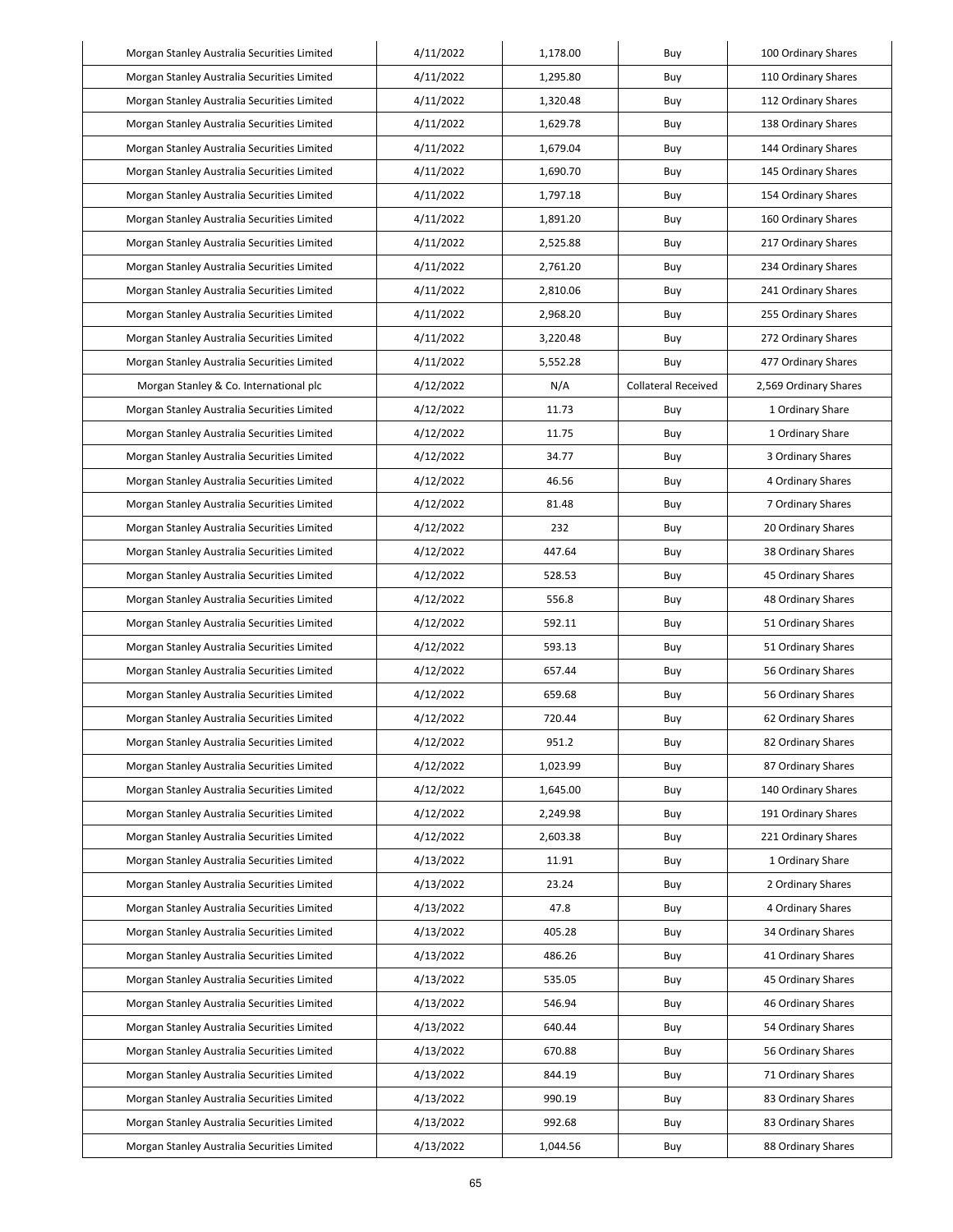| Morgan Stanley Australia Securities Limited | 4/13/2022 | 1,106.70  | Buy | 93 Ordinary Shares    |
|---------------------------------------------|-----------|-----------|-----|-----------------------|
| Morgan Stanley Australia Securities Limited | 4/13/2022 | 1,127.65  | Buy | 95 Ordinary Shares    |
| Morgan Stanley Australia Securities Limited | 4/13/2022 | 1,240.72  | Buy | 104 Ordinary Shares   |
| Morgan Stanley Australia Securities Limited | 4/13/2022 | 1,259.28  | Buy | 106 Ordinary Shares   |
| Morgan Stanley Australia Securities Limited | 4/13/2022 | 1,524.48  | Buy | 128 Ordinary Shares   |
| Morgan Stanley Australia Securities Limited | 4/13/2022 | 2,149.42  | Buy | 182 Ordinary Shares   |
| Morgan Stanley Australia Securities Limited | 4/13/2022 | 3,507.21  | Buy | 293 Ordinary Shares   |
| Morgan Stanley Australia Securities Limited | 4/13/2022 | 4,120.86  | Buy | 346 Ordinary Shares   |
| Morgan Stanley Australia Securities Limited | 4/13/2022 | 7,964.77  | Buy | 671 Ordinary Shares   |
| Morgan Stanley Australia Securities Limited | 4/13/2022 | 9,111.96  | Buy | 767 Ordinary Shares   |
| Morgan Stanley Australia Securities Limited | 4/14/2022 | 35.34     | Buy | 3 Ordinary Shares     |
| Morgan Stanley Australia Securities Limited | 4/14/2022 | 82.74     | Buy | 7 Ordinary Shares     |
| Morgan Stanley Australia Securities Limited | 4/14/2022 | 117.8     | Buy | 10 Ordinary Shares    |
| Morgan Stanley Australia Securities Limited | 4/14/2022 | 153.27    | Buy | 13 Ordinary Shares    |
| Morgan Stanley Australia Securities Limited | 4/14/2022 | 235.6     | Buy | 20 Ordinary Shares    |
| Morgan Stanley Australia Securities Limited | 4/14/2022 | 294.63    | Buy | 25 Ordinary Shares    |
| Morgan Stanley Australia Securities Limited | 4/14/2022 | 380.8     | Buy | 32 Ordinary Shares    |
| Morgan Stanley Australia Securities Limited | 4/14/2022 | 395.34    | Buy | 33 Ordinary Shares    |
| Morgan Stanley Australia Securities Limited | 4/14/2022 | 400.69    | Buy | 34 Ordinary Shares    |
| Morgan Stanley Australia Securities Limited | 4/14/2022 | 425.52    | Buy | 36 Ordinary Shares    |
| Morgan Stanley Australia Securities Limited | 4/14/2022 | 482.98    | Buy | 41 Ordinary Shares    |
| Morgan Stanley Australia Securities Limited | 4/14/2022 | 615.16    | Buy | 52 Ordinary Shares    |
| Morgan Stanley Australia Securities Limited | 4/14/2022 | 787.92    | Buy | 67 Ordinary Shares    |
| Morgan Stanley Australia Securities Limited | 4/14/2022 | 981.89    | Buy | 83 Ordinary Shares    |
| Morgan Stanley Australia Securities Limited | 4/14/2022 | 1,530.88  | Buy | 128 Ordinary Shares   |
| Morgan Stanley Australia Securities Limited | 4/14/2022 | 2,533.40  | Buy | 212 Ordinary Shares   |
| Morgan Stanley Australia Securities Limited | 4/14/2022 | 2,696.18  | Buy | 226 Ordinary Shares   |
| Morgan Stanley Australia Securities Limited | 4/14/2022 | 3,086.36  | Buy | 262 Ordinary Shares   |
| Morgan Stanley Australia Securities Limited | 4/14/2022 | 3,513.42  | Buy | 298 Ordinary Shares   |
| Morgan Stanley Australia Securities Limited | 4/14/2022 | 4,653.14  | Buy | 394 Ordinary Shares   |
| Morgan Stanley Australia Securities Limited | 4/14/2022 | 6,783.00  | Buy | 570 Ordinary Shares   |
| Morgan Stanley Australia Securities Limited | 4/14/2022 | 10,041.54 | Buy | 841 Ordinary Shares   |
| Morgan Stanley Australia Securities Limited | 4/14/2022 | 64,051.22 | Buy | 5,400 Ordinary Shares |
| Morgan Stanley Australia Securities Limited | 4/19/2022 | 11.69     | Buy | 1 Ordinary Share      |
| Morgan Stanley Australia Securities Limited | 4/19/2022 | 23.37     | Buy | 2 Ordinary Shares     |
| Morgan Stanley Australia Securities Limited | 4/19/2022 | 81.62     | Buy | 7 Ordinary Shares     |
| Morgan Stanley Australia Securities Limited | 4/19/2022 | 81.66     | Buy | 7 Ordinary Shares     |
| Morgan Stanley Australia Securities Limited | 4/19/2022 | 93.36     | Buy | 8 Ordinary Shares     |
| Morgan Stanley Australia Securities Limited | 4/19/2022 | 94        | Buy | 8 Ordinary Shares     |
| Morgan Stanley Australia Securities Limited | 4/19/2022 | 105.93    | Buy | 9 Ordinary Shares     |
| Morgan Stanley Australia Securities Limited | 4/19/2022 | 128.37    | Buy | 11 Ordinary Shares    |
| Morgan Stanley Australia Securities Limited | 4/19/2022 | 139.68    | Buy | 12 Ordinary Shares    |
| Morgan Stanley Australia Securities Limited | 4/19/2022 | 221.92    | Buy | 19 Ordinary Shares    |
| Morgan Stanley Australia Securities Limited | 4/19/2022 | 245.49    | Buy | 21 Ordinary Shares    |
| Morgan Stanley Australia Securities Limited | 4/19/2022 | 268.87    | Buy | 23 Ordinary Shares    |
| Morgan Stanley Australia Securities Limited | 4/19/2022 | 280.08    | Buy | 24 Ordinary Shares    |
| Morgan Stanley Australia Securities Limited | 4/19/2022 | 316.44    | Buy | 27 Ordinary Shares    |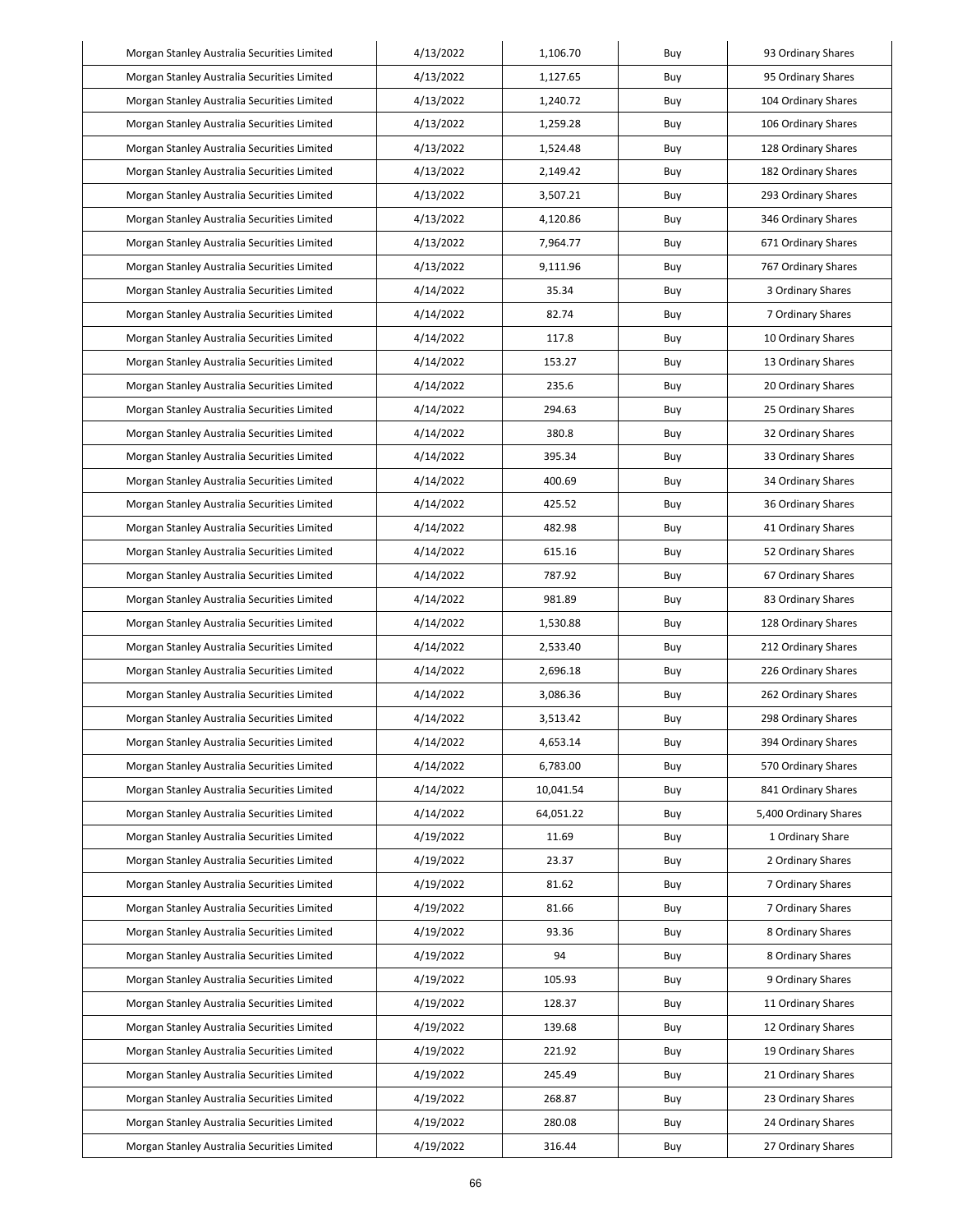| Morgan Stanley Australia Securities Limited | 4/19/2022 | 442.7    | Buy | 38 Ordinary Shares  |
|---------------------------------------------|-----------|----------|-----|---------------------|
| Morgan Stanley Australia Securities Limited | 4/19/2022 | 457.47   | Buy | 39 Ordinary Shares  |
| Morgan Stanley Australia Securities Limited | 4/19/2022 | 477.65   | Buy | 41 Ordinary Shares  |
| Morgan Stanley Australia Securities Limited | 4/19/2022 | 500.95   | Buy | 43 Ordinary Shares  |
| Morgan Stanley Australia Securities Limited | 4/19/2022 | 515.24   | Buy | 44 Ordinary Shares  |
| Morgan Stanley Australia Securities Limited | 4/19/2022 | 525.15   | Buy | 45 Ordinary Shares  |
| Morgan Stanley Australia Securities Limited | 4/19/2022 | 525.15   | Buy | 45 Ordinary Shares  |
| Morgan Stanley Australia Securities Limited | 4/19/2022 | 535.9    | Buy | 46 Ordinary Shares  |
| Morgan Stanley Australia Securities Limited | 4/19/2022 | 548.26   | Buy | 47 Ordinary Shares  |
| Morgan Stanley Australia Securities Limited | 4/19/2022 | 559.68   | Buy | 48 Ordinary Shares  |
| Morgan Stanley Australia Securities Limited | 4/19/2022 | 560.16   | Buy | 48 Ordinary Shares  |
| Morgan Stanley Australia Securities Limited | 4/19/2022 | 560.64   | Buy | 48 Ordinary Shares  |
| Morgan Stanley Australia Securities Limited | 4/19/2022 | 560.64   | Buy | 48 Ordinary Shares  |
| Morgan Stanley Australia Securities Limited | 4/19/2022 | 563.04   | Buy | 48 Ordinary Shares  |
| Morgan Stanley Australia Securities Limited | 4/19/2022 | 573.55   | Buy | 49 Ordinary Shares  |
| Morgan Stanley Australia Securities Limited | 4/19/2022 | 582.25   | Buy | 50 Ordinary Shares  |
| Morgan Stanley Australia Securities Limited | 4/19/2022 | 584.75   | Buy | 50 Ordinary Shares  |
| Morgan Stanley Australia Securities Limited | 4/19/2022 | 595.17   | Buy | 51 Ordinary Shares  |
| Morgan Stanley Australia Securities Limited | 4/19/2022 | 628.02   | Buy | 54 Ordinary Shares  |
| Morgan Stanley Australia Securities Limited | 4/19/2022 | 663.48   | Buy | 57 Ordinary Shares  |
| Morgan Stanley Australia Securities Limited | 4/19/2022 | 677.44   | Buy | 58 Ordinary Shares  |
| Morgan Stanley Australia Securities Limited | 4/19/2022 | 679.76   | Buy | 58 Ordinary Shares  |
| Morgan Stanley Australia Securities Limited | 4/19/2022 | 688.24   | Buy | 59 Ordinary Shares  |
| Morgan Stanley Australia Securities Limited | 4/19/2022 | 690.3    | Buy | 59 Ordinary Shares  |
| Morgan Stanley Australia Securities Limited | 4/19/2022 | 699.3    | Buy | 60 Ordinary Shares  |
| Morgan Stanley Australia Securities Limited | 4/19/2022 | 700.8    | Buy | 60 Ordinary Shares  |
| Morgan Stanley Australia Securities Limited | 4/19/2022 | 702      | Buy | 60 Ordinary Shares  |
| Morgan Stanley Australia Securities Limited | 4/19/2022 | 724.78   | Buy | 62 Ordinary Shares  |
| Morgan Stanley Australia Securities Limited | 4/19/2022 | 746.24   | Buy | 64 Ordinary Shares  |
| Morgan Stanley Australia Securities Limited | 4/19/2022 | 747.2    | Buy | 64 Ordinary Shares  |
| Morgan Stanley Australia Securities Limited | 4/19/2022 | 760.5    | Buy | 65 Ordinary Shares  |
| Morgan Stanley Australia Securities Limited | 4/19/2022 | 829.28   | Buy | 71 Ordinary Shares  |
| Morgan Stanley Australia Securities Limited | 4/19/2022 | 831.77   | Buy | 71 Ordinary Shares  |
| Morgan Stanley Australia Securities Limited | 4/19/2022 | 946.08   | Buy | 81 Ordinary Shares  |
| Morgan Stanley Australia Securities Limited | 4/19/2022 | 981.96   | Buy | 84 Ordinary Shares  |
| Morgan Stanley Australia Securities Limited | 4/19/2022 | 1,086.71 | Buy | 93 Ordinary Shares  |
| Morgan Stanley Australia Securities Limited | 4/19/2022 | 1,087.64 | Buy | 93 Ordinary Shares  |
| Morgan Stanley Australia Securities Limited | 4/19/2022 | 1,093.22 | Buy | 94 Ordinary Shares  |
| Morgan Stanley Australia Securities Limited | 4/19/2022 | 1,107.23 | Buy | 95 Ordinary Shares  |
| Morgan Stanley Australia Securities Limited | 4/19/2022 | 1,214.20 | Buy | 104 Ordinary Shares |
| Morgan Stanley Australia Securities Limited | 4/19/2022 | 1,338.60 | Buy | 115 Ordinary Shares |
| Morgan Stanley Australia Securities Limited | 4/19/2022 | 1,339.18 | Buy | 115 Ordinary Shares |
| Morgan Stanley Australia Securities Limited | 4/19/2022 | 1,556.10 | Buy | 133 Ordinary Shares |
| Morgan Stanley Australia Securities Limited | 4/19/2022 | 1,591.20 | Buy | 136 Ordinary Shares |
| Morgan Stanley Australia Securities Limited | 4/19/2022 | 1,786.28 | Buy | 153 Ordinary Shares |
| Morgan Stanley Australia Securities Limited | 4/19/2022 | 1,902.21 | Buy | 163 Ordinary Shares |
| Morgan Stanley Australia Securities Limited | 4/19/2022 | 2,018.91 | Buy | 173 Ordinary Shares |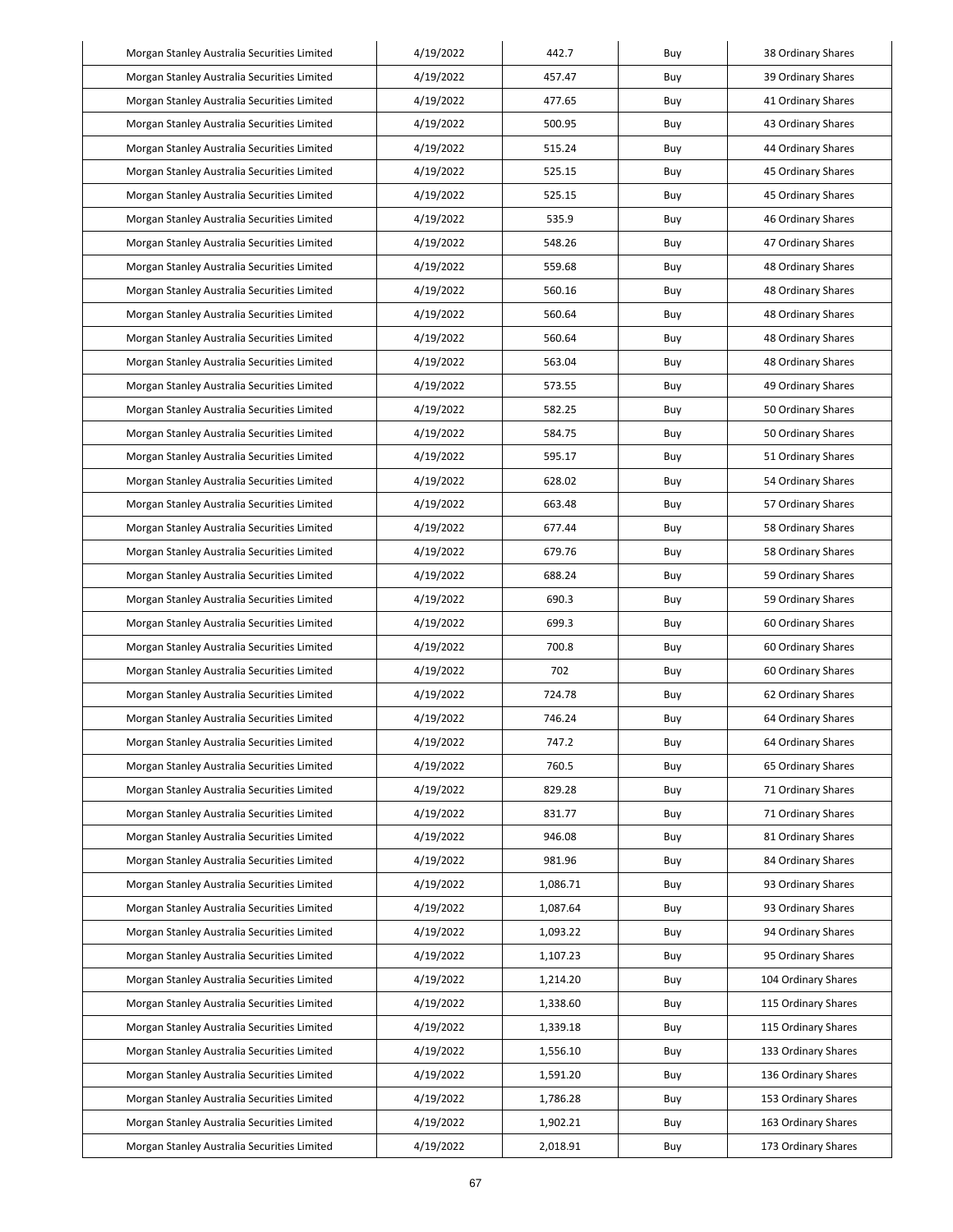| Morgan Stanley Australia Securities Limited | 4/19/2022 | 2,109.60  | Buy                        | 180 Ordinary Shares   |
|---------------------------------------------|-----------|-----------|----------------------------|-----------------------|
| Morgan Stanley Australia Securities Limited | 4/19/2022 | 2,126.67  | Buy                        | 182 Ordinary Shares   |
| Morgan Stanley Australia Securities Limited | 4/19/2022 | 2,366.98  | Buy                        | 203 Ordinary Shares   |
| Morgan Stanley Australia Securities Limited | 4/19/2022 | 2,378.64  | Buy                        | 204 Ordinary Shares   |
| Morgan Stanley Australia Securities Limited | 4/19/2022 | 2,411.55  | Buy                        | 207 Ordinary Shares   |
| Morgan Stanley Australia Securities Limited | 4/19/2022 | 2,413.62  | Buy                        | 207 Ordinary Shares   |
| Morgan Stanley Australia Securities Limited | 4/19/2022 | 2,564.49  | Buy                        | 219 Ordinary Shares   |
| Morgan Stanley Australia Securities Limited | 4/19/2022 | 4,162.62  | Buy                        | 357 Ordinary Shares   |
| Morgan Stanley Australia Securities Limited | 4/19/2022 | 4,332.70  | Buy                        | 370 Ordinary Shares   |
| Morgan Stanley Australia Securities Limited | 4/19/2022 | 4,559.00  | Buy                        | 388 Ordinary Shares   |
| Morgan Stanley Australia Securities Limited | 4/19/2022 | 5,503.52  | Buy                        | 472 Ordinary Shares   |
| Morgan Stanley Australia Securities Limited | 4/19/2022 | 6,506.28  | Buy                        | 558 Ordinary Shares   |
| Morgan Stanley Australia Securities Limited | 4/19/2022 | 7,613.98  | Buy                        | 653 Ordinary Shares   |
| Morgan Stanley Australia Securities Limited | 4/19/2022 | 24,637.58 | Buy                        | 2,113 Ordinary Shares |
| Morgan Stanley & Co. International plc      | 4/20/2022 | N/A       | <b>Collateral Received</b> | 619 Ordinary Shares   |
| Morgan Stanley Australia Securities Limited | 4/20/2022 | 23.42     | Buy                        | 2 Ordinary Shares     |
| Morgan Stanley Australia Securities Limited | 4/20/2022 | 34.98     | Buy                        | 3 Ordinary Shares     |
| Morgan Stanley Australia Securities Limited | 4/20/2022 | 46.76     | Buy                        | 4 Ordinary Shares     |
| Morgan Stanley Australia Securities Limited | 4/20/2022 | 46.84     | Buy                        | 4 Ordinary Shares     |
| Morgan Stanley Australia Securities Limited | 4/20/2022 | 58.6      | Buy                        | 5 Ordinary Shares     |
| Morgan Stanley Australia Securities Limited | 4/20/2022 | 59        | Buy                        | 5 Ordinary Shares     |
| Morgan Stanley Australia Securities Limited | 4/20/2022 | 70.38     | Buy                        | 6 Ordinary Shares     |
| Morgan Stanley Australia Securities Limited | 4/20/2022 | 81.97     | Buy                        | 7 Ordinary Shares     |
| Morgan Stanley Australia Securities Limited | 4/20/2022 | 94.56     | Buy                        | 8 Ordinary Shares     |
| Morgan Stanley Australia Securities Limited | 4/20/2022 | 130.35    | Buy                        | 11 Ordinary Shares    |
| Morgan Stanley Australia Securities Limited | 4/20/2022 | 130.46    | Buy                        | 11 Ordinary Shares    |
| Morgan Stanley Australia Securities Limited | 4/20/2022 | 163.66    | Buy                        | 14 Ordinary Shares    |
| Morgan Stanley Australia Securities Limited | 4/20/2022 | 270.94    | Buy                        | 23 Ordinary Shares    |
| Morgan Stanley Australia Securities Limited | 4/20/2022 | 295.25    | Buy                        | 25 Ordinary Shares    |
| Morgan Stanley Australia Securities Limited | 4/20/2022 | 355.5     | Buy                        | 30 Ordinary Shares    |
| Morgan Stanley Australia Securities Limited | 4/20/2022 | 362.86    | Buy                        | 31 Ordinary Shares    |
| Morgan Stanley Australia Securities Limited | 4/20/2022 | 365.18    | Buy                        | 31 Ordinary Shares    |
| Morgan Stanley Australia Securities Limited | 4/20/2022 | 389.4     | Buy                        | 33 Ordinary Shares    |
| Morgan Stanley Australia Securities Limited | 4/20/2022 | 426.96    | Buy                        | 36 Ordinary Shares    |
| Morgan Stanley Australia Securities Limited | 4/20/2022 | 437.34    | Buy                        | 37 Ordinary Shares    |
| Morgan Stanley Australia Securities Limited | 4/20/2022 | 467.6     | Buy                        | 40 Ordinary Shares    |
| Morgan Stanley Australia Securities Limited | 4/20/2022 | 472.4     | Buy                        | 40 Ordinary Shares    |
| Morgan Stanley Australia Securities Limited | 4/20/2022 | 491.82    | Buy                        | 42 Ordinary Shares    |
| Morgan Stanley Australia Securities Limited | 4/20/2022 | 515.24    | Buy                        | 44 Ordinary Shares    |
| Morgan Stanley Australia Securities Limited | 4/20/2022 | 515.9     | Buy                        | 44 Ordinary Shares    |
| Morgan Stanley Australia Securities Limited | 4/20/2022 | 516.34    | Buy                        | 44 Ordinary Shares    |
| Morgan Stanley Australia Securities Limited | 4/20/2022 | 526.5     | Buy                        | 45 Ordinary Shares    |
| Morgan Stanley Australia Securities Limited | 4/20/2022 | 527.4     | Buy                        | 45 Ordinary Shares    |
| Morgan Stanley Australia Securities Limited | 4/20/2022 | 533.7     | Buy                        | 45 Ordinary Shares    |
| Morgan Stanley Australia Securities Limited | 4/20/2022 | 548.02    | Buy                        | 47 Ordinary Shares    |
| Morgan Stanley Australia Securities Limited | 4/20/2022 | 552.02    | Buy                        | 47 Ordinary Shares    |
| Morgan Stanley Australia Securities Limited | 4/20/2022 | 568.8     | Buy                        | 48 Ordinary Shares    |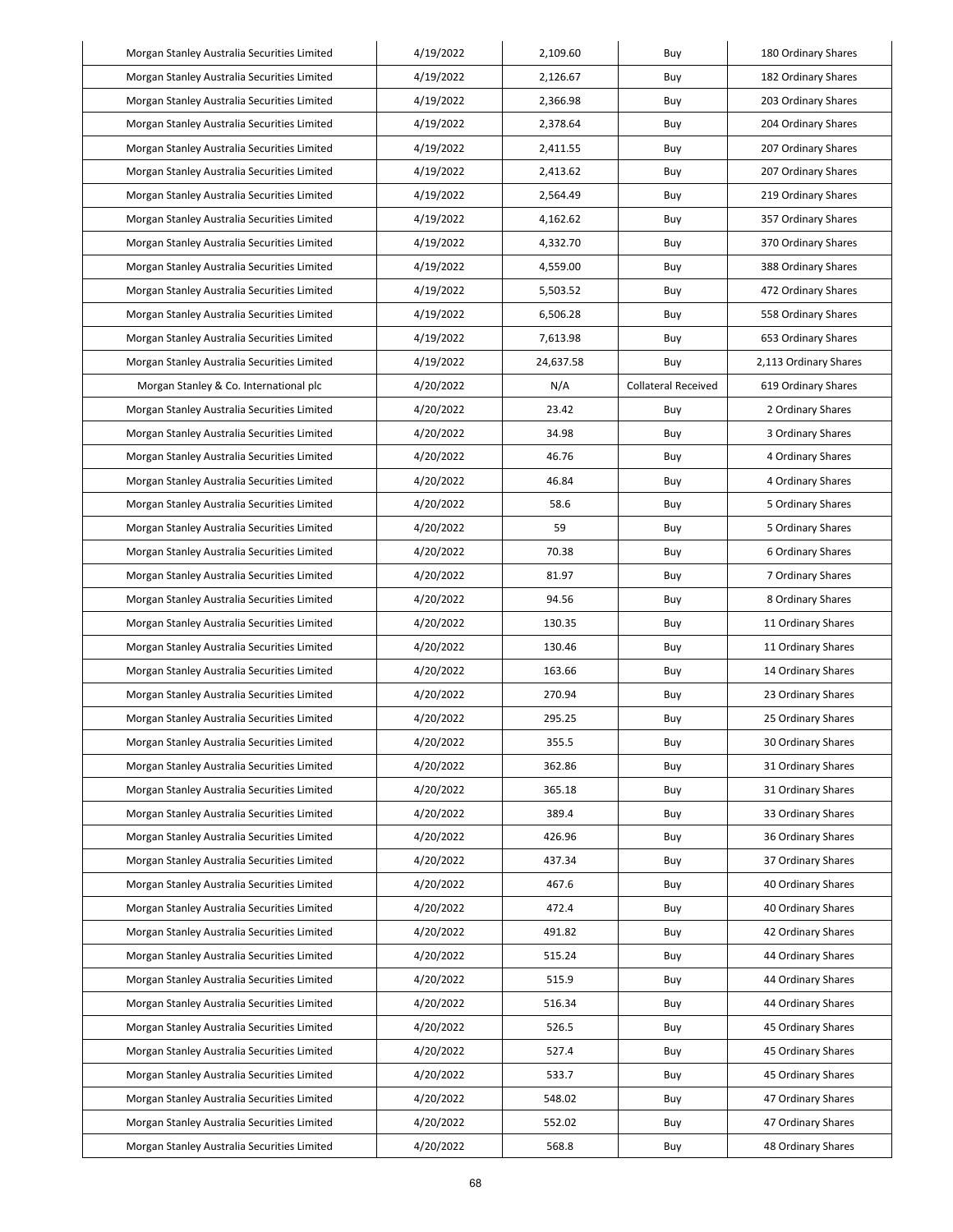| Morgan Stanley Australia Securities Limited | 4/20/2022 | 593      | Buy | 50 Ordinary Shares  |
|---------------------------------------------|-----------|----------|-----|---------------------|
| Morgan Stanley Australia Securities Limited | 4/20/2022 | 596.96   | Buy | 51 Ordinary Shares  |
| Morgan Stanley Australia Securities Limited | 4/20/2022 | 597.98   | Buy | 51 Ordinary Shares  |
| Morgan Stanley Australia Securities Limited | 4/20/2022 | 605.37   | Buy | 51 Ordinary Shares  |
| Morgan Stanley Australia Securities Limited | 4/20/2022 | 625.4    | Buy | 53 Ordinary Shares  |
| Morgan Stanley Australia Securities Limited | 4/20/2022 | 627.52   | Buy | 53 Ordinary Shares  |
| Morgan Stanley Australia Securities Limited | 4/20/2022 | 632.88   | Buy | 54 Ordinary Shares  |
| Morgan Stanley Australia Securities Limited | 4/20/2022 | 680.92   | Buy | 58 Ordinary Shares  |
| Morgan Stanley Australia Securities Limited | 4/20/2022 | 687.88   | Buy | 58 Ordinary Shares  |
| Morgan Stanley Australia Securities Limited | 4/20/2022 | 691.19   | Buy | 59 Ordinary Shares  |
| Morgan Stanley Australia Securities Limited | 4/20/2022 | 716.14   | Buy | 61 Ordinary Shares  |
| Morgan Stanley Australia Securities Limited | 4/20/2022 | 742.14   | Buy | 63 Ordinary Shares  |
| Morgan Stanley Australia Securities Limited | 4/20/2022 | 770.9    | Buy | 65 Ordinary Shares  |
| Morgan Stanley Australia Securities Limited | 4/20/2022 | 792.61   | Buy | 67 Ordinary Shares  |
| Morgan Stanley Australia Securities Limited | 4/20/2022 | 792.61   | Buy | 67 Ordinary Shares  |
| Morgan Stanley Australia Securities Limited | 4/20/2022 | 842.04   | Buy | 72 Ordinary Shares  |
| Morgan Stanley Australia Securities Limited | 4/20/2022 | 889.96   | Buy | 76 Ordinary Shares  |
| Morgan Stanley Australia Securities Limited | 4/20/2022 | 1,007.06 | Buy | 86 Ordinary Shares  |
| Morgan Stanley Australia Securities Limited | 4/20/2022 | 1,086.71 | Buy | 93 Ordinary Shares  |
| Morgan Stanley Australia Securities Limited | 4/20/2022 | 1,146.11 | Buy | 98 Ordinary Shares  |
| Morgan Stanley Australia Securities Limited | 4/20/2022 | 1,146.60 | Buy | 98 Ordinary Shares  |
| Morgan Stanley Australia Securities Limited | 4/20/2022 | 1,157.38 | Buy | 98 Ordinary Shares  |
| Morgan Stanley Australia Securities Limited | 4/20/2022 | 1,168.00 | Buy | 100 Ordinary Shares |
| Morgan Stanley Australia Securities Limited | 4/20/2022 | 1,182.71 | Buy | 101 Ordinary Shares |
| Morgan Stanley Australia Securities Limited | 4/20/2022 | 1,230.60 | Buy | 105 Ordinary Shares |
| Morgan Stanley Australia Securities Limited | 4/20/2022 | 1,276.39 | Buy | 109 Ordinary Shares |
| Morgan Stanley Australia Securities Limited | 4/20/2022 | 1,277.48 | Buy | 109 Ordinary Shares |
| Morgan Stanley Australia Securities Limited | 4/20/2022 | 1,308.72 | Buy | 112 Ordinary Shares |
| Morgan Stanley Australia Securities Limited | 4/20/2022 | 1,464.44 | Buy | 124 Ordinary Shares |
| Morgan Stanley Australia Securities Limited | 4/20/2022 | 1,531.39 | Buy | 131 Ordinary Shares |
| Morgan Stanley Australia Securities Limited | 4/20/2022 | 1,594.35 | Buy | 135 Ordinary Shares |
| Morgan Stanley Australia Securities Limited | 4/20/2022 | 1,640.10 | Buy | 140 Ordinary Shares |
| Morgan Stanley Australia Securities Limited | 4/20/2022 | 1,709.55 | Buy | 145 Ordinary Shares |
| Morgan Stanley Australia Securities Limited | 4/20/2022 | 1,749.26 | Buy | 149 Ordinary Shares |
| Morgan Stanley Australia Securities Limited | 4/20/2022 | 1,858.88 | Buy | 157 Ordinary Shares |
| Morgan Stanley Australia Securities Limited | 4/20/2022 | 1,872.00 | Buy | 160 Ordinary Shares |
| Morgan Stanley Australia Securities Limited | 4/20/2022 | 2,028.43 | Buy | 173 Ordinary Shares |
| Morgan Stanley Australia Securities Limited | 4/20/2022 | 2,070.25 | Buy | 175 Ordinary Shares |
| Morgan Stanley Australia Securities Limited | 4/20/2022 | 2,176.20 | Buy | 186 Ordinary Shares |
| Morgan Stanley Australia Securities Limited | 4/20/2022 | 2,195.95 | Buy | 185 Ordinary Shares |
| Morgan Stanley Australia Securities Limited | 4/20/2022 | 2,282.48 | Buy | 195 Ordinary Shares |
| Morgan Stanley Australia Securities Limited | 4/20/2022 | 2,685.41 | Buy | 227 Ordinary Shares |
| Morgan Stanley Australia Securities Limited | 4/20/2022 | 2,750.68 | Buy | 235 Ordinary Shares |
| Morgan Stanley Australia Securities Limited | 4/20/2022 | 2,838.66 | Buy | 242 Ordinary Shares |
| Morgan Stanley Australia Securities Limited | 4/20/2022 | 2,922.02 | Buy | 249 Ordinary Shares |
| Morgan Stanley Australia Securities Limited | 4/20/2022 | 2,941.72 | Buy | 251 Ordinary Shares |
| Morgan Stanley Australia Securities Limited | 4/20/2022 | 3,338.78 | Buy | 285 Ordinary Shares |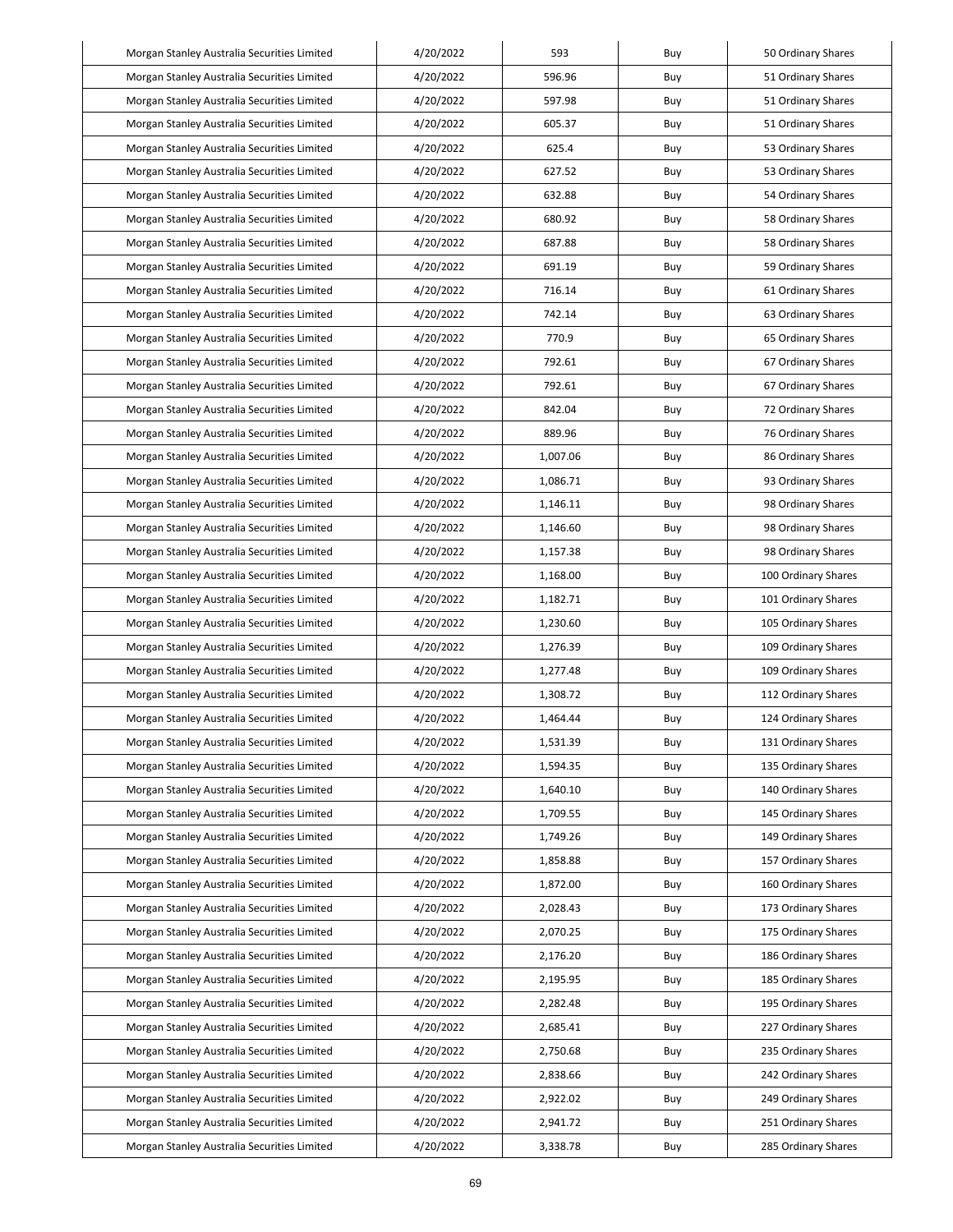| Morgan Stanley Australia Securities Limited | 4/20/2022 | 3,507.57 | Buy                        | 297 Ordinary Shares     |
|---------------------------------------------|-----------|----------|----------------------------|-------------------------|
| Morgan Stanley Australia Securities Limited | 4/20/2022 | 5,990.40 | Buy                        | 512 Ordinary Shares     |
| Morgan Stanley Australia Securities Limited | 4/20/2022 | 6,008.66 | Buy                        | 514 Ordinary Shares     |
| Morgan Stanley Australia Securities Limited | 4/20/2022 | 6,029.80 | Buy                        | 511 Ordinary Shares     |
| Morgan Stanley Australia Securities Limited | 4/20/2022 | 7,037.38 | Buy                        | 602 Ordinary Shares     |
| Morgan Stanley Australia Securities Limited | 4/20/2022 | 7,516.67 | Buy                        | 643 Ordinary Shares     |
| Morgan Stanley Australia Securities Limited | 4/20/2022 | 8,463.56 | Buy                        | 724 Ordinary Shares     |
| Morgan Stanley & Co. International plc      | 4/21/2022 | N/A      | <b>Collateral Received</b> | 346,119 Ordinary Shares |
| Morgan Stanley Australia Securities Limited | 4/21/2022 | 11.79    | Buy                        | 1 Ordinary Share        |
| Morgan Stanley Australia Securities Limited | 4/21/2022 | 11.81    | Buy                        | 1 Ordinary Share        |
| Morgan Stanley Australia Securities Limited | 4/21/2022 | 11.89    | Buy                        | 1 Ordinary Share        |
| Morgan Stanley Australia Securities Limited | 4/21/2022 | 23.58    | Buy                        | 2 Ordinary Shares       |
| Morgan Stanley Australia Securities Limited | 4/21/2022 | 23.64    | Buy                        | 2 Ordinary Shares       |
| Morgan Stanley Australia Securities Limited | 4/21/2022 | 35.37    | Buy                        | 3 Ordinary Shares       |
| Morgan Stanley Australia Securities Limited | 4/21/2022 | 47.16    | Buy                        | 4 Ordinary Shares       |
| Morgan Stanley Australia Securities Limited | 4/21/2022 | 94.24    | Buy                        | 8 Ordinary Shares       |
| Morgan Stanley Australia Securities Limited | 4/21/2022 | 94.4     | Buy                        | 8 Ordinary Shares       |
| Morgan Stanley Australia Securities Limited | 4/21/2022 | 200.6    | Buy                        | 17 Ordinary Shares      |
| Morgan Stanley Australia Securities Limited | 4/21/2022 | 223.82   | Buy                        | 19 Ordinary Shares      |
| Morgan Stanley Australia Securities Limited | 4/21/2022 | 234      | Buy                        | 20 Ordinary Shares      |
| Morgan Stanley Australia Securities Limited | 4/21/2022 | 270.71   | Buy                        | 23 Ordinary Shares      |
| Morgan Stanley Australia Securities Limited | 4/21/2022 | 318.33   | Buy                        | 27 Ordinary Shares      |
| Morgan Stanley Australia Securities Limited | 4/21/2022 | 410.2    | Buy                        | 35 Ordinary Shares      |
| Morgan Stanley Australia Securities Limited | 4/21/2022 | 485.44   | Buy                        | 41 Ordinary Shares      |
| Morgan Stanley Australia Securities Limited | 4/21/2022 | 506.97   | Buy                        | 43 Ordinary Shares      |
| Morgan Stanley Australia Securities Limited | 4/21/2022 | 510.41   | Buy                        | 43 Ordinary Shares      |
| Morgan Stanley Australia Securities Limited | 4/21/2022 | 519.2    | Buy                        | 44 Ordinary Shares      |
| Morgan Stanley Australia Securities Limited | 4/21/2022 | 522.72   | Buy                        | 44 Ordinary Shares      |
| Morgan Stanley Australia Securities Limited | 4/21/2022 | 534.15   | Buy                        | 45 Ordinary Shares      |
| Morgan Stanley Australia Securities Limited | 4/21/2022 | 534.6    | Buy                        | 45 Ordinary Shares      |
| Morgan Stanley Australia Securities Limited | 4/21/2022 | 556.48   | Buy                        | 47 Ordinary Shares      |
| Morgan Stanley Australia Securities Limited | 4/21/2022 | 623.28   | Buy                        | 53 Ordinary Shares      |
| Morgan Stanley Australia Securities Limited | 4/21/2022 | 710.4    | Buy                        | 60 Ordinary Shares      |
| Morgan Stanley Australia Securities Limited | 4/21/2022 | 725.4    | Buy                        | 62 Ordinary Shares      |
| Morgan Stanley Australia Securities Limited | 4/21/2022 | 837.8    | Buy                        | 71 Ordinary Shares      |
| Morgan Stanley Australia Securities Limited | 4/21/2022 | 885.75   | Buy                        | 75 Ordinary Shares      |
| Morgan Stanley Australia Securities Limited | 4/21/2022 | 941.6    | Buy                        | 80 Ordinary Shares      |
| Morgan Stanley Australia Securities Limited | 4/21/2022 | 990.36   | Buy                        | 84 Ordinary Shares      |
| Morgan Stanley Australia Securities Limited | 4/21/2022 | 1,067.40 | Buy                        | 90 Ordinary Shares      |
| Morgan Stanley Australia Securities Limited | 4/21/2022 | 1,355.46 | Buy                        | 114 Ordinary Shares     |
| Morgan Stanley Australia Securities Limited | 4/21/2022 | 1,392.40 | Buy                        | 118 Ordinary Shares     |
| Morgan Stanley Australia Securities Limited | 4/21/2022 | 1,565.52 | Buy                        | 132 Ordinary Shares     |
| Morgan Stanley Australia Securities Limited | 4/21/2022 | 1,755.22 | Buy                        | 149 Ordinary Shares     |
| Morgan Stanley Australia Securities Limited | 4/21/2022 | 1,777.50 | Buy                        | 150 Ordinary Shares     |
| Morgan Stanley Australia Securities Limited | 4/21/2022 | 1,814.58 | Buy                        | 153 Ordinary Shares     |
| Morgan Stanley Australia Securities Limited | 4/21/2022 | 1,825.90 | Buy                        | 155 Ordinary Shares     |
| Morgan Stanley Australia Securities Limited | 4/21/2022 | 2,186.70 | Buy                        | 185 Ordinary Shares     |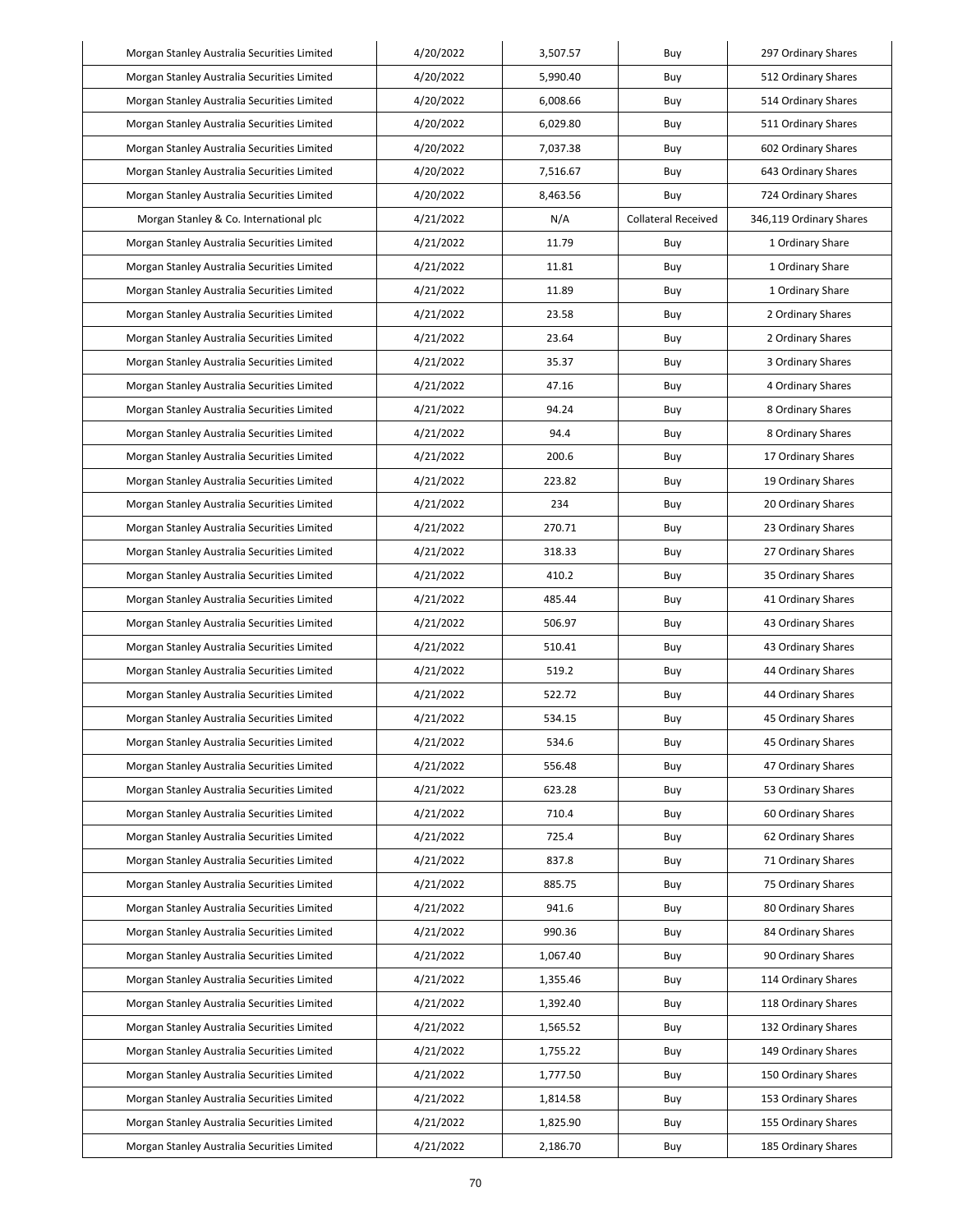| Morgan Stanley Australia Securities Limited | 4/21/2022 | 2,245.80  | Buy | 190 Ordinary Shares   |
|---------------------------------------------|-----------|-----------|-----|-----------------------|
| Morgan Stanley Australia Securities Limited | 4/21/2022 | 2.336.42  | Buy | 197 Ordinary Shares   |
| Morgan Stanley Australia Securities Limited | 4/21/2022 | 2,348.20  | Buy | 199 Ordinary Shares   |
| Morgan Stanley Australia Securities Limited | 4/21/2022 | 2,373.81  | Buy | 201 Ordinary Shares   |
| Morgan Stanley Australia Securities Limited | 4/21/2022 | 2,473.12  | Buy | 208 Ordinary Shares   |
| Morgan Stanley Australia Securities Limited | 4/21/2022 | 2,549.90  | Buy | 215 Ordinary Shares   |
| Morgan Stanley Australia Securities Limited | 4/21/2022 | 3,070.60  | Buy | 260 Ordinary Shares   |
| Morgan Stanley Australia Securities Limited | 4/21/2022 | 3.090.24  | Buy | 261 Ordinary Shares   |
| Morgan Stanley Australia Securities Limited | 4/21/2022 | 3,188.70  | Buy | 270 Ordinary Shares   |
| Morgan Stanley Australia Securities Limited | 4/21/2022 | 3,738.28  | Buy | 316 Ordinary Shares   |
| Morgan Stanley Australia Securities Limited | 4/21/2022 | 4,206.75  | Buy | 355 Ordinary Shares   |
| Morgan Stanley Australia Securities Limited | 4/21/2022 | 4,491.15  | Buy | 379 Ordinary Shares   |
| Morgan Stanley Australia Securities Limited | 4/21/2022 | 5,654.40  | Buy | 480 Ordinary Shares   |
| Morgan Stanley Australia Securities Limited | 4/21/2022 | 5,800.68  | Buy | 492 Ordinary Shares   |
| Morgan Stanley Australia Securities Limited | 4/21/2022 | 6,973.68  | Buy | 588 Ordinary Shares   |
| Morgan Stanley Australia Securities Limited | 4/21/2022 | 7,080.32  | Buy | 598 Ordinary Shares   |
| Morgan Stanley Australia Securities Limited | 4/21/2022 | 12,694.68 | Buy | 1,074 Ordinary Shares |

 $\overline{a}$ 

## **6. Associates**

The reasons the persons named in paragraph 3 above are associates of the substantial holder are as follows:

| Name and ACN/ARSN (if applicable)                            | Nature of association                                                          |
|--------------------------------------------------------------|--------------------------------------------------------------------------------|
| Morgan Stanley & Co. LLC                                     | Is a body corporate controlled by each upstream entity as listed in Annexure A |
| Morgan Stanley & Co. International plc                       | Is a body corporate controlled by each upstream entity as listed in Annexure A |
| Morgan Stanley Investment Management Inc.                    | Is a body corporate controlled by each upstream entity as listed in Annexure A |
| Morgan Stanley Australia Securities Limited                  | Is a body corporate controlled by each upstream entity as listed in Annexure A |
| Morgan Stanley Wealth Management Australia<br><b>Pty Ltd</b> | Is a body corporate controlled by each upstream entity as listed in Annexure A |
| Parametric Portfolio Associates LLC                          | Is a body corporate controlled by each upstream entity as listed in Annexure A |

## **7. Addresses**

The addresses of persons named in this form are as follows:

| Name                                   | <b>Address</b>                                                                                     |
|----------------------------------------|----------------------------------------------------------------------------------------------------|
| <b>Morgan Stanley</b>                  | 1585 Broadway, New York, New York, 10036, USA.                                                     |
| Morgan Stanley & Co. LLC               | 1585 Broadway, New York, 10036, USA.                                                               |
| Morgan Stanley & Co. International plc | Legal & Compliance Department, 25 Cabot Square, Canary Wharf, London, E14 4QA,<br>IUNITED KINGDOM. |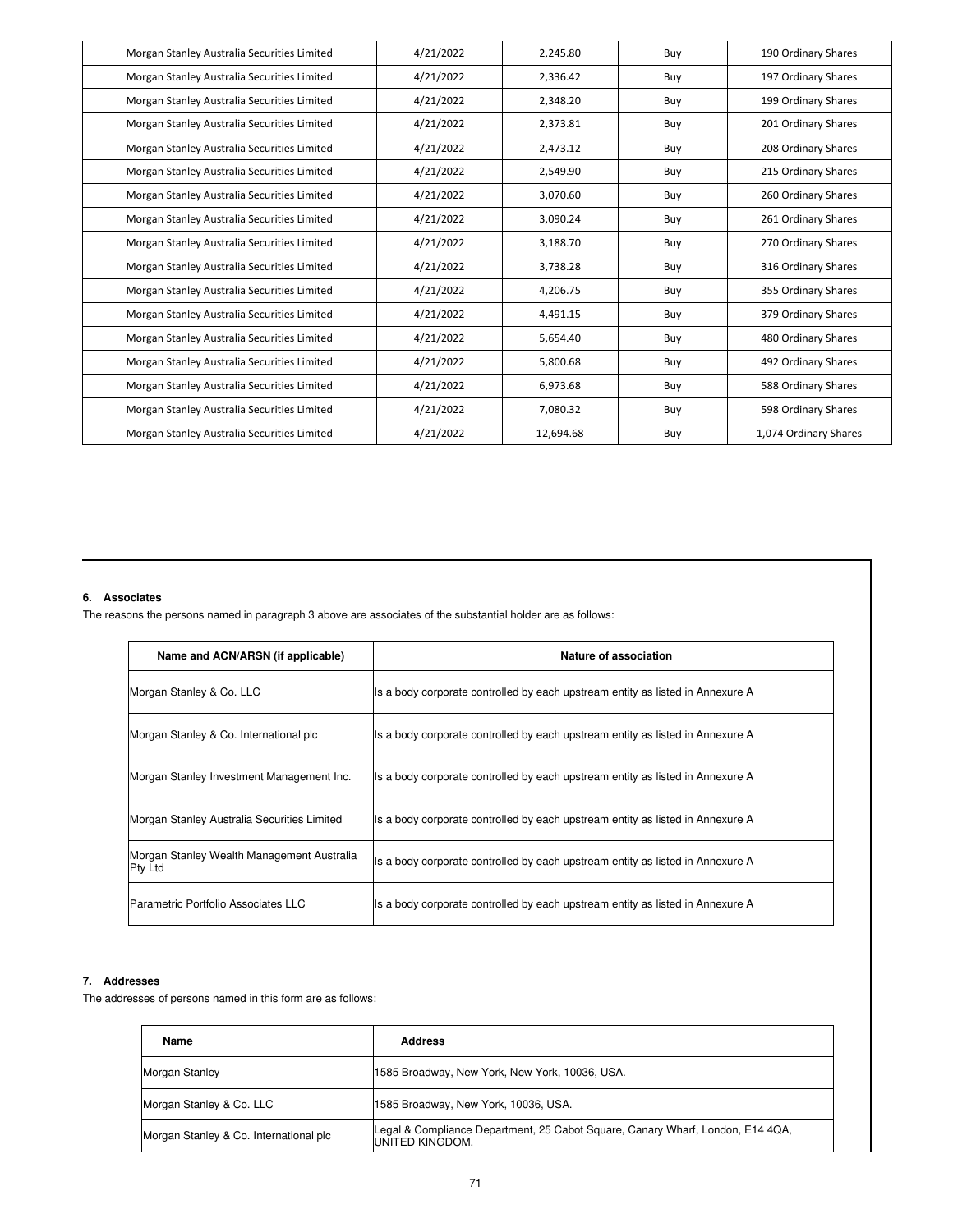| Morgan Stanley Investment Management<br>llnc.         | 522 5th Avenue, 6th Floor, New York, 10036, USA.                    |
|-------------------------------------------------------|---------------------------------------------------------------------|
| Morgan Stanley Australia Securities Limited           | Level 39, Chifley Tower, 2 Chifley Square, Sydney, 2000, AUSTRALIA. |
| Morgan Stanley Wealth Management<br>Australia Pty Ltd | Level 39, Chifley Tower, 2 Chifley Square, Sydney, 2000, AUSTRALIA. |
| Parametric Portfolio Associates LLC                   | 800 Fifth Avenue, Suite 2800, Seattle, 98104, USA.                  |

**Signature** 

print name Wilson Li print name Wilson Li **sign here**  $\begin{matrix} \begin{matrix} \begin{matrix} 1 \end{matrix} & \begin{matrix} 1 \end{matrix} & \begin{matrix} 1 \end{matrix} & \begin{matrix} 1 \end{matrix} & \begin{matrix} 1 \end{matrix} & \begin{matrix} 1 \end{matrix} & \begin{matrix} 1 \end{matrix} & \begin{matrix} 1 \end{matrix} & \begin{matrix} 1 \end{matrix} & \begin{matrix} 1 \end{matrix} & \begin{matrix} 1 \end{matrix} & \begin{matrix} 1 \end{matrix} & \begin{matrix} 1 \end{matrix} & \begin{matrix} 1 \end{matrix} & \begin{matrix} 1 \end{matrix} & \begin{$ 

Type text here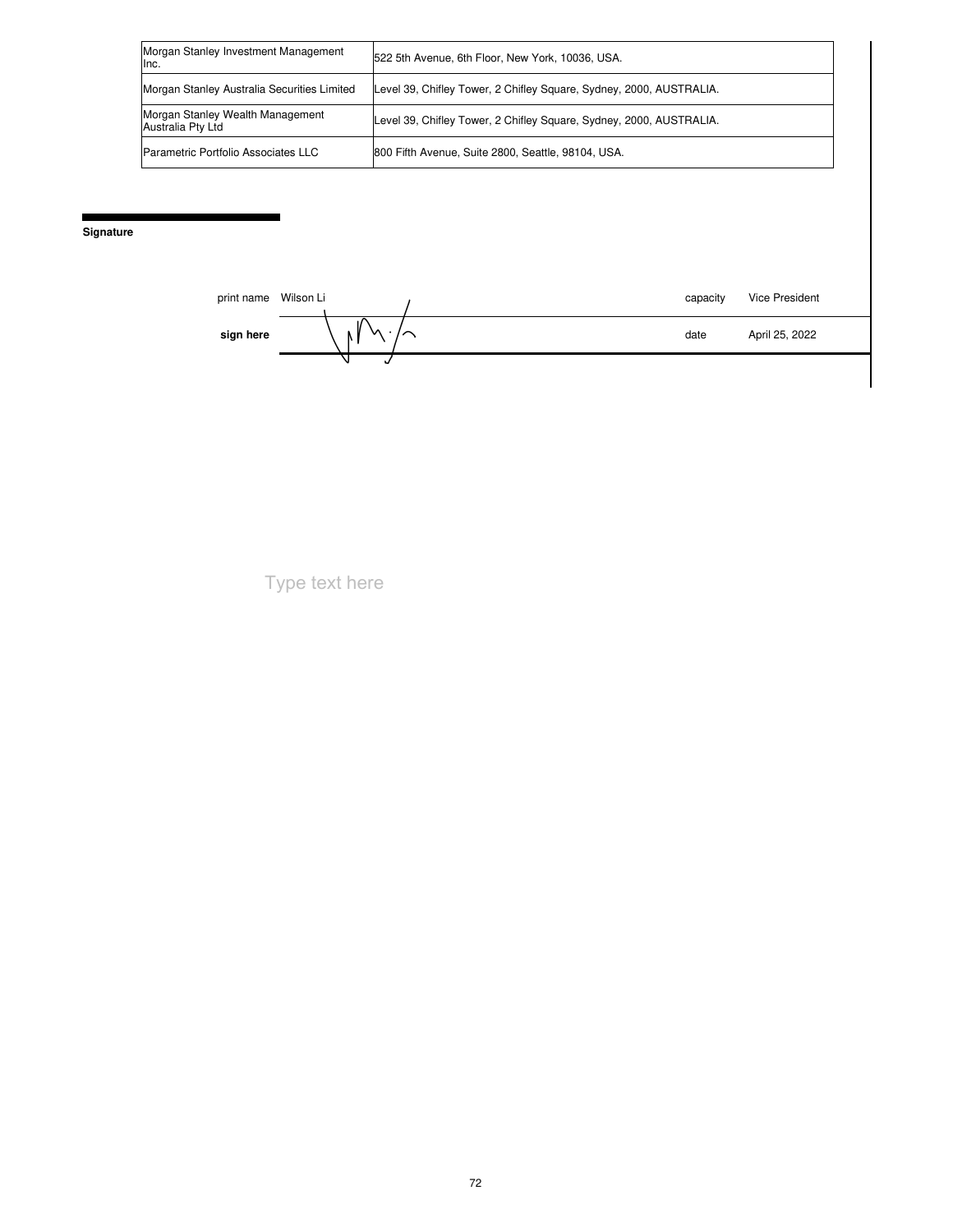## **Annexure A**

List of Morgan Stanley and its subsidiaries that have a relevant interest or deemed to have a relevant interest in the shares or units stated in Section 3.

| <b>Name</b>                                                |
|------------------------------------------------------------|
| Morgan Stanley                                             |
| Morgan Stanley International Holdings Inc.                 |
| Morgan Stanley International Limited                       |
| Morgan Stanley Investments (UK)                            |
| -Morgan Stanley & Co. International plc                    |
| Morgan Stanley (Australia) Securities Holdings Pty Limited |
| Morgan Stanley Australia Securities Limited                |
| Morgan Stanley Capital Management, LLC                     |
| Morgan Stanley Domestic Holdings, Inc.                     |
| Morgan Stanley Wealth Management Australia Pty Ltd         |
| <b>Eaton Vance Acquisitions LLC</b>                        |
| -Parametric Portfolio Associates LLC                       |
| Morgan Stanley & Co. LLC                                   |
| Morgan Stanley Investment Management Inc.                  |

## **Signature**

| print name | Wilson Li |   | capacity | Vice President |
|------------|-----------|---|----------|----------------|
| sign here  |           | v | date     | April 25, 2022 |

Type text here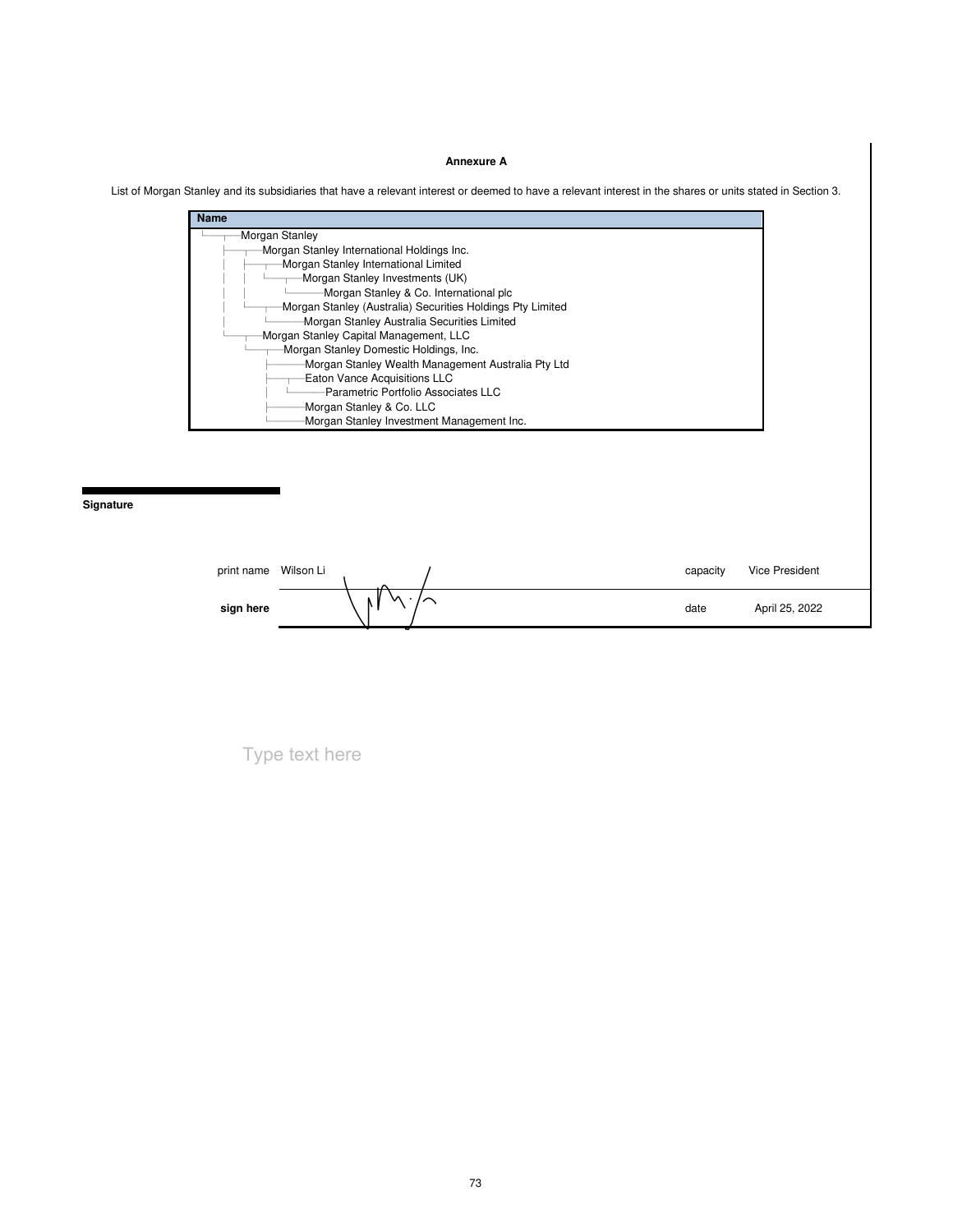### **DIRECTIONS**

- (1) If there are a number of substantial holders with similar or related relevant interests (eg. a corporation and its related corporations, or the manager and trustee of an equity trust), the names could be included in an annexure to the form. If the relevant interests of a group of persons are essentially similar, they may be referred to throughout the form as a specifically named group if the membership of each group, with the names and addresses of members is clearly set out in paragraph 7 of the form.
- (2) See the definition of "associate" in section 9 of the Corporations Act 2001.
- (3) See the definition of "relevant interest" in sections 608 and 671B(7) of the Corporations Act 2001.
- (4) The voting shares of a company constitute one class unless divided into separate classes.
- (5) The total number of votes attached to all the voting shares in the company or voting interests in the scheme (if any) that the person or an associate has a relevant interest in.
- (6) The person's votes divided by the total votes in the body corporate or scheme multiplied by 100.
- (7) Include details of:
	- (a) any relevant agreement or other circumstances by which the relevant interest was acquired. If subsection 671B(4) applies, a copy of any document setting out the terms of any relevant agreement, and a statement by the person giving full and accurate details of any contract, scheme or arrangement, must accompany this form, together with a written statement certifying this contract, scheme or arrangement; and
	- (b) any qualification of the power of a person to exercise, control the exercise of, or influence the exercise of, the voting powers or disposal of the securities to which the relevant interest relates (indicating clearly the particular securities to which the qualification applies).

See the definition of "relevant agreement" in section 9 of the Corporations Act 2001.

- (8) If the substantial holder is unable to determine the identity of the person (eg. if the relevant interest arises because of an option) write "unknown.'"
- (9) Details of the consideration must include any and all benefits, moneys and other, that any person from whom a relevant interest was acquired has, or may, become entitled to receive in relation to that acquisition. Details must be included even if the benefit is conditional on the happening or not of a contingency. Details must be included of any benefit paid on behalf of the substantial holder or its associate in relation to the acquisitions, even if they are not paid directly to the person from whom the relevant interest was acquired.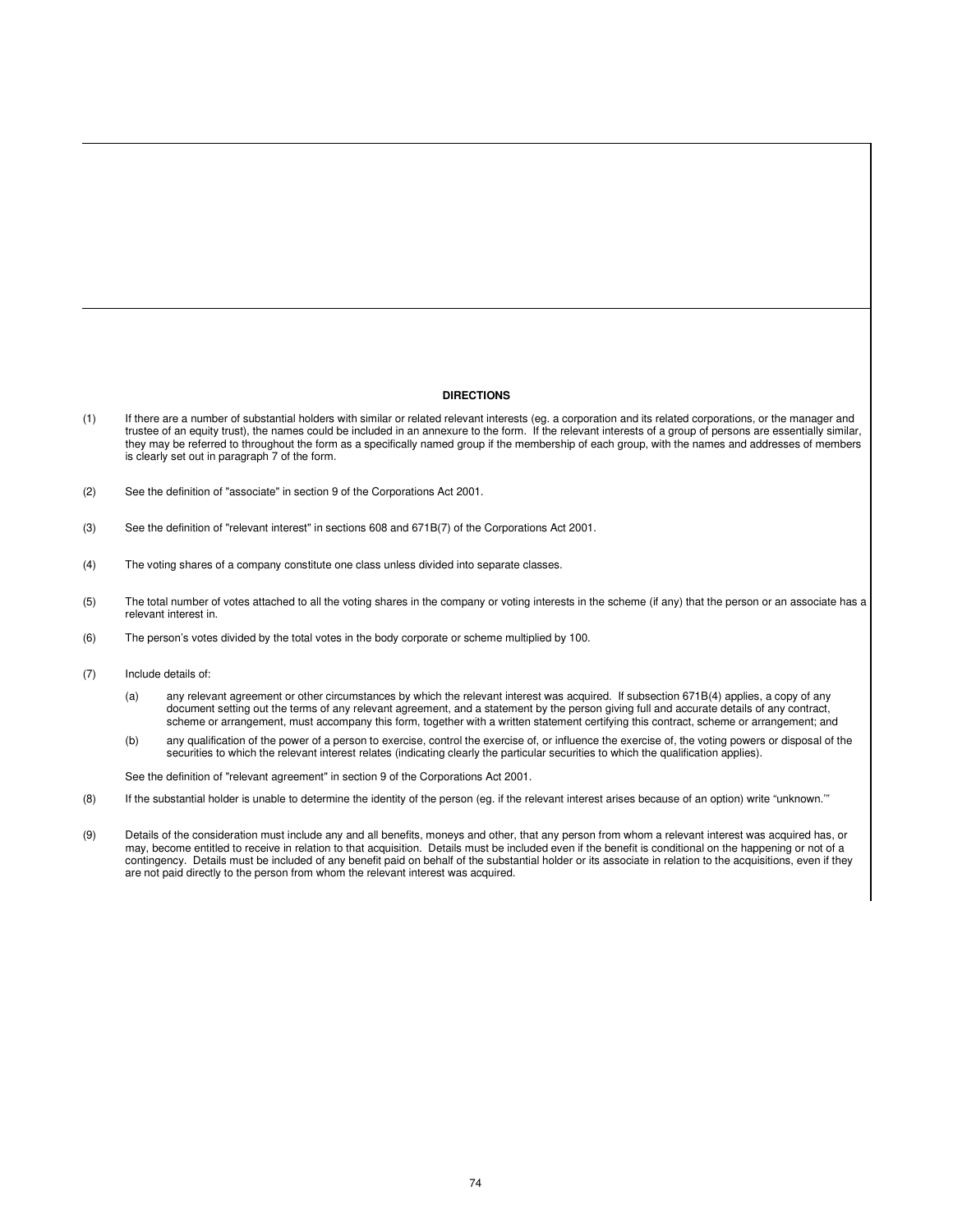# **GUIDE This guide does not form part of the prescribed form and is included by ASIC to assist you in completing and lodging form 603.**

| <b>Signature</b>               | This form must be signed by either a director or a secretary of the substantial holder.<br>Nil |                                                                                                                                                                                                    |  |
|--------------------------------|------------------------------------------------------------------------------------------------|----------------------------------------------------------------------------------------------------------------------------------------------------------------------------------------------------|--|
| <b>Lodging period</b>          |                                                                                                |                                                                                                                                                                                                    |  |
| <b>Lodging Fee</b>             | Nil                                                                                            |                                                                                                                                                                                                    |  |
| Other forms to be<br>completed | Nil                                                                                            |                                                                                                                                                                                                    |  |
| <b>Additional information</b>  | (a)                                                                                            | If additional space is required to complete a question, the information may be included on a separate piece of<br>paper annexed to the form.                                                       |  |
|                                | (b)                                                                                            | This notice must be given to a listed company, or the responsible entity for a listed managed investment scheme.<br>A copy of this notice must also be given to each relevant securities exchange. |  |
|                                | (c)                                                                                            | The person must give a copy of this notice:                                                                                                                                                        |  |
|                                |                                                                                                | within 2 business days after they become aware of the information; or<br>(i)                                                                                                                       |  |
|                                |                                                                                                | (ii)<br>by 9.30 am on the next trading day of the relevant securities exchange after they become aware of the<br>information if:                                                                   |  |
|                                |                                                                                                | (A)<br>a takeover bid is made for voting shares in the company or voting interests in the scheme; and                                                                                              |  |
|                                |                                                                                                | (B)<br>the person becomes aware of the information during the bid period.                                                                                                                          |  |
| <b>Annexures</b>               |                                                                                                | To make any annexure conform to the regulations, you must                                                                                                                                          |  |
|                                | 1                                                                                              | use A4 size paper of white or light pastel colour with a margin of at least 10mm on all sides                                                                                                      |  |
|                                | 2                                                                                              | show the corporation name and ACN or ARBN                                                                                                                                                          |  |
|                                | 3                                                                                              | number the pages consecutively                                                                                                                                                                     |  |
|                                | 4                                                                                              | print or type in BLOCK letters in dark blue or black ink so that the document is clearly legible when photocopied                                                                                  |  |
|                                | 5                                                                                              | identify the annexure with a mark such as A, B, C, etc.                                                                                                                                            |  |
|                                | 6                                                                                              | endorse the annexure with the words:<br>This is annexure (mark) of (number) pages referred to in form (form number and title)                                                                      |  |
|                                | 7                                                                                              | sign and date the annexure.                                                                                                                                                                        |  |
|                                |                                                                                                | The annexure must be signed by the same person(s) who signed the form.                                                                                                                             |  |
|                                |                                                                                                |                                                                                                                                                                                                    |  |

**Information in this guide is intended as a guide only. Please consult your accountant or solicitor for further advice.**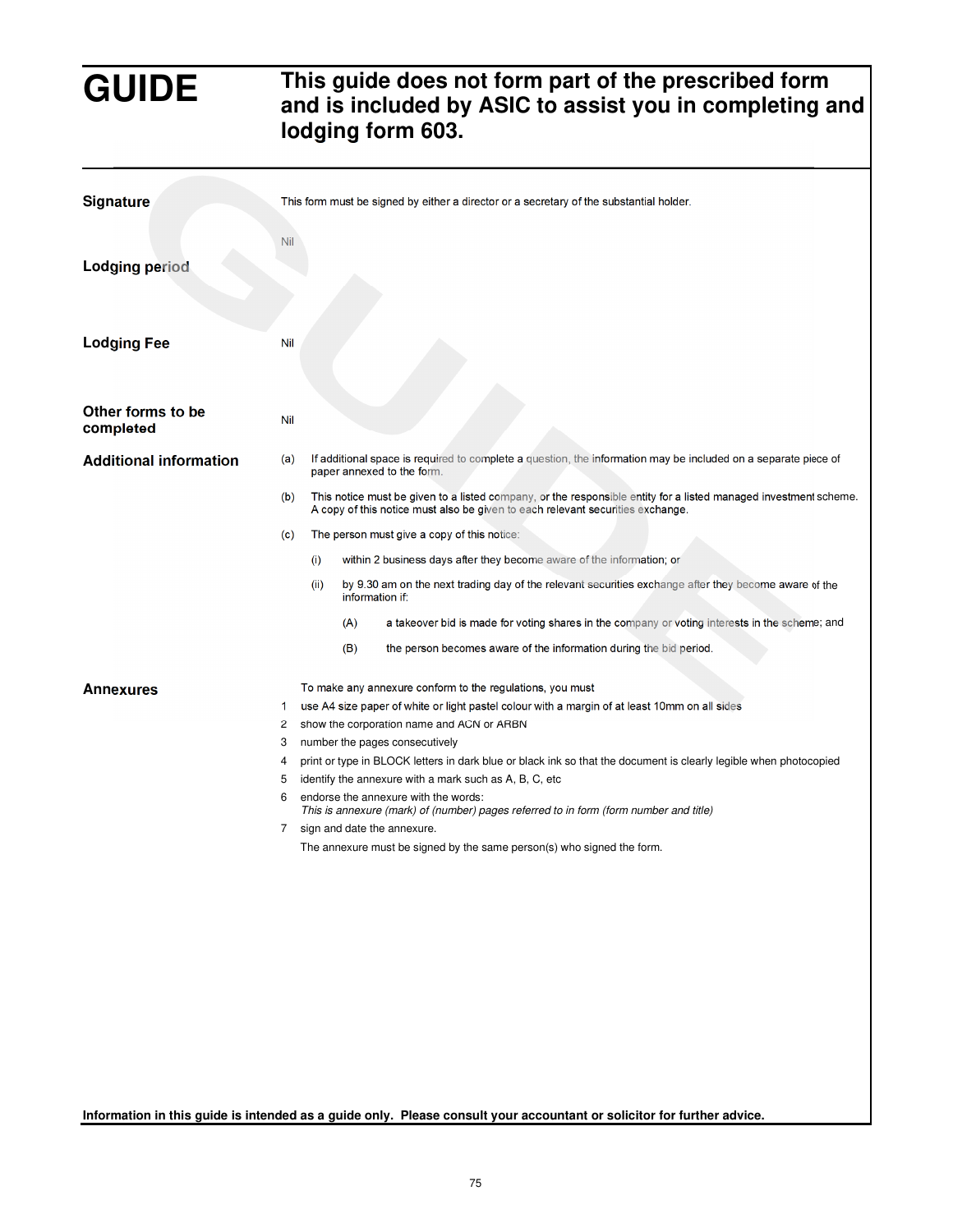# **Annexure B:**

*This is Annexure B referred to in the Form 603: Notice of becoming a substantial holder issued by Morgan Stanley and its subsidiaries. The following is description of the securities lending agreements referenced in the accompanying Form 603.* 

| <b>Schedule</b>                                                                                                                                  |                                                                       |  |  |
|--------------------------------------------------------------------------------------------------------------------------------------------------|-----------------------------------------------------------------------|--|--|
| <b>Type of Agreement</b>                                                                                                                         | International Prime Brokerage Agreement                               |  |  |
| Parties to agreement                                                                                                                             | Morgan Stanley & Co. International plc for itself and as agent and    |  |  |
|                                                                                                                                                  | trustee for and on behalf of the other Morgan Stanley Companies and   |  |  |
|                                                                                                                                                  | PERPETUAL INVESTMENT MANAGEMENT LIMITED AS RESPONSIBLE                |  |  |
|                                                                                                                                                  | ENTITY FOR PERPETUAL PURE EQUITY ALPHA FUND                           |  |  |
| <b>Transfer Date</b>                                                                                                                             | 20220421;                                                             |  |  |
| <b>Holder of Voting Rights</b>                                                                                                                   | Prime broker has the right to vote securities rehypothecated from the |  |  |
|                                                                                                                                                  | Client.                                                               |  |  |
| Are there any restrictions on voting rights?                                                                                                     | Yes/No                                                                |  |  |
| If yes, detail Not applicable                                                                                                                    |                                                                       |  |  |
| <b>Scheduled Return Date (if any)</b>                                                                                                            | Open                                                                  |  |  |
|                                                                                                                                                  |                                                                       |  |  |
| Does the borrower have the right to return early?<br>Yes ANO                                                                                     |                                                                       |  |  |
| If yes, detail Prime broker may return shares which were rehypothecated from the client at any time.                                             |                                                                       |  |  |
| Does the lender have the right to recall early?<br>Yes <del>/No</del>                                                                            |                                                                       |  |  |
| If yes, detail Prime broker will be required to return to the client shares rehypothecated from the client's account upon a sale of those shares |                                                                       |  |  |
| by the client.                                                                                                                                   |                                                                       |  |  |
| Will the securities be returned on settlement?<br>Yes/No                                                                                         |                                                                       |  |  |
| If yes, detail any exceptions Upon an Event of Default, the default market value of all Equivalent Securities to be delivered will be determined |                                                                       |  |  |

and on the basis of the amounts so established, an account shall be taken of what is due from each party to the other. The amounts due from one party shall be set off against the amounts due from the other party and only the balance of the account shall be payable.

| <b>Schedule</b>                                                                                                                                  |                                                                       |  |  |
|--------------------------------------------------------------------------------------------------------------------------------------------------|-----------------------------------------------------------------------|--|--|
| <b>Type of Agreement</b>                                                                                                                         | International Prime Brokerage Agreement                               |  |  |
| <b>Parties to agreement</b>                                                                                                                      | Morgan Stanley & Co. International plc for itself and as agent and    |  |  |
|                                                                                                                                                  | trustee for and on behalf of the other Morgan Stanley Companies and   |  |  |
|                                                                                                                                                  | EQUITY TRUSTEES LIMITED AS TRUSTEE FOR L1 CAPITAL LONG SHORT          |  |  |
|                                                                                                                                                  | <b>FUND</b>                                                           |  |  |
| <b>Transfer Date</b>                                                                                                                             | 20220421;                                                             |  |  |
| <b>Holder of Voting Rights</b>                                                                                                                   | Prime broker has the right to vote securities rehypothecated from the |  |  |
|                                                                                                                                                  | Client.                                                               |  |  |
| Are there any restrictions on voting rights?                                                                                                     | Yes/No                                                                |  |  |
| If yes, detail Not applicable                                                                                                                    |                                                                       |  |  |
| Scheduled Return Date (if any)<br>Open                                                                                                           |                                                                       |  |  |
|                                                                                                                                                  |                                                                       |  |  |
| Does the borrower have the right to return early?                                                                                                | Yes/No                                                                |  |  |
| If yes, detail Prime broker may return shares which were rehypothecated from the client at any time.                                             |                                                                       |  |  |
| Does the lender have the right to recall early?<br>Yes/No                                                                                        |                                                                       |  |  |
| If yes, detail Prime broker will be required to return to the client shares rehypothecated from the client's account upon a sale of those shares |                                                                       |  |  |
| by the client.                                                                                                                                   |                                                                       |  |  |
| Will the securities be returned on settlement?                                                                                                   | Yes/No                                                                |  |  |

**If yes, detail any exceptions** Upon an Event of Default, the default market value of all Equivalent Securities to be delivered will be determined and on the basis of the amounts so established, an account shall be taken of what is due from each party to the other. The amounts due from one party shall be set off against the amounts due from the other party and only the balance of the account shall be payable.

| <b>Schedule</b>                                                                                   |                                                                       |  |  |
|---------------------------------------------------------------------------------------------------|-----------------------------------------------------------------------|--|--|
| <b>Type of Agreement</b>                                                                          | International Prime Brokerage Agreement                               |  |  |
| Morgan Stanley & Co. International plc for itself and as agent and<br><b>Parties to agreement</b> |                                                                       |  |  |
|                                                                                                   | trustee for and on behalf of the other Morgan Stanley Companies and   |  |  |
|                                                                                                   | L1 LONG SHORT FUND LIMITED                                            |  |  |
| <b>Transfer Date</b>                                                                              | 20220421;                                                             |  |  |
| <b>Holder of Voting Rights</b>                                                                    | Prime broker has the right to vote securities rehypothecated from the |  |  |
|                                                                                                   | Client.                                                               |  |  |
| Are there any restrictions on voting rights?                                                      | Yes/No                                                                |  |  |
| If yes, detail Not applicable                                                                     |                                                                       |  |  |
| Scheduled Return Date (if any)                                                                    | Open                                                                  |  |  |
|                                                                                                   |                                                                       |  |  |